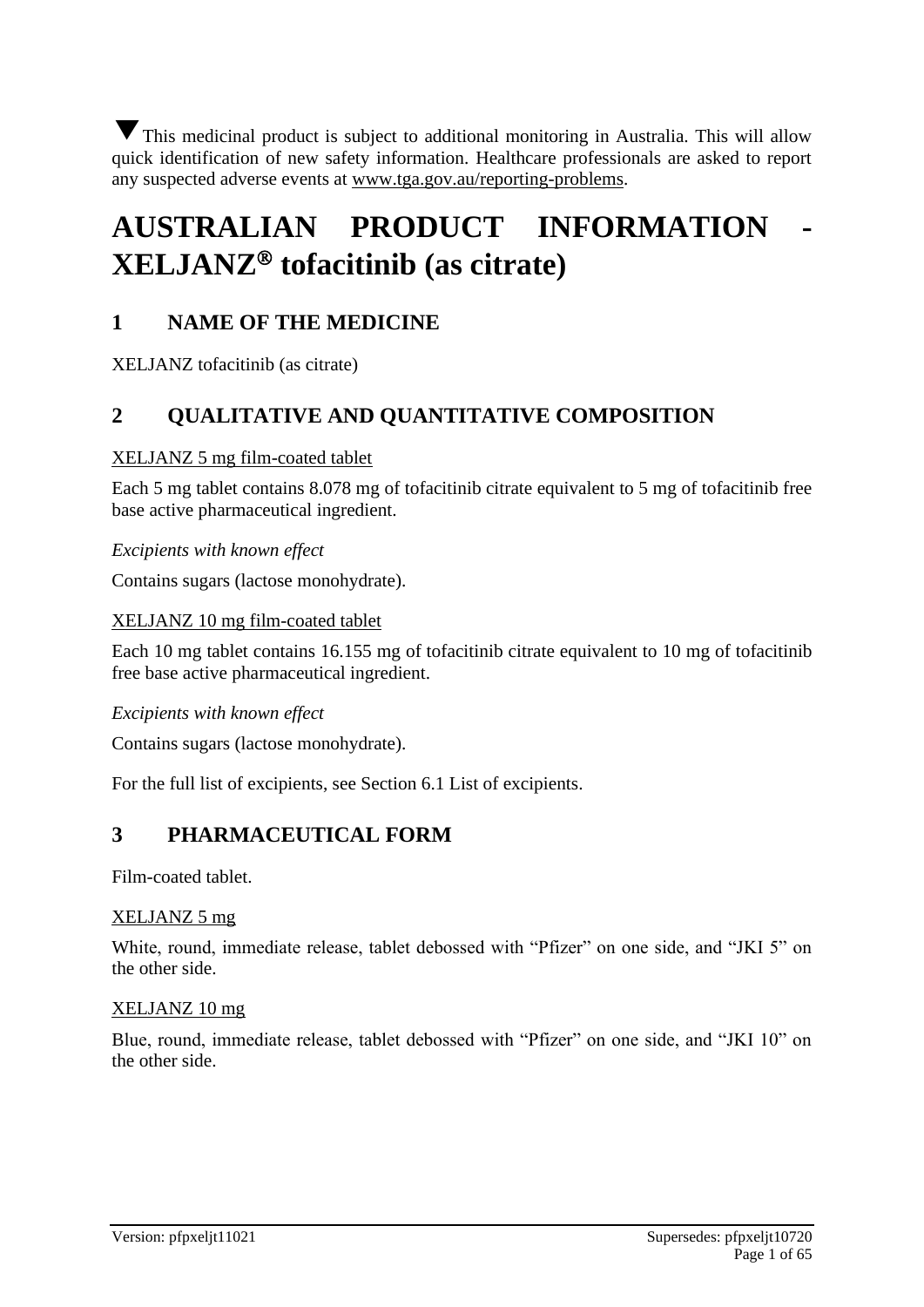## **4 CLINICAL PARTICULARS**

## **4.1 Therapeutic Indications**

#### *Rheumatoid Arthritis*

XELJANZ is indicated for the treatment of moderate to severe active rheumatoid arthritis in adults who have had an inadequate response or are intolerant to methotrexate. XELJANZ can be used alone or in combination with conventional synthetic disease-modifying antirheumatic drugs (DMARDs), including methotrexate.

#### *Psoriatic Arthritis*

XELJANZ in combination with conventional synthetic DMARDs is indicated for the treatment of active psoriatic arthritis in adult patients who have had an inadequate response to a prior DMARD therapy.

## *Ulcerative Colitis*

XELJANZ is indicated for the treatment of adult patients with moderately to severely active ulcerative colitis (UC) who have had an inadequate response, lost response, or were intolerant to either conventional therapy or a biological therapy.

## **4.2 Dose and Method of Administration**

Therapy with XELJANZ should be initiated and monitored by a specialist physician with expertise in the management of conditions for which XELJANZ is indicated (e.g., rheumatologist or gastroenterologist).

#### *Important Administration Instructions*

- Do not initiate XELJANZ in patients with an absolute lymphocyte count (ALC) less than 0.75 x 10<sup>9</sup> cells/L, an absolute neutrophil count (ANC) less than 1 x 10<sup>9</sup> cells/L or who have haemoglobin levels less than 90 g/L.
- Dose adjustment or interruption is recommended for management of lymphopenia, neutropenia, and anaemia (see Section 4.4 Special Warnings and Precautions For Use)
- Interrupt use of XELJANZ if a patient develops a serious infection until the infection is controlled.
- Assess patients for thrombotic risk factors before starting treatment and periodically during treatment. Avoid XELJANZ in patients at risk. Discontinue XELJANZ and promptly evaluate patients with signs and symptoms of thrombosis, regardless of dose or indication (see Section 4.4 Special Warnings and Precautions for Use).
- Take XELJANZ with or without food.

## *Method of Administration*

#### *Recommended Dosage in Rheumatoid Arthritis and Psoriatic Arthritis*

Table 1 displays the recommended adult daily dosage of XELJANZ for rheumatoid arthritis and psoriatic arthritis, and dosage adjustments for patients receiving CYP2C19 and/or CYP3A4 inhibitors, in patients with renal or hepatic impairment, with lymphopenia, neutropenia, or anaemia.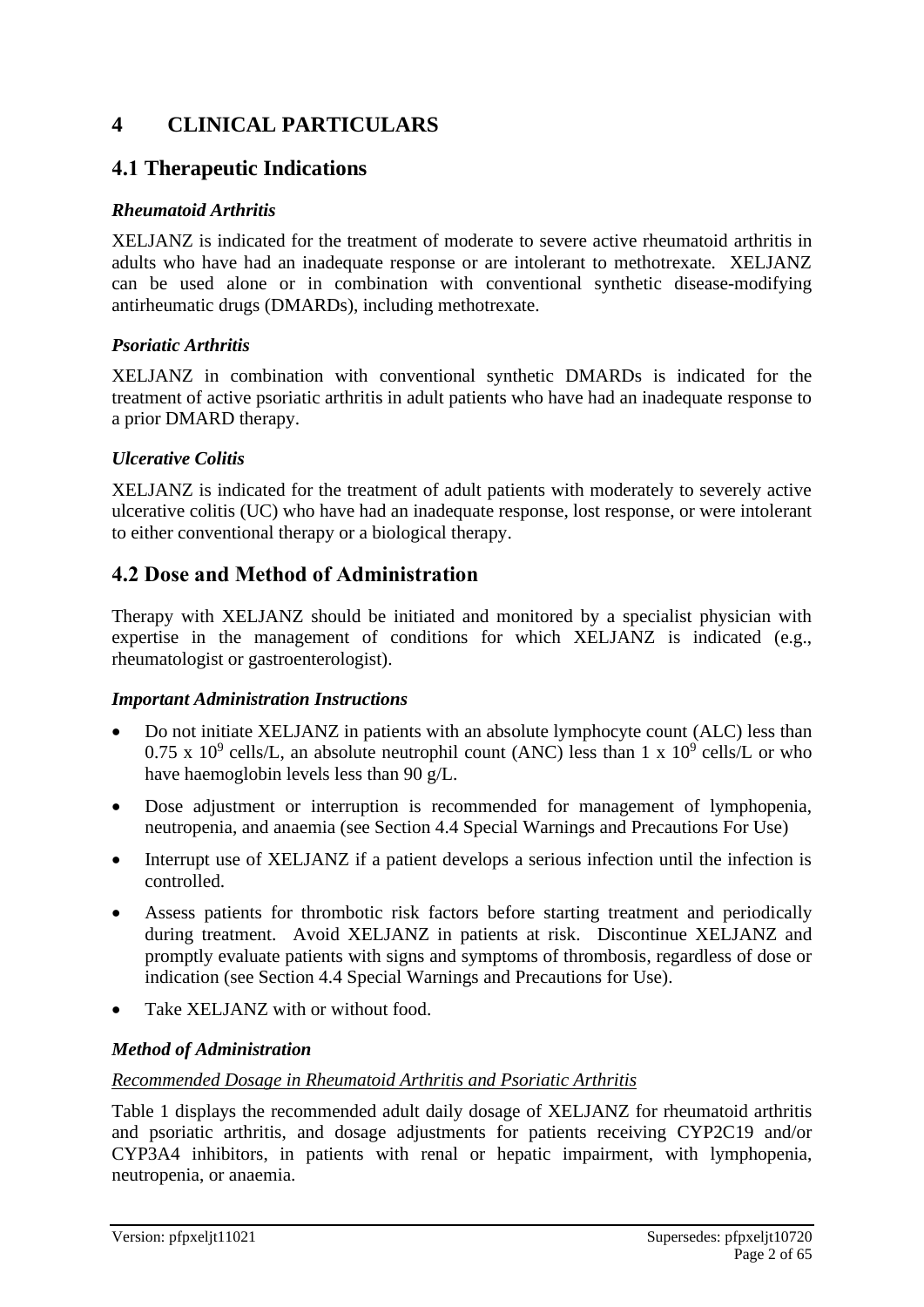A dosage of XELJANZ 10 mg twice daily is not recommended for the treatment of rheumatoid arthritis or psoriatic arthritis (see Section 4.4 Special Warnings and Precautions for Use).

| Table 1: Recommended Dosage of XELJANZ in Patients with Rheumatoid Arthritis <sup>1</sup><br>and Psoriatic Arthritis <sup>2</sup> |                                                           |  |  |  |  |
|-----------------------------------------------------------------------------------------------------------------------------------|-----------------------------------------------------------|--|--|--|--|
|                                                                                                                                   | <b>XELJANZ</b>                                            |  |  |  |  |
| <b>Adult</b> patients                                                                                                             | 5 mg twice daily                                          |  |  |  |  |
| <b>Interactions with Other Medicines<sup>3</sup></b>                                                                              |                                                           |  |  |  |  |
| Patients receiving:                                                                                                               |                                                           |  |  |  |  |
| Potent CYP3A4 inhibitors (e.g.,                                                                                                   |                                                           |  |  |  |  |
| ketoconazole), or                                                                                                                 |                                                           |  |  |  |  |
| a moderate CYP3A4 inhibitor(s) with a                                                                                             | 5 mg once daily                                           |  |  |  |  |
| potent CYP2C19 inhibitor(s) (e.g.,                                                                                                |                                                           |  |  |  |  |
| fluconazole)                                                                                                                      |                                                           |  |  |  |  |
| (see Section 4.5 Interactions With Other                                                                                          |                                                           |  |  |  |  |
| Medicines and Other Forms of Interactions).                                                                                       |                                                           |  |  |  |  |
| Renal Impairment <sup>4</sup>                                                                                                     |                                                           |  |  |  |  |
| Patients with estimated GFR less than or equal                                                                                    |                                                           |  |  |  |  |
| to 50 mL/min (including but not limited to                                                                                        |                                                           |  |  |  |  |
| those with severe renal impairment who are                                                                                        |                                                           |  |  |  |  |
| undergoing haemodialysis)                                                                                                         | 5 mg once daily                                           |  |  |  |  |
| (see Section 4.4 Special Warnings and                                                                                             |                                                           |  |  |  |  |
| Precautions For Use and Section 5.2                                                                                               |                                                           |  |  |  |  |
| Pharmacokinetic Properties).                                                                                                      |                                                           |  |  |  |  |
| Hepatic Impairment <sup>5</sup>                                                                                                   |                                                           |  |  |  |  |
| Patients with moderate hepatic impairment                                                                                         | 5 mg once daily                                           |  |  |  |  |
| (see Section 4.4 Special Warnings and                                                                                             |                                                           |  |  |  |  |
| Precautions For Use and Section 5.2                                                                                               |                                                           |  |  |  |  |
| Pharmacokinetic Properties).                                                                                                      |                                                           |  |  |  |  |
| Lymphopenia                                                                                                                       |                                                           |  |  |  |  |
| Patients with ALC $\geq$ 0.75 x 10 <sup>9</sup> cells/L.                                                                          | Maintain dose                                             |  |  |  |  |
| Patients with persistent decrease (2 sequential                                                                                   | Interrupt dosing.                                         |  |  |  |  |
| values on routine testing) in ALC in the range                                                                                    | When ALC is $\geq$ 0.75 x 10 <sup>9</sup> cells/L, resume |  |  |  |  |
| of $0.5 - 0.75 \times 10^9$ cells/L.                                                                                              | 5 mg twice daily.                                         |  |  |  |  |
| Patients with ALC < 0.5 x $10^9$ cells/L                                                                                          |                                                           |  |  |  |  |
| (lab value confirmed by repeat testing within 7)                                                                                  | Discontinue dosing                                        |  |  |  |  |
| days).                                                                                                                            |                                                           |  |  |  |  |
| Neutropenia                                                                                                                       |                                                           |  |  |  |  |
| Patients with ANC > 1.0 x $10^9$ cells/L.                                                                                         | Maintain dose                                             |  |  |  |  |
| Patients with persistent decrease (2 sequential)                                                                                  | Interrupt dosing.                                         |  |  |  |  |
| values on routine testing) in ANC in the range                                                                                    | When ANC is >1.0 x $10^9$ cells/L, resume 5               |  |  |  |  |
| of $0.5 - 1.0 \times 10^9$ cells/L.                                                                                               | mg twice daily                                            |  |  |  |  |
| Patients with ANC < $0.5 \times 10^9$ cells/L                                                                                     | Discontinue dosing                                        |  |  |  |  |
| (confirmed by repeat testing).                                                                                                    |                                                           |  |  |  |  |
| Anaemia                                                                                                                           |                                                           |  |  |  |  |
| Patients with haemoglobin $\leq$ 20 g/L decrease                                                                                  | Maintain dose                                             |  |  |  |  |
| and $\geq 90$ g/L.                                                                                                                |                                                           |  |  |  |  |
| Patients with haemoglobin $>20$ g/L decrease or                                                                                   | Interrupt dosing until haemoglobin values                 |  |  |  |  |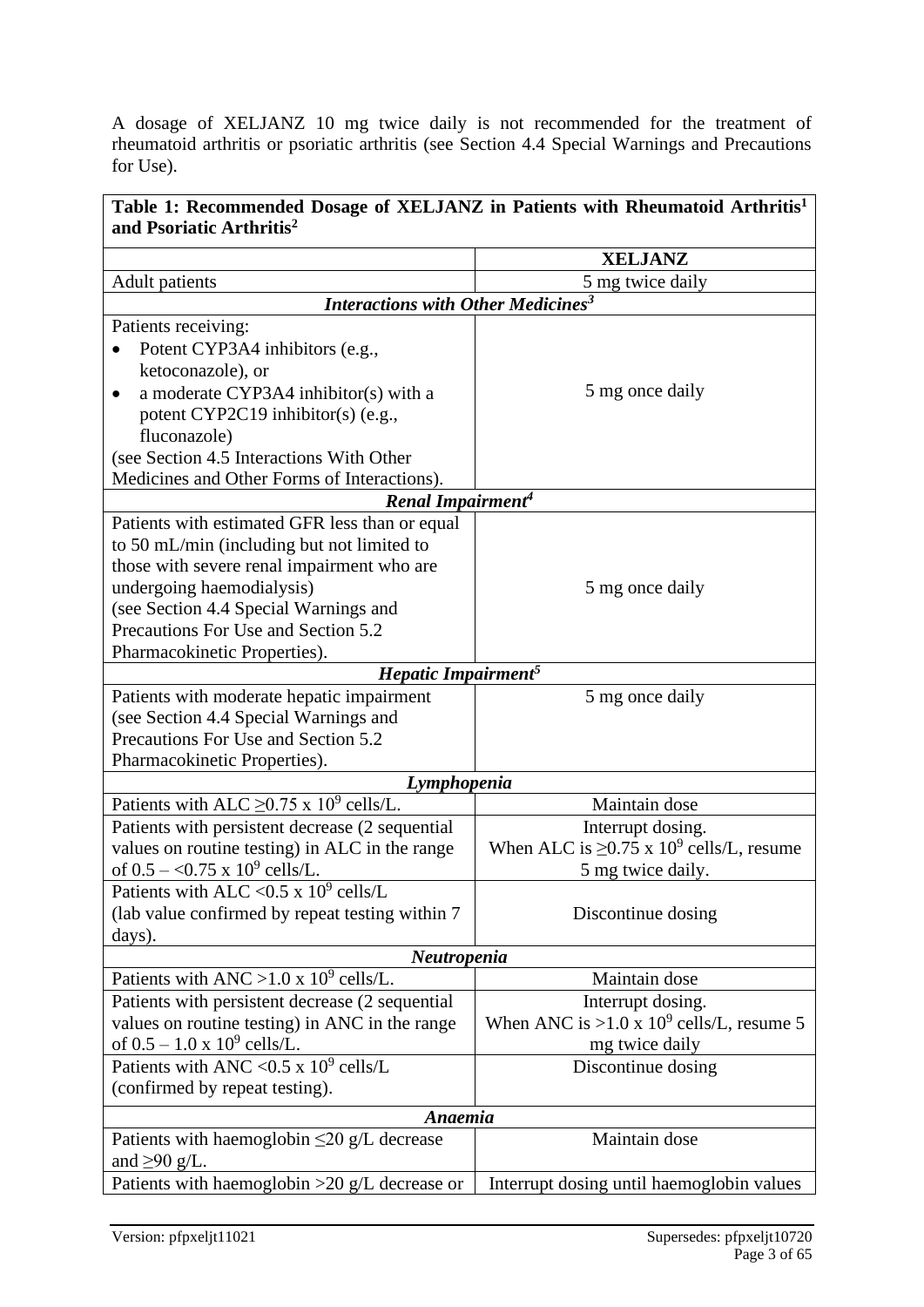| $\langle 80 \text{ g/L}$ (confirmed by repeat testing). | have normalised. |
|---------------------------------------------------------|------------------|
|                                                         |                  |

<sup>1</sup> XELJANZ may be used as monotherapy or in combination with methotrexate or other conventional synthetic DMARDs (csDMARDs) in rheumatoid arthritis.

<sup>2</sup> XELJANZ is used in combination with csDMARDs in psoriatic arthritis. The efficacy of XELJANZ as monotherapy has not been studied in patients with psoriatic arthritis.

<sup>3</sup> Co-administration of XELJANZ with potent CYP inducers (e.g., rifampicin) may result in loss of or reduced clinical response (see Section 4.5 Interactions With Other Medicines and Other Forms of Interactions). Co-administration of potent inducers of CYP3A4 with XELJANZ is not recommended.

<sup>4</sup>No dose adjustment is required in patients with estimated GFR more than 50 mL/min.

<sup>5</sup> No dose adjustment required in patients with mild hepatic impairment. XELJANZ should not be used in patients with severe hepatic impairment (see Section 4.3 Contraindications and Section 5.2 Pharmacokinetic Properties).

#### *Recommended Dosage in Ulcerative Colitis*

Table 2 displays the recommended adult daily dosage of XELJANZ for ulcerative colitis, and dosage adjustments for patients receiving CYP2C19 and/or CYP3A4 inhibitors, in patients with renal or hepatic impairment, with lymphopenia, neutropenia, or anaemia.

| Table 2: Recommended Dosage of XELJANZ in Patients with Ulcerative Colitis |                                                                                                                                                                                                                                                                                                                                                                                                                                                                                                                                                                  |  |  |  |
|----------------------------------------------------------------------------|------------------------------------------------------------------------------------------------------------------------------------------------------------------------------------------------------------------------------------------------------------------------------------------------------------------------------------------------------------------------------------------------------------------------------------------------------------------------------------------------------------------------------------------------------------------|--|--|--|
|                                                                            | <b>XELJANZ</b>                                                                                                                                                                                                                                                                                                                                                                                                                                                                                                                                                   |  |  |  |
| <b>Adult</b> patients                                                      | The recommended dose for adult patients with<br>moderately to severely active ulcerative colitis is<br>10 mg twice daily for induction for 8 weeks and<br>5 mg twice daily for maintenance.                                                                                                                                                                                                                                                                                                                                                                      |  |  |  |
|                                                                            | For patients who do not achieve adequate<br>therapeutic benefit by week 8 (e.g., those with the<br>greatest disease activity or those refractory to<br>tumour necrosis factor (TNF)-inhibitors), the<br>induction dose of 10 mg twice daily can be<br>extended for an additional 8 weeks (16 weeks total),<br>followed by 5 mg twice daily for maintenance.<br>Continued treatment is not recommended for<br>patients who have not shown a clinical response by<br>Week 16 (see Section 5.1 Pharmacodynamic<br>Properties, Clinical trials, Ulcerative Colitis). |  |  |  |
|                                                                            | Use the lowest effective dose to maintain response.<br>Following end of induction therapy, the choice of<br>maintenance therapy should be based on individual<br>consideration of the patient's clinical response and<br>treatment history. For refractory patients, such as<br>those who have failed prior TNF inhibitor therapy,<br>consideration may be given to continuation of the<br>10 mg twice daily dose for maintenance in order to<br>maintain therapeutic benefit.                                                                                   |  |  |  |
|                                                                            | Patients who fail to maintain therapeutic benefit on<br>XELJANZ 5 mg twice daily may benefit from an<br>increase to XELJANZ 10 mg administered twice<br>daily for maintenance.                                                                                                                                                                                                                                                                                                                                                                                   |  |  |  |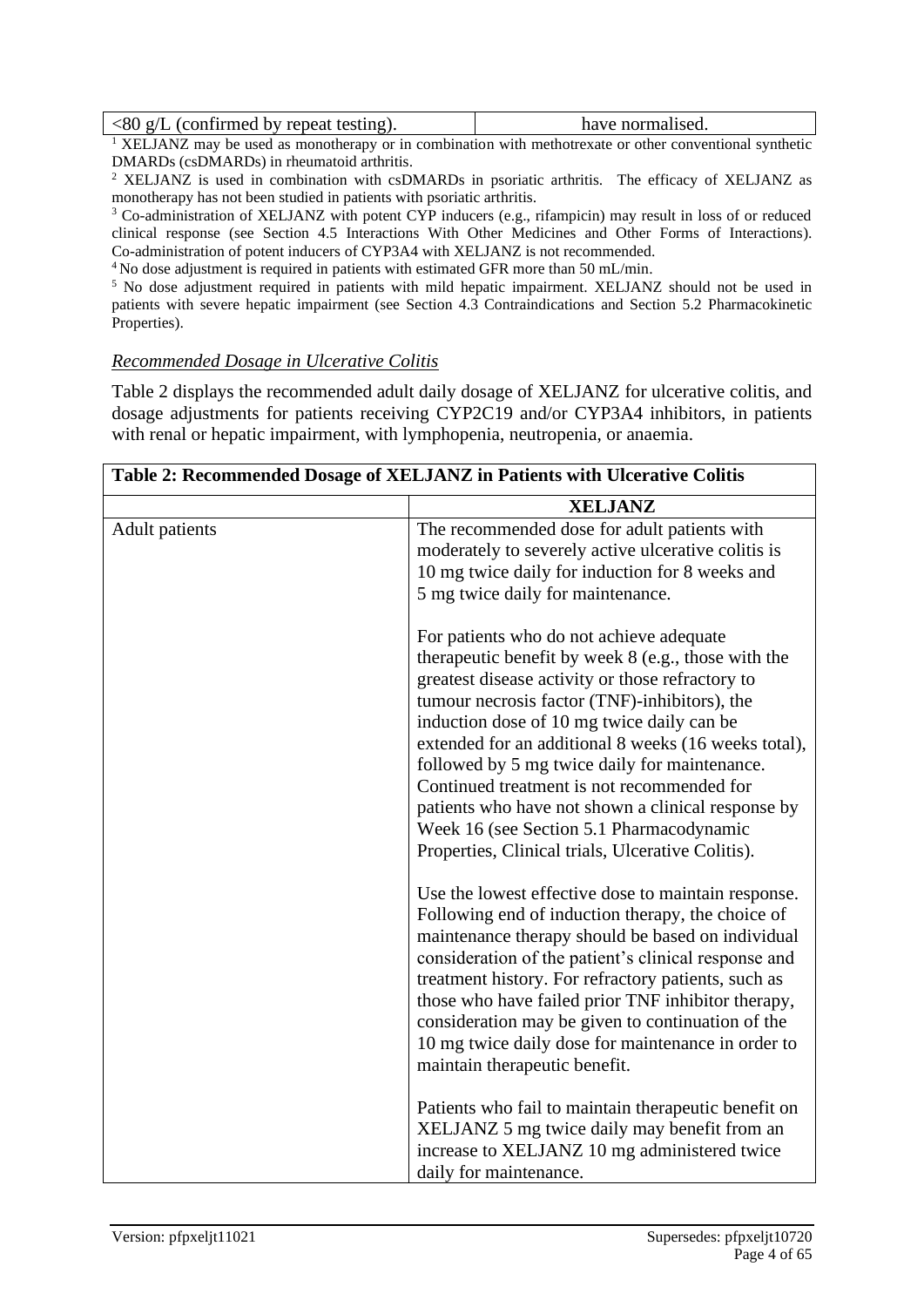|                                                                                                                                                                                                | In patients who have responded to treatment with<br>XELJANZ, corticosteroids may be reduced and/or<br>discontinued in accordance with standard of care.<br>Retreatment in UC<br>If therapy is interrupted, restarting treatment with<br>XELJANZ can be considered. If there has been a<br>loss of response, reinduction with XELJANZ 10 mg<br>twice daily may be considered. The treatment<br>interruption period in clinical studies extended up to<br>1 year. Efficacy may be regained by 8 weeks of<br>10 mg twice daily therapy (see Section 5.1)<br>Pharmacodynamic Properties, Clinical trials). |
|------------------------------------------------------------------------------------------------------------------------------------------------------------------------------------------------|--------------------------------------------------------------------------------------------------------------------------------------------------------------------------------------------------------------------------------------------------------------------------------------------------------------------------------------------------------------------------------------------------------------------------------------------------------------------------------------------------------------------------------------------------------------------------------------------------------|
|                                                                                                                                                                                                | Interactions with Other Medicines <sup>1</sup>                                                                                                                                                                                                                                                                                                                                                                                                                                                                                                                                                         |
| Patients receiving:                                                                                                                                                                            |                                                                                                                                                                                                                                                                                                                                                                                                                                                                                                                                                                                                        |
| Potent CYP3A4 inhibitors (e.g.,<br>ketoconazole), or                                                                                                                                           | If taking 10 mg twice daily, reduce to 5 mg twice<br>daily                                                                                                                                                                                                                                                                                                                                                                                                                                                                                                                                             |
| a moderate CYP3A4 inhibitor(s)<br>٠<br>with a potent CYP2C19<br>inhibitor(s) (e.g., fluconazole)<br>(see Section 4.5 Interactions With<br>Other Medicines and Other Forms of<br>Interactions). | If taking 5 mg twice daily, reduce to 5 mg once<br>daily                                                                                                                                                                                                                                                                                                                                                                                                                                                                                                                                               |
|                                                                                                                                                                                                | Renal Impairment <sup>2</sup>                                                                                                                                                                                                                                                                                                                                                                                                                                                                                                                                                                          |
| Patients with estimated GFR less than<br>or equal to 50 mL/min (including but<br>not limited to those with severe renal<br>impairment who are undergoing<br>haemodialysis), the recommended    | If taking 10 mg twice daily, reduce to 5 mg twice<br>daily<br>If taking 5 mg twice daily, reduce to 5 mg once                                                                                                                                                                                                                                                                                                                                                                                                                                                                                          |
| dose is half the total daily dose<br>indicated for patients with normal<br>renal function (see Section 4.4 Special<br>Warnings and Precautions For Use<br>and Section 5.2 Pharmacokinetic      | daily                                                                                                                                                                                                                                                                                                                                                                                                                                                                                                                                                                                                  |
| Properties).                                                                                                                                                                                   |                                                                                                                                                                                                                                                                                                                                                                                                                                                                                                                                                                                                        |
|                                                                                                                                                                                                | Hepatic Impairment <sup>3</sup>                                                                                                                                                                                                                                                                                                                                                                                                                                                                                                                                                                        |
| Patients with moderate hepatic<br>impairment, the recommended dose is<br>half the total daily dose indicated for<br>patients with normal hepatic function                                      | If taking 10 mg twice daily, reduce to 5 mg twice<br>daily                                                                                                                                                                                                                                                                                                                                                                                                                                                                                                                                             |
| (see Section 4.4 Special Warnings and<br>Precautions For Use and Section 5.2<br>Pharmacokinetic Properties).                                                                                   | If taking 5 mg twice daily, reduce to 5 mg once<br>daily                                                                                                                                                                                                                                                                                                                                                                                                                                                                                                                                               |
|                                                                                                                                                                                                | Lymphopenia                                                                                                                                                                                                                                                                                                                                                                                                                                                                                                                                                                                            |
| Patients with ALC $\geq$ 0.75 x 10 <sup>9</sup><br>cells/L.                                                                                                                                    | Maintain dose                                                                                                                                                                                                                                                                                                                                                                                                                                                                                                                                                                                          |
| Patients with persistent decrease (2)<br>sequential values on routine testing) in                                                                                                              | Reduce or interrupt dosing.                                                                                                                                                                                                                                                                                                                                                                                                                                                                                                                                                                            |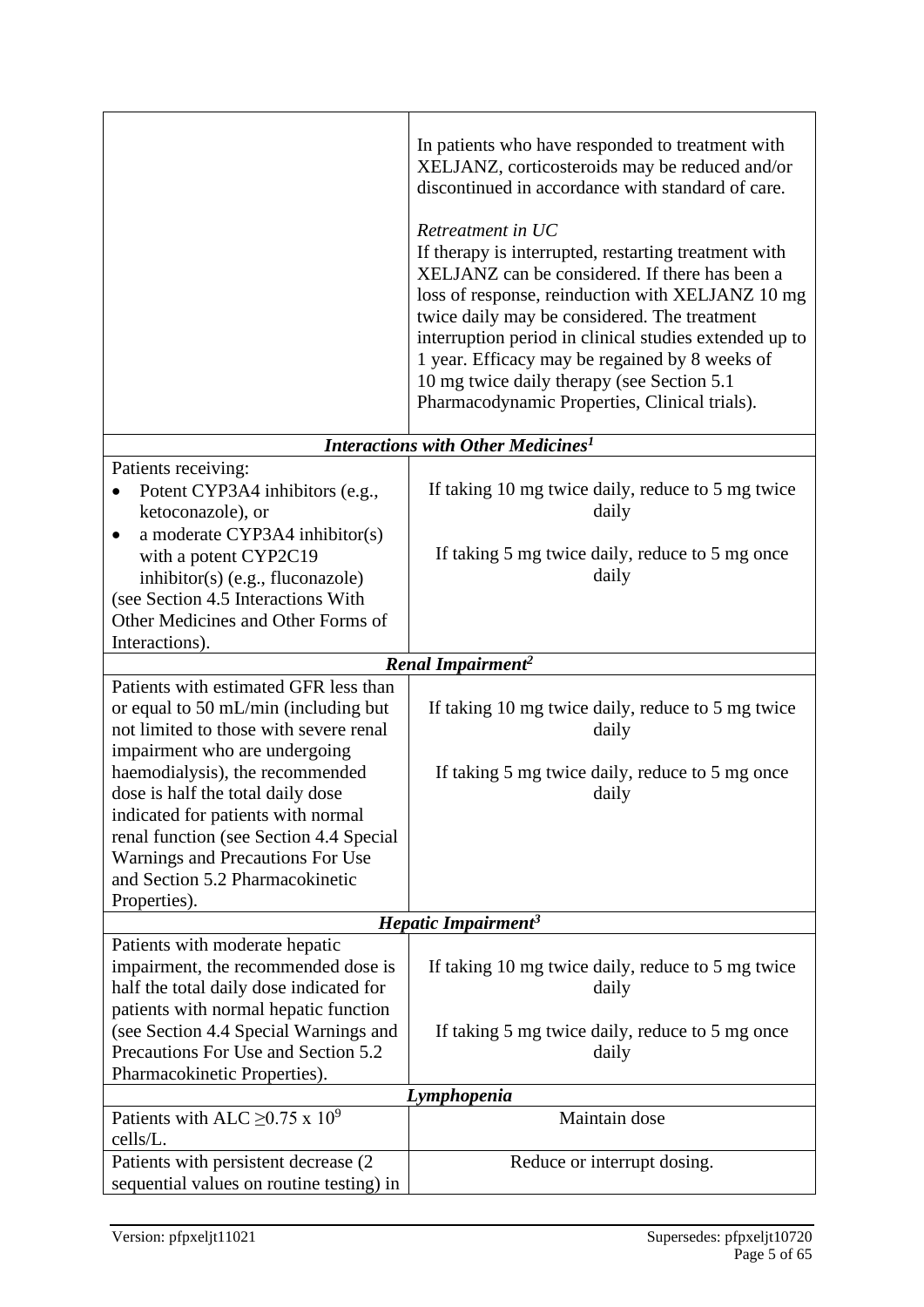| ALC in the range of $0.5 - <0.75 \times 10^9$<br>cells/L.                                                                        | If taking 10 mg twice daily, reduce to 5 mg twice<br>daily.                                               |
|----------------------------------------------------------------------------------------------------------------------------------|-----------------------------------------------------------------------------------------------------------|
|                                                                                                                                  | If taking 5 mg twice daily, interrupt dosing.                                                             |
|                                                                                                                                  | When ALC is $\geq$ 0.75 x 10 <sup>9</sup> cells/L, resume<br>XELJANZ treatment as clinically appropriate. |
| Patients with ALC < 0.5 x $10^9$ cells/L                                                                                         |                                                                                                           |
| (lab value confirmed by repeat testing<br>within 7 days).                                                                        | Discontinue dosing                                                                                        |
|                                                                                                                                  | Neutropenia                                                                                               |
| Patients with ANC > 1.0 x $10^9$ cells/L.                                                                                        | Maintain dose                                                                                             |
| Patients with persistent decrease (2)<br>sequential values on routine testing) in<br>ANC in the range of $0.5 - 1.0 \times 10^9$ | Reduce or interrupt dosing until ANC > 1.0 x $10^9$<br>cells/L.                                           |
| cells/L.                                                                                                                         | If taking 10 mg twice daily, reduce to 5 mg twice<br>daily.                                               |
|                                                                                                                                  | If taking 5 mg twice daily, interrupt dosing.                                                             |
|                                                                                                                                  | When ANC is >1.0 x $10^9$ cells/L, resume                                                                 |
|                                                                                                                                  | XELJANZ treatment as clinically appropriate.                                                              |
| Patients with ANC < $0.5 \times 10^9$ cells/L<br>(confirmed by repeat testing).                                                  | Discontinue dosing                                                                                        |
|                                                                                                                                  | Anaemia                                                                                                   |
| Patients with haemoglobin $\leq$ 20 g/L<br>decrease and $\geq 90$ g/L.                                                           | Maintain dose                                                                                             |
| Patients with haemoglobin $>20 g/L$<br>decrease or $<$ 80 g/L (confirmed by<br>repeat testing).                                  | Interrupt dosing until haemoglobin values have<br>normalised.                                             |

<sup>1</sup> C-oadministration of XELJANZ with potent CYP inducers (e.g., rifampicin) may result in loss of or reduced clinical response (see Section 4.5 Interactions With Other Medicines and Other Forms of Interactions). Co-administration of potent inducers of CYP3A4 with XELJANZ is not recommended.

<sup>2</sup> No dose adjustment is required in patients with estimated GFR more than 50 mL/min.

<sup>3</sup> No dose adjustment required in patients with mild hepatic impairment. XELJANZ should not be used in patients with severe hepatic impairment (see Section 4.3 Contraindications and Section 5.2 Pharmacokinetic Properties).

## *Dosage Adjustment in the Elderly*

No dosage adjustment is required in patients aged 65 years and older.

## *Children and Adolescents*

The safety and efficacy of XELJANZ in children aged from neonates to <18 years of age has not yet been established.

## **4.3 Contraindications**

Hypersensitivity to tofacitinib citrate or to any of the excipients.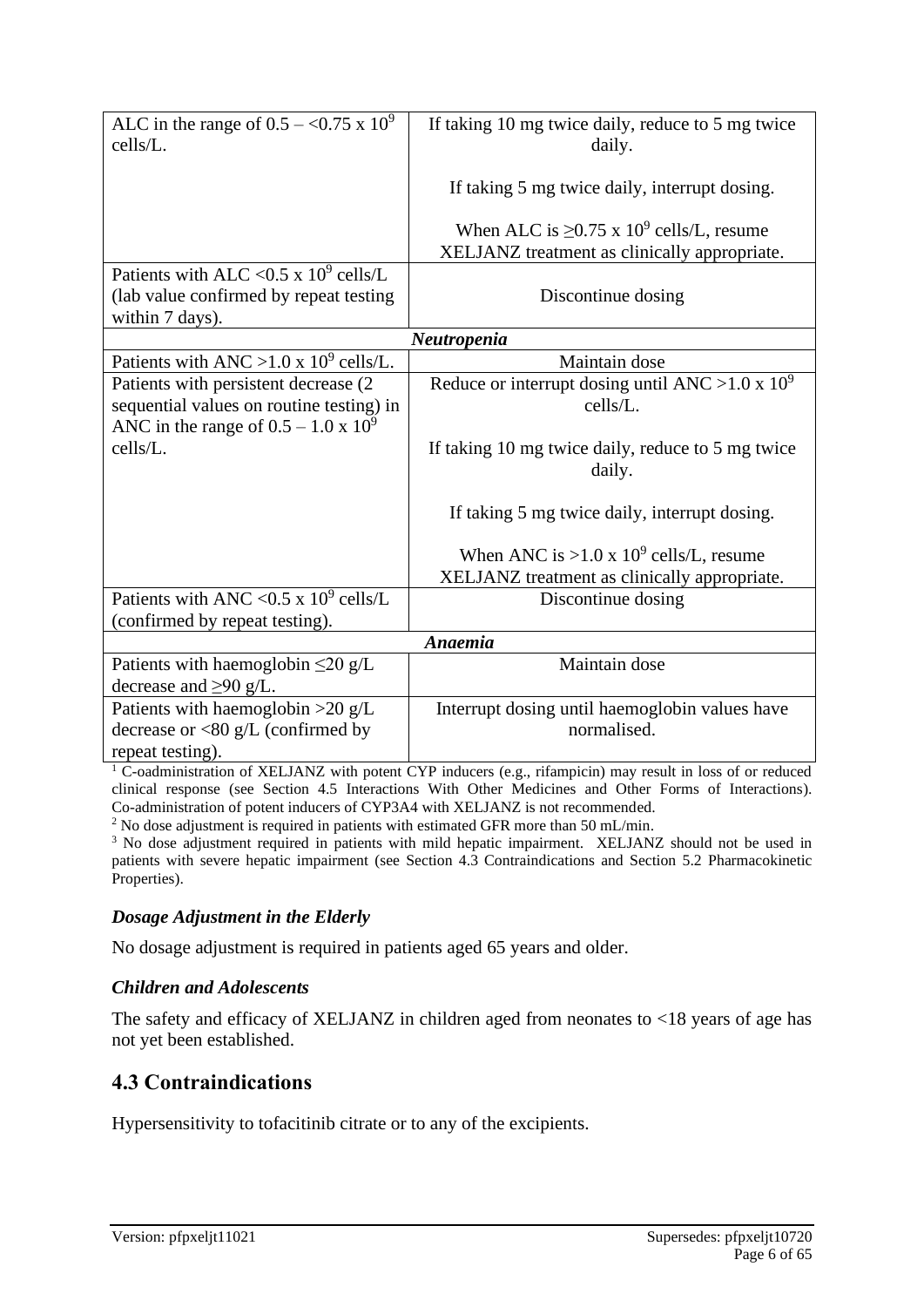XELJANZ must not be used in combination with biological agents or other potent immunosuppressive agents (see Section 4.5 Interactions With Other Medicines and Other Forms of Interactions).

XELJANZ should not be used in patients with severe hepatic impairment.

## **4.4 Special Warnings and Precautions For Use**

**Dose-dependent adverse reactions seen in patients treated with XELJANZ 10 mg twice daily, in comparison to 5 mg twice daily include the following: herpes zoster infections, serious infections, non-melanoma skin cancer (NMSC), higher rate of all-cause mortality and thrombosis.**

## *Mortality*

Rheumatoid arthritis patients 50 years of age and older with at least one additional cardiovascular (CV) risk factor treated with XELJANZ 10 mg twice a day had a higher rate of all-cause mortality, including sudden CV death, compared to those treated with XELJANZ 5 mg given twice daily or TNF blockers in a large, post-marketing safety study (see Section 4.8 Adverse Effects (Undesirable Effects).

A dosage of XELJANZ 10 mg twice daily is not recommended for the treatment of rheumatoid arthritis or psoriatic arthritis (see Section 4.2 Dose and Method of Administration).

For the treatment of UC, use XELJANZ at the lowest effective dose and for the shortest duration needed to achieve/maintain therapeutic response.

## *Thrombosis*

Thrombosis, including pulmonary embolism, deep venous thrombosis, and arterial thrombosis, has been observed at an increased incidence in rheumatoid arthritis patients who were 50 years of age and older with at least one additional CV risk factor treated with XELJANZ 10 mg twice daily compared to XELJANZ 5 mg twice daily or TNF blockers, particularly in patients who were obese (body mass index [BMI]  $\geq$ 30) in a large, post-marketing safety study. Many of these events were serious and some resulted in death (see Section 4.8 Adverse Effects (Undesirable Effects).

A dosage of XELJANZ 10 mg twice daily is not recommended for the treatment of rheumatoid arthritis or psoriatic arthritis (see Section 4.2 Dose and Method of Administration).

Assess patients for thrombotic risk factors before starting treatment and periodically during treatment. Avoid XELJANZ in elderly patients and in patients that may be at increased risk of thrombosis or in whom other risk factors are identified. Discontinue XELJANZ and promptly evaluate patients with signs and symptoms of thrombosis, regardless of dose or indication (see Section 4.2 Dose and Method of Administration).

In a long-term extension study in patients with UC, four cases of pulmonary embolism (PE) were reported in patients taking XELJANZ 10 mg twice daily, including one death in a patient with advanced cancer.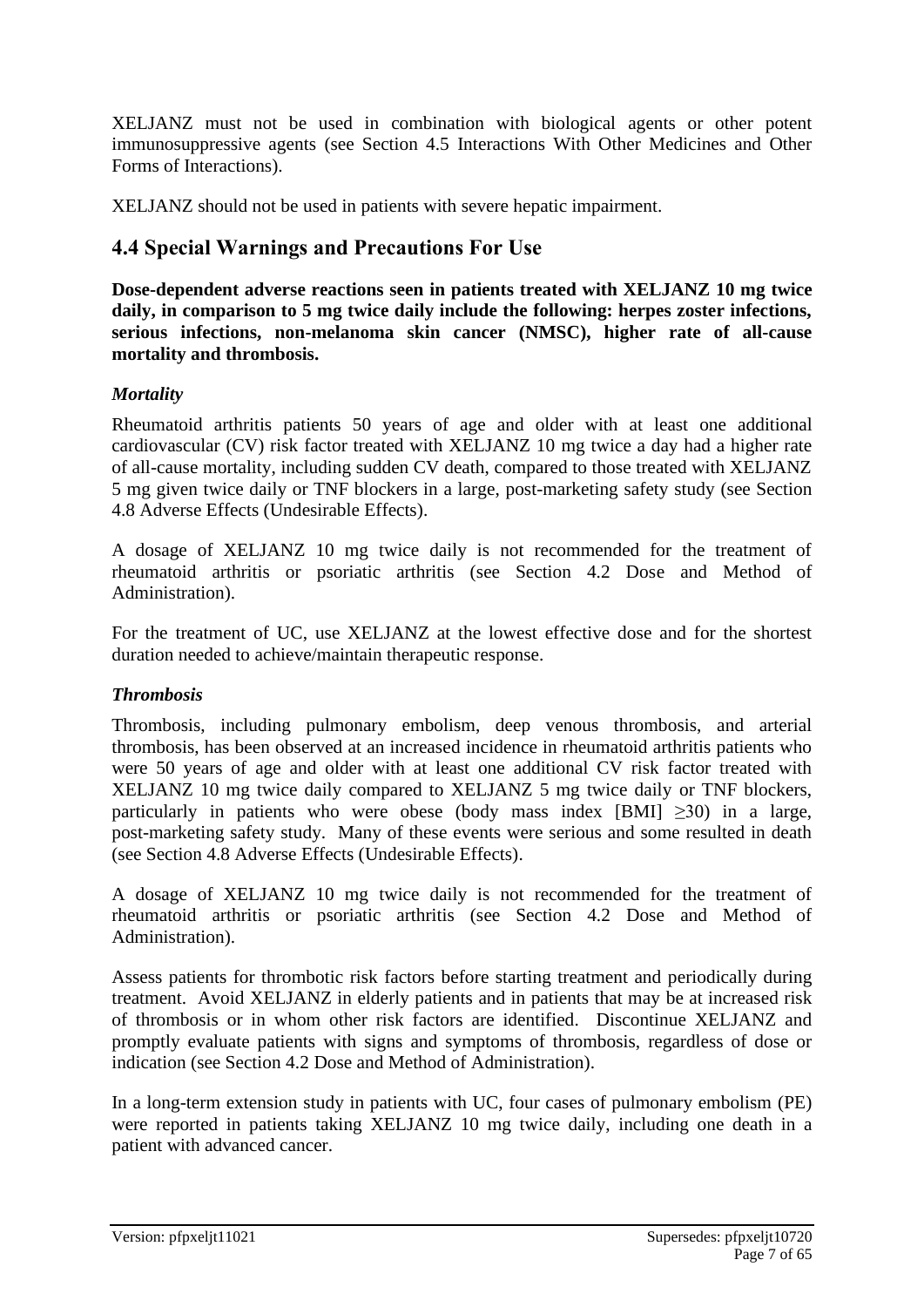For the treatment of UC, use XELJANZ at the lowest effective dose and for the shortest duration needed to achieve/maintain therapeutic response (see Section 4.2 Dose and Method of Administration).

#### **Therapy with XELJANZ should be initiated and monitored by a specialist physician with expertise in the management of conditions for which XELJANZ is indicated (e.g., rheumatologist or gastroenterologist).**

The efficacy of XELJANZ as monotherapy has not been studied in patients with psoriatic arthritis (PsA).

#### *Serious Infections*

Patients treated with XELJANZ are at increased risk for developing serious infections that may lead to hospitalisation or death, especially in those taking concomitant immunosuppressants.

Serious and sometimes fatal infections due to bacterial, mycobacterial, invasive fungal, viral or other opportunistic pathogens have been reported in rheumatoid arthritis (RA) patients receiving immunomodulatory agents (these include biological DMARDs as well as XELJANZ). The most common serious infections reported with XELJANZ included pneumonia, urinary tract infection, cellulitis, herpes zoster, bronchitis, septic shock, diverticulitis, gastroenteritis, appendicitis, and sepsis. Among opportunistic infections, tuberculosis and other mycobacterial infections, cryptococcus, histoplasmosis, oesophageal candidiasis, pneumocystosis, multidermatomal herpes zoster, cytomegalovirus infection, BK virus infections and listeriosis were reported with XELJANZ. Some patients have presented with disseminated rather than localised disease, and were often taking concomitant immunomodulating agents such as methotrexate (MTX) or corticosteroids which, in addition to RA may predispose them to infections. Other serious infections, that were not reported in clinical studies, may also occur (e.g., coccidioidomycosis).

In one large randomised post-authorisation safety study (PASS) in RA patients who were 50 years or older with at least one additional cardiovascular risk factor, a dose-dependent increase in serious infections was observed in patients treated with tofacitinib compared to TNF inhibitor (see Section 4.8 Adverse Effects (Undesirable Effects)). Some of these serious infections resulted in death. Opportunistic infections were also reported in the study.

In patients with ulcerative colitis, XELJANZ treatment with 10 mg twice daily was associated with greater risk of serious infections compared to 5 mg twice daily. Additionally, opportunistic herpes zoster infections (including meningoencephalitis, ophthalmologic, and disseminated cutaneous) were seen in patients who were treated with XELJANZ 10 mg twice daily.

XELJANZ should not be administered in patients with an active infection, including localised infections. The risks and benefits of treatment should be considered prior to initiating XELJANZ in patients with chronic or recurrent infections, or those who have been exposed to tuberculosis, or with a history of a serious or an opportunistic infection, or have resided or travelled in areas of endemic tuberculosis or endemic mycoses; or have underlying conditions that may predispose them to infection.

Patients should be closely monitored for the development of signs and symptoms of infection during and after treatment with XELJANZ. XELJANZ should be interrupted if a patient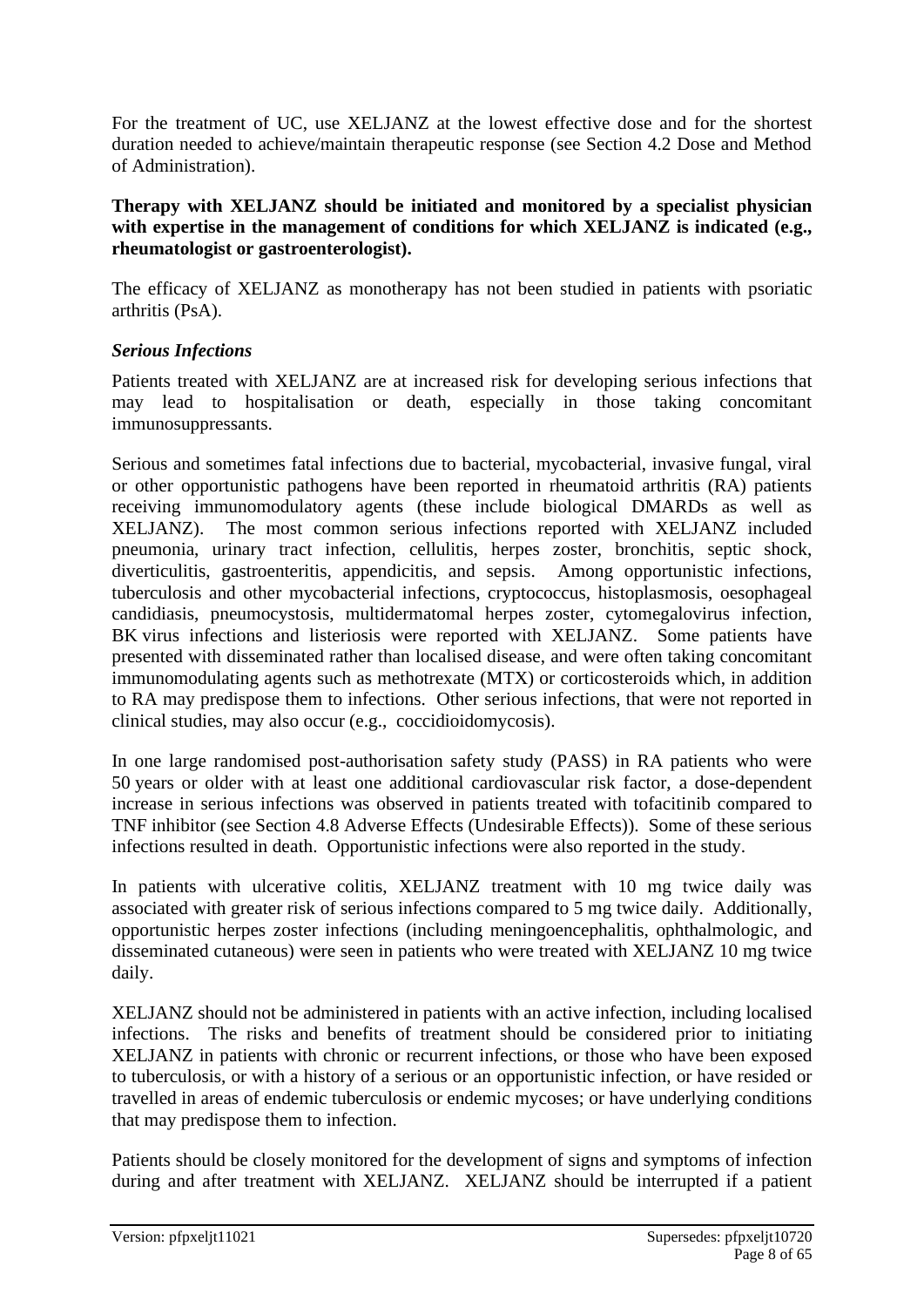develops a serious infection, an opportunistic infection, or sepsis (see Section 4.2 Dose and Method of Administration). A patient who develops a new infection during treatment with XELJANZ should undergo prompt and complete diagnostic testing appropriate for an immunocompromised patient, appropriate antimicrobial therapy should be initiated, and the patient should be closely monitored.

As there is a higher incidence of infections in the elderly and in the diabetic populations in general, caution should be used when treating the elderly and patients with diabetes (see Section 4.8 Adverse Effects (Undesirable Effects)).

Caution is also recommended in patients with a history of chronic lung disease as they may be more prone to infections (see Section 4.4 Special Warnings and Precautions For Use, Interstitial Lung Disease).

Risk of infection may be higher with increasing degrees of lymphopenia and consideration should be given to lymphocyte counts when assessing individual patient risk of infection. Discontinuation and monitoring criteria for lymphopenia are discussed in Section 4.2 Dose and Method of Administration.

#### *Tuberculosis*

Patients should be evaluated and tested for latent or active infection prior to administration of XELJANZ and continue to be evaluated while on treatment.

Patients with latent tuberculosis should be treated with standard antimycobacterial therapy before administering XELJANZ.

Antituberculosis therapy should be considered prior to administration of XELJANZ in patients with a past history of latent or active tuberculosis in whom an adequate course of treatment cannot be confirmed, and for patients with a negative test for latent tuberculosis but who have risk factors for tuberculosis infection. Consultation with a health care professional with expertise in the treatment of tuberculosis is recommended to aid in the decision about whether initiating antituberculosis therapy is appropriate for an individual patient.

Patients should be closely monitored for the development of signs and symptoms of tuberculosis, including patients who tested negative for latent tuberculosis infection prior to initiating therapy. The need for repeat testing should be considered during therapy if symptoms develop or if re-exposure occurs.

#### *Viral Reactivation*

Viral reactivation, including cases of herpes virus reactivation (e.g., herpes zoster) were observed in clinical studies with XELJANZ. In one large randomised PASS in RA patients who were 50 years or older with at least one additional cardiovascular risk factor, an increase in herpes zoster events was observed in patients treated with tofacitinib compared to TNF inhibitor (see Section 4.8 Adverse Effects (Undesirable Effects)). Post-marketing cases of hepatitis B reactivation have been reported in patients treated with XELJANZ. In patients treated with XELJANZ, the incidence of herpes zoster appears to be increased in:

- Japanese or Korean patients.
- Patients with an ALC less than  $1.0 \times 10^9$  cells/L (see Section 4.2 Dose and Method of Administration).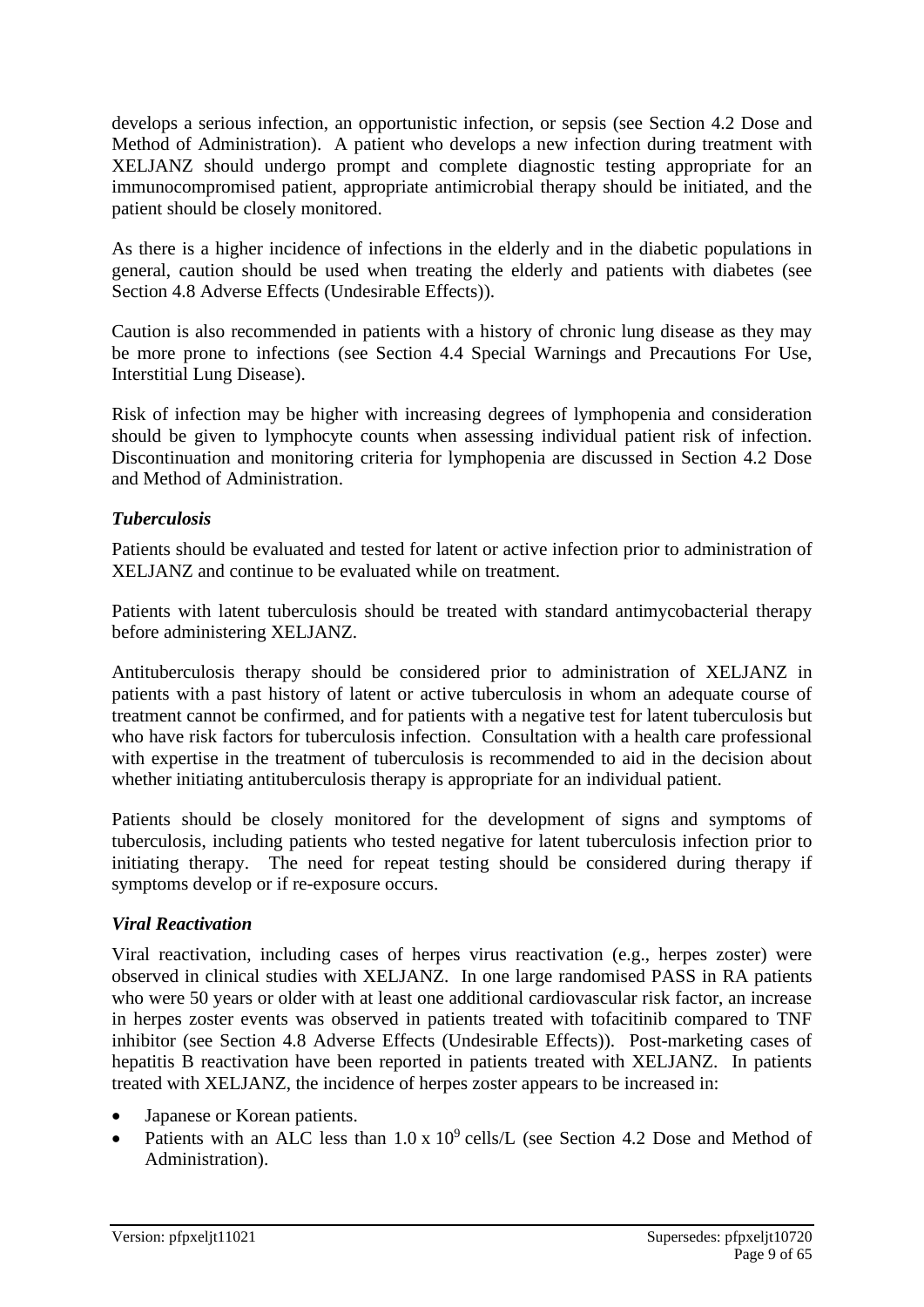- Patients with long standing RA who have previously received two or more biological DMARDs.
- Patients treated with 10 mg twice daily.

The impact of XELJANZ on chronic viral hepatitis reactivation is unknown. Patients who screened positive for hepatitis B or C were excluded from clinical trials. Screening for viral hepatitis should be performed in accordance with clinical guidelines before starting therapy with XELJANZ.

### *Major Adverse Cardiovascular Events (including Myocardial Infarction)*

In one large randomised PASS in RA patients who were 50 years or older with at least one additional cardiovascular risk factor, patients were treated with tofacitinib 5 mg twice daily, tofacitinib 10 mg twice daily or a TNF inhibitor. Major adverse cardiovascular events (MACE), including events of myocardial infarction, were observed in all three treatment groups in this study. An increase in non-fatal myocardial infarctions was observed in patients treated with tofacitinib compared to TNF inhibitor (see Section 4.8 Adverse Effects (Undesirable Effects)). MACE, including events of myocardial infarction, were more common in older patients and in patients who were current or past smokers. Caution should be used in treating elderly patients, patients who are current or past smokers, and patients with other cardiovascular risk factors.

#### *Malignancy and Lymphoproliferative Disorder (excluding Nonmelanoma Skin Cancer [NMSC])*

Consider the risks and benefits of XELJANZ treatment prior to initiating therapy in patients with current or a history of malignancy other than a successfully treated NMSC or when considering continuing XELJANZ in patients who develop a malignancy.

The possibility exists for XELJANZ to affect host defenses against malignancies.

Lymphomas have been observed in patients treated with XELJANZ and in patients treated with XELJANZ in a large randomised PASS in RA patients who were 50 years or older with at least one additional cardiovascular risk factor (see Section 4.8 Adverse Effects (Undesirable Effects)). Patients with RA, particularly those with highly active disease, are at a higher risk (up to several-fold) than the general population for the development of lymphoma. The role of XELJANZ, a Janus kinase (JAK) inhibitor, in the development of lymphoma is uncertain.

Lung cancers have been observed in patients treated with XELJANZ. Lung cancers were also observed in patients treated with XELJANZ in a large randomised PASS in RA patients who were 50 years or older with at least one additional cardiovascular risk factor; an increase was observed in patients treated with XELJANZ 10 mg twice daily compared with TNF inhibitor (see Section 4.8 Adverse Effects (Undesirable Effects)). Of the 30 lung cancers reported in the study in patients taking tofacitinib, all but 2 were in patients who were current or past smokers. Patients with rheumatoid arthritis may be at higher risk than the general population for the development of lung cancer. The role of XELJANZ in the development of lung cancer is uncertain.

Other malignancies were observed in clinical studies and the post-marketing setting, including, but not limited to, breast cancer, melanoma, prostate cancer, and pancreatic cancer.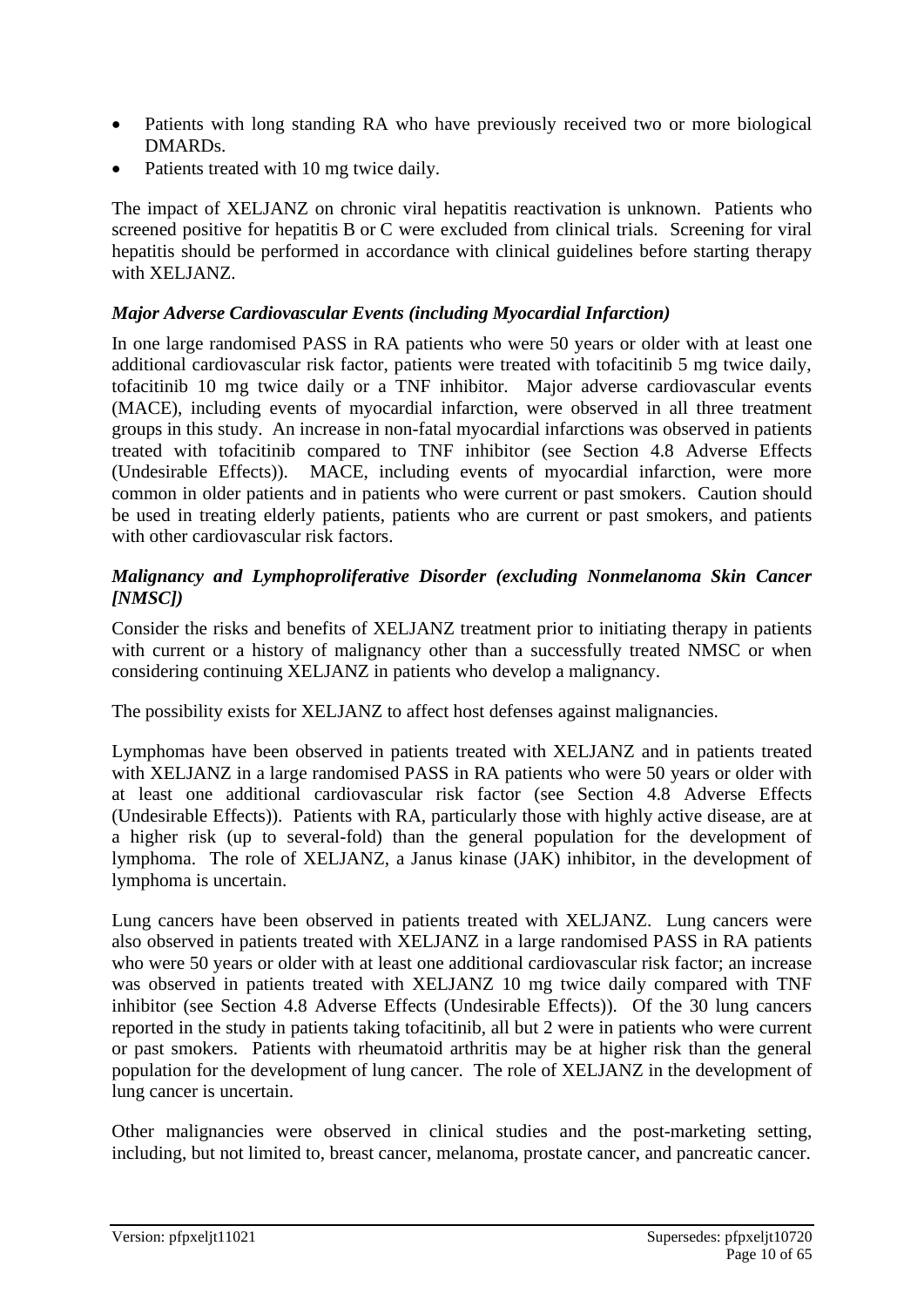The role of treatment with XELJANZ on the development and course of malignancies is not known.

Caution should be used in treating elderly patients, patients who are current or past smokers, and patients with other malignancy risk factors.

Epstein Barr Virus-associated post-transplant lymphoproliferative disorder has been observed at an increased rate in renal transplant patients treated with XELJANZ and concomitant immunosuppressive medications (see Section 4.4 Special Warnings and Precautions For Use, Renal Transplant).

## *Rheumatoid Arthritis*

In the controlled phase 3 clinical studies in RA patients, 26 malignancies (excluding NMSC) including 5 lymphomas, were diagnosed in 26 patients receiving XELJANZ/XELJANZ plus DMARD, compared to 0 malignancies (excluding NMSC) in patients in the placebo/placebo plus DMARD group, 2 malignancies in 2 patients in the adalimumab group and 1 in the MTX group. Three thousand eight hundred (3800) patients (3942 patient-years of observation) were treated with XELJANZ for durations up to 2 years while 681 patients (203 patient-years of observation) were treated with placebo for a maximum of 6 months and 204 patients (179 patient-years of observation) were treated with adalimumab for 12 months. The exposure-adjusted incidence rate for malignancies and lymphoma was 0.66 and 0.13 events per 100 patient-years, respectively, in the XELJANZ groups.

In the long-term safety population (4867 patients), in RA studies, the rates of malignancies (excluding NMSC) and lymphoma were 0.97 and 0.09 events per 100 patient-years, respectively, consistent with the rate observed in the controlled period.

In a large randomised PASS in RA patients who were 50 years or older with at least one additional cardiovascular risk factor, an increase in malignancies (excluding NMSC) was observed in patients treated with XELJANZ compared with TNF inhibitor (see Section 4.8 Adverse Effects (Undesirable Effects)). Malignancies (excluding NMSC) were more common in older patients and in patients who were current or past smokers.

## *Psoriatic Arthritis*

In 2 controlled Phase 3 clinical trials in patients with active PsA, there were 3 malignancies (excluding NMSC) in 474 patients (298 patient-years of observation) receiving XELJANZ plus csDMARD (6 to 12 months exposure) compared with 0 malignancies in 236 patients (52.3 patient-years) in the placebo plus csDMARD group (3 months exposure) and 0 malignancies in 106 patients (91 patient-years) in the adalimumab plus csDMARD group (12 months exposure). No lymphomas were reported. The exposure-adjusted incidence rate for malignancies (excluding NMSC) was 1.95 patients with events and 0 patients with events per 100 patient-years in the XELJANZ groups that received 5 mg twice daily and 10 mg twice daily, respectively.

In the safety population comprised of the 2 controlled Phase 3 clinical trials and the long-term extension trial (783 patients) the rate of malignancies (excluding NMSC) was 0.72 patients with events per 100 patient-years.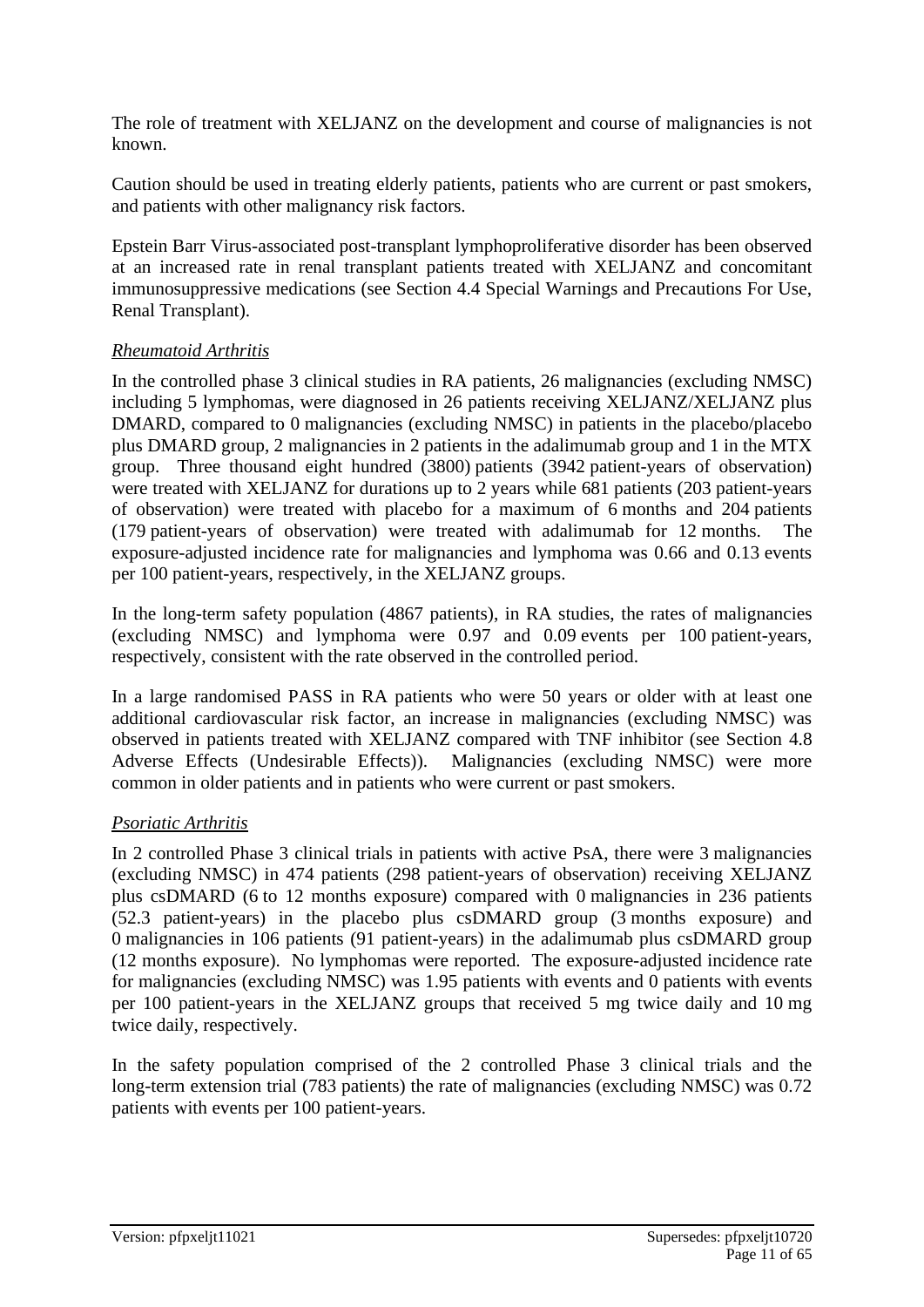### *Ulcerative Colitis*

No malignancies other than NMSC were reported in the 8-week induction and 52-week maintenance study. In the long-term extension study, malignancies (including solid cancers and lymphomas) were observed more often in patients treated with XELJANZ 10 mg twice daily compared with patients treated with XELJANZ 5 mg twice daily.

#### *Skin Cancer*

Melanoma and NMSCs have been reported in patients treated with XELJANZ. The risk of NMSC may be higher in patients treated with XELJANZ 10 mg twice daily than in patients treated with 5 mg twice daily. NMSCs were also reported in a large randomised PASS in RA patients who were 50 years or older with at least one additional cardiovascular risk factor. In this study, an increase in overall NMSCs, including cutaneous squamous cell carcinomas was observed in patients treated with tofacitinib compared to TNF inhibitor (see Section 4.8 Adverse Effects (Undesirable Effects)). As there is a higher incidence of NMSC in the elderly and in patients with a prior history of NMSC, caution should be used when treating these types of patients. Regular skin examinations are recommended, particularly for patients with an increased risk for, or a prior history of, skin cancer.

#### *Renal Transplant*

In studies in renal transplant patients treated with XELJANZ (15 mg twice daily for 3 to 6 months then reduced) and concomitant immunosuppressive agents (induction therapy with basiliximab, high dose corticosteroids, mycophenolic acid products) for prophylaxis of organ rejection, serious infections and Epstein Barr Virus-associated post-transplant lymphoproliferative disorder were observed at an increased rate compared to patients treated with ciclosporin and concomitant immunosuppressive agents.

XELJANZ should not be used in combination with potent immunosuppressants because of the possibility of an increased risk of serious infection and post-transplant lymphoproliferative disorder.

#### *Cardiovascular*

XELJANZ causes a decrease in heart rate and a prolongation of the PR interval. Caution should be observed in patients with a low heart rate at baseline  $( $60$  beats per minute), a$ history of syncope or arrhythmia, sick sinus syndrome, sinoatrial block, atrioventricular (AV) block, ischaemic heart disease, or congestive heart failure. Concomitant medications that result in a decrease in heart rate and/or PR interval prolongation should be avoided to the extent possible during treatment with XELJANZ (see Section 4.5 Interactions With Other Medicines and Other Forms of Interactions).

#### *Gastrointestinal Perforations*

Events of gastrointestinal perforation have been reported in clinical trials including a large randomised PASS in RA patients who were 50 years or older with at least one additional cardiovascular risk factor (see Section 4.8 Adverse Effects (Undesirable Effects)). The role of JAK inhibition in these events is not known. Events were primarily reported as diverticular perforation, peritonitis, abdominal abscess and appendicitis. In the RA clinical trials, the incidence rate of gastrointestinal perforation across all studies (phase 1, phase 2, phase 3 and long-term extension) for all treatment groups all doses was 0.11 events per 100 patient-years with XELJANZ therapy. RA patients who developed gastrointestinal perforations were taking concomitant nonsteroidal anti-inflammatory drugs (NSAIDs) and/or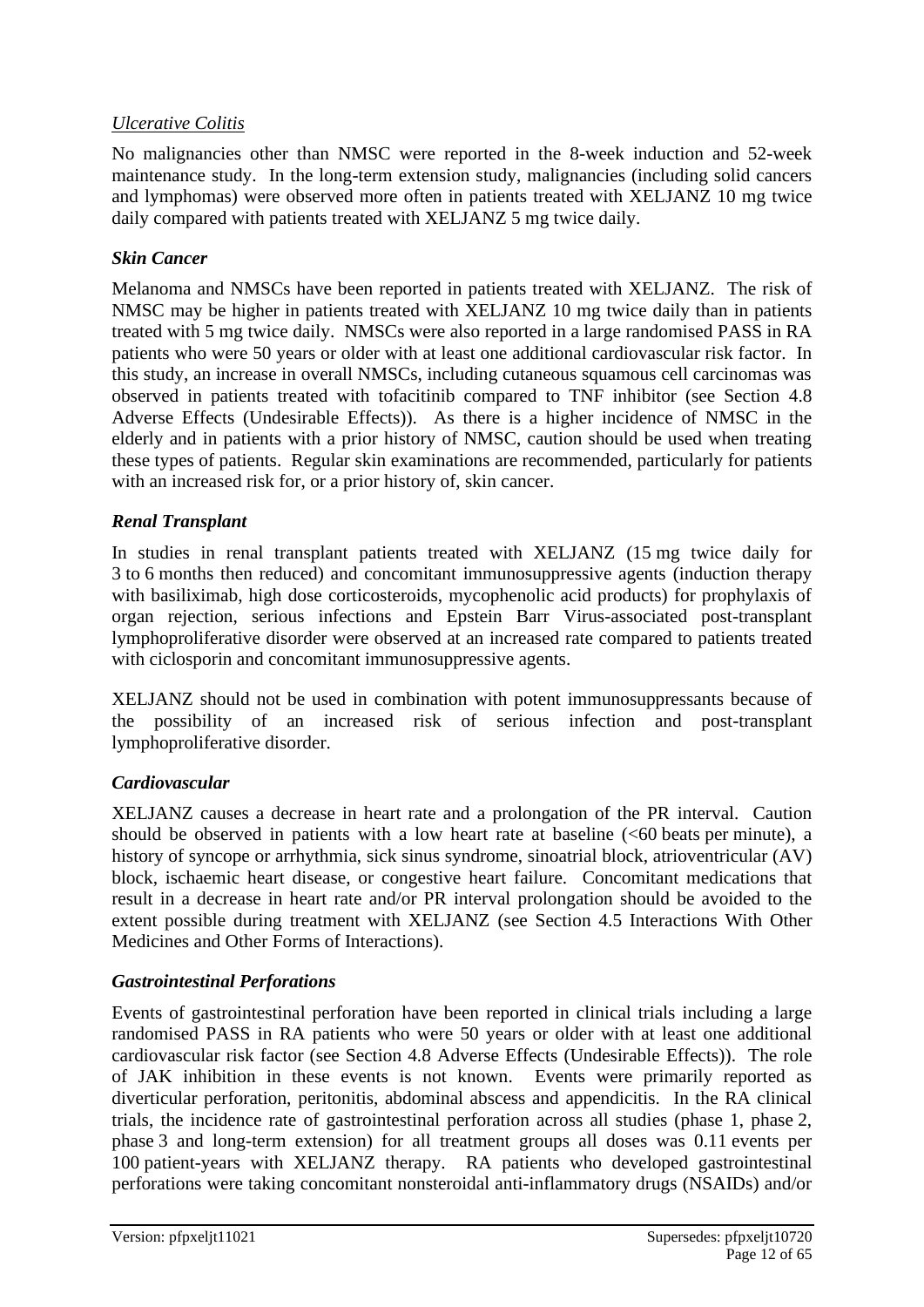corticosteroids. The relative contribution of these concomitant medications vs. XELJANZ to the development of gastrointestinal perforations is not known. The incidence rate in the PsA clinical trials (Phase 3 and long-term extension) was 0.08 patients with events per 100 patient-years with XELJANZ therapy.

In placebo-controlled induction studies for UC, gastrointestinal perforation occurred in 2 (0.2%) patients treated with XELJANZ 10 mg twice daily and in 2 (0.9%) patients receiving placebo. In the Phase 3 maintenance study for UC, gastrointestinal perforation was not reported in patients treated with XELJANZ and was reported in 1 patient treated with placebo.

XELJANZ should be used with caution in patients who may be at increased risk for gastrointestinal perforation (e.g., patients with a history of diverticulitis). Patients presenting with new onset abdominal symptoms should be evaluated promptly for early identification of gastrointestinal perforation.

#### *Fractures*

Fractures have been observed in patients treated with XELJANZ in clinical studies and the post-marketing setting.

In controlled Phase 3 clinical studies in RA patients, during the 0 to 3 months exposure, the incidence rates for fractures for XELJANZ 5 mg twice daily, XELJANZ 10 mg twice daily, and placebo were 2.11, 2.56 and 4.43 patients with events per 100 PYs, respectively.

In a large randomised PASS in RA patients who were 50 years or older with at least one additional cardiovascular risk factor, fractures were observed across XELJANZ and TNF inhibitor treatment groups (see Section 4.8 Adverse Effects (Undesirable Effects)).

Caution should be used in patients with known risk factors for fractures such as elderly patients, female patients and patients with corticosteroid use.

## *Hypersensitivity*

Reactions such as angioedema and urticaria that may reflect drug hypersensitivity have been observed in patients receiving XELJANZ. Some events were serious. Many of these events occurred in patients that have a history of multiple allergies. If a serious hypersensitivity reaction occurs, promptly discontinue tofacitinib while evaluating the potential cause or causes of the reaction.

#### *Vaccinations*

No data are available on the secondary transmission of infection by live vaccines to patients receiving XELJANZ. Live vaccines should not be given concurrently with XELJANZ. It is recommended that all patients be brought up to date with all immunisations in agreement with current immunisation guidelines prior to initiating XELJANZ therapy. The decision to use live vaccines prior to XELJANZ treatment should take into account the pre-existing immunosuppression in a given patient.

Prophylactic zoster vaccination should be considered in accordance with vaccination guidelines. Particular consideration should be given to patients with longstanding RA who have previously received two or more biological DMARDs. The interval between live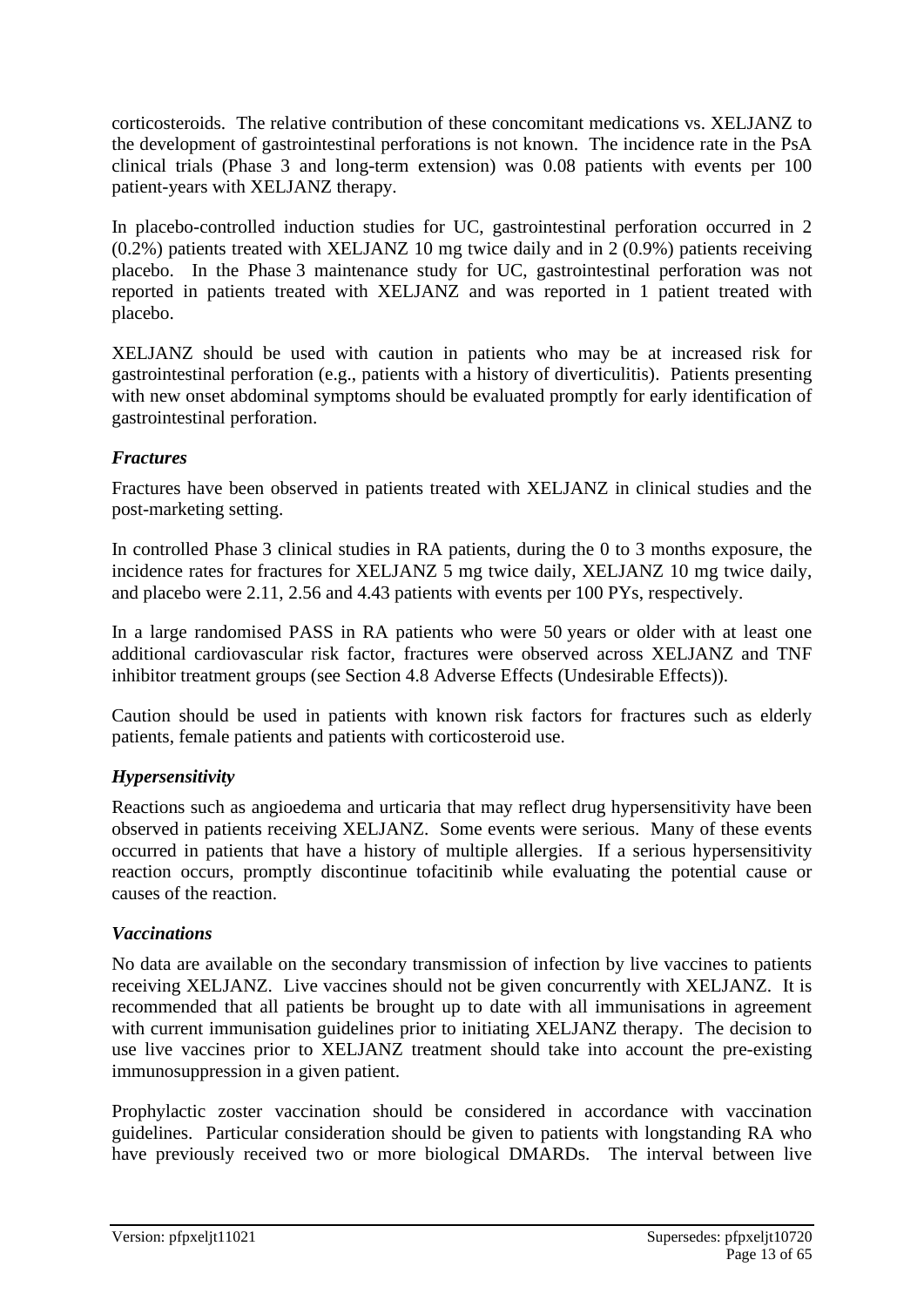vaccinations and initiation of XELJANZ therapy should be in accordance with current vaccination guidelines regarding immunomodulatory agents.

In a controlled clinical trial, the humoral response to concurrent vaccination with influenza and pneumococcal polysaccharide vaccines in patients with RA initiating tofacitinib 10 mg twice daily or placebo was evaluated. A similar percentage of patients achieved a satisfactory humoral response to influenza vaccine ( $\geq$ 4-fold increase in  $\geq$ 2 of 3 antigens) in the tofacitinib (57%) and placebo (62%) treatment groups. A modest reduction in the percentage of patients who achieved a satisfactory humoral response to pneumococcal polysaccharide vaccine ( $\geq$ 2-fold increase in  $\geq$ 6 of 12 serotypes) was observed in patients treated with tofacitinib monotherapy (62%) and MTX monotherapy (62%) as compared with placebo (77%), with a greater reduction in the response rate of patients receiving both tofacitinib and MTX (32%). The clinical significance of this is unknown.

A separate vaccine study evaluated the humoral response to concurrent vaccination with influenza and pneumococcal polysaccharide vaccines in patients receiving tofacitinib 10 mg twice daily for a median of approximately 22 months. Greater than 60% of patients treated with tofacitinib (with or without MTX) had satisfactory responses to influenza and pneumococcal vaccines. Consistent with the controlled trial, patients receiving both tofacitinib and MTX had a lower response rate to pneumococcal polysaccharide vaccine as compared with tofacitinib monotherapy (66% vs. 89%).

A controlled study in patients with RA on background MTX evaluated the humoral and cell mediated responses to immunisation with a live attenuated virus vaccine indicated for prevention of herpes zoster. The immunisation occurred 2 to 3 weeks before initiating a 12 week treatment with tofacitinib 5 mg twice daily or placebo. Six weeks after immunisation with the zoster vaccine, tofacitinib and placebo recipients exhibited similar humoral and cell mediated responses (mean fold change of varicella zoster virus [VZV] Immunoglobulin G [IgG] antibodies 2.11 in tofacitinib 5 mg twice daily and 1.74 in placebo twice daily; VZV IgG fold-rise  $\geq$  1.5 in 57% of tofacitinib recipients and in 43% of placebo recipients; mean fold change of VZV T-cell ELISPOT Spot Forming Cells 1.5 in tofacitinib 5 mg twice daily and 1.29 in placebo twice daily). These responses were similar to those observed in healthy volunteers aged 50 years and older.

In this study, one patient experienced dissemination of the vaccine strain of VZV, 16 days after vaccination and 2 days after initiation of tofacitinib. The patient was varicella virus naïve, as evidenced by no previous history of varicella infection and no anti-varicella antibodies at baseline. Tofacitinib was discontinued and the subject recovered after treatment with standard doses of antiviral medication. Subsequent testing showed that this patient made robust anti-varicella T-cell and antibody responses to the vaccine approximately 6 weeks post-vaccination, but not at 2 weeks post-vaccination, as expected for a primary infection.

Retention of immunisation protection with tofacitinib has not been evaluated.

## *Interstitial Lung Disease*

Events of interstitial lung disease (ILD), some of which had a fatal outcome, have been reported in clinical trials with XELJANZ in RA patients, and in the post-marketing setting, although the role of JAK inhibition in these events is not known. All patients who developed ILD in clinical trials were taking concomitant MTX, corticosteroids and/or sulfasalazine,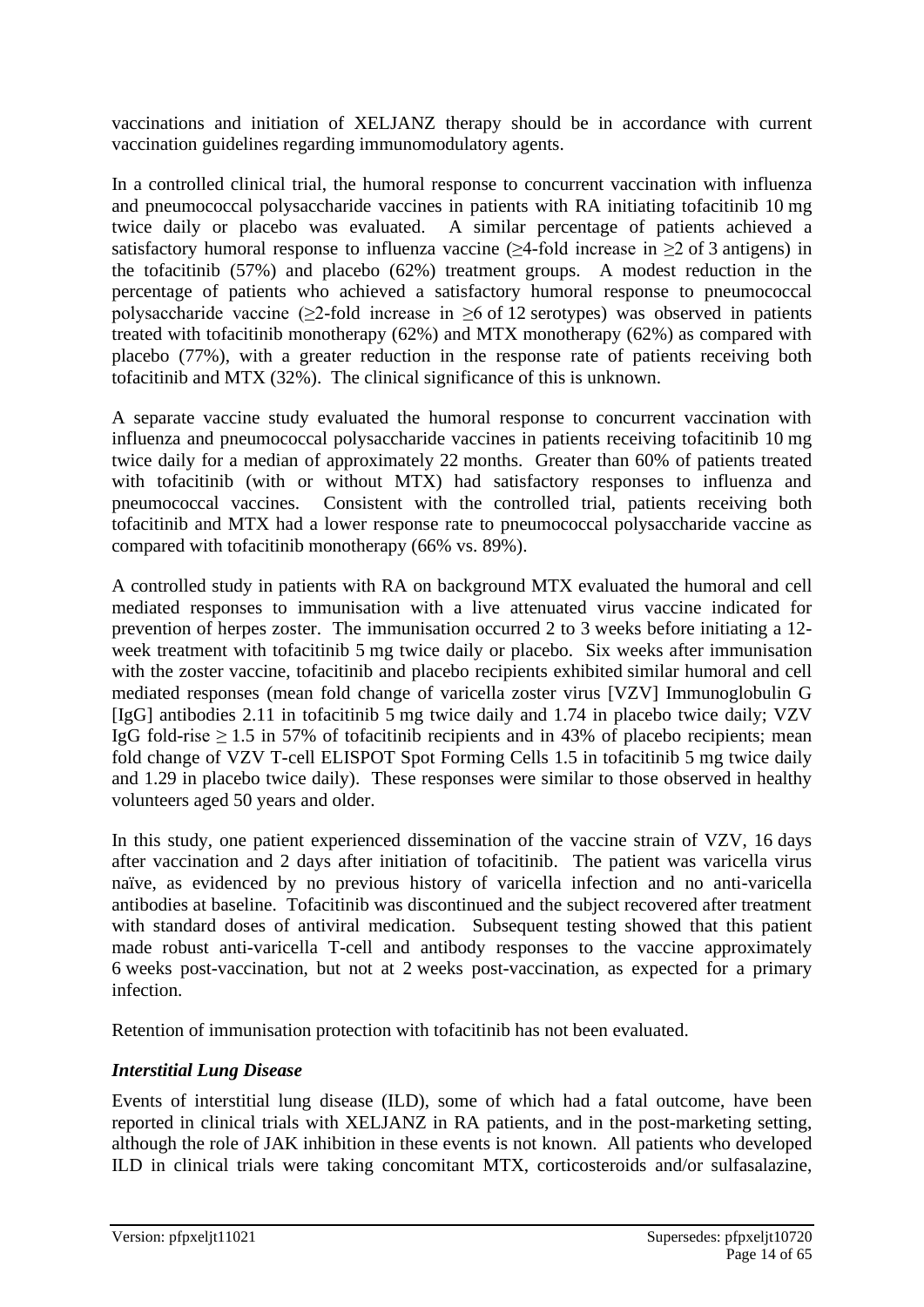which have been associated with ILD. Asian patients had an increased risk of ILD (see Section 4.4 Special Warnings and Precautions For Use, Asian Patients).

XELJANZ should be used with caution in patients with a risk or history of ILD.

#### *Asian Patients*

Asian patients had higher rates of herpes zoster, opportunistic infections, interstitial lung disease, elevated transaminases (alanine aminotransferase (ALT), aspartate aminotransferase (AST)) and decreased white blood cell counts (WBCs). Therefore, XELJANZ should be used with caution in Asian patients.

## *Use in Hepatic Impairment*

Subjects with moderate hepatic impairment had 65% higher AUC compared with healthy subjects (see Section 5.2 Pharmacokinetic Properties). XELJANZ has not been studied in patients with severe hepatic impairment, or in patients with positive hepatitis B virus or hepatitis C virus serology. No dose adjustment is required in patients with mild hepatic impairment. In patients with moderate hepatic impairment, the recommended dose is half the total daily dose indicated for patients with normal hepatic function (see Section 4.2 Dose and Method of Administration). XELJANZ should not be used in patients with severe hepatic impairment (see Section 4.3 Contraindications).

#### *Use in Renal Impairment*

No dose adjustment is required in patients with estimated GFR more than 50 mL/min. In patients with estimated GFR less than or equal to 50 mL/min (including but not limited to those with severe renal impairment who are undergoing haemodialysis), the recommended dose is half the total daily dose indicated for patients with normal renal function (see Section 4.2 Dose and Method of Administration and Section 5.2 Pharmacokinetic Properties).

In clinical trials, XELJANZ was not evaluated in patients with baseline creatinine clearance values (estimated by Cockroft-Gault equation) <40 mL/min.

## *Use in the Elderly*

As there is a higher incidence of infections in the elderly population in general, caution should be used when treating the elderly (see Section 4.8 Adverse Effects (Undesirable Effects)).

## *Paediatric Use*

The safety and efficacy of XELJANZ in children aged from neonates to  $\langle 18 \rangle$  vears of age has not yet been established.

#### *Effects on Laboratory Tests*

#### *Lymphocytes*

Treatment with XELJANZ was associated with initial lymphocytosis at one month of exposure followed by a gradual decrease in mean lymphocyte counts below the baseline of approximately 10% during 12 months of therapy (see Section 5.1 Pharmacodynamic Properties).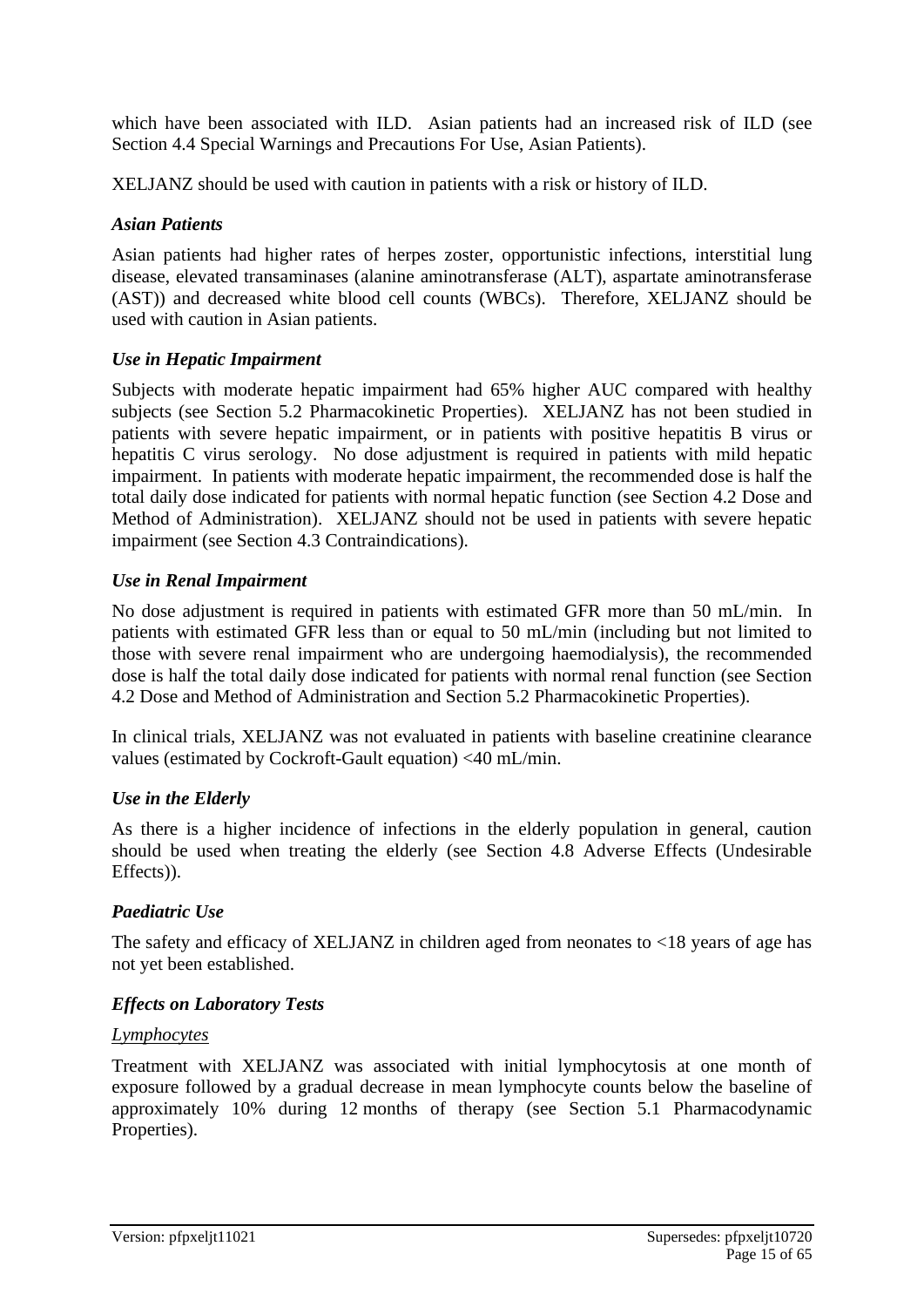Lymphocyte counts less than  $0.75 \times 10^9$  cells/L were associated with an increased incidence of serious infections. It is not recommended to initiate or continue XELJANZ treatment in patients with a confirmed lymphocyte count less than  $0.75 \times 10^9$  cells/L. Lymphocytes should be monitored at baseline and every 3 months thereafter. For recommended modifications based on lymphocyte counts, see Section 4.2 Dose and Method of Administration.

## *Neutrophils*

Treatment with XELJANZ was associated with an increased incidence of neutropenia  $(<2.0 \text{ x } 10^9 \text{ cells/L})$  compared to placebo.

Avoid initiation of XELJANZ treatment in patients with a low neutrophil count (i.e.,  $\langle 1.0 \times 10^9 \text{ cells/L} \rangle$ . For patients who develop a persistent absolute neutrophil count (ANC) of  $0.5$ -1.0 x  $10^9$  cells/L, reduce XELJANZ dose or interrupt XELJANZ dosing until ANC is  $>1.0 \times 10^9$  cells/L. In patients who develop a confirmed ANC <0.5 x 10<sup>9</sup> cells/L treatment with XELJANZ is not recommended. Neutrophils should be monitored at baseline and after 4 to 8 weeks of treatment and every 3 months thereafter (see Section 4.2 Dose and Method of Administration and Section 4.8 Adverse Effects (Undesirable Effects)).

## *Haemoglobin*

Avoid initiation of XELJANZ treatment in patients with low haemoglobin values  $(i.e., <90 g/L)$ . Treatment with XELJANZ should be interrupted in patients who develop haemoglobin levels <80 g/L or whose haemoglobin level drops >20 g/L on treatment. Haemoglobin should be monitored at baseline and after 4 to 8 weeks of treatment and every 3 months thereafter (see Section 4.2 Dose and Method of Administration).

#### *Lipids*

Treatment with XELJANZ was associated with dose-dependent increases in lipid parameters such as total cholesterol, low-density lipoprotein (LDL) cholesterol, and high-density lipoprotein (HDL) cholesterol (see Section 4.8 Adverse Effects (Undesirable Effects)). Maximum effects were generally observed within 6 weeks. There were no clinically relevant changes in LDL/HDL cholesterol ratios. The effect of these lipid parameter elevations on cardiovascular morbidity and mortality has not been established.

Increases of total cholesterol, LDL cholesterol, and HDL cholesterol were also reported in a large randomised PASS in RA patients who were 50 years or older with at least one additional cardiovascular risk factor (see Section 4.8 Adverse Effects (Undesirable Effects)).

Assessment of lipid parameters should be performed approximately 4 to 8 weeks following initiation of XELJANZ therapy. Patients should be managed according to clinical guidelines for the management of hyperlipidaemia. Increases in total and LDL cholesterol associated with XELJANZ may be decreased to pretreatment levels with statin therapy.

#### *Liver Enzyme Elevations*

Treatment with XELJANZ was associated with an increased incidence of liver enzyme elevation compared to placebo (see Section 4.8 Adverse Effects (Undesirable Effects)). Most of these abnormalities occurred in studies with background DMARD (primarily MTX) therapy.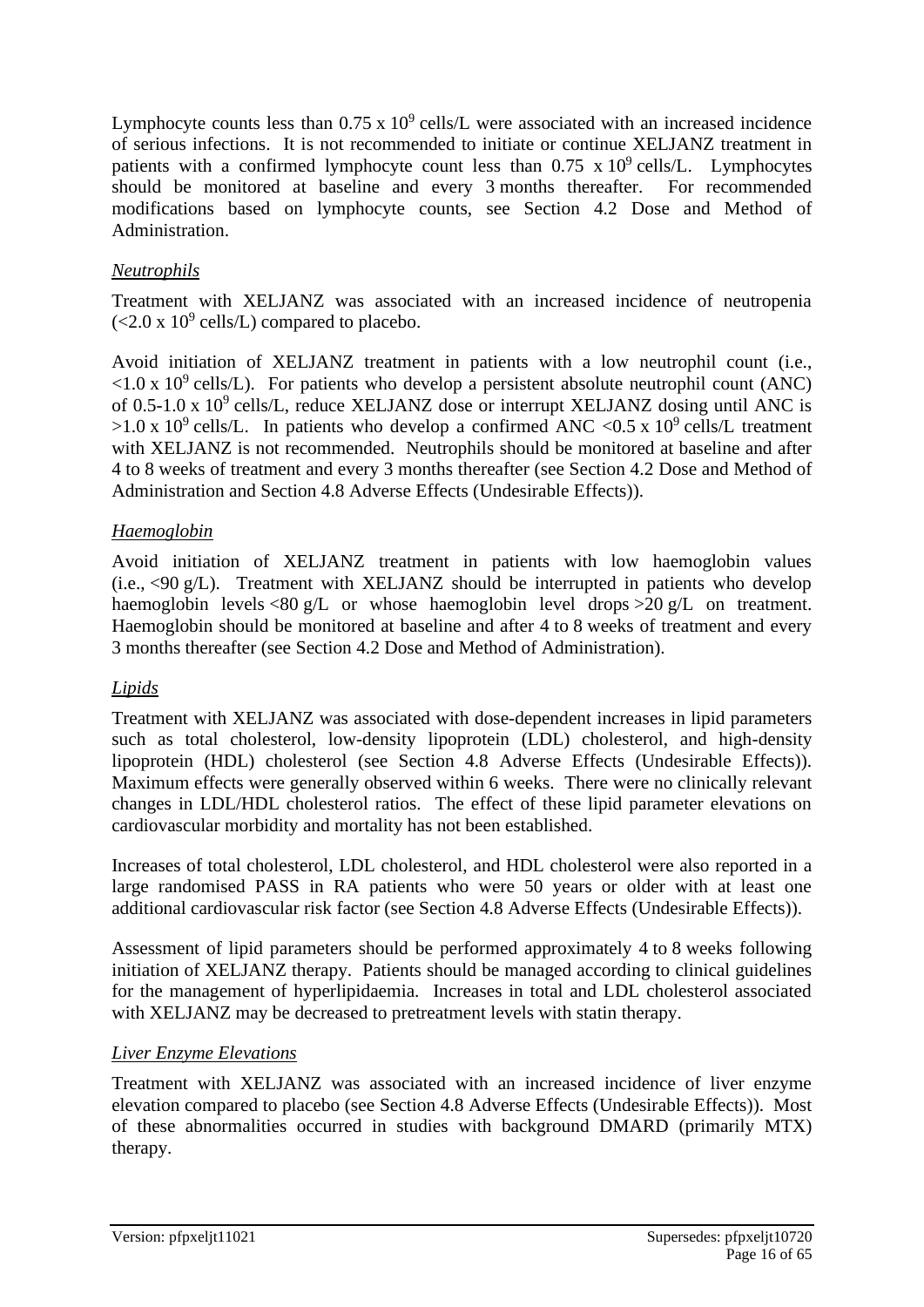Routine monitoring of liver tests and prompt investigation of the causes of liver enzyme elevations is recommended to identify potential cases of drug-induced liver injury. If druginduced liver injury is suspected, XELJANZ administration should be interrupted until this diagnosis has been excluded.

Elevations of ALT and AST were reported in a large randomised PASS in RA patients who were 50 years or older with at least one additional cardiovascular risk factor (see Section 4.8 Adverse Effects (Undesirable Effects)).

## **4.5 Interactions With Other Medicines and Other Forms of Interactions**

The metabolism of tofacitinib is primarily mediated by CYP3A4 with minor contribution from CYP2C19.

## *Potential for Other Medicines to Influence the Pharmacokinetics of Tofacitinib*

Since tofacitinib is metabolised by CYP3A4, interaction with medicinal products that inhibit or induce CYP3A4 is likely. Tofacitinib exposure is increased when co-administered with potent inhibitors of CYP3A4 (e.g., ketoconazole) or when administration of one or more concomitant medications results in both moderate inhibition of CYP3A4 and potent inhibition of CYP2C19 (e.g., fluconazole). Tofacitinib exposure is decreased when coadministered with potent CYP3A4 inducers (e.g., rifampicin). Inhibitors of CYP2C19 alone or P-glycoprotein are unlikely to significantly alter the pharmacokinetics (PK) of tofacitinib.

#### *Methotrexate*

Concomitant administration with MTX (15-25 mg MTX once weekly) had no effect on the PK of tofacitinib.

#### *Ketoconazole*

Co-administration of ketoconazole, a strong CYP3A4 inhibitor, with a single dose of tofacitinib increased the AUC and  $C_{\text{max}}$  of tofacitinib by 103% and 16%, respectively (see Section 4.2 Dose and Method of Administration).

## *Fluconazole*

Co-administration of fluconazole, a moderate inhibitor of CYP3A4 and a strong inhibitor of CYP2C19, increased the AUC and Cmax of tofacitinib by 79% and 27%, respectively (see Section 4.2 Dose and Method of Administration).

#### *Ciclosporin*

Co-administration of ciclosporin, a moderate inhibitor of CYP3A4, increased the AUC of tofacitinib by 73% and decreased  $C_{\text{max}}$  of tofacitinib by 17%. The combined use of multipledose tofacitinib with this potent immunosuppressive has not been studied in patients with RA, PsA or UC and is contraindicated.

## *Tacrolimus*

Co-administration of tacrolimus, a mild inhibitor of CYP3A4, increased the AUC of tofacitinib by 21% and decreased the  $C_{\text{max}}$  of tofacitinib by 9%. The combined use of multiple-dose tofacitinib with this potent immunosuppressive has not been studied in patients with RA, PsA or UC and is not recommended.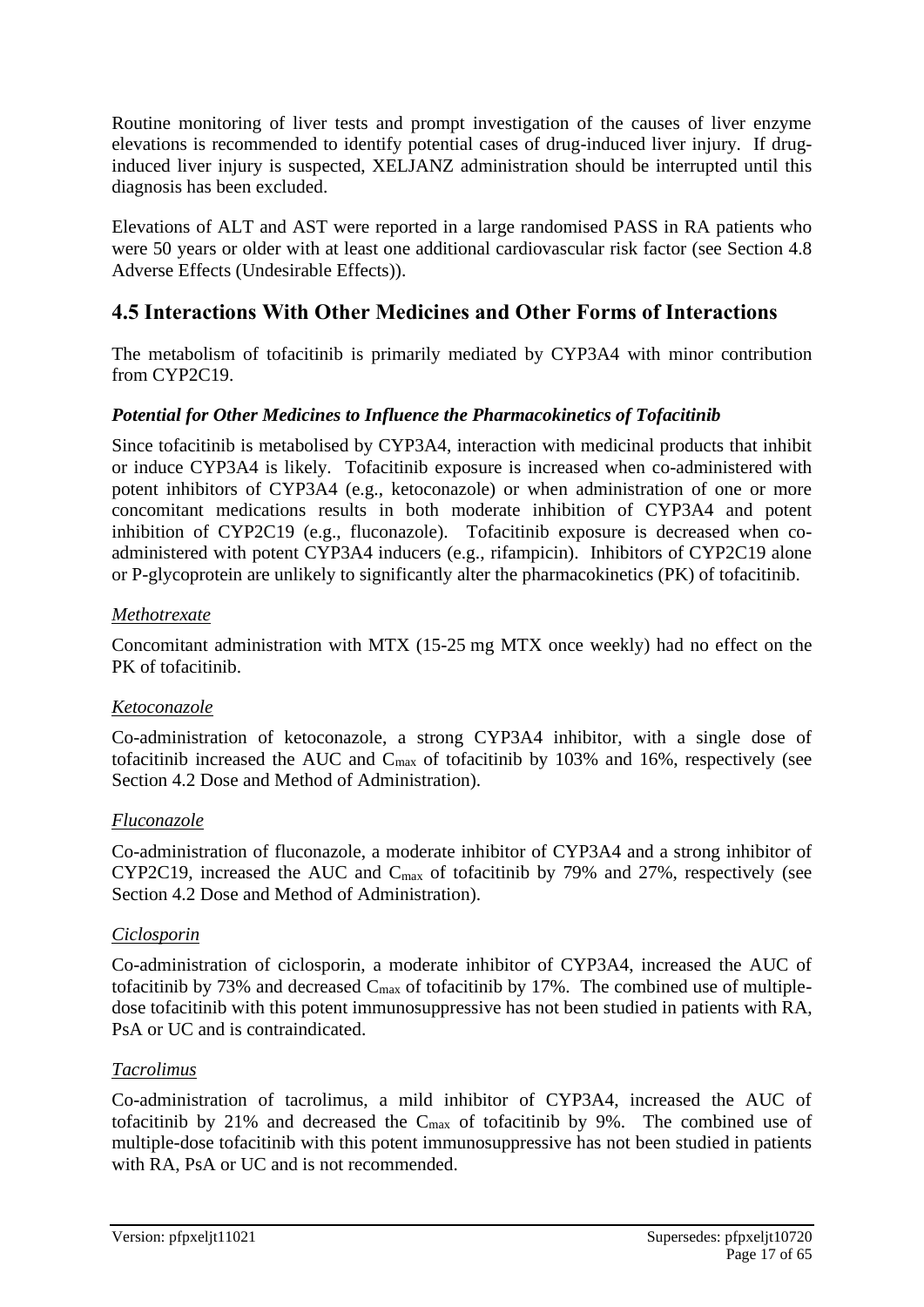#### *Rifampicin*

Co-administration of rifampicin, a strong CYP3A4 inducer, decreased the AUC and Cmax of tofacitinib by 84% and 74%, respectively (see Section 4.2 Dose and Method of Administration).



#### **Figure 1. Impact of Other Medicines on the Pharmacokinetics of Tofacitinib**

Abbreviations: AUC=total area under the concentration time curve;  $C_{\text{max}}$  = maximum plasma concentration; CYP=cytochrome P450; PK=pharmacokinetics; CI=confidence interval

Note: Reference group is administration of tofacitinib alone

<sup>a</sup> In rheumatoid arthritis and psoriatic arthritis patients the recommended dose is XELJANZ 5 mg once daily. In ulcerative colitis patients the recommended dose is half the total daily dose indicated for patients not receiving these CYP inhibitors; in patients already taking XELJANZ 10 mg twice daily, reduce the dose to XELJANZ 5 mg twice daily, and in patients already taking XELJANZ 5 mg twice daily, reduce the dose to XELJANZ 5 mg once daily.

#### *Potential for Tofacitinib to Influence the Pharmacokinetics of Other Medicines*

*In vitro* studies indicate that tofacitinib does not significantly inhibit or induce the activity of the major human drug-metabolising CYPs (CYP1A2, CYP2B6, CYP2C8, CYP2C9, CYP2C19, CYP2D6, and CYP3A4) at concentrations exceeding 80 times the steady state Cmax of a 10 mg twice daily dose. These *in vitro* results were confirmed by a human drug interaction study showing no changes in the PK of midazolam, a highly sensitive CYP3A4 substrate, when co-administered with tofacitinib.

In RA and UC patients, the oral clearance of tofacitinib does not vary with time, indicating that tofacitinib does not normalise CYP enzyme activity in these patients. Therefore, co-administration with tofacitinib is not expected to result in clinically relevant increases in the metabolism of CYP substrates in RA and UC patients.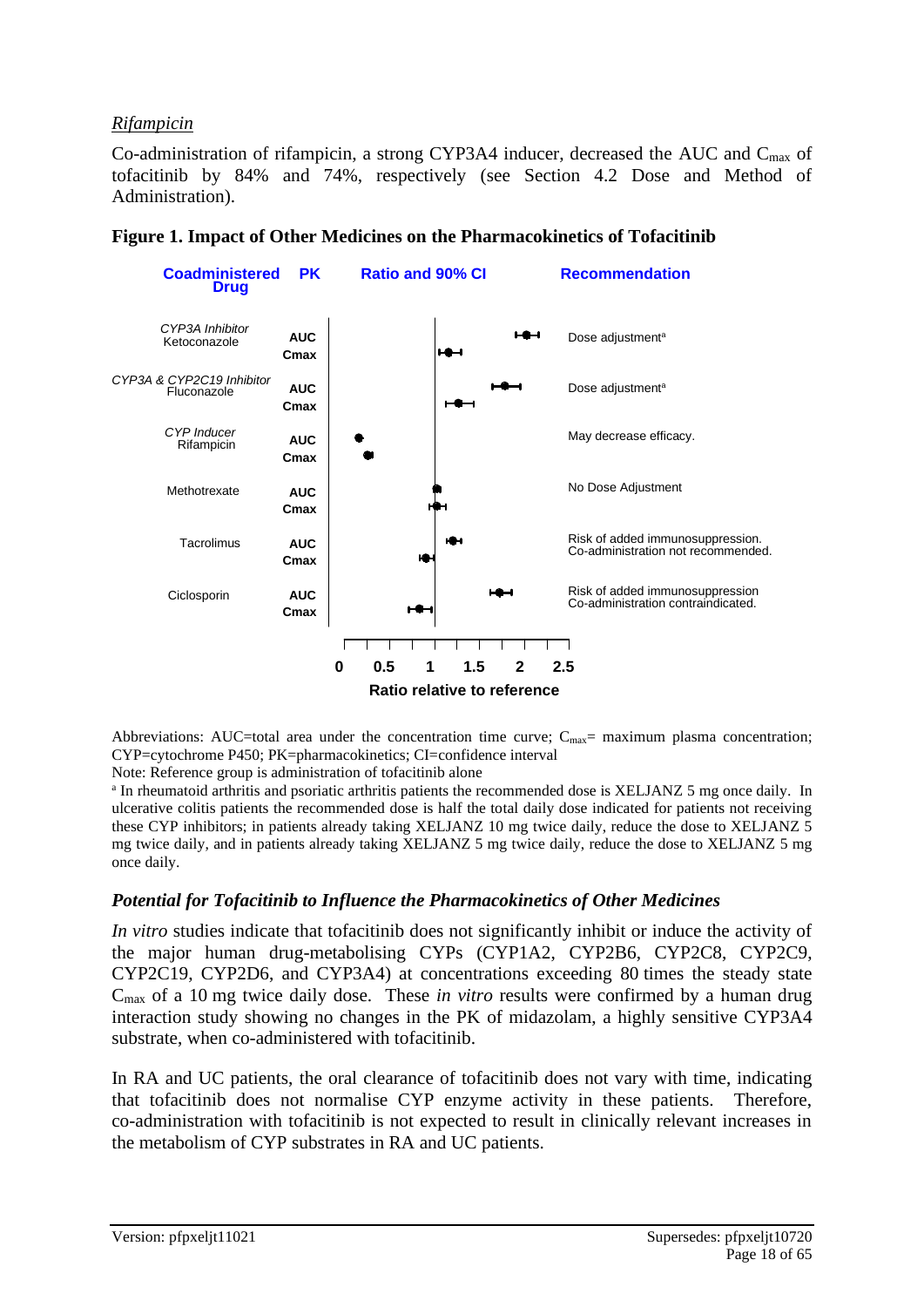*In vitro* studies indicate that tofacitinib does not significantly inhibit the activity of the major human drug-metabolising uridine 5'-diphospho-glucuronosyltransferases (UGTs), [UGT1A1, UGT1A4, UGT1A6, UGT1A9, and UGT2B7] at concentrations exceeding 250 times the steady state  $C_{\text{max}}$  of a 10 mg twice daily dose.

*In vitro* data indicate that the potential for tofacitinib to inhibit transporters such as Pglycoprotein, organic anion transporting polypeptide, organic anionic or cationic transporters at therapeutic concentrations is also low.

#### *Oral Contraceptives*

Co-administration of tofacitinib did not have an effect on the PK of oral contraceptives, levonorgestrel and ethinyloestradiol, in healthy female volunteers.

#### *Methotrexate*

Co-administration of tofacitinib with MTX 15-25 mg once weekly decreased the AUC and  $C_{\text{max}}$  of MTX by 10% and 13% respectively. The extent of decrease in MTX exposure does not warrant modifications to the individualised dosing of MTX.

#### *Metformin*

Co-administration of tofacitinib did not have an effect on the PK of metformin, indicating that tofacitinib does not interfere with the organic cationic transporter (OCT2) in healthy volunteers.



#### **Figure 2. Impact of Tofacinib on the Pharmacokinetics of Other Medicines**

Note: Reference group is administration of concomitant medication alone; Abbreviations: OCT=Organic Cationic Transporter; MATE=Multidrug and Toxic Compound Extrusion; AUC=total area under the concentration time curve; Cmax= maximum plasma concentration; CYP=cytochrome P450; PK=pharmacokinetics; CI=confidence interval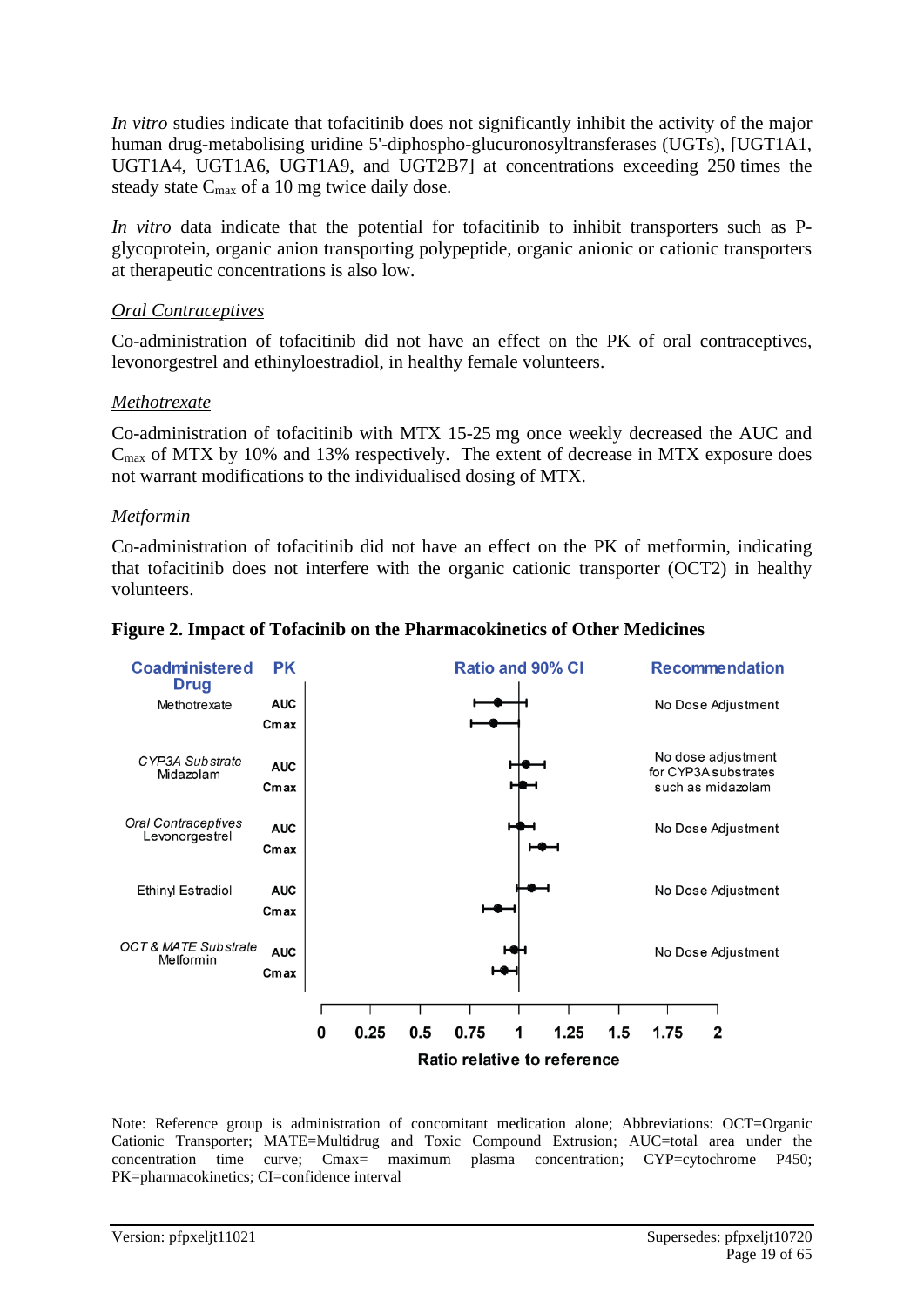## *Medicines that Decrease Heart Rate (HR) and/or Prolong the PR Interval*

XELJANZ results in a decrease in heart rate and an increase in the PR interval (see Section 4.4 Special Warnings and Precautions For Use, Cardiovascular). Caution should be observed if XELJANZ is used concomitantly with medicines that lower heart rate and/or prolong the PR interval, such as antiarrhythmics, beta blockers, alpha2 adrenoceptor agonists, nondihydropyridine calcium channel blockers, digitalis glycosides, cholinesterase inhibitors, sphingosine-1 phosphate receptor modulators, and some HIV protease inhibitors.

#### *Combination with Other Therapies*

XELJANZ has not been studied and should not be used in combination with biological agents such as TNF antagonists, interleukin (IL)-1R antagonists, IL-6R antagonists, anti-CD20 monoclonal antibodies, IL-17 antagonists, IL-12/IL-23 antagonists, anti-integrins, selective co-stimulation modulators, and/or potent immunosuppressants such as azathioprine, 6 mercaptopurine, tacrolimus and ciclosporin because of the possibility of increased immunosuppression and increased risk of infection (see Section 4.3 Contraindications).

There was a higher incidence of adverse events for the combination of XELJANZ with MTX versus XELJANZ as monotherapy in RA clinical studies.

The use of XELJANZ in combination with phosphodiesterase 4 inhibitors has not been studied in XELJANZ clinical trials.

## **4.6 Fertility, Pregnancy and Lactation**

### *Effects on fertility*

In rats, tofacitinib had no effects on male fertility, sperm motility, or sperm concentration at doses up to 100 mg/kg/day (55 times the human unbound drug AUC at 10 mg twice daily; extrapolated from values from other rat studies). Treatment-related effects on female fertility were noted at  $\geq 10$  mg/kg/day in rats (9 times the human unbound AUC at 10 mg twice daily; based on extrapolation from values from other rat studies).

#### *Use in pregnancy - Category D*

There are no adequate and well-controlled studies on the use of XELJANZ in pregnant women. Tofacitinib has been shown to be teratogenic in rats and rabbits, and to have effects in rats on parturition, and peri/postnatal development.

In an embryo-fetal development (EFD) study in rats given 30, 100, or 300 mg/kg/day, maternal toxicity was observed at doses  $\geq 100$  mg/kg/day. Observations included postimplantation loss, consisting of early and late resorptions and consequently a reduced number of viable fetuses, and decreased uterine weight. Fetal developmental effects were observed at 100 mg/kg/day ( $\geq$ 101 times the unbound drug human AUC at 10 mg twice daily). Teratogenic effects consisted of external and soft tissue malformations of anasarca and membranous ventricular septal defects, respectively, and skeletal malformations or variations (absent cervical arch; bent femur, fibula, humerus, radius, scapula, tibia, and ulna; sternoschisis; absent rib; misshapen femur; branched rib; fused rib; fused sternebra; and hemicentric thoracic centrum). The no observed adverse effect level (NOAEL) for maternal and developmental toxicity in this study was 30 mg/kg/day, a dose at which the unbound drug AUC was ~40 times the human AUC at 10 mg twice daily.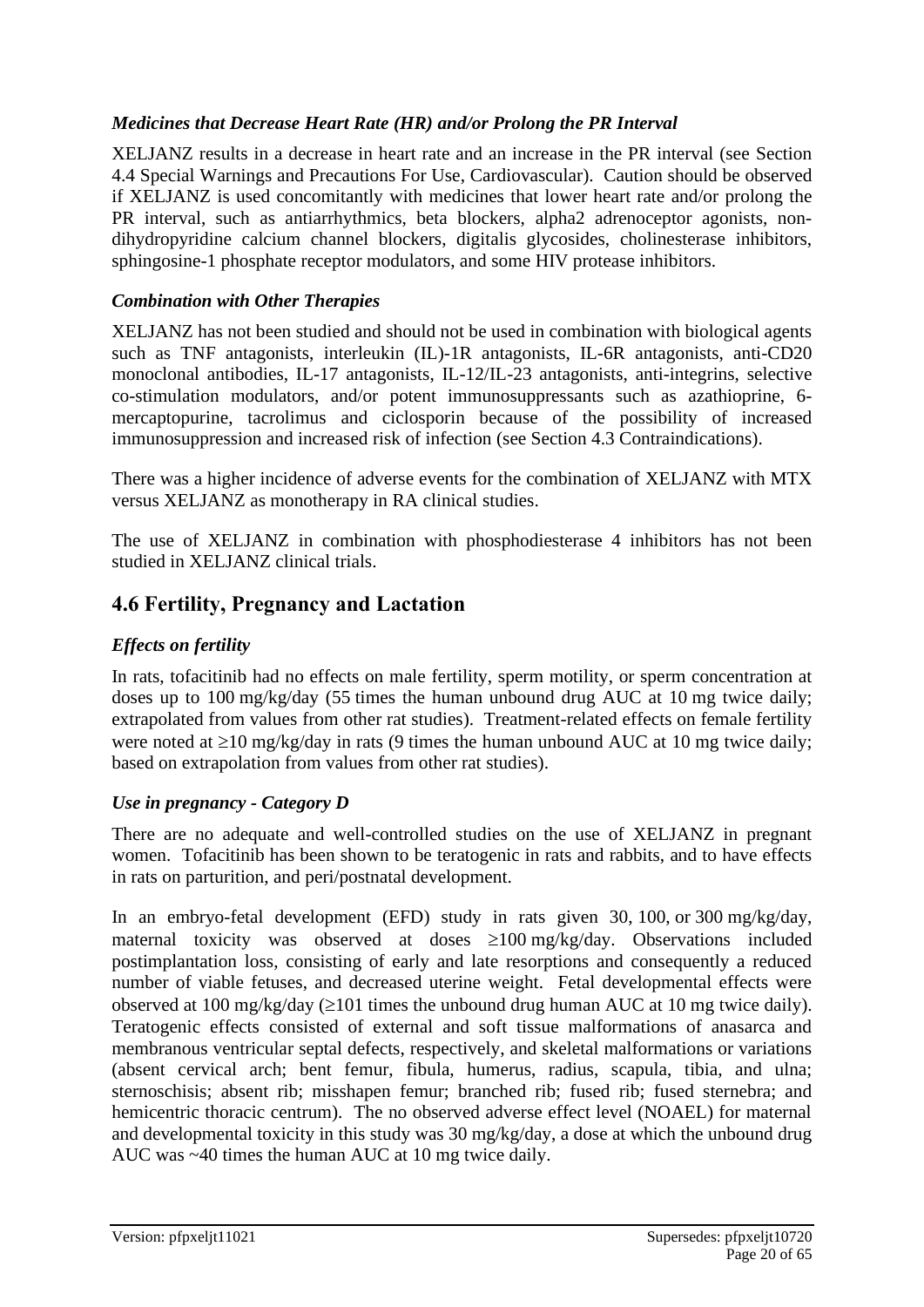In an EFD study in rabbits given 10, 30, or 100 mg/kg/day, maternal toxicity was not observed. Fetal developmental effects were observed at ≥30 mg/kg/day. Teratogenic effects included thoracogastroschisis, omphalocele, membranous ventricular septal defects, and cranial/skeletal malformations (microstomia, microphthalmia), mid-line and tail defects. The NOAELs for maternal and developmental toxicity in this study were 100 and 10 mg/kg/day, doses at which the total drug AUCs were ~32- and 1.5 times, respectively, the human AUC at 10 mg twice daily.

In a perinatal/postnatal rat study, there were reductions in live litter size, postnatal survival, and pup body weights at 50 mg/kg/day  $(-51)$  times the unbound exposure in humans at 5 mg twice daily, based on extrapolation from values from other rat studies). At 10 mg/kg/day (~12 times the unbound exposure in humans at 10 mg twice daily, based on extrapolation from values from other rat studies), no effect occurred on sexual maturation or the ability of the F1 generation rats to learn, mate, and produce viable F2 generation fetuses.

In the Phase 2, Phase 3 and long-term extension studies in RA patients, 14 maternal pregnancies were reported in patients treated with tofacitinib. Pregnancy outcomes comprised full-term normal newborn (6 cases), spontaneous abortion (3), elective termination (2), lost to follow-up (2) and low birth weight (1). A spontaneous abortion occurred in the only maternal pregnancy in patients treated with placebo.

XELJANZ should not be used during pregnancy or by women attempting to become pregnant. Women of reproductive potential should be advised to use effective contraception both during treatment with XELJANZ and after discontinuing therapy. The extended pharmacodynamic effects of XELJANZ should be considered when determining how long to continue effective contraception after discontinuing XELJANZ therapy.

## *Use in lactation*

Tofacitinib was secreted in the milk of lactating rats. It is not known whether tofacitinib is secreted in human milk. Women should not breastfeed while being treated with XELJANZ.

## **4.7 Effects on Ability to Drive and Use Machines**

No formal studies have been conducted on effects on the ability to drive and use machines.

## **4.8 Adverse Effects (Undesirable Effects)**

#### *Rheumatoid Arthritis*

The following data include 6 double-blind, controlled, multicentre studies of varying durations from 6 to 24 months (Studies I to VI, see Section 5.1 Pharmacodynamic Properties, Clinical Trials). In these studies, 3200 patients were randomised and treated with doses of XELJANZ 5 mg twice daily (616 patients) or 10 mg twice daily (642 patients) monotherapy and XELJANZ 5 mg twice daily (973 patients) or 10 mg twice daily (969 patients) in combination with DMARDs (including MTX).

All patients in these studies had moderate to severe active RA. The XELJANZ study population had a mean age of 52 years and 83% were female. The highest proportions of patients in the clinical studies were either White (62%) or Asian (24%).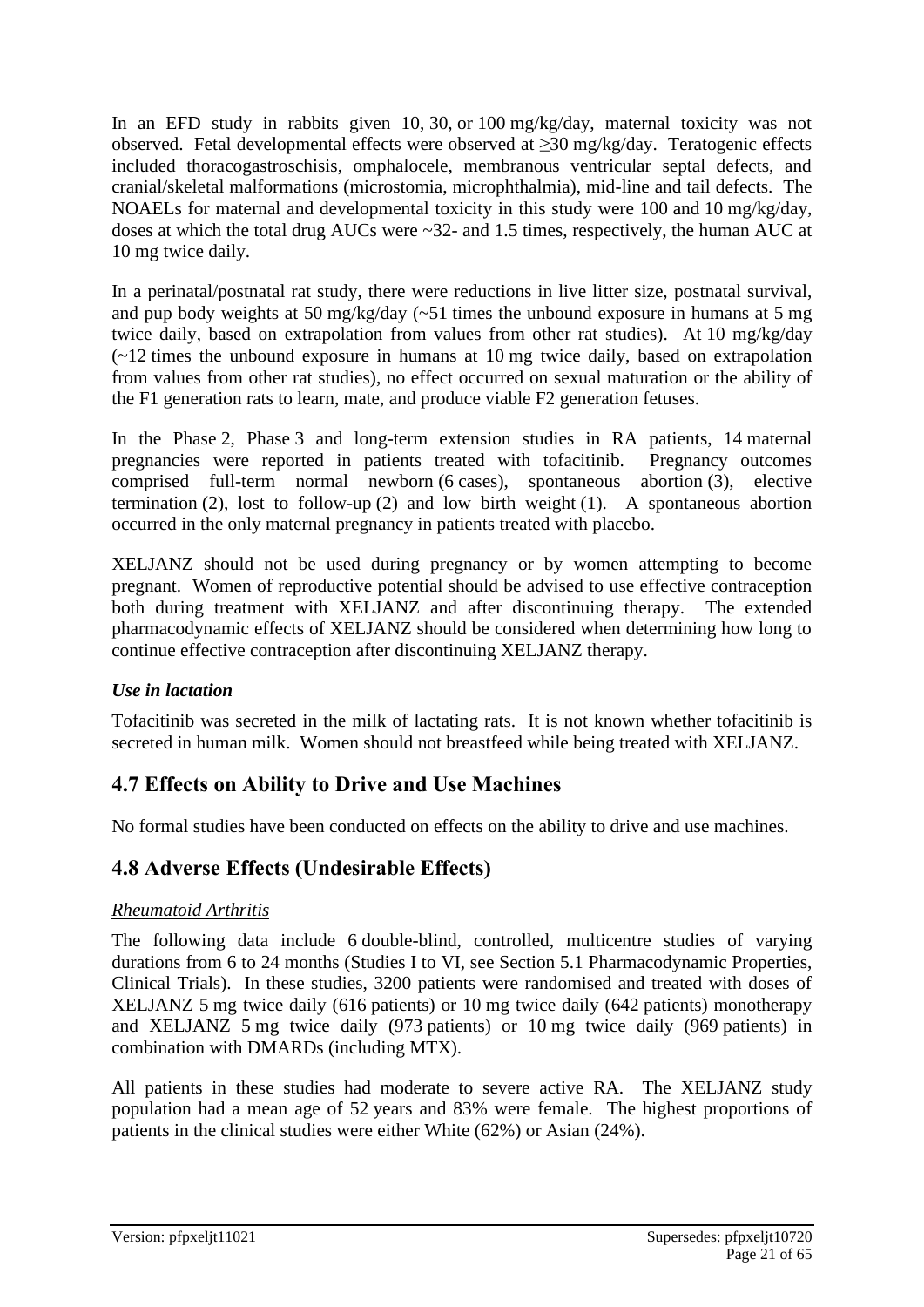The long-term safety population includes all patients who participated in a double-blind, controlled study (including earlier development phase studies) and then participated in one of two long-term safety studies.

A total of 6194 patients (phase 1, 2, 3, and long-term extension studies) were treated with any dose of XELJANZ with a mean duration of 3 years, with 19,405.8 patient-years of accumulated total drug exposure based on up to 8 years of continuous exposure to XELJANZ.

Safety information is also included for one large (N=4362), randomised PASS in RA patients who were 50 years or older with at least one additional cardiovascular risk factor (CV risk factors defined as: current cigarette smoker, diagnosis of hypertension, diabetes mellitus, family history of premature coronary heart disease, history of coronary artery disease including a history of revascularisation procedure, coronary artery bypass grafting, myocardial infarction, cardiac arrest, unstable angina, acute coronary syndrome, and presence of extra-articular disease associated with RA, e.g., nodules, Sjögren's syndrome, anemia of chronic disease, pulmonary manifestations), and were on a stable background dose of methotrexate.

Patients were randomised to open-label tofacitinib 10 mg twice daily, tofacitinib 5 mg twice daily, or a TNF inhibitor (TNF inhibitor was either etanercept 50 mg once weekly or adalimumab 40 mg every other week) in a 1:1:1 ratio. The co-primary endpoints are adjudicated malignancy (excluding NMSC) and adjudicated major adverse cardiovascular events (MACE); cumulative incidence and statistical assessment of endpoints are blinded. The study is an event-powered study that also requires at least 1500 patients to be followed for 3 years. The study treatment of tofacitinib 10 mg twice daily has been stopped and the patients were switched to 5 mg twice daily because of a dose-dependent signal of PE.

## *Psoriatic Arthritis*

XELJANZ 5 mg twice daily and 10 mg twice daily were studied in 2 double-blind Phase 3 clinical trials in patients with active PsA.

Study PsA-I had a duration of 12 months and included 422 patients who had an inadequate response to a csDMARD and who were naïve to treatment with a TNF-inhibitor (TNFi) biologic DMARD. Study PsA-I included a 3-month placebo-controlled period and also included adalimumab 40 mg subcutaneously once every 2 weeks for 12 months. Study PsA-II had a duration of 6 months and included 394 patients who had an inadequate response to at least one approved TNFi. Study PsA-II included a 3-month placebo-controlled period. All patients in the clinical trials were required to receive treatment with a stable dose of a csDMARD [the majority received methotrexate (78.2%)]. In the Phase 3 clinical trials, patients were randomised and treated with XELJANZ 5 mg twice daily (238 patients) or XELJANZ 10 mg twice daily (236 patients). The study population randomised and treated with XELJANZ (474 patients) included 45 (9.5%) patients aged 65 years or older and 66 (13.9%) patients with diabetes at baseline.

An additional long-term, open-label clinical trial was conducted which included 686 patients with PsA who originally participated in either of the 2 double-blind, controlled clinical trials. Patients who participated in this open-label clinical trial were initially treated with XELJANZ 5 mg twice daily. Starting at Month 1, escalation to XELJANZ 10 mg twice daily was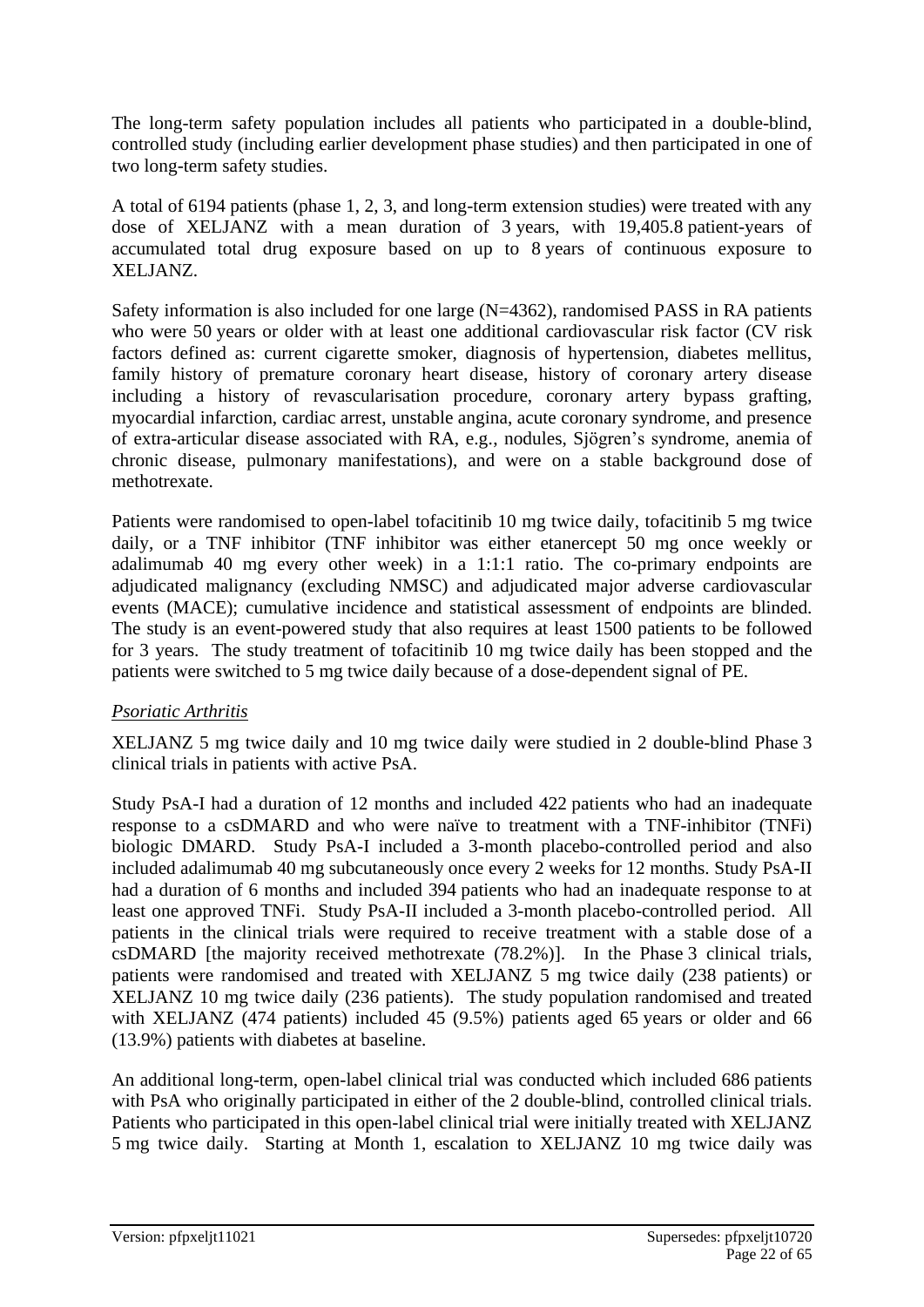permitted at investigator discretion; subsequent dose reduction to 5 mg twice daily was also permitted. This limits the interpretation of the long-term safety data with respect to dose.

Of the 783 patients who received XELJANZ doses of 5 mg twice daily or 10 mg twice daily in PsA clinical trials, 713 received treatment for 6 months or longer, of whom 635 received treatment for one year or longer, of whom 335 received treatment for greater than or equal to 24 months.

## *Ulcerative Colitis*

The following safety data were based on 4 randomised, double-blind, placebo-controlled studies: 2 Phase 3 induction studies of identical design (UC-I and UC-II), a Phase 3 maintenance study (UC-III), and 1 dose-ranging Phase 2 induction study (UC-V). Patients with moderately to severely active UC were enrolled in the Phase 2 and Phase 3 induction studies. In the induction studies, randomised patients received treatment with XELJANZ 10 mg twice daily (938 patients combined) or placebo (282 patients combined) for up to 8 weeks. Patients who completed either Study UC-I or Study UC-II and achieved clinical response entered Study UC-III. In Study UC-III, patients were re-randomised, such that 198 patients received XELJANZ 5 mg twice daily, 196 patients received XELJANZ 10 mg twice daily, and 198 patients received placebo for up to 52 weeks. Concomitant use of immunosuppressants or biologics was prohibited during these studies. Concomitant stable doses of oral corticosteroids were allowed in the induction studies, with taper of corticosteroids to discontinuation mandated within 15 weeks of entering the maintenance study. In addition to the induction and maintenance studies, long-term safety was evaluated in an open-label long-term extension study (Study UC-IV).

## *Clinical Trial Experience*

The most common category of serious adverse reactions in RA and PsA were serious infections (see Section 4.4 Special Warnings and Precautions For Use) and the most common categories of serious adverse reactions in UC were gastrointestinal disorders and infections.

## *Rheumatoid Arthritis*

The most commonly reported adverse reactions during the first 3 months in controlled clinical trials (occurring in ≥2% of patients treated with XELJANZ monotherapy or in combination with DMARDs) were headache, upper respiratory tract infections, nasopharyngitis, diarrhoea, nausea and hypertension.

The proportion of patients who discontinued treatment due to any adverse reactions during first 3 months of the double-blind, placebo- or MTX-controlled studies was 3.8% for patients taking XELJANZ and 3.2% for placebo-treated patients. The most common adverse reactions that resulted in discontinuation of XELJANZ were infections. The most common infections resulting in discontinuation of therapy were herpes zoster and pneumonia.

Table 3 below lists the adverse events (regardless of causality) occurring in  $\geq$ 1% of patients treated with XELJANZ during the double-blind, placebo-controlled portion of the RA studies.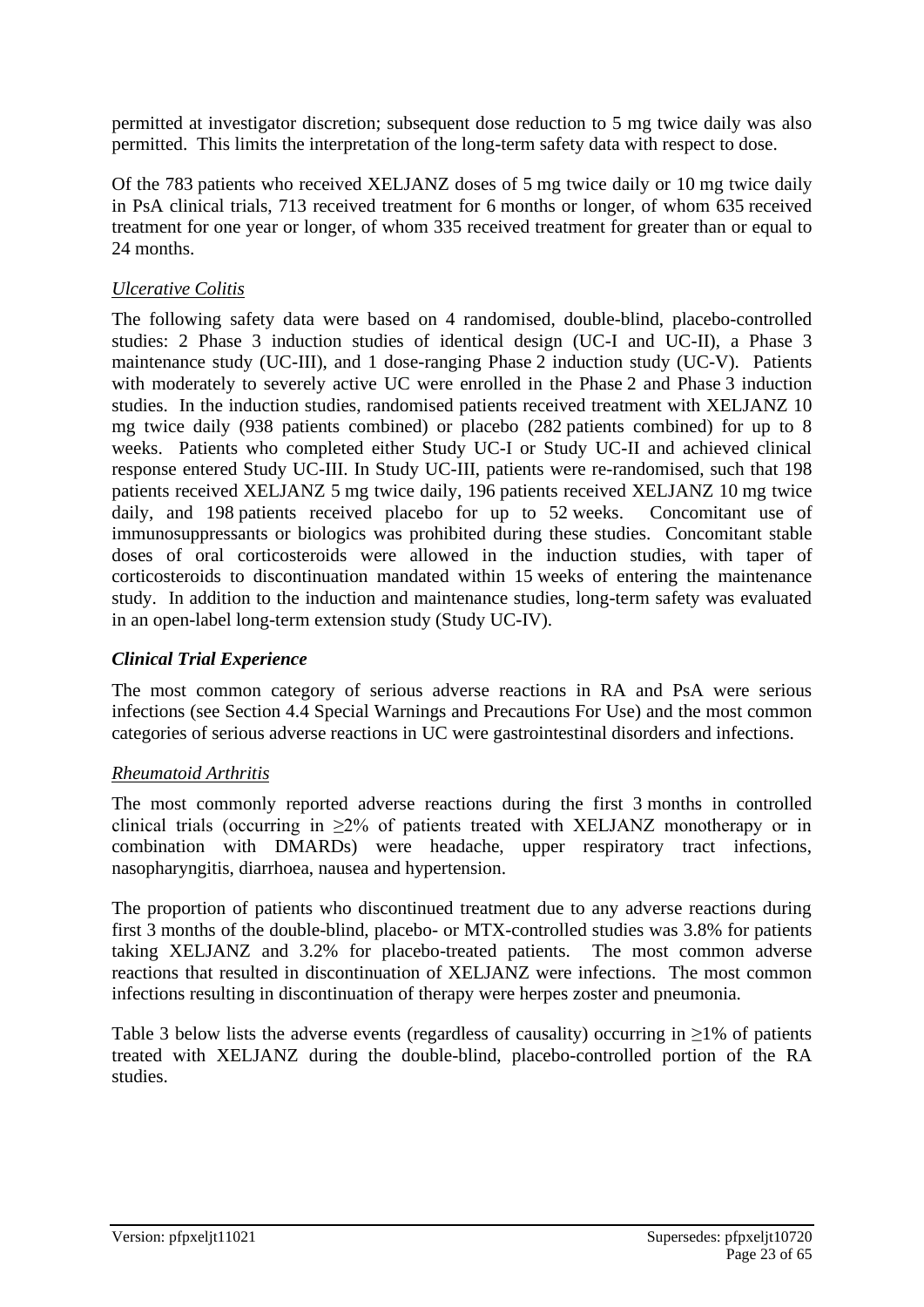**Table 3: Summary of Adverse Events reported by ≥1% of patients treated with XELJANZ (All Causalities) - double-blind, placebo-controlled portion of Phase 3 Studies (up to 3 months)**

| <b>Body System /</b>                                   | <b>XELJANZ</b> | <b>XELJANZ</b>     | <b>Placebo</b> | <b>Adalimumab</b> |  |  |  |  |  |
|--------------------------------------------------------|----------------|--------------------|----------------|-------------------|--|--|--|--|--|
| <b>Adverse Event</b>                                   | 5 mg BD        | $10 \text{ mg}$ BD |                | 40 mg SC q2w      |  |  |  |  |  |
|                                                        | $(N=1216)$     | $(N=1214)$         | $(N=681)$      | $(N=204)$         |  |  |  |  |  |
| <b>Infections and Infestations</b>                     |                |                    |                |                   |  |  |  |  |  |
| respiratory<br>Upper<br>tract<br>infection             | 53 $(4.4)$     | 47(3.9)            | 23(3.4)        | 7(3.4)            |  |  |  |  |  |
| Nasopharyngitis                                        | 48 (3.9)       | 35(2.9)            | 19(2.8)        | 7(3.4)            |  |  |  |  |  |
| Urinary tract infection                                | 25(2.1)        | 24(2.0)            | 12(1.8)        | 7(3.4)            |  |  |  |  |  |
| <b>Bronchitis</b>                                      | 14(1.2)        | 13(1.1)            | 10(1.5)        | 4(2.0)            |  |  |  |  |  |
| Influenza                                              | 9(0.7)         | 14(1.2)            | 5(0.7)         | 2(1.0)            |  |  |  |  |  |
| Herpes zoster                                          | 5(0.4)         | 16(1.3)            | 2(0.3)         | $\boldsymbol{0}$  |  |  |  |  |  |
| <b>Blood and Lymphatic System Disorders</b>            |                |                    |                |                   |  |  |  |  |  |
| Anaemia                                                | 15(1.2)        | 13(1.1)            | 8(1.2)         | $\overline{0}$    |  |  |  |  |  |
| <b>Metabolism and Nutrition Disorders</b>              |                |                    |                |                   |  |  |  |  |  |
| Hypercholesterolaemia                                  | 12(1.0)        | 13(1.1)            | 3(0.4)         | 1(0.5)            |  |  |  |  |  |
| <b>Nervous System Disorders</b>                        |                |                    |                |                   |  |  |  |  |  |
| Headache                                               | 54 (4.4)       | 39(3.2)            | 15(2.2)        | 5(2.5)            |  |  |  |  |  |
| <b>Dizziness</b>                                       | 13(1.1)        | 12(1.0)            | 8(1.2)         | 3(1.5)            |  |  |  |  |  |
| <b>Vascular Disorders</b>                              |                |                    |                |                   |  |  |  |  |  |
| Hypertension                                           | 20(1.6)        | 27(2.2)            | 7(1.0)         | $\overline{0}$    |  |  |  |  |  |
| <b>Respiratory, Thoracic and Mediastinal Disorders</b> |                |                    |                |                   |  |  |  |  |  |
| Cough                                                  | 11(0.9)        | 16(1.3)            | 11(1.6)        | 4(2.0)            |  |  |  |  |  |
| <b>Gastrointestinal Disorders</b>                      |                |                    |                |                   |  |  |  |  |  |
| Diarrhoea                                              | 45(3.7)        | 34(2.8)            | 16(2.3)        | 2(1.0)            |  |  |  |  |  |
| Nausea                                                 | 32(2.6)        | 25(2.1)            | 18(2.6)        | 3(1.5)            |  |  |  |  |  |
| Dyspepsia                                              | 19(1.6)        | 25(2.1)            | 11(1.6)        | 3(1.5)            |  |  |  |  |  |
| Abdominal pain upper                                   | 23(1.9)        | 13(1.1)            | 5(0.7)         | 3(1.5)            |  |  |  |  |  |
| Vomiting                                               | 21(1.7)        | 9(0.7)             | 10(1.5)        | $\boldsymbol{0}$  |  |  |  |  |  |
| Constipation                                           | 16(1.3)        | 17(1.4)            | 6(0.9)         | 2(1.0)            |  |  |  |  |  |
| Gastritis                                              | 12(1.0)        | 16(1.3)            | 7(1.0)         | $\boldsymbol{0}$  |  |  |  |  |  |
| Abdominal pain                                         | 10(0.8)        | 13(1.1)            | 7(1.0)         | 2(1.0)            |  |  |  |  |  |
| Gastroenteritis                                        | 12(1.0)        | 13(1.1)            | 5(0.7)         | $\boldsymbol{0}$  |  |  |  |  |  |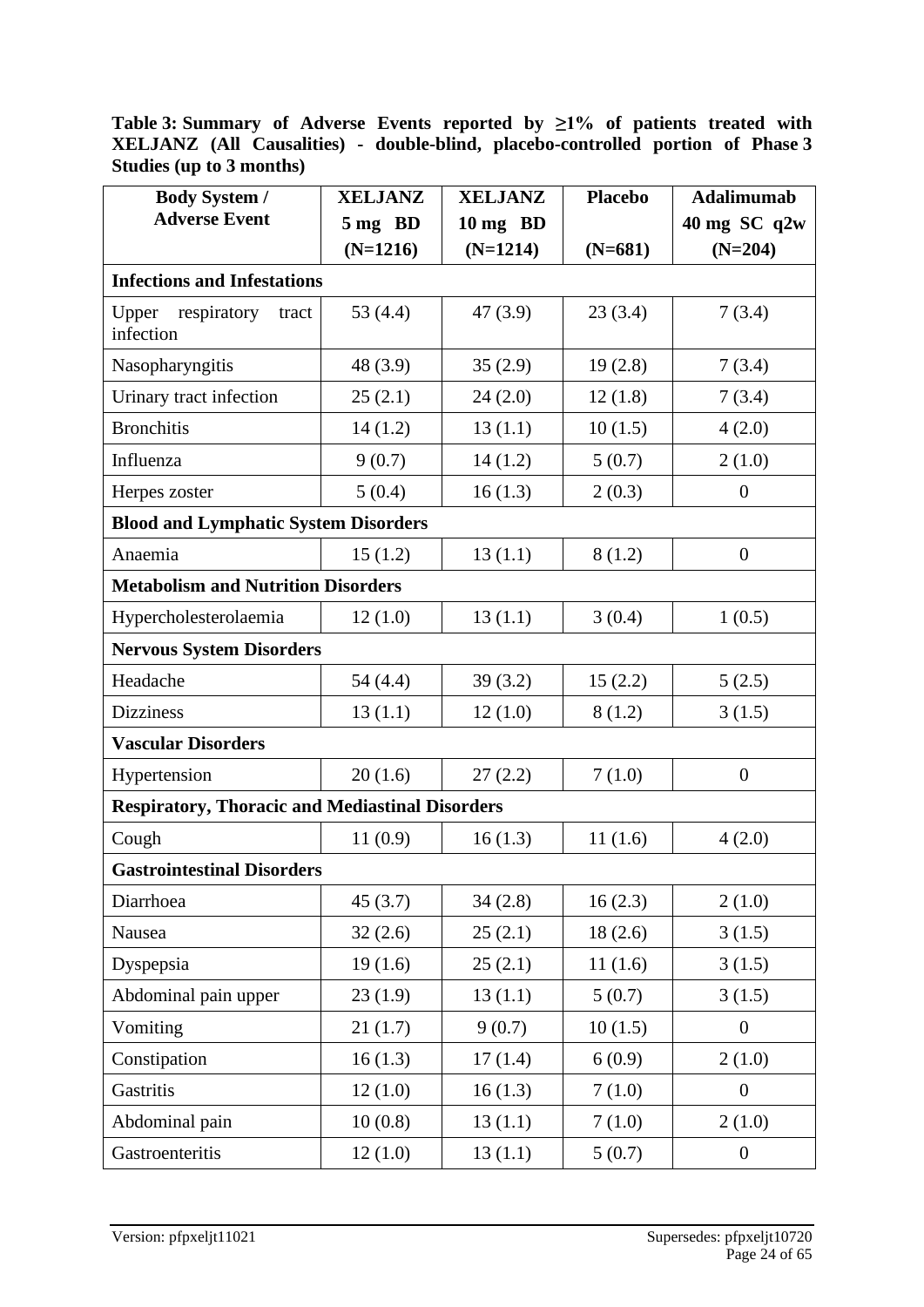| <b>Body System /</b>                                               | <b>XELJANZ</b><br><b>XELJANZ</b> |            | <b>Placebo</b> | <b>Adalimumab</b> |  |  |
|--------------------------------------------------------------------|----------------------------------|------------|----------------|-------------------|--|--|
| <b>Adverse Event</b>                                               | 5 mg BD                          | 10 mg BD   |                | $40$ mg SC q2w    |  |  |
|                                                                    | $(N=1216)$                       | $(N=1214)$ | $(N=204)$      |                   |  |  |
| <b>Musculoskeletal and Connective Tissue Disorders</b>             |                                  |            |                |                   |  |  |
| Rheumatoid arthritis                                               | 17(1.4)                          | 5(0.4)     | 17(2.5)        | 1(0.5)            |  |  |
| Back pain                                                          | 18(1.5)                          | 20(1.6)    | 5(0.7)         | 1(0.5)            |  |  |
| Arthralgia                                                         | 13(1.1)                          | 9(0.7)     | 16(2.3)        | 4(2.0)            |  |  |
| <b>General Disorders and Administration Site Conditions</b>        |                                  |            |                |                   |  |  |
| Oedema peripheral                                                  | 17(1.4)                          | 21(1.7)    | 16(2.3)        | 3(1.5)            |  |  |
| Pyrexia                                                            | 13(1.1)                          | 7(0.6)     | 5(0.7)         | 1(0.5)            |  |  |
| <b>Investigations</b>                                              |                                  |            |                |                   |  |  |
| <b>Blood</b><br>creatine<br>phosphokinase increased                | 9(0.7)                           | 26(2.1)    | 3(0.4)         | 1(0.5)            |  |  |
| Alanine aminotransferase<br>increased                              | 14(1.2)                          | 15(1.2)    | 7(1.0)         | 1(0.5)            |  |  |
| Weight increased                                                   | 11(0.9)                          | 13(1.1)    | 4(0.6)         | 2(1.0)            |  |  |
| <b>Injury, Poisoning and Procedural Complications</b>              |                                  |            |                |                   |  |  |
| Fall<br>$\sim$ $\sim$<br>$\sim$ $\sim$ $\sim$ $\sim$ $\sim$ $\sim$ | 7(0.6)                           | 13(1.1)    | 4(0.6)         | 1(0.5)            |  |  |

Abbreviations: BD=twice daily; SC  $q2w =$  subcutaneously once every 2 weeks.

#### *Psoriatic Arthritis*

In active PsA, the most commonly reported adverse reactions during the first 12 weeks in placebo-controlled clinical trials (occurring in  $\geq$  2% of patients treated with XELJANZ and at least 1% greater than the rate observed in patients on placebo) were bronchitis, diarrhoea, dyspepsia, fatigue, headache, nasopharyngitis, pharyngitis.

The proportion of patients who discontinued treatment due to any adverse reactions during the first 12 weeks of the double-blind placebo-controlled studies was 3.2% for XELJANZ treated patients and 2.5% for placebo-treated patients. The most common infection resulting in discontinuation of therapy was sinusitis.

Overall, the safety profile observed in patients with active PsA treated with XELJANZ was consistent with the safety profile in patients with RA.

## *Ulcerative Colitis*

The adverse reactions that occurred in at least 2% of patients receiving XELJANZ 10 mg twice daily and at least 1% greater than that observed in patients receiving placebo in the induction studies (Study UC-I, Study UC-II, and Study UC-V) were increased blood creatine phosphokinase, nasopharyngitis, pyrexia, and headache.

In induction and maintenance studies, across all treatment groups, the most common categories of serious adverse reactions were gastrointestinal disorders and infections, and the most common serious adverse reaction was worsening of UC.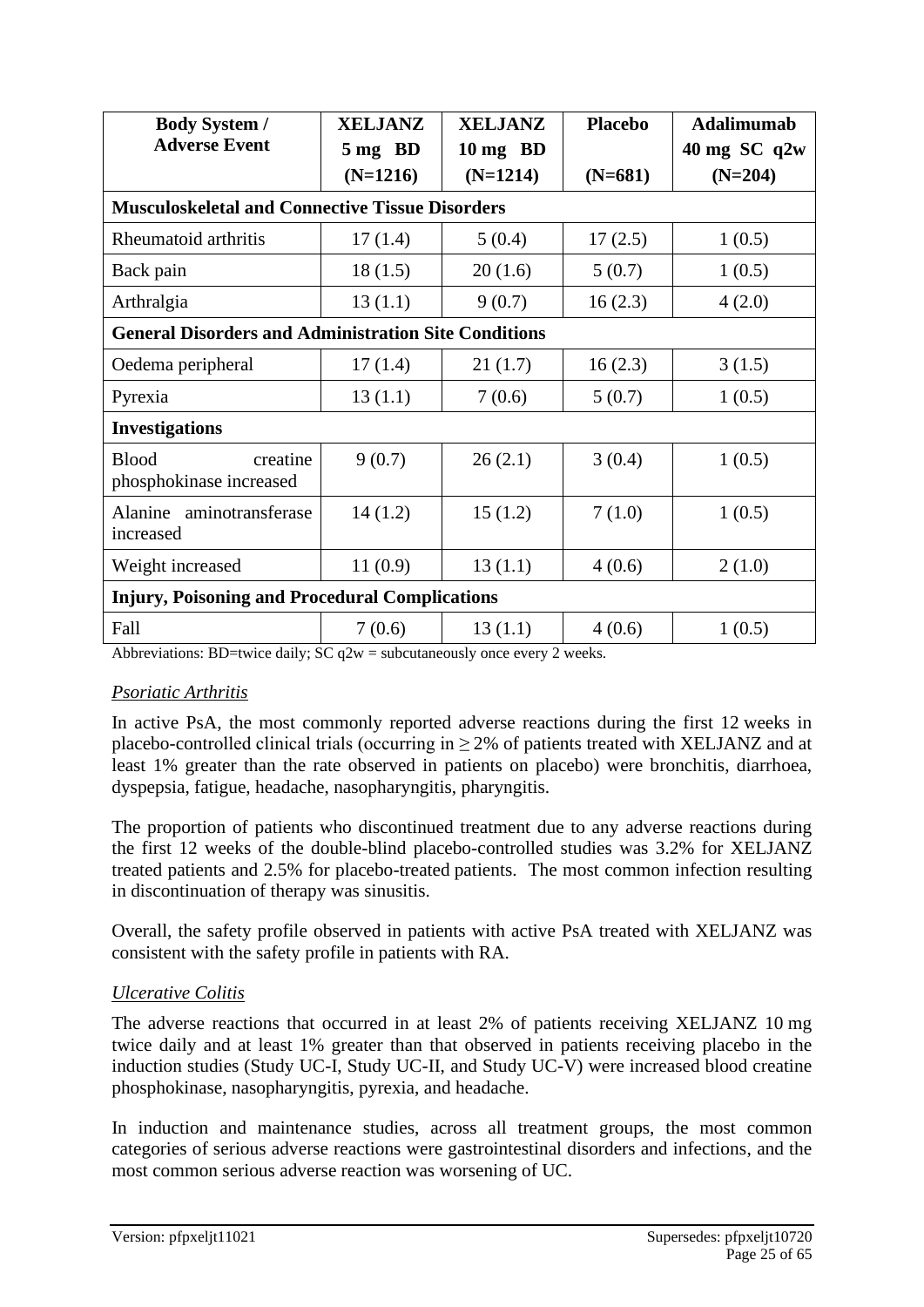In the controlled clinical studies for UC, 1 case of breast cancer was reported in a placebotreated patient and no cases of solid cancers or lymphoma were observed in XELJANZ-treated patients. Malignancies have also been observed in the long-term extension study in patients with UC treated with XELJANZ, including solid cancers and lymphoma.

In induction and maintenance studies, the most frequent reason for study discontinuation was worsening of UC. Excluding discontinuations due to worsening of UC, the proportion of patients who discontinued due to adverse reactions was less than 5% in any of the XELJANZ or placebo treatment groups in these studies.

Overall, the safety profile observed in patients with UC treated with XELJANZ was consistent with the safety profile of XELJANZ in the RA indication.

Table 4 below lists the treatment-emergent adverse events (all causality) occurring in  $\geq 2\%$  of patients in any treatment group, during the Phase 2 and Phase 3 induction studies in the UC clinical program.

| Table 4: Treatment-Emergent Adverse Events (All Causality) occurring in $\geq 2\%$ of   |
|-----------------------------------------------------------------------------------------|
| patients in any treatment group during the Phase 2 and Phase 3 induction studies in the |
| <b>UC</b> clinical program                                                              |

| <b>SOC</b><br><b>PT</b>                                        | <b>Placebo</b><br>$(N = 282)$ | <b>XELJANZ 10 mg BD</b><br>$(N = 938)$ |
|----------------------------------------------------------------|-------------------------------|----------------------------------------|
|                                                                | $n$ (%)                       | $n$ (%)                                |
| <b>Blood and lymphatic system disorders</b>                    | 9(3.19)                       | 22(2.35)                               |
| Anaemia                                                        | 9(3.19)                       | 22(2.35)                               |
| <b>Gastrointestinal disorders</b>                              | 40 (14.18)                    | 72 (7.68)                              |
| Abdominal pain                                                 | 11 (3.90)                     | 25(2.67)                               |
| Colitis ulcerative                                             | 20 (7.09)                     | 26(2.77)                               |
| Nausea                                                         | 11 (3.90)                     | 28 (2.99)                              |
| <b>General disorders and administrative site</b><br>conditions | 4(1.42)                       | 24(2.56)                               |
| Pyrexia                                                        | 4(1.42)                       | 24(2.56)                               |
| <b>Infections and infestations</b>                             | 20(7.09)                      | 82 (8.74)                              |
| Nasopharyngitis                                                | 14 (4.96)                     | 56 (5.97)                              |
| Upper respiratory tract infection                              | 6(2.13)                       | 26(2.77)                               |
| <b>Investigations</b>                                          | 3(1.06)                       | 25(2.67)                               |
| Blood creatine phosphokinase increased                         | 3(1.06)                       | 25(2.67)                               |
| Elevated cholesterol levels*                                   | 0(0.0)                        | 31(3.3)                                |
| Musculoskeletal and connective tissue<br>disorders             | 12(4.26)                      | 27(2.88)                               |
| Arthralgia                                                     | 12(4.26)                      | 27 (2.88)                              |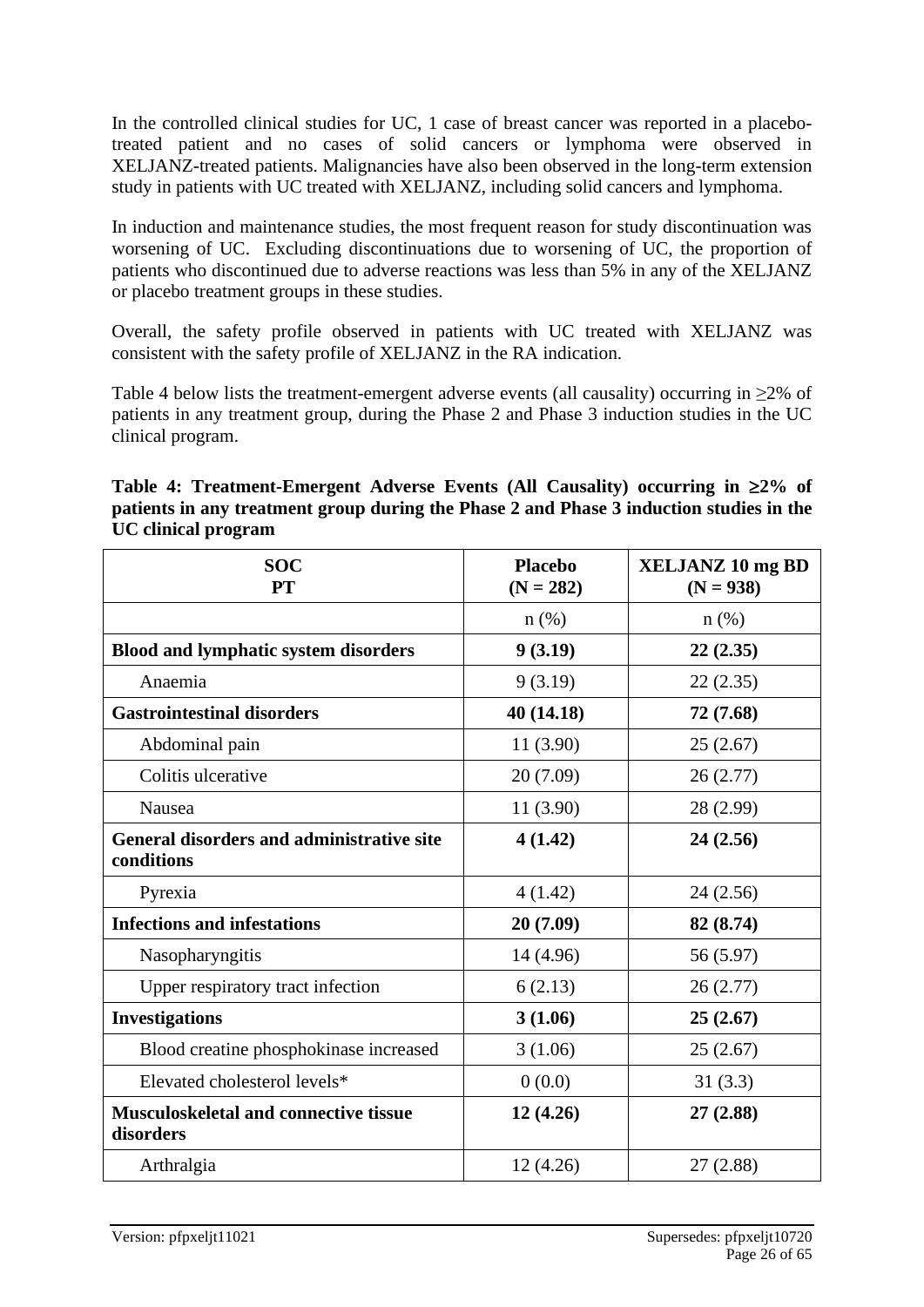**Table 4: Treatment-Emergent Adverse Events (All Causality) occurring in 2% of patients in any treatment group during the Phase 2 and Phase 3 induction studies in the UC clinical program**

| <b>Placebo</b><br>$(N = 282)$ | <b>XELJANZ 10 mg BD</b><br>$(N = 938)$                                                                                                                                 |
|-------------------------------|------------------------------------------------------------------------------------------------------------------------------------------------------------------------|
| 19(6.74)                      | 73(7.78)                                                                                                                                                               |
| 19(6.74)                      | 73 (7.78)                                                                                                                                                              |
| 7(2.48)                       | 13(1.39)                                                                                                                                                               |
| 7(2.48)                       | 13(1.39)                                                                                                                                                               |
| 1(0.35)                       | 25(2.67)                                                                                                                                                               |
| 1(0.35)                       | 25(2.67)                                                                                                                                                               |
|                               | $\Lambda$ h h provisions: $\overline{BD}$ = twice doily: $\overline{DT}$ = proferred term: $\overline{SOC}$ = system ergan close: $\overline{HC}$ = ulcerative colitic |

Abbreviations:  $BD =$  twice daily;  $PT =$  preferred term;  $SOC =$  system organ class;  $UC =$  ulcerative colitis. Subjects are only counted once per treatment for each row.

\*includes: hypercholesterolaemia, hyperlipidaemia, blood cholesterol increased, dyslipidaemia, blood triglycerides increased, low density lipoprotein increased, low density lipoprotein abnormal, or lipids increased.

#### *Maintenance Trial (Study UC-III)*

Common adverse reactions reported in ≥4% of patients treated with either dose of XELJANZ and  $\geq$ 1% greater than reported in patients receiving placebo are shown in Table 5.

#### **Table 5: Common Adverse Reactions\* in UC Patients during the Maintenance Trial (Study UC-III)**

| <b>Preferred Term</b>                  | <b>XELJANZ</b><br><b>XELJANZ</b> |                             | <b>Placebo</b> |  |
|----------------------------------------|----------------------------------|-----------------------------|----------------|--|
|                                        | 5 mg Twice<br><b>Daily</b>       | 10 mg Twice<br><b>Daily</b> |                |  |
|                                        | $N = 198$                        | $N = 196$                   | $N = 198$      |  |
|                                        | (%)                              | (%)                         | (%)            |  |
| Nasopharyngitis                        | 10                               | 14                          | 6              |  |
| Elevated cholesterol levels**          | 5                                | 9                           | 1              |  |
| Headache                               | 9                                | 3                           | 6              |  |
| Upper respiratory tract infection      | 7                                | 6                           | $\overline{4}$ |  |
| Increased blood creatine phosphokinase | 3                                | $\overline{7}$              | $\overline{2}$ |  |
| Rash                                   | 3                                | 6                           | 4              |  |
| Diarrhoea                              | $\overline{2}$                   | 5                           | 3              |  |
| Herpes zoster                          | 1                                | 5                           | 1              |  |
| Gastroenteritis                        | 3                                | $\overline{4}$              | 3              |  |
| Anaemia                                | 4                                | $\overline{2}$              | $\overline{2}$ |  |
| Nausea                                 |                                  | 4                           | 3              |  |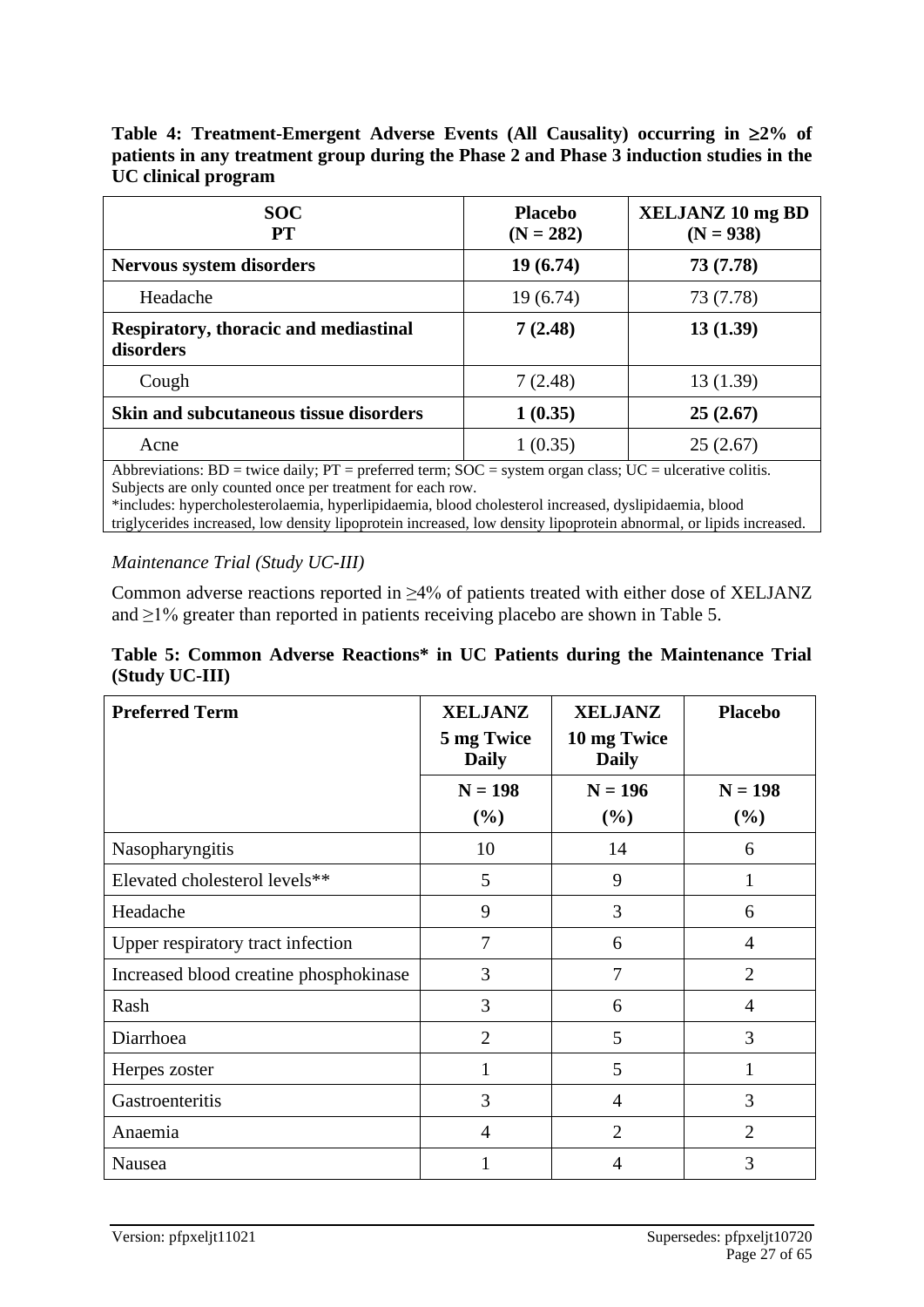\* reported in ≥4% of patients treated with either dose of XELJANZ and ≥1% greater than reported for placebo. \*\* includes hypercholesterolaemia, hyperlipidaemia, blood cholesterol increased, dyslipidaemia, blood triglycerides increased, low density lipoprotein increased, low density lipoprotein abnormal, or lipids increased.

In the 52-week maintenance study, no malignancies were reported in patients treated with XELJANZ 10 mg twice daily or 5 mg twice daily. In the long-term extension study, malignancies (including solid cancers, lymphomas and NMSC) were observed more often in patients treated with XELJANZ 10 mg twice daily (see Section 4.4 Special Warnings and Precautions For Use). Four cases of pulmonary embolism were reported in patients taking XELJANZ 10 mg twice daily, including one fatality in a patient with advanced cancer (see Section 4.4 Special Warnings and Precautions For Use).

Dose-dependent adverse reactions seen across indications in patients treated with XELJANZ 10 mg twice daily, in comparison to 5 mg twice daily, include the following: herpes zoster infections (incidence rates in UC patients for 10 mg twice daily and 5 mg twice daily were 6.64 events per 100 patient-years and 2.05 events per 100 patient-years, respectively), serious infections (incidence rates in UC patients for 10 mg twice daily and 5 mg twice daily were 0.64 events per 100 patient-years and 1.35 events per 100 patient-years, respectively), and NMSC (incidence rates in UC patients for 10 mg twice daily and 5 mg twice daily were 1.91 events per 100 patient-years and 0 events per 100 patient-years, respectively) (see Section 4.4 Special Warnings and Precautions For Use).

## *Adverse Drug Reactions for XELJANZ*

The Adverse Drug Reactions (ADRs) listed below are from randomised Phase 3 clinical studies for rheumatoid arthritis, plaque psoriasis, psoriatic arthritis and ulcerative colitis, and are presented by System Organ Class (SOC) and frequency categories, defined using the following convention: very common ( $\geq 10\%$ ); common ( $\geq 1\%$  to <10%), uncommon ( $\geq 0.1\%$ to <1%) or rare ( $\geq$ 0.01% to <0.1%).

## *Blood and Lymphatic System Disorders*

*Common:* Anaemia.

*Uncommon:* Leucopenia, lymphopenia, neutropenia.

## *Gastrointestinal Disorders*

*Common:* Abdominal pain, vomiting, diarrhoea, nausea, gastritis, dyspepsia.

## *General Disorders and Administration Site Conditions*

*Common:* Pyrexia, oedema peripheral, fatigue.

## *Hepatobiliary Disorders*

*Uncommon:* Hepatic steatosis.

## *Infections and Infestations*

*Common:* Pneumonia, influenza, herpes zoster, urinary tract infection, sinusitis, bronchitis, nasopharyngitis, pharyngitis.

*Uncommon:* Tuberculosis, diverticulitis, pyelonephritis, cellulitis, herpes simplex, gastroenteritis viral, viral infection.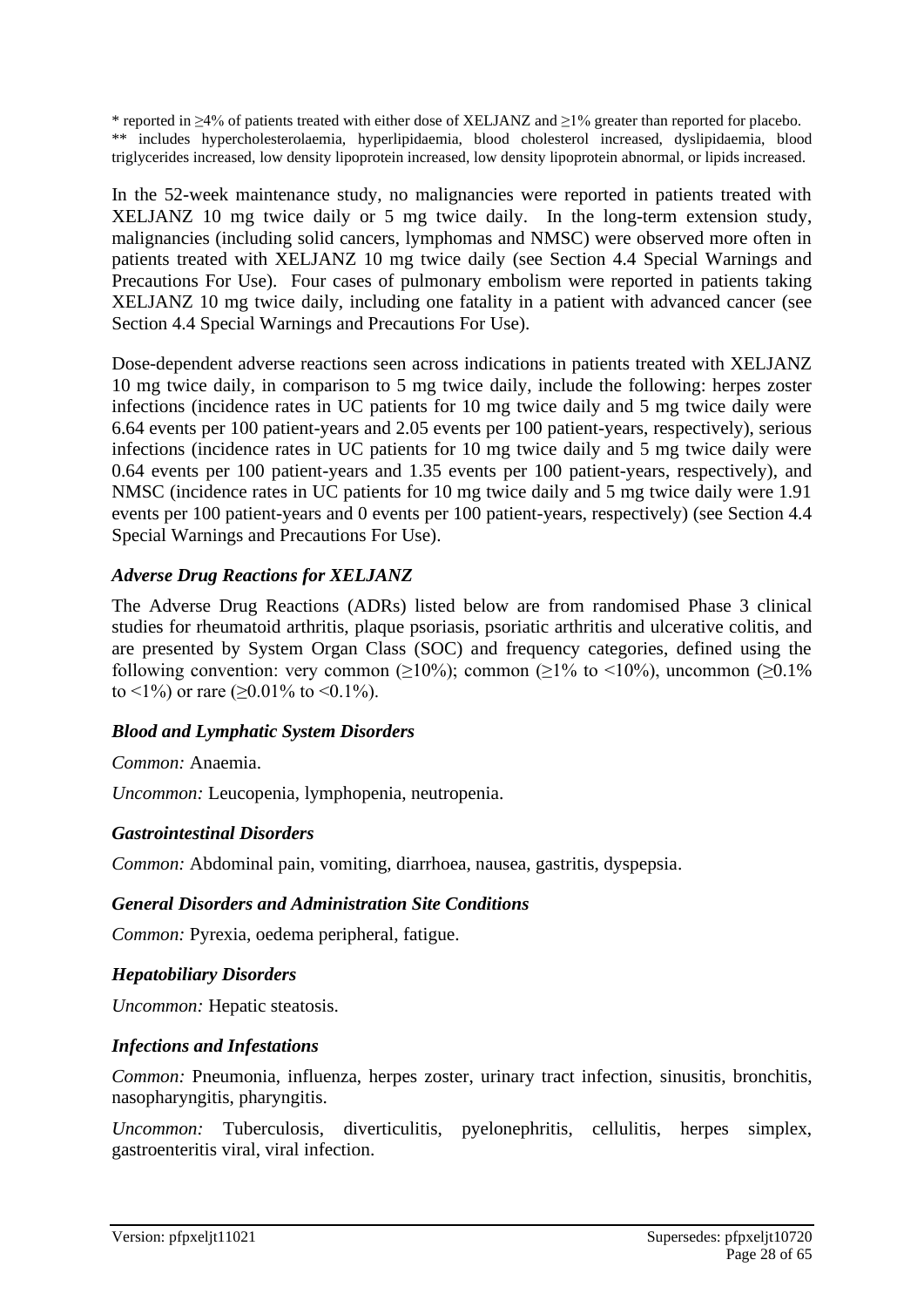Rare: Sepsis, tuberculosis of central nervous system<sup>^</sup>, encephalitis<sup>^</sup>, necrotising fasciitis<sup>^</sup>, meningitis cryptococcal^ , disseminated tuberculosis, urosepsis^ , *Pneumocystis jiroveci* pneumonia, pneumococcal pneumonia^ , staphylococcal bacteraemia^ , atypical mycobacterial infection<sup>^</sup>, *Mycobacterium avium* complex infection<sup>^</sup>, cytomegalovirus infection, bacteraemia^ , bacterial pneumonia, bacterial arthritis.

### *Injury, Poisoning and Procedural Complications*

*Uncommon:* Ligament sprain, muscle strain

#### *Investigations*

*Common:* Gamma glutamyltransferase increased, blood cholesterol increased, weight increased, blood creatine phosphokinase increased.

*Uncommon:* Hepatic enzyme increased, transaminases increased, blood creatinine increased, liver function test abnormal, low density lipoprotein increased.

#### *Metabolism and Nutrition Disorders*

*Common:* Hyperlipidaemia.

*Uncommon:* Dyslipidaemia, dehydration.

#### *Musculoskeletal and Connective Tissue Disorders*

*Common:* Arthralgia.

*Uncommon:* Musculoskeletal pain, tendonitis, joint swelling.

#### *Neoplasm Benign, Malignant and Unspecified (Including Cysts and Polyps)*

*Uncommon:* Nonmelanoma skin cancers.§

#### *Nervous System Disorders*

*Common:* Headache.

*Uncommon:* Paraesthesia.

#### *Psychiatric Disorders*

*Uncommon:* Insomnia.

#### *Respiratory, Thoracic and Mediastinal Disorders*

*Common:* Cough.

*Uncommon:* Dyspnoea, sinus congestion.

#### *Skin and Subcutaneous Tissue Disorders*

*Common:* Rash. *Uncommon:* Erythema, pruritus.

#### *Vascular Disorders*

*Common:* Hypertension.

Uncommon: Venous thromboembolism<sup>#</sup>.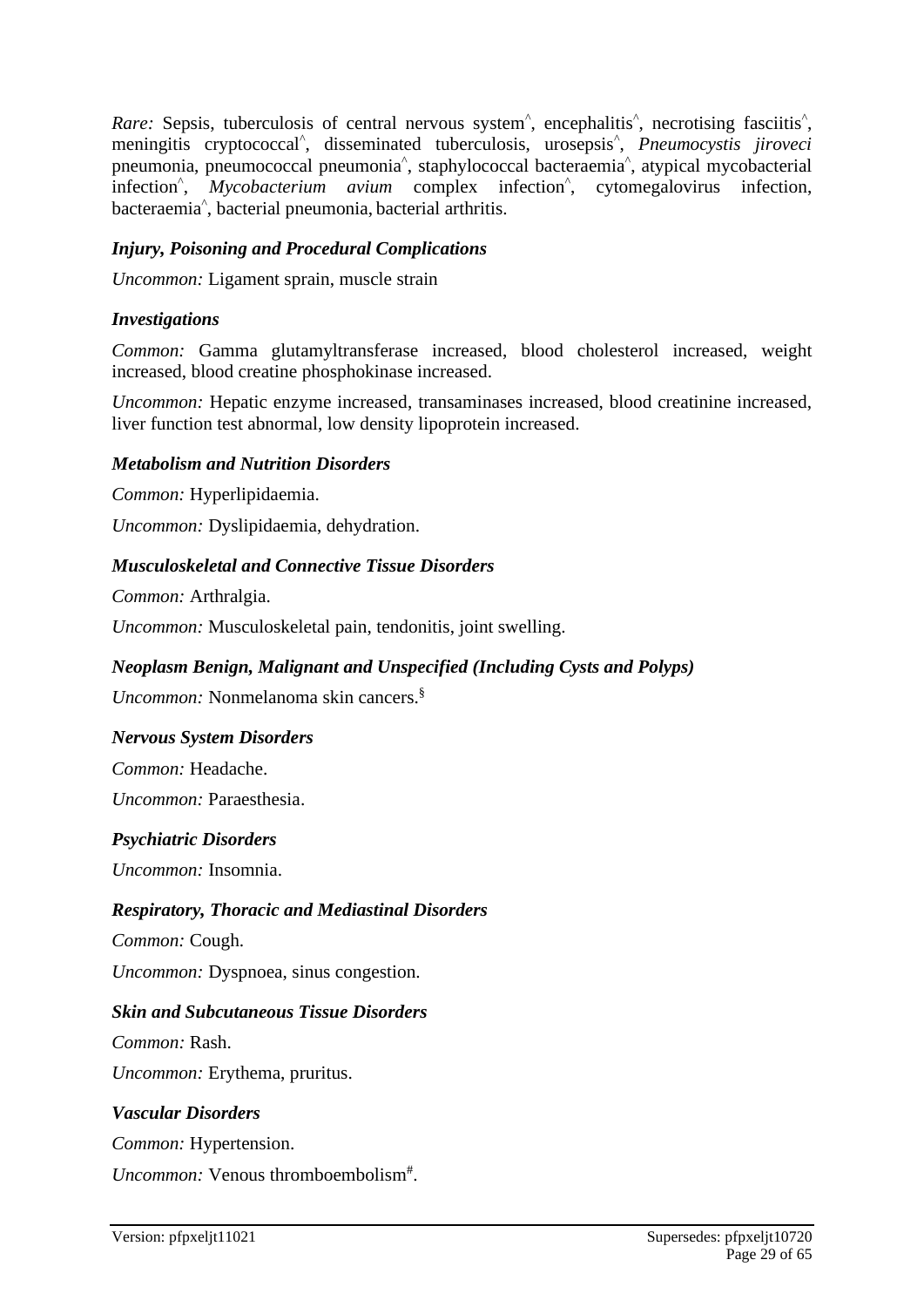- ^ These ADRs have only been reported in open-label long-term extension studies; therefore, the frequency of these ADRs in Phase 3 randomised trials was estimated.
- § Nonmelanoma skin cancer is not a preferred term. The frequency is determined by combining frequencies for the PT's of basal cell carcinoma and squamous cell carcinoma.
- # Venous thromboembolism includes pulmonary embolism and deep vein thrombosis.

### *Overall Infections*

#### *Rheumatoid Arthritis*

In the controlled portion (0-3 months) of the phase 3 monotherapy studies (I and VI), the rate of infections in the 5 mg twice daily and 10 mg twice daily XELJANZ monotherapy groups were 16.1% and 17.8%, respectively, compared to 18.9% in the placebo group. In the controlled portion (0-3 months) of the phase 3 studies II to V with background DMARDs, the rates of infections in the 5 mg twice daily and 10 mg twice daily XELJANZ plus DMARD groups were 21.3% and 21.8%, respectively, compared to 18.4% in the placebo plus DMARD group. In the controlled portion (0-6 months) of the phase 3 studies II to IV with background DMARDs, the rates of infections in the 5 mg twice daily and 10 mg twice daily XELJANZ plus DMARD groups were 34.6% and 32.8%, respectively, compared to 21.3% in the placebo plus DMARD group.

The most commonly reported infections were upper respiratory tract infections and nasopharyngitis (3.7% and 3.2%, respectively).

The overall rate of infections with XELJANZ in the long-term safety all exposure population (total 4867 patients) was 72.1 events per 100 patient-years (71.8 and 72.2 events for 5 mg and 10 mg twice daily, respectively). For patients on monotherapy (total 1750), the rates were 75.3 and 64.2 events per 100 patient-years for 5 mg and 10 mg twice daily, respectively. For patients on background DMARDs (total 3117), the rates were 69.7 and 76.5 events per 100 patient-years for 5 mg and 10 mg twice daily, respectively.

Infections were also reported in a large randomised PASS in RA patients who were 50 years or older with at least one additional cardiovascular risk factor. The incidence rates (IRs) (95% CI) and hazard ratios (HRs) (95% CI) are presented as follows:

• The IRs (95% CI) for all infections for XELJANZ 5 mg twice daily, XELJANZ 10 mg twice daily, all XELJANZ (combines 5 mg twice daily and 10 mg twice daily treatment arms), and TNF inhibitor were 41.74 (39.21, 44.39), 48.73 (45.82, 51.77), 45.02 (43.10, 47.01), and 34.24 (32.07, 36.53) patients with events per 100 patient-years, respectively. Compared with TNF inhibitor, the hazard ratio (HR) (95% CI) for XELJANZ 5 mg twice daily, XELJANZ 10 mg twice daily, and all XELJANZ were 1.20 (1.10, 1.31), 1.36 (1.24, 1.49), and 1.28 (1.18, 1.38), respectively.

## *Psoriatic Arthritis*

In the controlled Phase 3 studies of up to 6-month and up to 12-month, the frequency of infections in the XELJANZ 5 mg twice daily (238 patients) and XELJANZ 10 mg twice daily (236 patients) groups were 37.8% and 44.5%, respectively. The frequency of infections in the 3-month placebo-controlled period was 23.5% for XELJANZ 5 mg twice daily (238 patients), 28.8% for XELJANZ 10 mg twice daily (236 patients) and 15.7% in the placebo group (236 patients).

The most commonly reported infections in the 3-month placebo-controlled period were nasopharyngitis (5.9% and 5.5% in the 5 mg twice daily and 10 mg twice daily dose groups,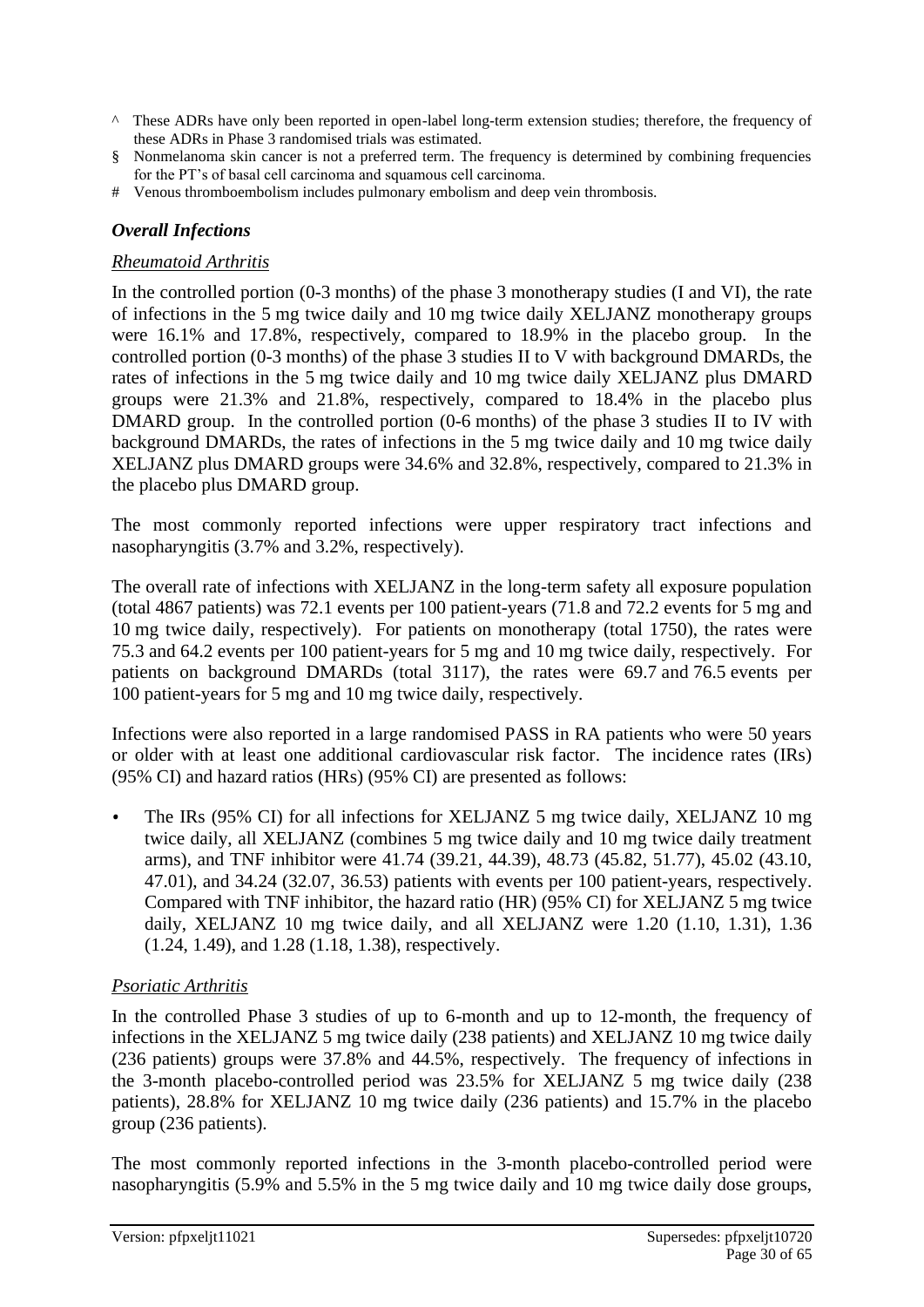respectively) and upper respiratory tract infections (5.0% and 4.7% in the 5 mg twice daily and 10 mg twice daily dose groups, respectively).

The overall rate of infections with XELJANZ in the long-term safety population for combined doses was 52.3 patients with events per 100 patient-years.

### *Ulcerative Colitis*

In the randomised 8-week Phase 2/3 induction studies, the proportions of patients with infections were 21.1% (198 patients) in the XELJANZ 10 mg twice daily group compared to 15.2% (43 patients) in the placebo group. In the randomised 52-week Phase 3 maintenance study, the proportion of patients with infections were 35.9% (71 patients) in the 5 mg twice daily and 39.8% (78 patients) in the 10 mg twice daily XELJANZ groups, compared to 24.2% (48 patients) in the placebo group.

In the entire treatment experience with XELJANZ, the most commonly reported infection was nasopharyngitis, occurring in 18.2% of patients (211 patients).

In the entire treatment experience with XELJANZ, the overall incidence rate of infections was 60.3 events per 100 patient-years (involving 49.4% of patients; total 572 patients).

#### *Serious Infections*

#### *Rheumatoid Arthritis*

In the controlled portion (0-3 months) of the phase 3 monotherapy studies (I and VI), the rate of serious infections in the 5 mg twice daily XELJANZ monotherapy group was 0.2% (0.7 events per 100 patient-years). In the 10 mg twice daily XELJANZ monotherapy group, the rate was 0.3% (1.3 events per 100 patient-years), and the rate was 0 for the placebo group.

In the controlled portion  $(0-3 \text{ months})$  of the phase 3 studies II to V with background DMARDs, the rates of serious infections in the 5 mg twice daily and 10 mg twice daily XELJANZ plus DMARD groups were 0.8% and 0.8% (4.4 and 3.9 events per 100 patientyears), respectively, compared to 0.4% (1.5 events per 100 patient-years) in the placebo plus DMARD group. In the controlled portion (0-6 months) of the phase 3 studies II to IV with background DMARDs, the rates of serious infections in the 5 mg twice daily and 10 mg twice daily XELJANZ plus DMARD groups were 1.8% and 1.4% (4.7 and 3.4 events per 100 patient-years), respectively, compared to 0.5% (2.1 events per 100 patient-years) in the placebo plus DMARD group.

In the long-term safety all exposure population comprised of phase 2 and phase 3 clinical trials and long-term extension studies, the overall rates of serious infections were 2.7 and 3.4 events per 100 patient-years in the 5 mg and 10 mg twice daily XELJANZ groups, respectively. The most common serious infections reported with XELJANZ included pneumonia, herpes zoster, urinary tract infection, cellulitis, gastroenteritis and diverticulitis. Cases of opportunistic infections have been reported (see Section 4.4 Special Warnings and Precautions For Use).

Serious infections were also reported in a large randomised PASS in RA patients who were 50 years or older with at least one additional cardiovascular risk factor. The IRs (95% CI) and HRs (95% CI) are presented as follows: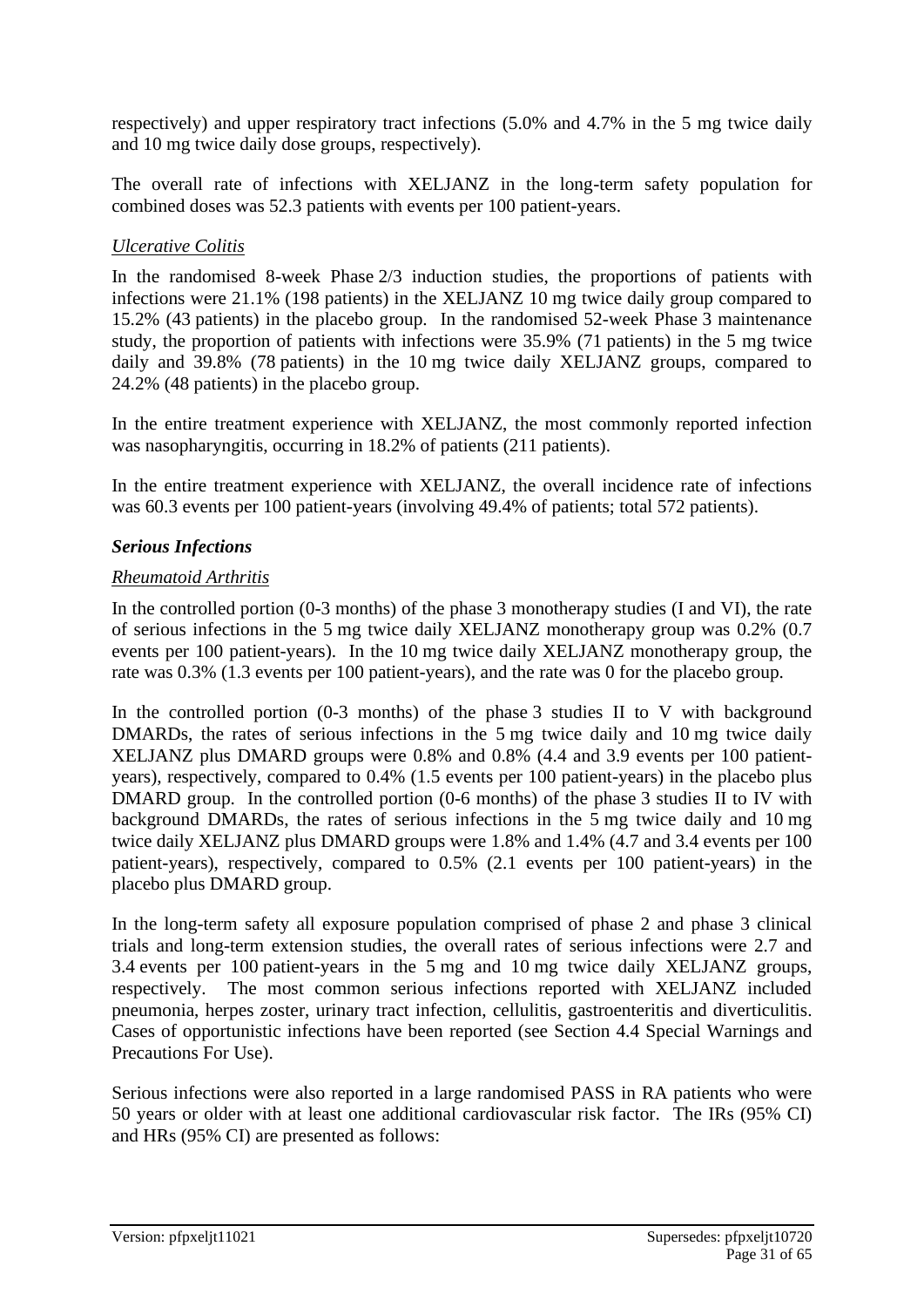- The IRs (95% CI) for serious infections for XELJANZ 5 mg twice daily, XELJANZ 10 mg twice daily, all XELJANZ (combines 5 mg twice daily and 10 mg twice daily treatment arms), and TNF inhibitor were  $2.86$   $(2.41, 3.37)$ ,  $3.64$   $(3.11, 4.23)$ , 3.24 (2.89, 3.62), and 2.44 (2.02, 2.92) patients with events per 100 patient-years, respectively. Compared with TNF inhibitor, the hazard ratio (HR) (95% CI) for XELJANZ 5 mg twice daily, XELJANZ 10 mg twice daily, and all XELJANZ were 1.17 (0.92, 1.50), 1.48 (1.17, 1.87), and 1.32 (1.07, 1.63), respectively.
- The IRs (95% CI) for opportunistic infections for XELJANZ 5 mg twice daily, XELJANZ 10 mg twice daily, all XELJANZ (combines 5 mg twice daily and 10 mg twice daily treatment arms), and TNF inhibitor were 0.76 (0.54, 1.04), 0.91 (0.66, 1.22), 0.84 (0.67, 1.04), and 0.42 (0.26, 0.64) patients with events per 100 patient-years, respectively. Compared with TNF inhibitor, the HRs (95% CI) for XELJANZ 5 mg twice daily, XELJANZ 10 mg twice daily, and all XELJANZ were 1.82 (1.07, 3.09), 2.17 (1.29, 3.66), and 1.99 (1.23, 3.22), respectively. The majority of the opportunistic infections in the XELJANZ treatment arms were opportunistic herpes zoster infections; a limited number of events with tuberculosis were also reported. Excluding opportunistic herpes zoster infections and tuberculosis, the IRs (95% CI) for all other opportunistic infections for XELJANZ 5 mg twice daily, XELJANZ 10 mg twice daily, all XELJANZ (combines 5 mg twice daily and 10 mg twice daily treatment arms), and TNF inhibitor were 0.08 (0.02, 0.20), 0.14 (0.06, 0.30), 0.11 (0.05, 0.20), and 0.06 (0.01, 0.17) patients with events per 100 patient-years, respectively. Compared with TNF inhibitor, the hazard ratio (HR) (95% CI) for XELJANZ 5 mg twice daily, XELJANZ 10 mg twice daily, and all XELJANZ were 1.30 (0.29, 5.82), 2.40 (0.62, 9.29), and 1.84 (0.51, 6.59), respectively.

#### *Serious infections in the elderly*

Of the 4271 patients who enrolled in Studies I to VI, a total of 608 RA patients were 65 years of age and older, including 85 patients 75 years and older. The frequency of serious infection among XELJANZ-treated patients 65 years of age and older was higher than those under the age of 65. As there is a higher incidence of infections in the elderly population in general, caution should be used when treating the elderly (see Section 4.4 Special Warnings and Precautions For Use).

## *Psoriatic Arthritis*

In the 6-month and 12-month Phase 3 studies, the rate of serious infections in the XELJANZ 5 mg twice daily group was 1.30 patients with events per 100 patient-years. In the XELJANZ 10 mg twice daily group, the rate was 2.0 patients with events per 100 patient-years.

In the long-term safety population, the overall rate of serious infections was 1.4 patients with events per 100 patient-years for XELJANZ treated patients. The most common serious infection reported with XELJANZ was pneumonia.

## *Ulcerative Colitis*

In the randomised 8-week Phase 2/3 induction studies, the proportion of patients with serious infections in patients treated with XELJANZ 10 mg twice daily was 0.9% (8 patients) compared with 0.0% in patients treated with placebo. In the randomised 52-week Phase 3 maintenance study, the incidence rates of serious infections in patients treated with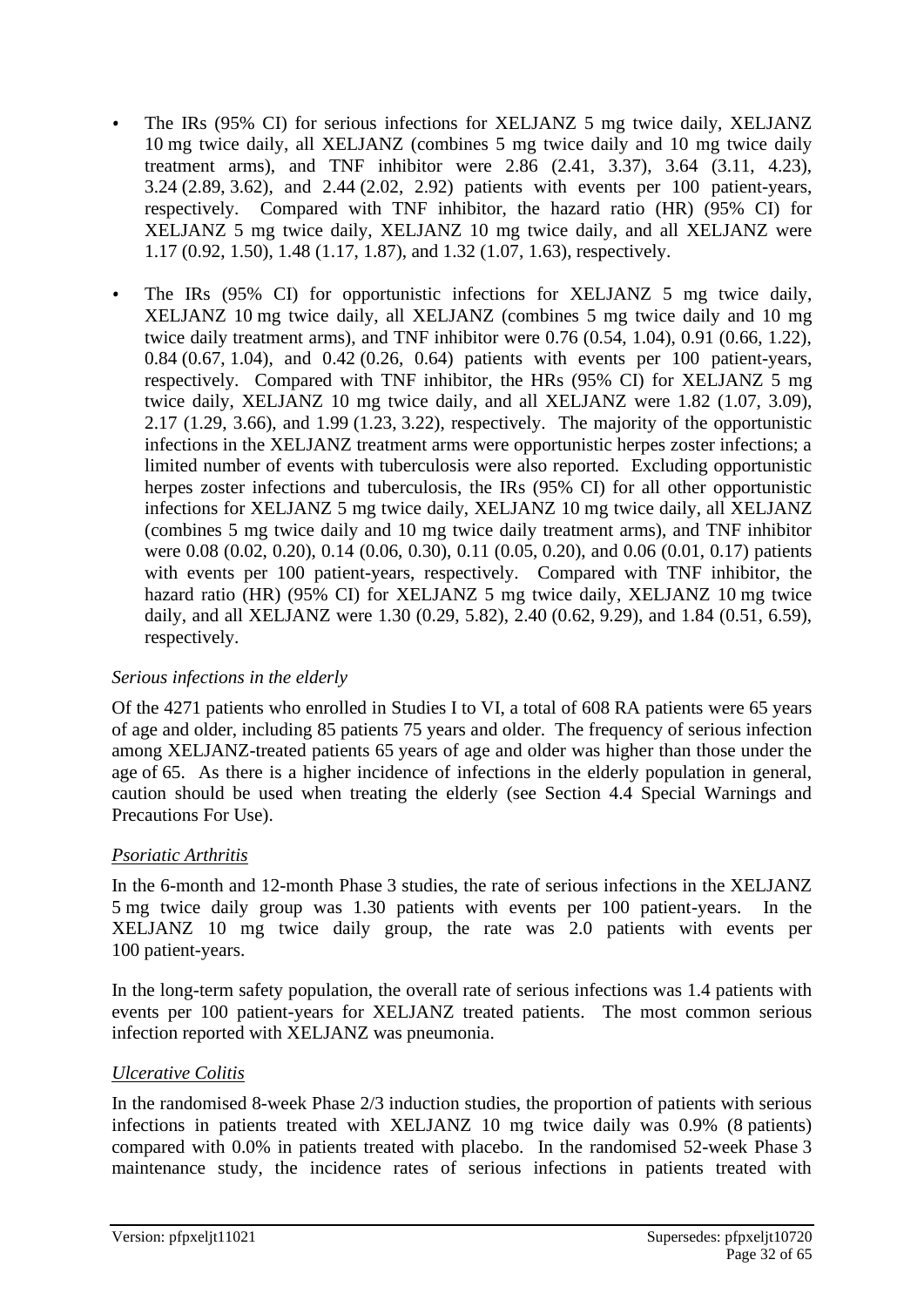XELJANZ 5 mg twice daily (1.35 events per 100 patient-years) and in patients treated with XELJANZ 10 mg twice daily (0.64 events per 100 patient-years) were not higher than that for placebo (1.94 events per 100 patient-years). The incidence rate of serious infections in the entire treatment experience with XELJANZ in patients with UC was 1.99 events per 100 patient-years. There was no apparent clustering into specific types of serious infections.

## *Mortality*

## *Rheumatoid Arthritis*

Results from final safety data from a large randomised PASS in RA patients who were 50 years or older with at least one additional cardiovascular risk factor, are presented as follows:

- The IRs (95% CI) for all-cause mortality for XELJANZ 5 mg twice daily, XELJANZ 10 mg twice daily, all XELJANZ (combines 5 mg twice daily and 10 mg twice daily treatment arms), and TNF inhibitor were 0.50 (0.33, 0.74), 0.80 (0.57, 1.09), 0.65 (0.50, 0.82), and 0.34 (0.20, 0.54) events per 100 patient-years, respectively. Compared with TNF inhibitor, the hazard ratio (HR) (95% CI) for XELJANZ 5 mg twice daily, XELJANZ 10 mg twice daily, and all XELJANZ were 1.49 (0.81, 2.74), 2.37 (1.34, 4.18), and 1.91 (1.12, 3.27), respectively.
- The IRs (95% CI) for deaths associated with infection for XELJANZ 5 mg twice daily, XELJANZ 10 mg twice daily, all XELJANZ (combines 5 mg twice daily and 10 mg twice daily treatment arms), and TNF inhibitor were 0.08 (0.02, 0.20), 0.18 (0.08, 0.35), 0.13 (0.07, 0.22), and 0.06 (0.01, 0.17) events per 100 patient-years, respectively. Compared with TNF inhibitor, the hazard ratio (HR) (95% CI) for XELJANZ 5 mg twice daily, XELJANZ 10 mg twice daily, and all XELJANZ were 1.30 (0.29, 5.79), 3.10 (0.84, 11.45), and 2.17 (0.62, 7.62), respectively.
- The IRs (95% CI) for deaths associated with cardiovascular events for XELJANZ 5 mg twice daily, XELJANZ 10 mg twice daily, all XELJANZ (combines 5 mg twice daily and 10 mg twice daily treatment arms), and TNF inhibitor were 0.25 (0.13, 0.43), 0.41 (0.25, 0.63), 0.33 (0.23, 0.46), and 0.20 (0.10, 0.36) events per 100 patient-years, respectively. Compared with TNF inhibitor, the hazard ratio (HR) (95% CI) for XELJANZ 5 mg twice daily, XELJANZ 10 mg twice daily, and all XELJANZ were 1.26 (0.55, 2.88), 2.05 (0.96, 4.39), and 1.65 (0.81, 3.34), respectively.
- The IRs (95% CI) for deaths associated with malignancies for XELJANZ 5 mg twice daily, XELJANZ 10 mg twice daily, all XELJANZ (combines 5 mg twice daily and 10 mg twice daily treatment arms), and TNF inhibitor were 0.10 (0.03, 0.23), 0.00 (0.00, 0.08), 0.05 (0.02, 0.12), and 0.02 (0.00, 0.11) events per 100 patient-years, respectively. Compared with TNF inhibitor, the hazard ratio (HR) (95% CI) for XELJANZ 5 mg twice daily, XELJANZ 10 mg twice daily, and all XELJANZ were 4.88 (0.57, 41.74), 0 (0.00, Inf), and 2.53 (0.30, 21.64), respectively.
- The IRs (95% CI) for deaths associated with other causes (excluding infections, cardiovascular events, malignancies) for XELJANZ 5 mg twice daily, XELJANZ 10 mg twice daily, all XELJANZ (combines 5 mg twice daily and 10 mg twice daily treatment arms), and TNF inhibitor were 0.08 (0.02, 0.20), 0.21 (0.10, 0.38), 0.14 (0.08, 0.23), and 0.06 (0.01, 0.17) events per 100 patient-years, respectively. Compared with TNF inhibitor, the hazard ratio (HR) (95% CI) for XELJANZ 5 mg twice daily, XELJANZ 10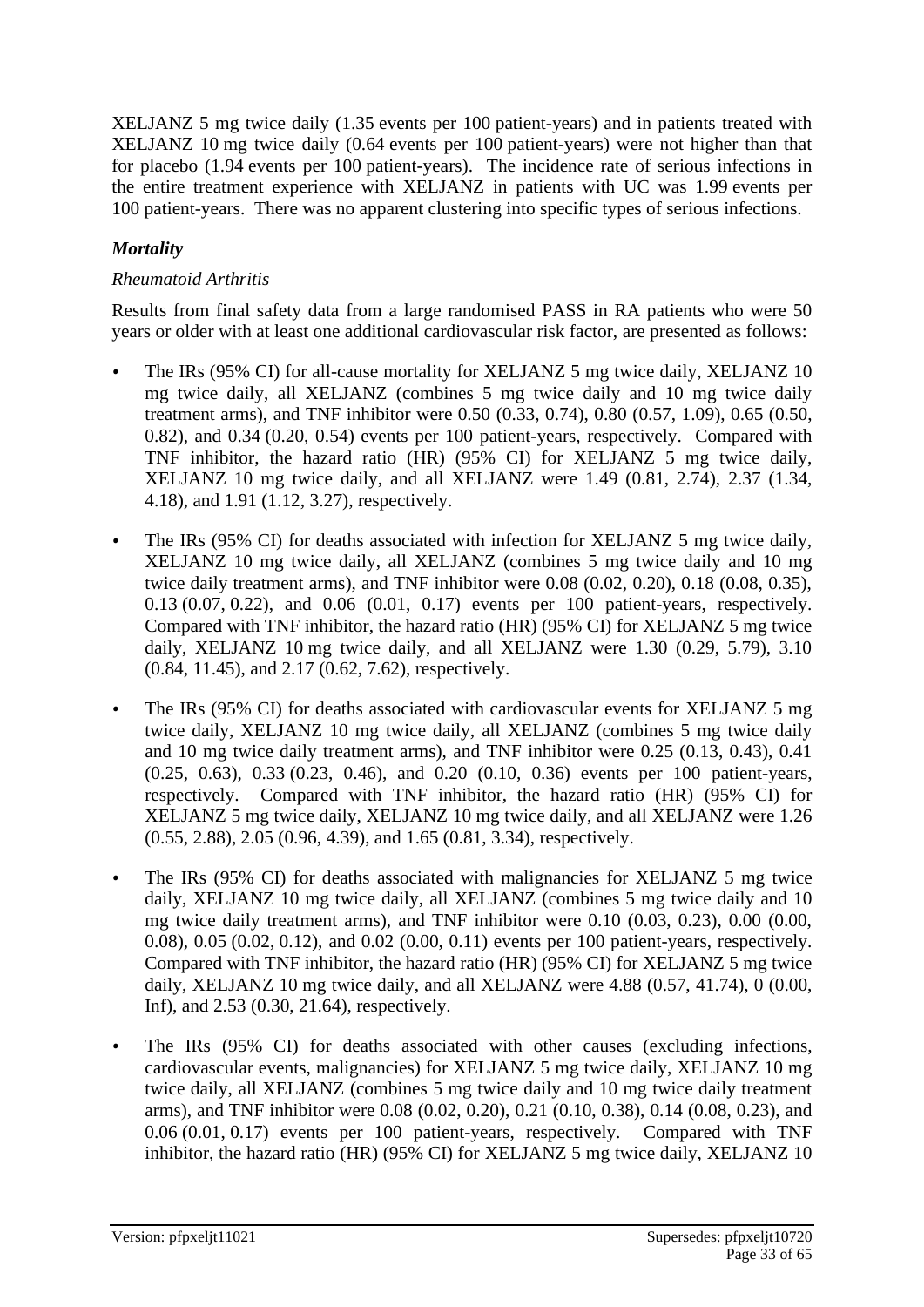mg twice daily, and all XELJANZ were 1.30 (0.29, 5.81), 3.45 (0.95, 12.54), and 2.34 (0.67, 8.16), respectively.

## *Viral Reactivation*

Patients treated with XELJANZ who are Japanese or Korean, or patients with long standing RA who have previously received two or more biological DMARDs, or patients with an ALC less than  $1.0 \times 10^9$  cells/L, or patients treated wth 10 mg twice daily may have an increased risk of herpes zoster (see Section 4.4 Special Warnings and Precautions For Use). Events of herpes zoster were reported in a large randomised PASS in RA patients who were 50 years or older with at least one additional cardiovascular risk factor. The IRs (95% CI) and HRs (95% CI) are presented as follows:

• The IRs (95% CI) for herpes zoster (includes all herpes zoster events) for XELJANZ 5 mg twice daily, XELJANZ 10 mg twice daily, all XELJANZ (combines 5 mg twice daily and 10 mg twice daily treatment arms) and TNF inhibitor were 3.75 (3.22, 4.34), 3.94 (3.38, 4.57), 3.84 (3.45, 4.26), and 1.18 (0.90, 1.52) patients with events per 100  patient-years, respectively. Compared with TNF inhibitor, the HR (95% CI) for herpes zoster with XELJANZ 5 mg twice daily, XELJANZ 10 mg twice daily, and all XELJANZ were 3.17 (2.36, 4.27), 3.33 (2.48, 4.48), and 3.25 (2.46, 4.29), respectively.

## *Venous Thromboembolism*

## *Rheumatoid Arthritis*

In the 4 to 12 week placebo period of randomised controlled studies of 4 weeks to 24 months duration, the IRs (95% CI) for tofacitinib 5 mg twice daily, tofacitinib 10 mg twice daily, and placebo for PE were 0.00 (0.00, 0.57), 0.00 (0.00, 0.77), and 0.40 (0.01, 2.22) patients with events per 100 patient-years respectively; the IRs (95% CI) for DVT were 0.00 (0.00, 0.57), 0.21 (0.01, 1.16), and 0.40 (0.01, 2.22) patients with events per 100 patient-years respectively.

In the full randomised period of controlled studies of 4 weeks to 24 months duration, the IRs (95% CI) for tofacitinib 5 mg twice daily and tofacitinib 10 mg twice daily for PE were 0.12  $(0.02, 0.34)$  and  $(0.15, (0.03, 0.44)$  patients with events per 100 patient-years respectively; the IRs (95% CI) for DVT were 0.15 (0.04, 0.40) and 0.10 (0.01, 0.36) patients with events per 100 patient-years respectively.

In the long-term safety population that includes exposure during completed randomised controlled studies and open label long-term extension studies, the IRs (95% CI) for tofacitinib 5 mg twice daily and tofacitinib 10 mg twice daily for PE were 0.12 (0.06, 0.22) and 0.13 (0.08, 0.21) patients with events per 100 patient-years respectively; the IRs (95% CI) for DVT were 0.17 (0.09, 0.27) and 0.15 (0.09, 0.22) patients with events per 100 patient-years respectively.

Events of PE and DVT were reported in a large randomised PASS in RA patients who were 50 years or older with at least one additional cardiovascular risk factor. The IRs (95% CI) and HRs (95% CI) are presented as follows:

• The IRs (95% CI) for VTE for XELJANZ 5 mg twice daily, XELJANZ 10 mg twice daily, all XELJANZ (combines 5 mg twice daily and 10 mg twice daily treatment arms) and TNF inhibitor were 0.33 (0.19, 0.53), 0.70 (0.49, 0.99), 0.51 (0.38, 0.67), and 0.20 (0.10, 0.37) patients with events per 100  patient-years, respectively. Compared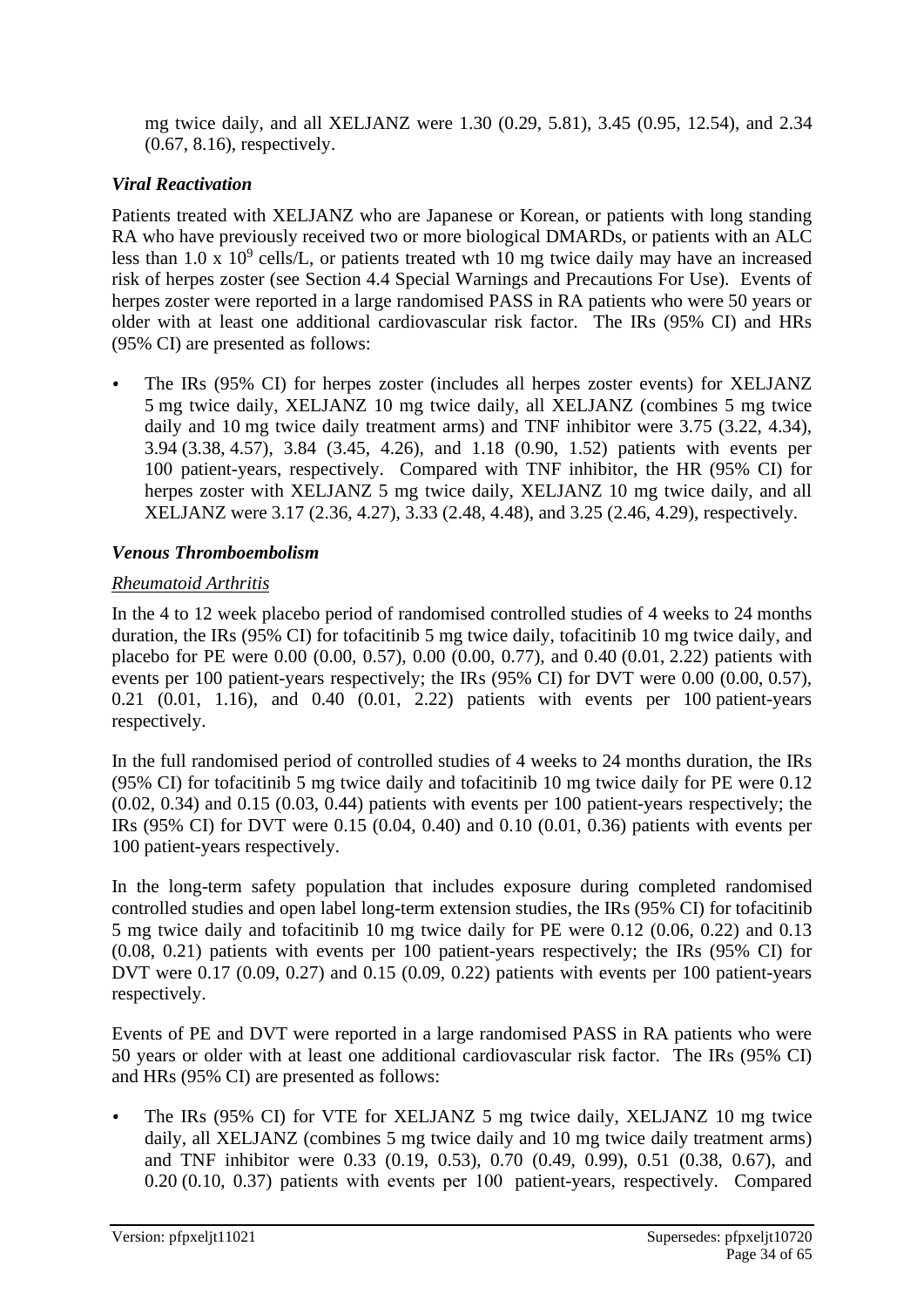with TNF inhibitor, the HR (95% CI) for VTE with XELJANZ 5 mg twice daily, XELJANZ 10 mg twice daily, and all XELJANZ were 1.66 (0.76, 3.63), 3.52 (1.74, 7.12), and 2.56 (1.30, 5.05), respectively.

- The IRs (95% CI) for PE for XELJANZ 5 mg twice daily, XELJANZ 10 mg twice daily, all XELJANZ (combines 5 mg twice daily and 10 mg twice daily treatment arms) and TNF inhibitor were 0.17 (0.08, 0.33), 0.50 (0.32, 0.74), 0.33 (0.23, 0.46), and 0.06 (0.01, 0.17) patients with events per 100  patient-years, respectively. Compared with TNF inhibitor, the HR (95% CI) for PE with XELJANZ 5 mg twice daily, XELJANZ 10 mg twice daily, and all XELJANZ were 2.93 (0.79, 10.83), 8.26 (2.49, 27.43), and 5.53 (1.70, 18.02), respectively.
- The IRs (95% CI) for DVT for XELJANZ 5 mg twice daily, XELJANZ 10 mg twice daily, all XELJANZ (combines 5 mg twice daily and 10 mg twice daily treatment arms) and TNF inhibitor were 0.21 (0.11, 0.38), 0.31 (0.17, 0.51), 0.26 (0.17, 0.38), and 0.14 (0.06, 0.29) patients with events per 100  patient-years, respectively. Compared with TNF inhibitor, the HR (95% CI) for DVT with XELJANZ 5 mg twice daily, XELJANZ 10 mg twice daily, and all XELJANZ were 1.54 (0.60, 3.97), 2.21 (0.90, 5.43), and 1.87 (0.81, 4.30), respectively.

## *Psoriatic arthritis*

In the 3 month placebo period of completed randomised controlled studies of 6 to 12 months duration, the IRs (95% CI) for tofacitinib 5 mg twice daily, tofacitinib 10 mg twice daily, and placebo for PE were 0.00 (0.00, 6.75), 0.00 (0.00, 6.78), and 0.00 (0.00, 6.87) patients with events per 100 patient-years respectively; the IRs (95% CI) for DVT were 0.00 (0.00, 6.75). 0.00 (0.00, 6.78), and 0.00 (0.00, 6.87) patients with events per 100 patient-years respectively.

In the full randomised period of completed controlled studies of 6 to 12 months, the IRs (95% CI) for tofacitinib 5 mg twice daily and tofacitinib 10 mg twice daily for PE were 0.00 (0.00, 1.83) and 0.00 (0.00, 1.87) patients with events per 100 patient-years respectively; the IRs (95% CI) for DVT were 0.00 (0.00, 1.83) and 0.51(0.01, 2.83) patients with events per 100 patient-years respectively.

In the long-term safety population that includes exposure during completed randomised controlled studies and ongoing open label long-term extension study, the IRs (95% CI) for tofacitinib 5 mg twice daily and tofacitinib 10 mg twice daily for PE were 0.11 (0.00, 0.60) and 0.00 (0.00, 0.58) patients with events per 100 patient-years respectively; the IRs (95% CI) for DVT were  $0.00$   $(0.00, 0.40)$  and  $0.16$   $(0.00, 0.87)$  patients with events per 100 patientyears respectively.

#### *Ulcerative Colitis*

In the completed randomised placebo-controlled induction studies of 8 weeks duration, the IR (95% CI) for tofacitinib 10 mg twice daily and placebo for PE were 0.00 (0.00, 2.22) and 1.98 (0.05, 11.04) patients with events per 100 patient-years; the IR (95% CI) for DVT were 0.00 (0.00, 2.22) and 1.99 (0.05, 11.07) patients with events per 100 patient-years respectively.

In the completed randomised maintenance study of 52 weeks duration, the IRs (95% CI) for tofacitinib 5 mg twice daily and tofacitinib 10 mg twice daily for PE were 0.00 (0.00, 2.48)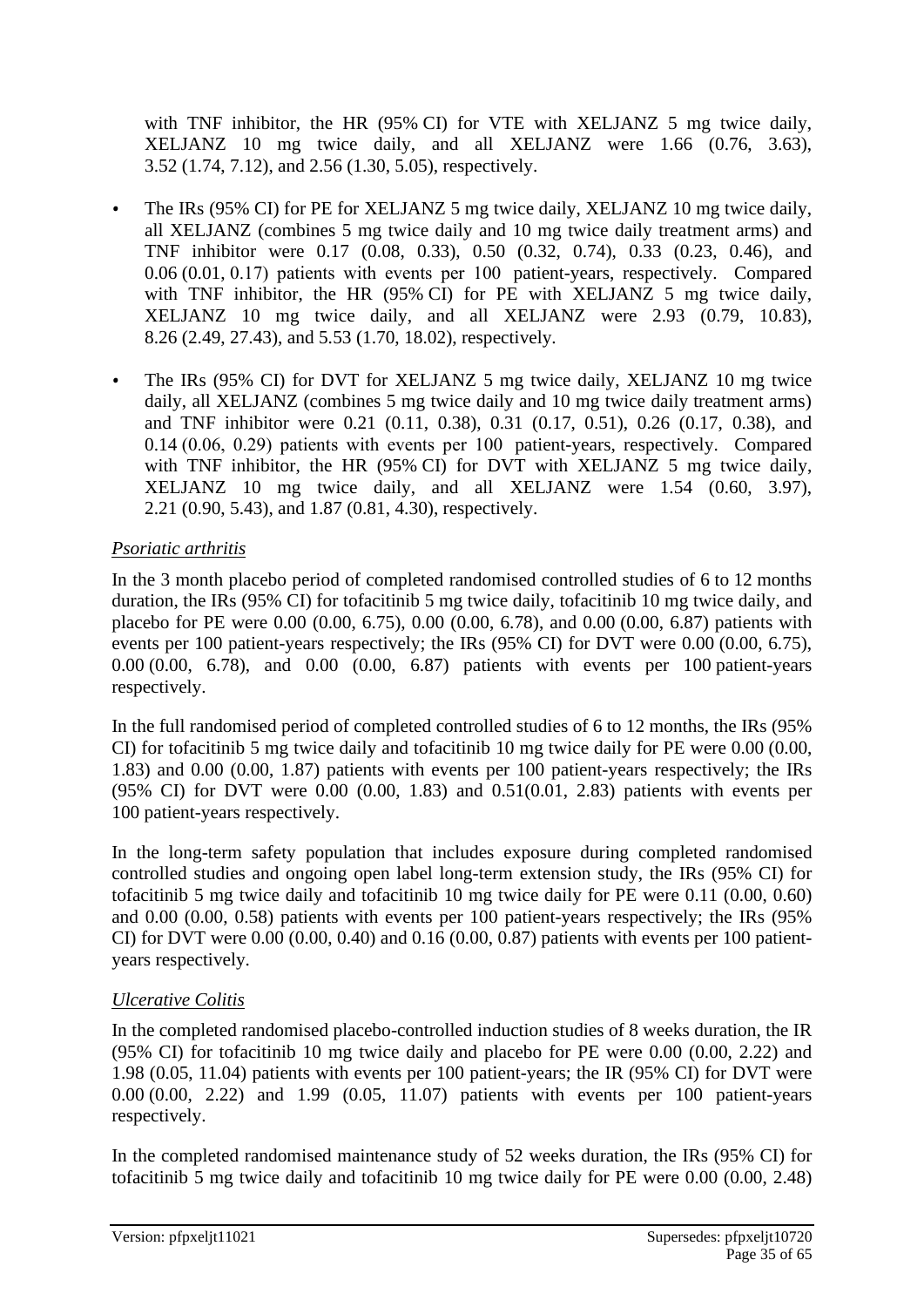and 0.00 (0.00, 2.35) patients with events per 100 patient-years respectively; the IRs (95% CI) for DVT were  $0.00$   $(0.00, 2.48)$  and  $0.00$   $(0.00, 2.35)$  patients with events per 100 patientyears respectively.

In the long-term safety population that includes exposure during completed randomised controlled studies and ongoing open label long-term extension study, the IRs (95% CI) for tofacitinib 5 mg twice daily and tofacitinib 10 mg twice daily for PE were 0.00 (0.00, 0.54) and 0.20 (0.05, 0.52) patients with events per 100 patient-years respectively; the IRs (95% CI) for DVT were  $0.00$   $(0.00, 0.54)$  and  $0.05$   $(0.00, 0.28)$  patients with events per 100 patientyears respectively.

#### *Arterial Thromboembolism*

## *Rheumatoid Arthritis*

Results from final safety data from a large randomised PASS in RA patients who were 50 years or older with at least one additional cardiovascular risk factor, are presented as follows:

• The IRs (95% CI) for arterial thromboembolism (ATE) for XELJANZ 5 mg twice daily, XELJANZ 10 mg twice daily, all XELJANZ (combines 5 mg twice daily and 10 mg twice daily treatment arms) and TNF inhibitor were 0.92 (0.68, 1.22), 0.94 (0.68, 1.25), 0.93 (0.75, 1.14), and 0.82 (0.59, 1.12) patients with events per 100  patient-years, respectively. Compared with TNF inhibitor, the HR (95% CI) for ATE with XELJANZ 5 mg twice daily, XELJANZ 10 mg twice daily, and all XELJANZ were 1.12 (0.74, 1.70), 1.14 (0.75, 1.74), and 1.13 (0.78, 1.63), respectively.

## *Major Adverse Cardiovascular Events (MACE), including Myocardial Infarction*

## *Rheumatoid Arthritis*

Results from final safety data from a large randomised PASS in RA patients who were 50 years or older with at least one additional cardiovascular risk factor, are presented as follows:

- MACE includes non-fatal myocardial infarction, non-fatal stroke, and cardiovascular deaths excluding fatal pulmonary embolism. The IRs (95% CI) for MACE for XELJANZ 5 mg twice daily, XELJANZ 10 mg twice daily, all XELJANZ (combines 5 mg twice daily and 10 mg twice daily treatment arms), and TNF inhibitor were 0.91 (0.67, 1.21), 1.05 (0.78, 1.38), 0.98 (0.79, 1.19), and 0.73 (0.52, 1.01) patients with events per 100 patient-years, respectively. Compared with TNF inhibitor, the HRs (95% CI) for XELJANZ 5 mg twice daily, XELJANZ 10 mg twice daily, and all XELJANZ were 1.24 (0.81, 1.91), 1.43 (0.94, 2.18), and 1.33 (0.91, 1.94), respectively.
- In the XELJANZ 5 mg twice daily, XELJANZ 10 mg twice daily, all XELJANZ, and TNFi treatment arms, there were a total of 19, 19, 38, and 11 patients with MI events, respectively. Of these totals, the number of patients with fatal MI events was 0, 3, 3, and 3, respectively, whereas the number of patients with non-fatal MI events was 19, 16, 35, and 8, respectively. Therefore, the IRs that follow are for non-fatal MI. The IRs (95% CI) for non-fatal MI for XELJANZ 5 mg twice daily, XELJANZ 10 mg twice daily, all XELJANZ (combines 5 mg twice daily and 10 mg twice daily treatment arms), and TNF inhibitor were 0.37 (0.22, 0.57), 0.33 (0.19, 0.53), 0.35 (0.24, 0.48), and 0.16 (0.07, 0.31) patients with events per 100 patient-years, respectively. Compared with TNF inhibitor, the HRs (95% CI) for XELJANZ 5 mg twice daily, XELJANZ 10 mg twice daily, and all XELJANZ were 2.32 (1.02, 5.30), 2.08 (0.89, 4.86), and 2.20 (1.02, 4.75), respectively.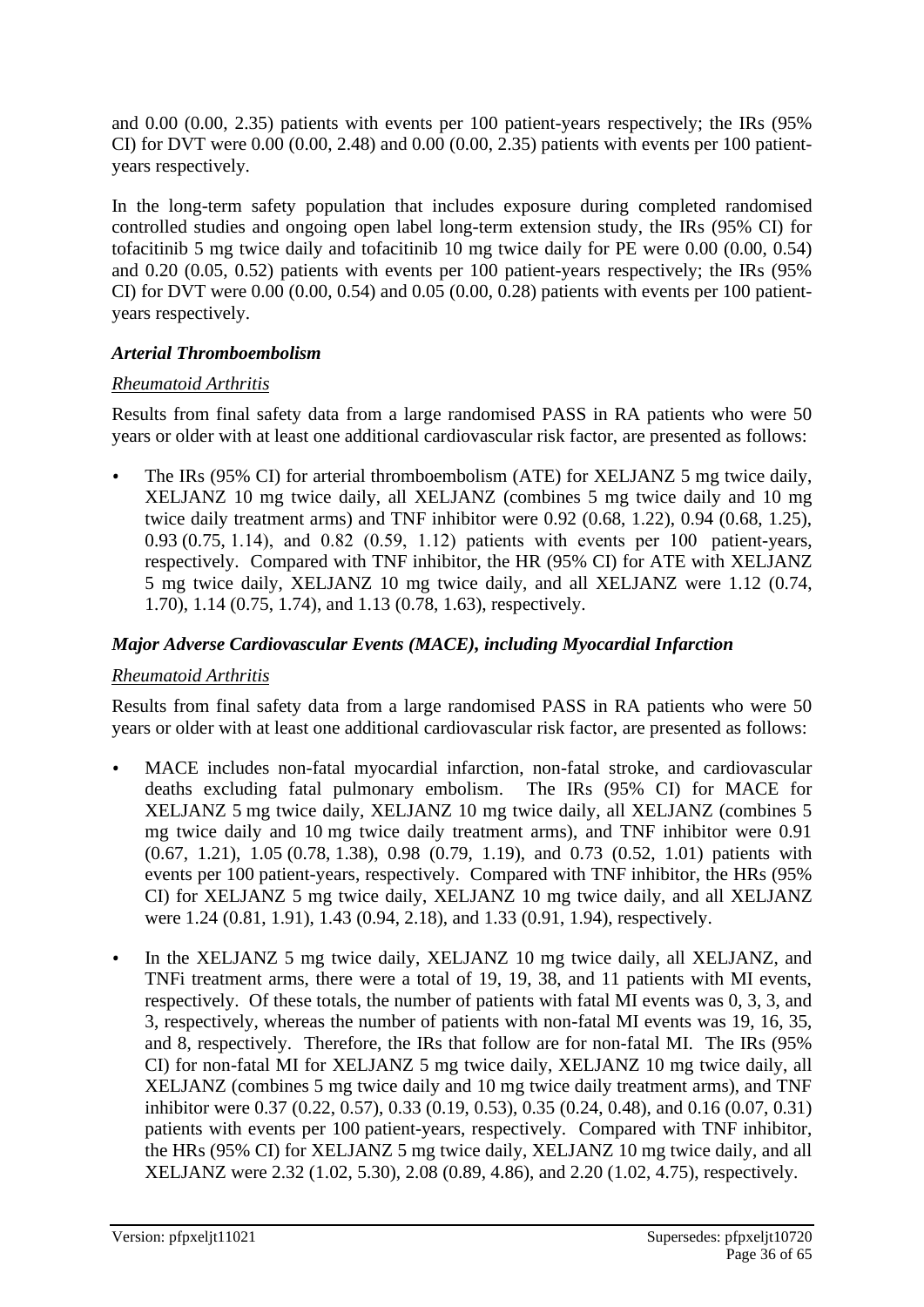## *Malignancies excluding NMSC*

### *Rheumatoid Arthritis*

Results from final safety data from a large randomised PASS in RA patients who were 50 years or older with at least one additional cardiovascular risk factor, are presented as follows:

- The IRs (95% CI) for malignancies excluding NMSC for XELJANZ 5 mg twice daily, XELJANZ 10 mg twice daily, all XELJANZ (combines 5 mg twice daily and 10 mg twice daily treatment arms), and TNF inhibitor were 1.13 (0.87, 1.45), 1.13 (0.86, 1.45), 1.13 (0.94, 1.35), and 0.77 (0.55, 1.04) patients with events per 100 patient-years, respectively. Compared with TNF inhibitor, the HRs (95% CI) for XELJANZ 5 mg twice daily, XELJANZ 10 mg twice daily, and all XELJANZ were 1.47 (1.00, 2.18), 1.48 (1.00, 2.19), and 1.48 (1.04, 2.09), respectively.
- The IRs (95% CI) for lymphoma for XELJANZ 5 mg twice daily, XELJANZ 10 mg twice daily, all XELJANZ (combines 5 mg twice daily and 10 mg twice daily treatment arms), and TNF inhibitor were 0.07 (0.02, 0.18), 0.11 (0.04, 0.24), 0.09 (0.04, 0.17), and 0.02 (0.00, 0.10) patients with events per 100 patient-years, respectively. Compared with TNF inhibitor, the HRs (95% CI) for XELJANZ 5 mg twice daily, XELJANZ 10 mg twice daily, and all XELJANZ were 3.99 (0.45, 35.70), 6.24 (0.75, 51.86), and 5.09 (0.65, 39.78), respectively.
- The IRs (95% CI) for lung cancer for XELJANZ 5 mg twice daily, XELJANZ 10 mg twice daily, all XELJANZ (combines 5 mg twice daily and 10 mg twice daily treatment arms), and TNF inhibitor were 0.23 (0.12, 0.40), 0.32 (0.18, 0.51), 0.28 (0.19, 0.39), and 0.13 (0.05, 0.26) patients with events per 100 patient-years, respectively. Compared with TNF inhibitor, the HRs (95% CI) for XELJANZ 5 mg twice daily, XELJANZ 10 mg twice daily, and all XELJANZ were 1.84 (0.74, 4.62), 2.50 (1.04, 6.02), and 2.17 (0.95, 4.93), respectively.

## *NMSC*

## *Rheumatoid Arthritis*

Results from final safety data from a large randomised PASS in RA patients who were 50 years or older with at least one additional cardiovascular risk factor, are presented as follows:

- The IRs (95% CI) for NMSC for XELJANZ 5 mg twice daily, XELJANZ 10 mg twice daily, all XELJANZ (combines 5 mg twice daily and 10 mg twice daily treatment arms), and TNF inhibitor were 0.61 (0.41, 0.86), 0.69 (0.47, 0.96), 0.64 (0.50, 0.82), and 0.32 (0.18, 0.52) patients with events per 100 patient-years, respectively. Compared with TNF inhibitor, the HRs (95% CI) for XELJANZ 5 mg twice daily, XELJANZ 10 mg twice daily, and all XELJANZ were 1.90 (1.04, 3.47), 2.16 (1.19, 3.92), and 2.02 (1.17, 3.50), respectively.
- The IRs (95% CI) for basal cell carcinoma for XELJANZ 5 mg twice daily, XELJANZ 10 mg twice daily, all XELJANZ (combines 5 mg twice daily and 10 mg twice daily treatment arms), and TNF inhibitor were 0.37 (0.22, 0.58), 0.33 (0.19, 0.54), 0.35 (0.24, 0.49), and 0.26 (0.14, 0.44) patients with events per 100 patient-years, respectively. Compared with TNF inhibitor, the HRs (95% CI) for XELJANZ 5 mg twice daily, XELJANZ 10 mg twice daily, and all XELJANZ were 1.43 (0.71, 2.90), 1.28 (0.61, 2.66), and 1.36 (0.72, 2.56), respectively.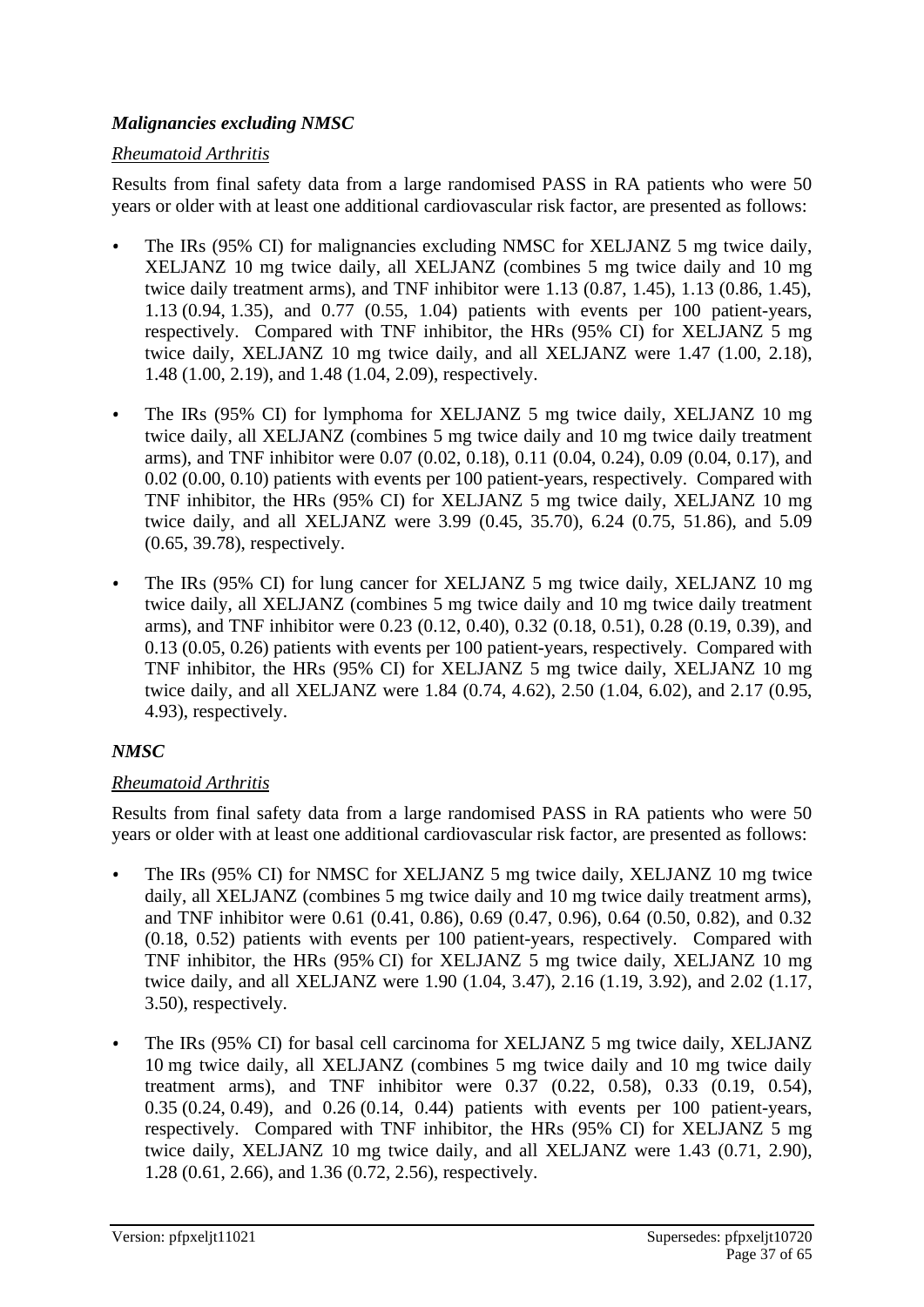• The IRs (95% CI) for cutaneous squamous cell carcinoma for XELJANZ 5 mg twice daily, XELJANZ 10 mg twice daily, all XELJANZ (combines 5 mg twice daily and 10 mg twice daily treatment arms), and TNF inhibitor were 0.29 (0.16, 0.48), 0.45 (0.29, 0.69), 0.37 (0.26, 0.51), and 0.16 (0.07, 0.31) patients with events per 100 patient-years, respectively. Compared with TNF inhibitor, the HRs (95% CI) for XELJANZ 5 mg twice daily, XELJANZ 10 mg twice daily, and all XELJANZ were 1.82 (0.77, 4.30), 2.86 (1.27, 6.43), and 2.32 (1.08, 4.99), respectively.

## *Gastrointestinal Perforations*

### *Rheumatoid Arthritis*

Results from final safety data from a large randomised PASS in RA patients who were 50 years or older with at least one additional cardiovascular risk factor, are presented as follows:

The IRs (95% CI) for gastrointestinal perforations for XELJANZ 5 mg twice daily, XELJANZ 10 mg twice daily, all XELJANZ (combines 5 mg twice daily and 10 mg twice daily treatment arms), and TNF inhibitor were 0.17 (0.08, 0.33), 0.10 (0.03, 0.24), 0.14 (0.08, 0.23), and 0.08 (0.02, 0.20) patients with events per 100 patient-years, respectively. Compared with TNF inhibitor, the HRs (95% CI) for XELJANZ 5 mg twice daily, XELJANZ 10 mg twice daily, and all XELJANZ were 2.20 (0.68, 7.15), 1.29 (0.35, 4.80), and 1.76 (0.58, 5.34), respectively.

## *Fractures*

## *Rheumatoid Arthritis*

Results from final safety data from a large randomised PASS in RA patients who were 50 years or older with at least one additional cardiovascular risk factor, are presented as follows:

• The IRs (95% CI) for fractures for XELJANZ 5 mg twice daily, XELJANZ 10 mg twice daily, all XELJANZ (combines 5 mg twice daily and 10 mg twice daily treatment arms), and TNF inhibitor were 2.79 (2.34, 3.30), 2.87 (2.40, 3.40), 2.83 (2.50, 3.19) and 2.27 (1.87, 2.74) patients with events per 100 PYs respectively. Compared with TNF inhibitor, the HRs (95% CI) for XELJANZ 5 mg twice daily, XELJANZ 10 mg twice daily, and all XELJANZ were 1.23 (0.96, 1.58) 1.26 (0.97, 1.62) and 1.24 (0.99, 1.55) respectively.

## *Laboratory Parameters*

In the clinical trials in PsA and UC, changes in lymphocytes, neutrophils, and lipids observed with XELJANZ treatment were similar to the changes observed in clinical trials in RA.

In the clinical trials in PsA and UC, changes in liver enzyme tests observed with XELJANZ treatment were similar to the changes observed in clinical trials in RA where patients received background DMARDs.

## *Rheumatoid Arthritis*

## *Lymphocytes*

In the controlled RA clinical studies, confirmed decreases in ALC below  $0.5 \times 10^9$  cells/L occurred in 0.3% of patients and for ALC between 0.5 and 0.75 x  $10^9$  cells/L in 1.9% of patients for the 5 mg twice daily and 10 mg twice daily doses combined.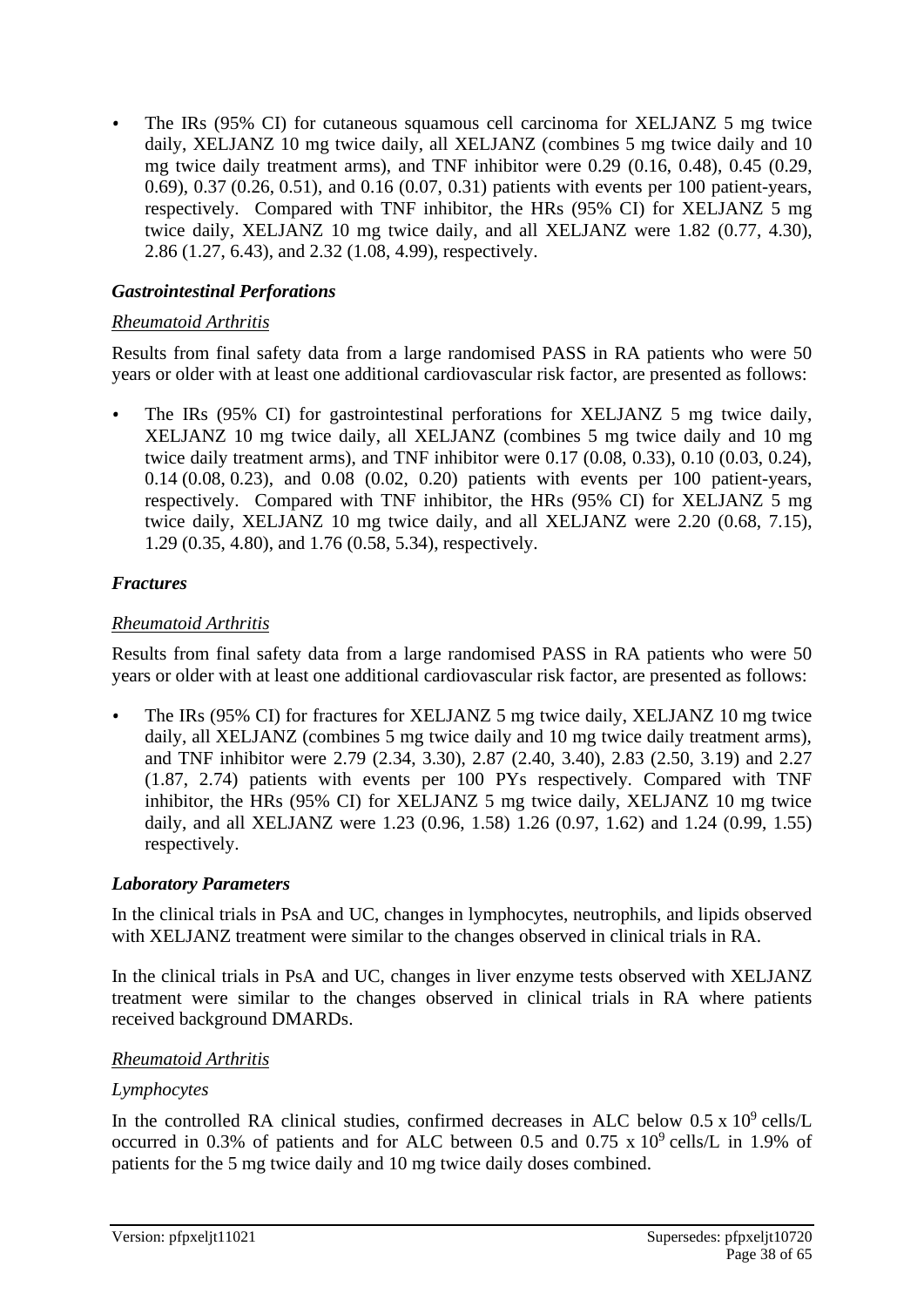In the RA long-term safety population, confirmed decreases in ALC below  $0.5 \times 10^9$  cells/L occurred in 1.3% of patients and for ALC between 0.5 and 0.75 x  $10^9$  cells/L in 8.4% of patients for the 5 mg twice daily and 10 mg twice daily doses combined.

Confirmed ALC less than  $0.75 \times 10^9$  cells/L were associated with an increased incidence of serious infections (see Section 4.4 Special Warnings and Precautions For Use and Section 4.2 Dose and Method of Administration).

### *Neutrophils*

In the controlled clinical studies, confirmed decreases in ANC below 1.0 x  $10^9$  cells/L occurred in 0.08% of patients for the 5 mg twice daily and 10 mg twice daily doses combined. There were no confirmed decreases in ANC below  $0.5 \times 10^9$  cells/L observed in any treatment group. There was no clear relationship between neutropenia and the occurrence of serious infections.

In the long-term safety population, the pattern and incidence of confirmed decreases in ANC remained consistent with what was seen in the controlled clinical studies (see Section 4.4 Special Warnings and Precautions For Use and Section 4.2 Dose and Method of Administration).

## *Liver Enzyme Tests*

Confirmed increases in liver enzymes  $\geq 3x$  upper limit of normal (ULN) were uncommonly observed. In patients experiencing liver enzyme elevation, modification of treatment regimen, such as reduction in the dose of concomitant DMARD, interruption of XELJANZ, or reduction in XELJANZ dose, resulted in decrease or normalisation of liver enzymes.

In the controlled portion of the phase 3 placebo-controlled monotherapy study (0-3 months) (Study I, see Section 5.1 Pharmacodynamic Properties, Clinical Trials), ALT elevations  $\geq$  3x ULN were observed in 1.65%, 0.41%, and 0% of patients receiving placebo, XELJANZ 5 mg and 10 mg twice daily, respectively. In this study, AST elevations  $\geq 3x$  ULN were observed in 1.65%, 0.41% and 0% of patients receiving placebo, XELJANZ 5 mg and 10 mg twice daily, respectively.

In the phase 3 active-controlled monotherapy study (0-24 months) (Study VI, see Section 5.1 Pharmacodynamic Properties, Clinical Trials), ALT elevations  $\geq 3x$  ULN were observed in 7.1%, 3.0%, and 3.0% of patients receiving MTX, XELJANZ 5 mg and 10 mg twice daily, respectively. In this study, AST elevations  $> 3x$  ULN were observed in 3.3%, 1.6% and 1.5% of patients receiving MTX, XELJANZ 5 mg and 10 mg twice daily, respectively.

In the controlled portion of the phase 3 studies on background DMARDs (0-3 months) (Studies II-V, see Section 5.1 Pharmacodynamic Properties, Clinical Trials), ALT elevations  $\geq$  3x ULN were observed in 0.9%, 1.24% and 1.14% of patients receiving placebo, XELJANZ 5 mg, and 10 mg twice daily, respectively. In these studies, AST elevations  $\geq$  3x ULN were observed in 0.72%, 0.52% and 0.31% of patients receiving placebo, XELJANZ 5 mg and 10 mg twice daily, respectively.

Elevations of ALT and AST were reported in a large randomised PASS in RA patients who were 50 years or older with at least one additional cardiovascular risk factor. The percentages of patients with at least one post-baseline ALT or AST elevation are presented as follows: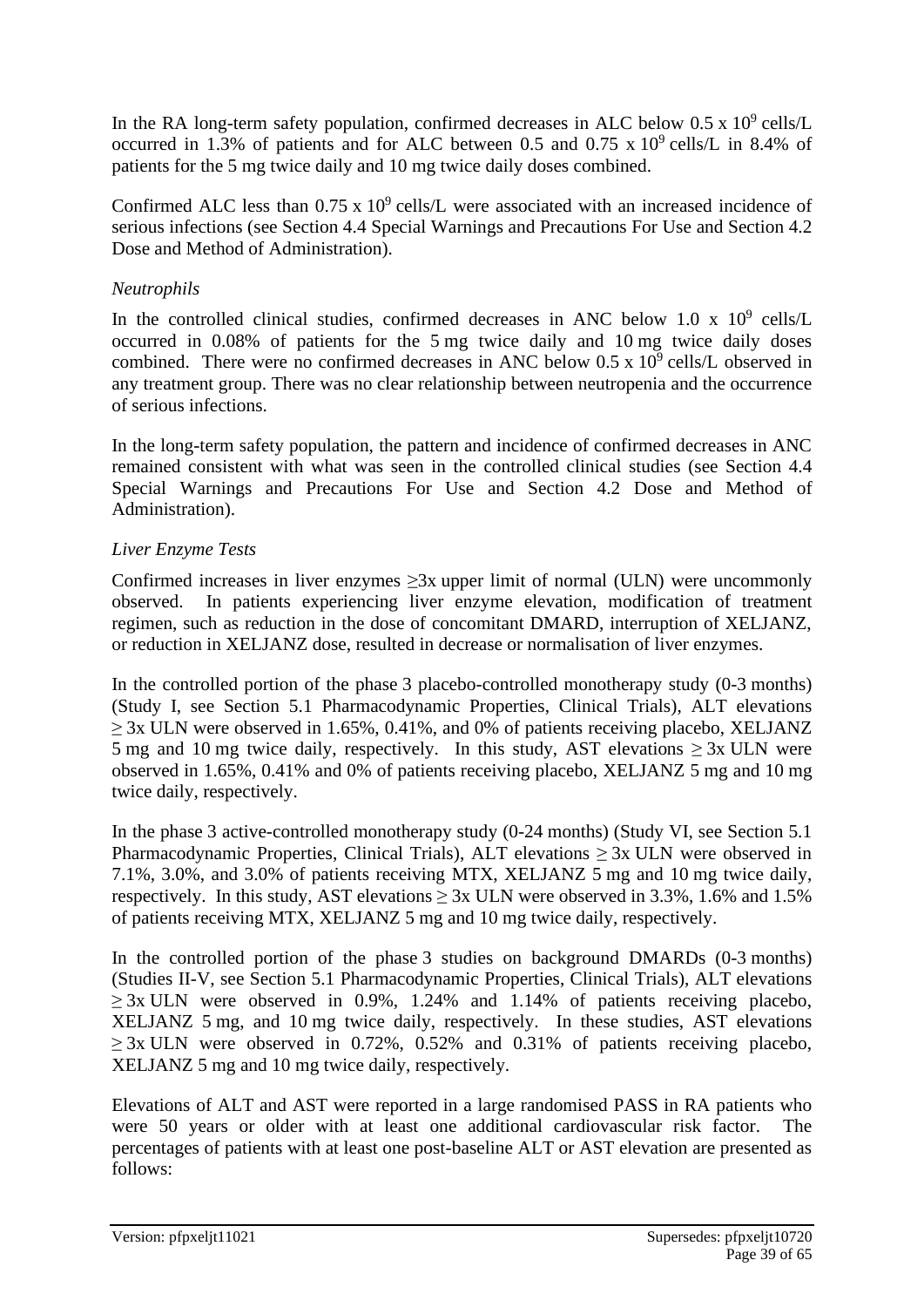- The percentages of patients with at least one post-baseline ALT elevation >1x ULN, 3x ULN, and 5x ULN for the XELJANZ 5 mg twice daily treatment arm were 52.83, 6.01, and 1.68, respectively. The percentages for the XELJANZ 10 mg twice daily treatment arm were 54.46, 6.54, and 1.97, respectively. The percentages for all XELJANZ (combines XELJANZ 5 mg twice daily and XELJANZ 10 mg twice daily) were 53.64, 6.27, and 1.82, respectively. The percentages for the TNF inhibitor treatment arm were 43.33, 3.77, and 1.12, respectively.
- The percentages of patients with at least one post-baseline AST elevation >1x ULN, 3x ULN, and 5x ULN for the XELJANZ 5 mg twice daily treatment arm were 45.84, 3.21, and 0.98, respectively. The percentages for the XELJANZ 10 mg twice daily treatment arm were 51.58, 4.57, and 1.62, respectively. The percentages for all XELJANZ (combines XELJANZ 5 mg twice daily and XELJANZ 10 mg twice daily) were 48.70, 3.89, and 1.30, respectively. The percentages for the TNF inhibitor treatment arm were 37.18, 2.38, and 0.70, respectively.

One patient treated with tofacitinib 10 mg twice daily and MTX had possible drug-induced liver injury (DILI). Despite discontinuation of both drugs, 2-3 months later she developed further increases in transaminase levels. The elevated liver tests responded to prednisolone and azathioprine, possibly consistent with autoimmune hepatitis, but DILI cannot be ruled out.

## *Lipids*

Elevations in lipid parameters (total cholesterol, LDL cholesterol, HDL cholesterol, triglycerides) were first assessed at one month following initiation of XELJANZ in the controlled double-blind clinical trials. Increases were observed at this time point and remained stable thereafter. Changes in lipid parameters from baseline through the end of the study (6-24 months) in the controlled phase 3 clinical studies are summarised below:

- Mean LDL cholesterol increased by 15% in the XELJANZ 5 mg twice daily arm and 20% in the XELJANZ 10 mg twice daily arm at month 12, and increased by 16% in the XELJANZ 5 mg twice daily arm and 19% in the XELJANZ 10 mg twice daily arm at month 24.
- Mean HDL cholesterol increased by 17% in the XELJANZ 5 mg twice daily arm and 18% in the XELJANZ 10 mg twice daily arm at month 12, and increased by 19% in the XELJANZ 5 mg twice daily arm and 20% in the XELJANZ 10 mg twice daily arm at month 24.
- Mean LDL cholesterol/HDL cholesterol ratios were essentially unchanged in XELJANZtreated patients.
- Apolipoprotein B (ApoB)/ApoA1 ratios were essentially unchanged in XELJANZtreated patients.

Elevations of LDL cholesterol, and HDL cholesterol, were reported in a large randomised PASS in RA patients who were 50 years or older with at least one additional cardiovascular risk factor. The percent change in LDL cholesterol and HDL cholesterol are presented as follows:

• At 12 months, in the XELJANZ 5 mg twice daily, XELJANZ 10 mg twice daily, and TNF inhibitor treatment arms, the mean percent increase in LDL cholesterol was 13.80,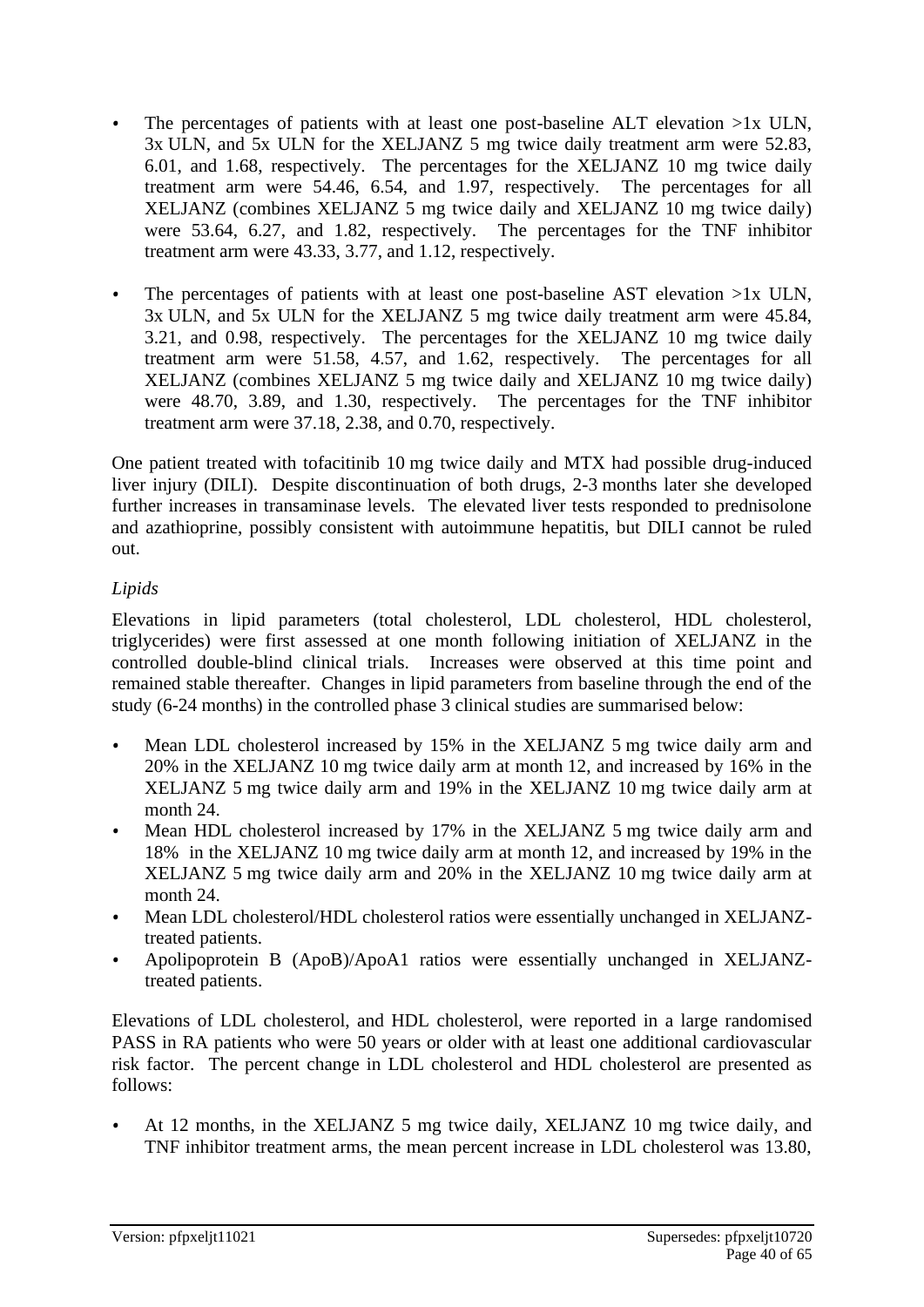17.04, and 5.50, respectively. At 24 months, the mean percent increase was 12.71, 18.14, and 3.64, respectively.

• At 12 months, in the XELJANZ 5 mg twice daily, XELJANZ 10 mg twice daily, and TNF inhibitor treatment arms, the mean percent increase in HDL cholesterol was 11.71, 13.63, and 2.82, respectively. At 24 months, the mean percent increase was 11.58, 13.54, and 1.42, respectively.

In a controlled clinical trial, elevations in LDL cholesterol and ApoB decreased to pretreatment levels in response to statin therapy.

In the long-term safety populations, elevations in the lipid parameters remained consistent with what was seen in the controlled clinical studies.

#### *Serum Creatinine*

In the controlled clinical trials, dose-related elevations in serum creatinine were observed with XELJANZ treatment. The mean increase in serum creatinine was  $\langle 8.84 \text{ umol/L} \rangle$  in the 12-month pooled safety analysis; however, with increasing duration of exposure in the longterm extensions, up to 2.4% of patients were discontinued from XELJANZ treatment due to the protocol-specified discontinuation criterion of an increase in creatinine by more than 50% of baseline. The clinical significance of the observed serum creatinine elevations is unknown.

#### *Post-Marketing Experience*

#### *Immune system disorders*

*Uncommon:* Drug hypersensitivity (events such as angioedema and urticaria have been observed). Some events were also observed in clinical trials.

#### *Reporting Suspected Adverse Effects*

Reporting suspected adverse reactions after registration of the medicinal product is important. It allows continued monitoring of the benefit-risk balance of the medicinal product. Healthcare professionals are asked to report any suspected adverse reactions at [www.tga.gov.au/reporting-problems.](http://www.tga.gov.au/reporting-problems)

## **4.9 Overdose**

There is no experience with overdose of XELJANZ. There is no specific antidote for overdose with XELJANZ. Treatment should be symptomatic and supportive. In case of an overdose, it is recommended that the patient be monitored for signs and symptoms of adverse reactions. Patients who develop adverse reactions should receive appropriate treatment.

Pharmacokinetic data up to and including a single dose of 100 mg in healthy volunteers indicates that more than 95% of the administered dose is expected to be eliminated within 24 hours.

For information on the management of overdose, contact the Poison Information Centre on 131126 (Australia).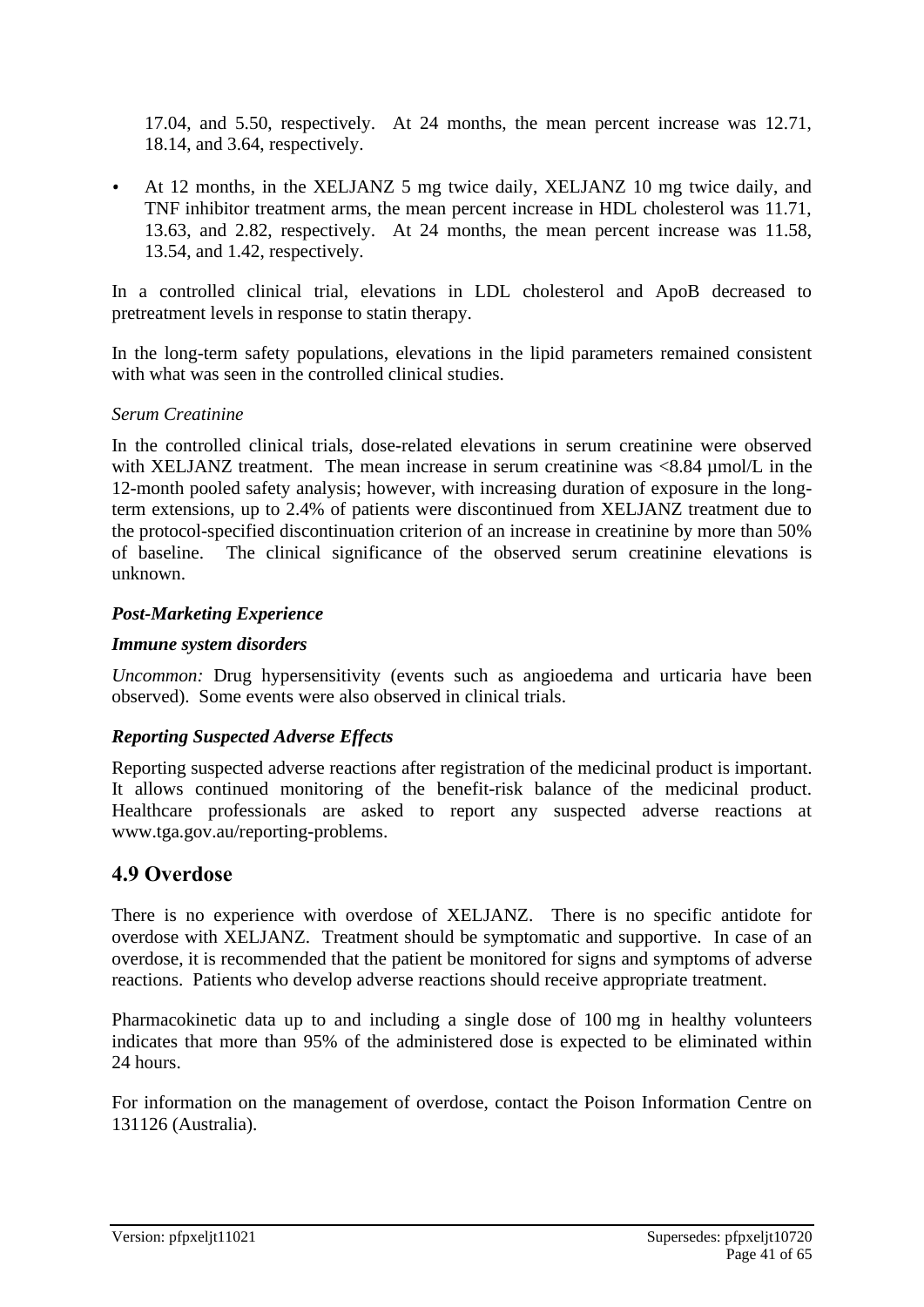## **5 PHARMACOLOGICAL PROPERTIES**

## **5.1 Pharmacodynamic Properties**

#### *Mechanism of Action*

Tofacitinib is a selective inhibitor of the JAK family of kinases with a high degree of selectivity against other kinases in the human genome. In kinase assays, tofacitinib, inhibits JAK1, JAK2, JAK3, and to a lesser extent tyrosine kinase 2 (TyK2). In cellular settings where JAK kinases signal in pairs, tofacitinib preferentially inhibits signaling by heterodimeric receptors associated with JAK3 and/or JAK1 with functional selectivity over receptors that signal via pairs of JAK2. Inhibition of JAK1 and JAK3 by tofacitinib blocks signaling through the common gamma chain-containing receptors for several cytokines, including IL-2, -4, -7, -9, -15, and -21. These cytokines are integral to lymphocyte activation, proliferation and function, and inhibition of their signaling may thus result in modulation of multiple aspects of the immune response. In addition, inhibition of JAK1 will result in attenuation of signaling by additional pro-inflammatory cytokines, such as IL-6 and type I and II interferons. At higher exposures, inhibition of erythropoietin signaling could occur via inhibition of JAK2 signaling.

#### *Pharmacodynamics*

In patients with RA, treatment up to 6 months with tofacitinib was associated with dosedependent reductions of circulating CD16/56+ natural killer (NK) cells, with estimated maximum reductions occurring at approximately 8-10 weeks after initiation of therapy. These changes generally resolved within 2-6 weeks after discontinuation of treatment. Treatment with tofacitinib was associated with dose-dependent increases in B cell counts. Changes in circulating T-lymphocyte counts and T-lymphocyte subsets (CD3+, CD4+ and CD8+) were small and inconsistent.

Following long-term treatment (median duration of tofacitinib treatment of approximately 5 years), CD4+ and CD8+ counts showed median reductions of 28% and 27%, respectively, from baseline. In contrast to the observed decrease after short-term dosing, CD16/56+ NK cell counts showed a median increase of 73% from baseline. CD19+ B cell counts showed no further increases after long-term tofacitinib treatment. These changes returned toward baseline after temporary discontinuation of treatment. There was no evidence of an increased risk of serious or opportunistic infections or herpes zoster at low values of CD4+, CD8+ or NK cell counts or high B cell counts.

Risk of infection may be higher with increasing degrees of lymphopenia and consideration should be given to lymphocyte counts when assessing individual patient risk of infection (see Section 4.4 Special Warnings and Precautions For Use, Serious Infections and Section 4.2 Dose and Method of Administration).

Changes in total serum IgG, IgM, and IgA levels over 6-month tofacitinib dosing in patients with RA were small, not dose-dependent and similar to those seen on placebo.

After treatment with tofacitinib in patients with RA, rapid decreases in serum C-reactive protein (CRP) were observed and maintained throughout dosing. Changes in CRP observed with tofacitinib treatment do not reverse fully within 2 weeks after discontinuation, indicating a longer duration of pharmacodynamic activity compared to the half-life.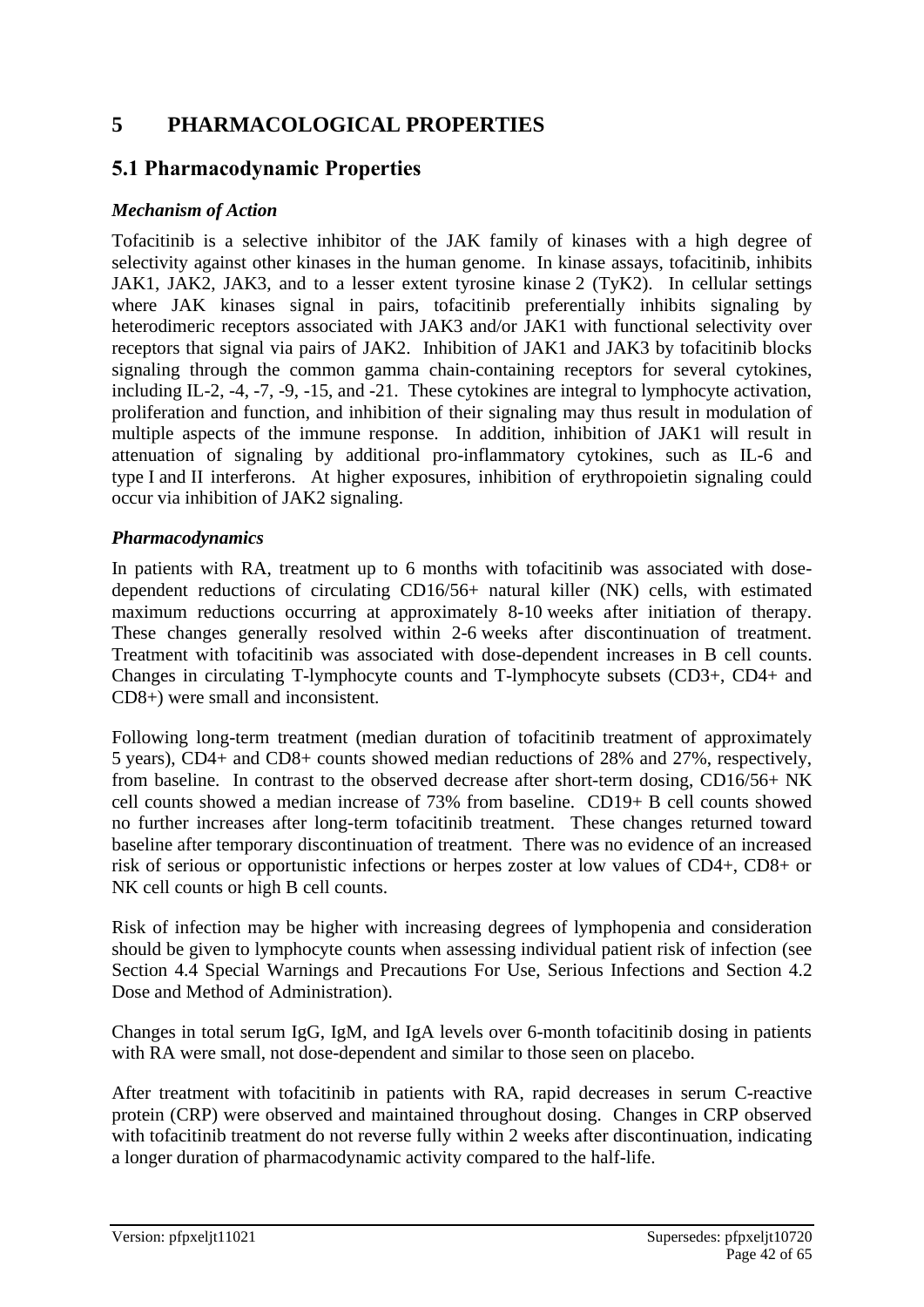Similar changes in T cells, B cells and serum CRP have been observed in patients with active PsA, although reversibility was not assessed. Total serum immunoglobulins were not assessed in patients with active PsA.

## *Clinical Trials*

### *Rheumatoid Arthritis*

The efficacy and safety of XELJANZ were assessed in six randomised, double-blind, controlled, multicentre studies in patients  $\geq$ 18 years with active RA diagnosed according to American College of Rheumatology (ACR) criteria. Patients had at least 6 tender and 6 swollen joints at randomisation (4 swollen and tender joints for Study II). XELJANZ, 5 mg or 10 mg twice daily, was given as monotherapy (Study I) and in combination with csDMARDs (Study II) in patients with an inadequate response to DMARDs. XELJANZ, 5 mg or 10 mg twice daily was given in combination with MTX in patients with either an inadequate response to MTX (Study III and Study IV) or inadequate response or intolerance to at least one approved TNF-inhibiting biological agent (Study V). XELJANZ, 5 mg or 10 mg twice daily was also given as monotherapy to MTX-naïve patients (Study VI). In a Phase 3b/4 randomised, open-label safety endpoint study, XELJANZ, 5 mg or 10 mg twice daily was given to RA patients who were 50 years or older with at least one additional cardiovascular risk factor and on a stable dose of methotrexate (Study VII).

Study I (A3921045/ORAL Solo) was a 6-month monotherapy study in which 610 patients with moderate to severe active RA who had an inadequate response to a DMARD (csDMARD or biological) received XELJANZ 5 mg or 10 mg twice daily or placebo. At the Month 3 visit, all patients randomised to placebo treatment were advanced in a blinded fashion to a second predetermined treatment of XELJANZ 5 mg or 10 mg twice daily. The primary endpoints at Month 3 were the proportion of patients who achieved an ACR20 response, changes in Health Assessment Questionnaire – Disability Index (HAQ-DI), and rates of Disease Activity Score DAS28-4(ESR)<2.6.

Study II (A3921046/ORAL Sync) was a 12-month study in which 792 patients with moderate to severe active RA who had an inadequate response to a csDMARD received XELJANZ 5 mg or 10 mg twice daily or placebo added to background DMARD treatment (excluding potent immunosuppressive treatments such as azathioprine or ciclosporin). At the Month 3 visit, nonresponding patients randomised to placebo treatment were advanced in a blinded fashion to a second predetermined treatment of XELJANZ 5 mg or 10 mg twice daily. At the end of Month 6, all placebo patients were advanced to their second predetermined treatment in a blinded fashion. The primary endpoints were the proportion of patients who achieved an ACR20 response at Month 6, changes in HAQ-DI at Month 3 and rates of DAS28- 4(ESR)<2.6 at Month 6.

Study III (A3921064/ORAL Standard) was a 12-month study in 717 patients with moderate to severe active RA who had an inadequate response to MTX. Patients received XELJANZ 5 mg or 10 mg twice daily, adalimumab 40 mg subcutaneously every other week, or placebo added to background MTX. Placebo patients were advanced as in Study II. The primary endpoints were the proportion of patients who achieved an ACR20 response at Month 6, HAQ-DI at Month 3, and DAS28-4(ESR)<2.6 at Month 6.

Study IV (A3921044/ORAL Scan) was a 2-year study with a planned analysis at 1 year in which 797 patients with moderate to severe active RA who had an inadequate response to MTX received XELJANZ 5 mg or 10 mg twice daily or placebo added to background MTX.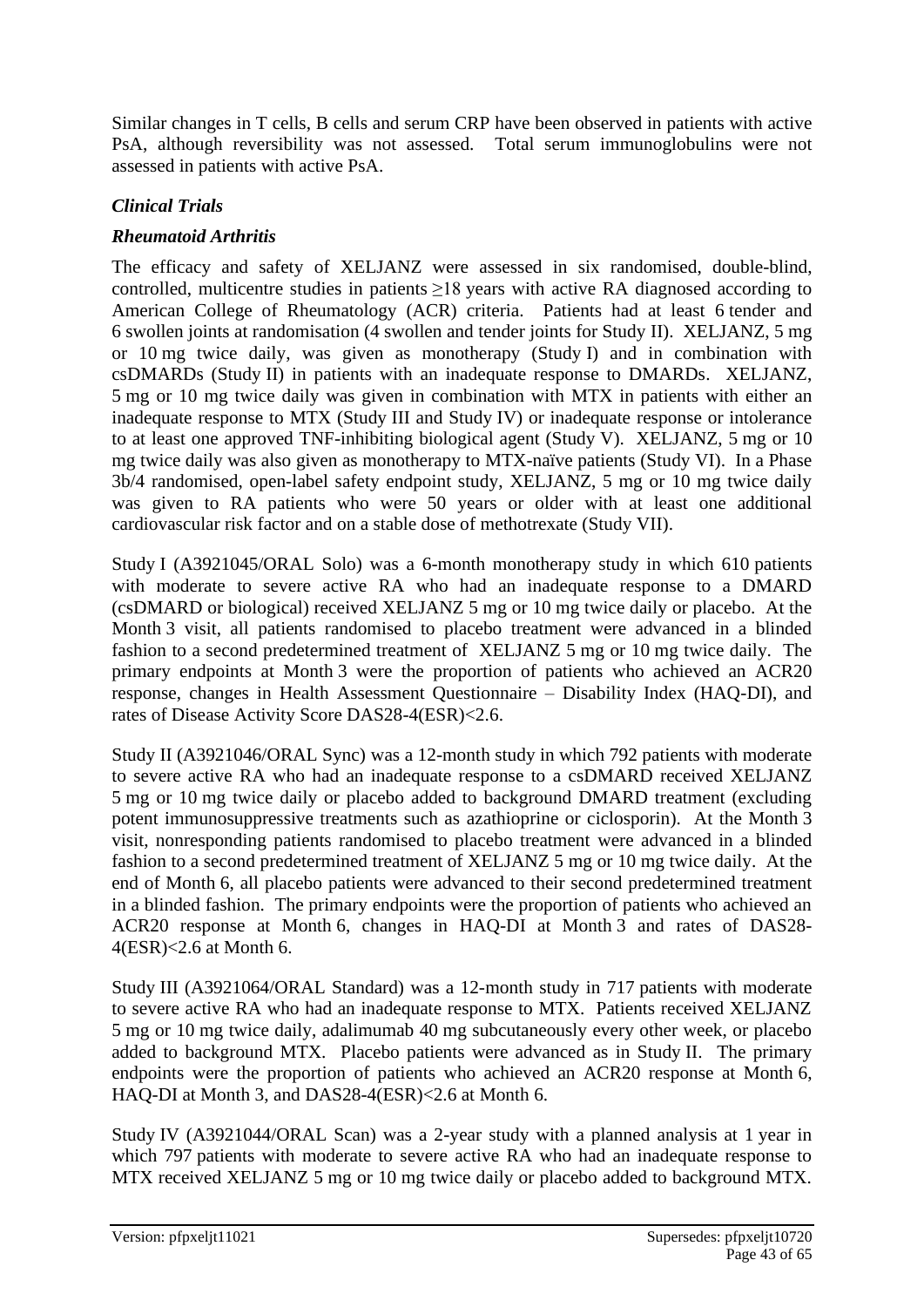Placebo patients were advanced as in Study II. The primary endpoints were the proportion of patients who achieved an ACR20 response at Month 6, mean change from baseline in van der Heijde-modified total Sharp Score (mTSS) at Month 6, HAQ-DI at Month 3, and DAS28- 4(ESR)<2.6 at Month 6.

Study V (A3921032/ORAL Step) was a 6-month study in which 399 patients with moderate to severe active RA who had an inadequate response to at least one approved TNF-inhibiting biological agent received XELJANZ 5 mg or 10 mg twice daily or placebo added to background MTX. At the Month 3 visit, all patients randomised to placebo treatment were advanced in a blinded fashion to a second predetermined treatment of XELJANZ 5 mg or 10 mg twice daily. The primary endpoints at Month 3 were the proportion of patients who achieved an ACR20 response, HAQ-DI, and DAS28-4(ESR)<2.6.

Study VI (A3921069/ORAL Start) was a 2-year monotherapy study with a planned analysis at 1 year in which 956 MTX-naïve patients with moderate to severe active RA received XELJANZ 5 mg or 10 mg twice daily or MTX dose-titrated over 8 weeks from 10 mg to 20 mg weekly. The primary endpoints were mean change from baseline in van der Heijde mTSS at Month 6 and the proportion of patients who achieved an ACR70 response at Month 6.

Study VII (A3921133/PASS) was a large randomised open-label study in RA patients who were 50 years or older with at least one additional cardiovascular risk factor and on a stable dose of methotrexate. Patients were treated with tofacitinib 5 mg twice daily, tofacitinib 10 mg twice daily or a TNF inhibitor. Notably, in February 2019, the dose of tofacitinib in the 10 mg twice daily arm of the study was reduced to 5 mg twice daily after it was determined that the frequency of pulmonary embolism was increased in the tofacitinib 10 mg twice daily treatment arm versus the TNF inhibitor. Additionally, all-cause mortality was increased in the tofacitinib 10 mg twice daily treatment arm versus the TNF inhibitor and tofacitinib 5 mg twice daily treatment arms. In the final study data, patients in the tofacitinib 10 mg twice daily treatment arm were analysed in their originally randomised treatment group. Results from final safety data from the study for selected events are presented in Section 4.8 Adverse Effects (Undesirable Effects).

## *Clinical Response*

## ACR Response

The percentages of XELJANZ-treated patients achieving ACR20, ACR50 and ACR70 responses in Studies I, II, III, IV, and V are shown in Table 6. Results are provided for XELJANZ 5 mg twice daily.

In Studies I and V, patients treated with 5 mg twice daily XELJANZ had statistically superior ACR20, ACR50, and ACR70 response rates at Month 3 vs. placebo-treated patients. In Studies II, III and IV, patients treated with 5 mg twice daily XELJANZ had statistically superior ACR20, ACR50, and ACR70 response rates at Months 3 and 6 vs placebo-treated patients (Table 6).

In Study IV, ACR20/50/70 response rates at Month 12 were maintained through Month 24.

In Studies I, II and V, improvement in ACR20 response rate vs. placebo was observed within 2 weeks. In Study III the proportion achieving an ACR20 response at Month 6; change in HAQ-DI at Month 3, and DAS28-4(ESR) <2.6 at Month 6 were 51.5, 47.2 and 28.3%; -0.55, -0.49 and -0.24; and 6.2%, 6.7% and 1.1% for the 5 mg twice daily XELJANZ, adalimumab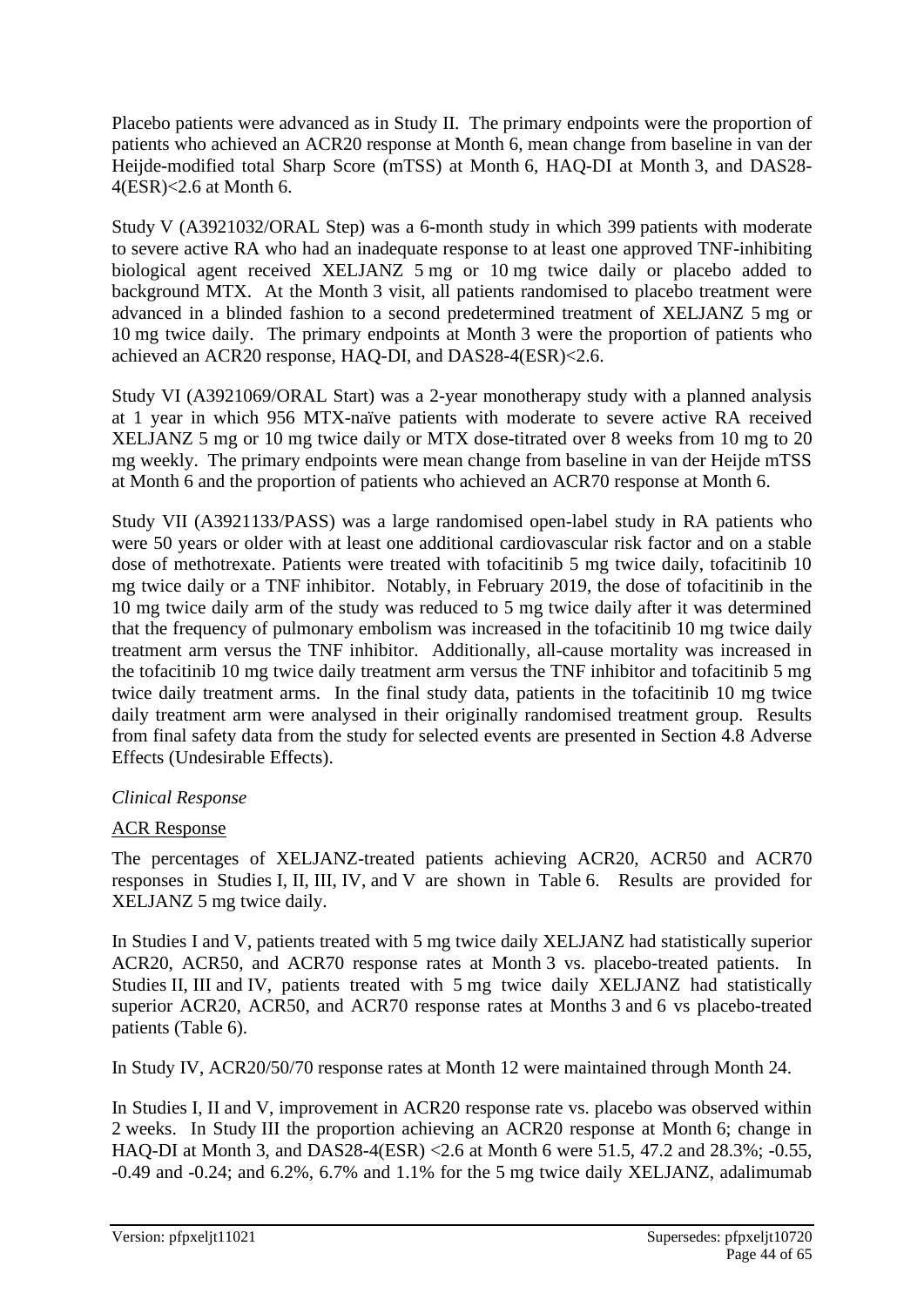40 mg subcutaneously every other week and placebo groups, respectively. For a prespecified secondary endpoint, the ACR70 response rates at Month 6 for the 5 mg twice daily XELJANZ group was significantly greater than adalimumab (19.9% and 9.1%, respectively).

The treatment effect was similar in patients independent of rheumatoid factor status, age, gender, race or disease status. Time to onset was rapid (as early as Week 2 in Studies I, II and V) and the magnitude of response continued to improve with duration of treatment. As with the overall ACR response, each of the components of the ACR response was consistently improved from baseline, including: tender and swollen joint counts; patient and physician global assessment; disability index scores; pain assessment and CRP compared to patients receiving placebo plus MTX or other DMARDs in all studies.

#### DAS28-4(ESR) Response

Patients in the Phase 3 studies had a mean Disease Activity Score (DAS28-4(ESR)) of 6.1– 6.7 at baseline. Significant reductions in DAS28-4(ESR) from baseline (mean improvement) of 1.8-2.0 were observed in 5 mg XELJANZ-treated patients compared to placebo-treated patients (0.7-1.1) at 3 months. The proportion of patients achieving a DAS28 clinical remission (DAS28-4(ESR)<2.6) in Studies II, III and IV was significantly higher in patients receiving 5 mg XELJANZ (6–9%) compared to placebo (1–3%) patients at 6 months. In Study III, the percentages of patients achieving DAS28-4(ESR)<2.6 observed for XELJANZ 5 mg twice daily and adalimumab at Month 6 were 6.2% and 6.7%, respectively.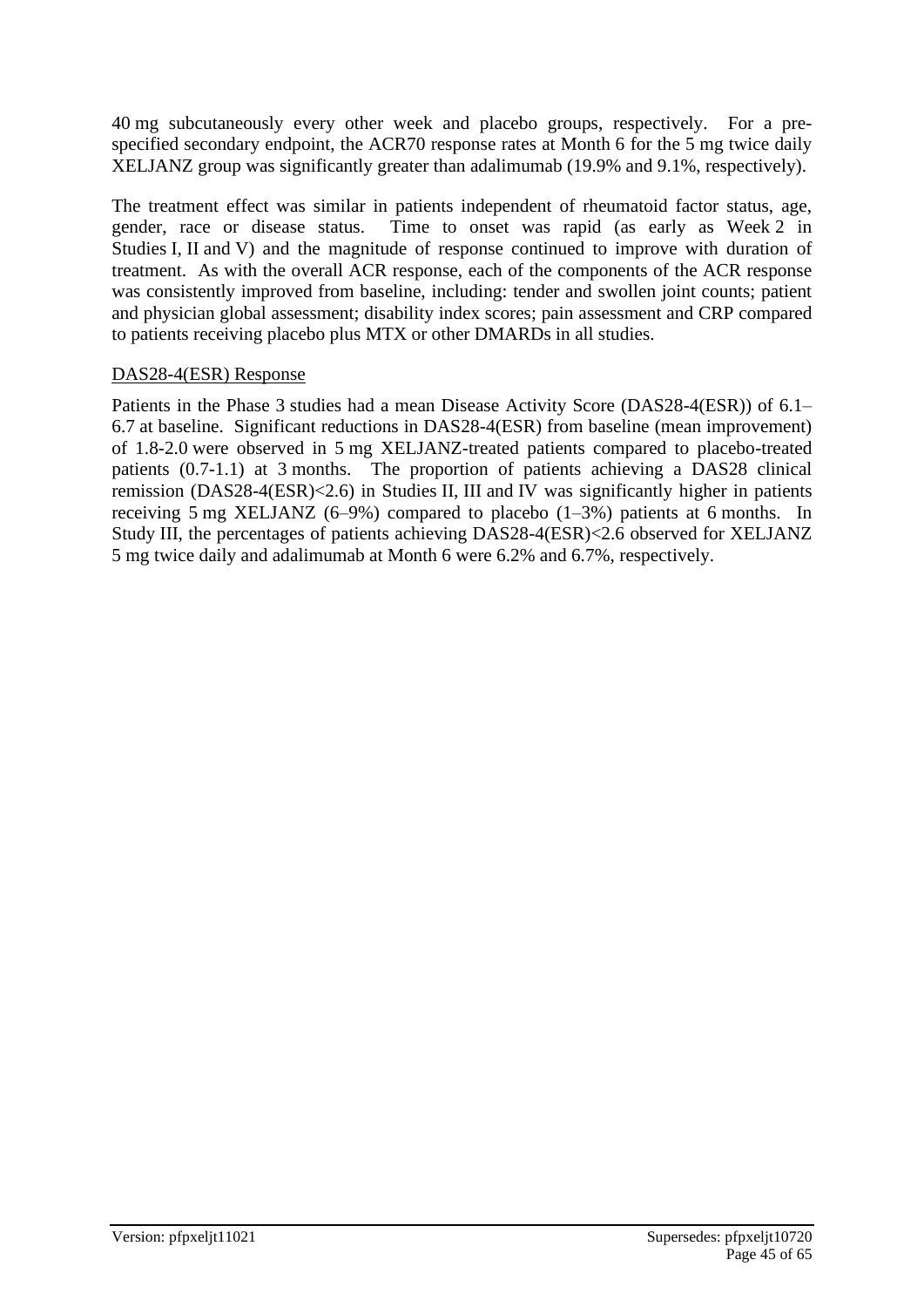|                                                                | <b>Percent of Patients</b>                                                                                                         |                                                    |                                |                                                           |                                      |                                                         |                                                             |                                                                |                                                         |                                            |                                                         |
|----------------------------------------------------------------|------------------------------------------------------------------------------------------------------------------------------------|----------------------------------------------------|--------------------------------|-----------------------------------------------------------|--------------------------------------|---------------------------------------------------------|-------------------------------------------------------------|----------------------------------------------------------------|---------------------------------------------------------|--------------------------------------------|---------------------------------------------------------|
|                                                                | <b>Monotherapy in</b><br><b>DMARD</b><br><b>DMARD</b><br><b>Inadequate</b><br>Inadequate<br><b>Responders</b><br><b>Responders</b> |                                                    |                                | <b>MTX Inadequate Responders</b>                          |                                      | <b>MTX</b> Inadequate<br><b>Responders</b>              |                                                             | <b>TNF</b> Inhibitor<br><b>Inadequate</b><br><b>Responders</b> |                                                         |                                            |                                                         |
|                                                                |                                                                                                                                    | Study I (SOLO)                                     | <b>Study II (SYNC)</b>         |                                                           |                                      | <b>Study III (Standard)</b>                             |                                                             | <b>Study IV (SCAN)</b>                                         |                                                         | <b>Study V (STEP)</b>                      |                                                         |
| Response<br>Rate                                               | Placebo                                                                                                                            | <b>XELJANZ</b><br>$5 \text{ mg}$<br>Twice<br>Daily | Placebo<br>$+$<br><b>DMARD</b> | <b>XELJANZ</b><br>5 mg Twice<br>Daily $+$<br><b>DMARD</b> | Placebo<br>$+$ MTX                   | <b>XELJANZ</b><br>5 mg Twice<br>Daily $+$<br><b>MTX</b> | Adalimumab<br>$40 \text{ mg}$<br>$q2$ Weeks +<br><b>MTX</b> | Placebo<br>$+$ MTX                                             | <b>XELJANZ</b><br>5 mg Twice<br>Daily $+$<br><b>MTX</b> | Placebo<br>$+$ MTX                         | <b>XELJANZ</b><br>5 mg Twice<br>Daily $+$<br><b>MTX</b> |
|                                                                | $N = 120$                                                                                                                          | $N = 241$                                          | $N = 157$                      | $N = 311$                                                 | $N = 106$                            | $N=196$                                                 | $N=199$                                                     | $N = 154$                                                      | $N = 309$                                               | $N = 131$                                  | $N = 132$                                               |
| ACR20<br>Month 3<br>Month 6<br>Month 12<br>Month 24            | 27%<br><b>NA</b><br><b>NA</b><br><b>NA</b>                                                                                         | $60\%***$<br>69%<br><b>NA</b><br>NA                | 27%<br>31%<br>NA<br>NA         | $56\%***$<br>53% ***<br>51%<br><b>NA</b>                  | 26%<br>28%<br><b>NA</b><br><b>NA</b> | 61%***<br>$52\%***$<br>49%<br>NA                        | $56\%***$<br>$47\%$ **<br>49%<br><b>NA</b>                  | 27%<br>25%<br><b>NA</b><br><b>NA</b>                           | 56% ***<br>$51\%***$<br>49%<br>41%                      | 24%<br><b>NA</b><br><b>NA</b><br><b>NA</b> | $42%$ *<br>52%<br><b>NA</b><br>NA                       |
| ACR50<br>Month <sub>3</sub><br>Month 6<br>Month 12<br>Month 24 | 13%<br><b>NA</b><br><b>NA</b><br><b>NA</b>                                                                                         | $31\%***$<br>42%<br>NA<br>NA                       | 10%<br>13%<br>NA<br><b>NA</b>  | $27\%$ ***<br>$34\%$ ***<br>33%<br>NA                     | 7%<br>12%<br><b>NA</b><br><b>NA</b>  | $34%$ ***<br>$37\%$ ***<br>37%<br>NA                    | 24%***<br>28%**<br>34%<br><b>NA</b>                         | 8%<br>8%<br>NA<br>NA                                           | 29%***<br>32% ***<br>32%<br>29%                         | 8%<br><b>NA</b><br><b>NA</b><br><b>NA</b>  | $27\%$ ***<br>37%<br>NA<br>NA                           |
| ACR70<br>Month 3<br>Month 6<br>Month 12<br>Month 24            | 6%<br><b>NA</b><br><b>NA</b><br><b>NA</b>                                                                                          | 15%<br>22%<br>NA<br>NA                             | 2%<br>3%<br>NA<br><b>NA</b>    | $8\%**$<br>$13\%$ ***<br>19%<br><b>NA</b>                 | 2%<br>2%<br><b>NA</b><br>NA          | $12\%**$<br>$20\%$ ***<br>23%<br>NA                     | 9%*<br>$9\% *$<br>17%<br>NA                                 | 3%<br>1%<br>NA<br><b>NA</b>                                    | $11\%$ **<br>15% ***<br>19%<br>17%                      | 2%<br><b>NA</b><br><b>NA</b><br>NA         | $14\%$ **<br>16%<br><b>NA</b><br><b>NA</b>              |

#### **Table 6: Proportion of Patients with an ACR Response**

\* *p<0.05,* XELJANZ *vs. placebo* 

\*\* *p<0.001,* XELJANZ *vs. placebo* 

\*\*\* *p<0.0001,* XELJANZ *vs. placebo*

Abbreviations: ACR20/50/70=American College of Rheumatology ≥ 20, 50, 70% improvement; DMARD=disease-modifying antirheumatic drug; MTX=methotrexate; q2 Weeks=once every 2 weeks; NA=Not applicable.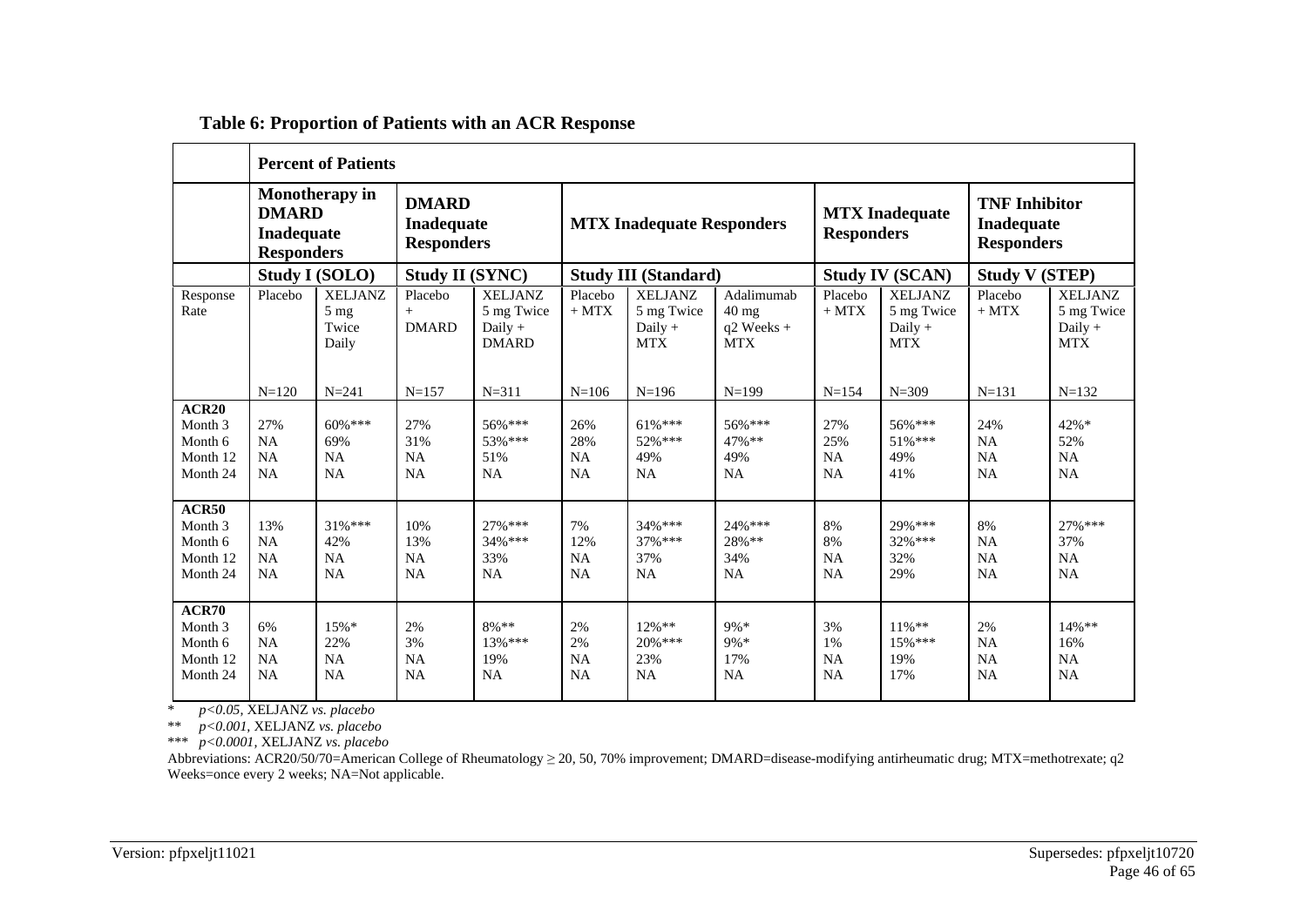The results of the components of the ACR response criteria for Studies IV and V are shown in Table 7. Similar results were observed in Studies I, II and III.

|                                                |                                    | <b>Study IV (SCAN)</b> | <b>MTX Inadequate Responders</b> |      | <b>Study V (STEP)</b><br><b>TNF Inhibitor Inadequate Responders</b> |         |                              |         |  |
|------------------------------------------------|------------------------------------|------------------------|----------------------------------|------|---------------------------------------------------------------------|---------|------------------------------|---------|--|
|                                                | <b>XELJANZ</b><br>5 mg Twice Daily |                        | Placebo + MTX                    |      | <b>XELJANZ</b><br>5 mg Twice Daily<br>$+$ MTX<br>$N=133$            |         | $Placebo + MTX$<br>$N = 132$ |         |  |
|                                                | $+$ MTX<br>$N = 316$               |                        | $N = 156$                        |      |                                                                     |         |                              |         |  |
| Component<br>(mean)                            | <b>Base-line</b>                   | Month 3                | Base-line Month 3                |      | <b>Base-line</b>                                                    | Month 3 | <b>Base-line</b>             | Month 3 |  |
| Number of<br>tender<br>joints<br>$(0-68)$      | 24                                 | 13                     | 23                               | 18   | 28                                                                  | 16      | 28                           | 21      |  |
| Number of<br>swollen<br>joints<br>$(0-66)$     | 14                                 | 6                      | 14                               | 10   | 16                                                                  | 8       | 17                           | 12      |  |
| Pain <sup>a</sup>                              | 58                                 | 35                     | 55                               | 47   | 66                                                                  | 39      | 61                           | 53      |  |
| Patient<br>global<br>assessment <sup>a</sup>   | 58                                 | 35                     | 54                               | 47   | 65                                                                  | 41.2    | 62                           | 53      |  |
| Disability<br>index<br>$(HAQ-DI)^b$            | 1.41                               | 1.00                   | 1.31                             | 1.19 | 1.60                                                                | 1.20    | 1.63                         | 1.44    |  |
| Physician<br>global<br>assessment <sup>a</sup> | 59                                 | 30                     | 56                               | 43   | 65                                                                  | 35      | 64                           | 44      |  |
| <b>CRP</b><br>(mg/L)                           | 15.5                               | 6.9                    | 13.7                             | 14.6 | 19.3                                                                | 6.2     | 16.7                         | 18.2    |  |

| Table 7: Components of ACR Response at Month 3 |  |  |  |  |  |
|------------------------------------------------|--|--|--|--|--|
|------------------------------------------------|--|--|--|--|--|

Abbreviations: MTX=methotrexate; TNF=tumour necrosis factor; CRP=C-reactive protein.

<sup>a</sup>Visual analog scale:  $0 =$  best,  $100 =$  worst

bHealth Assessment Questionnaire Disability Index: 0 = best, 3 = worst; 20 questions; categories: dressing and grooming, arising, eating, walking, hygiene, reach, grip, and activities

The percent of ACR20 responders by visit for Study IV is shown in Figure 3. Similar responses were observed in Studies I, II, III and V.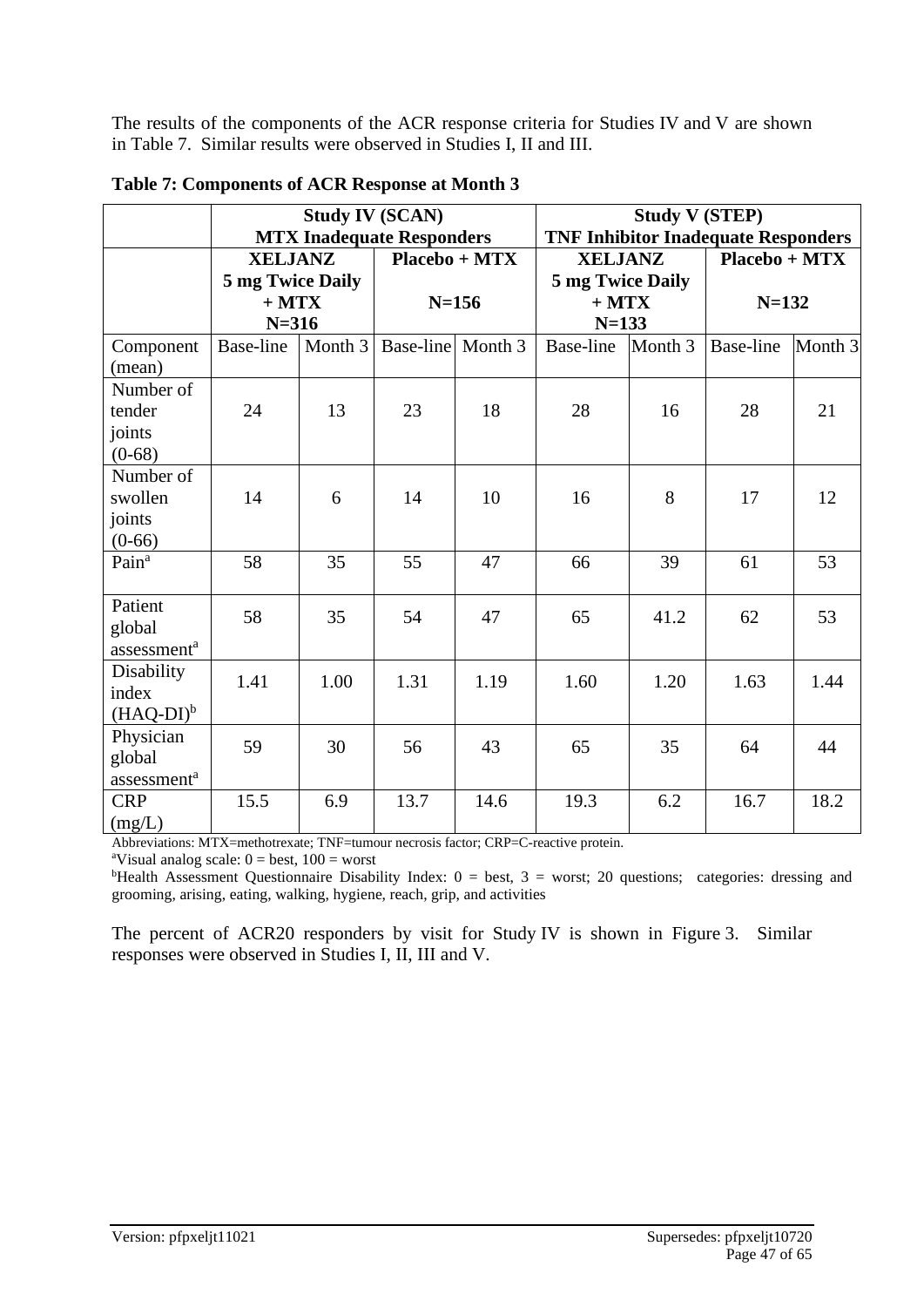

**Figure 3: Percentage of ACR20 Responders by Visit for Study IV**

Abbreviations: ACR20=American College of Rheumatology ≥ 20% improvement

#### *Radiographic Response*

In Study IV, progression of structural joint damage was assessed radiographically and expressed as change from baseline in mTSS and its components, the erosion score and joint space narrowing (JSN) score, at Months 6 and 12. The proportion of patients with no radiographic progression (mTSS change less than or equal to 0.5) was also assessed. XELJANZ 5 mg twice daily plus background MTX lead to a change of -0.3 in the progression of structural damage compared to placebo plus MTX at Month 6 but the result was not statistically significant. In the placebo plus MTX group, 78% of patients experienced no radiographic progression at Month 6 compared to 89% of patients treated with XELJANZ 5 mg twice daily plus MTX.

In Study VI, XELJANZ monotherapy inhibited the progression of structural damage compared to MTX at Months 6 and 12 in MTX-naïve patients (mean difference in mTSS from MTX was -0.7 and -0.9 respectively), which was maintained at Month 24. Analyses of erosion and JSN scores were consistent with overall results. Significantly more patients in the XELJANZ 5 mg twice daily group experienced no radiographic progression at Month 6 (84%) compared to patients in the MTX group (70%). XELJANZ is not approved for use in MTX-naïve patients.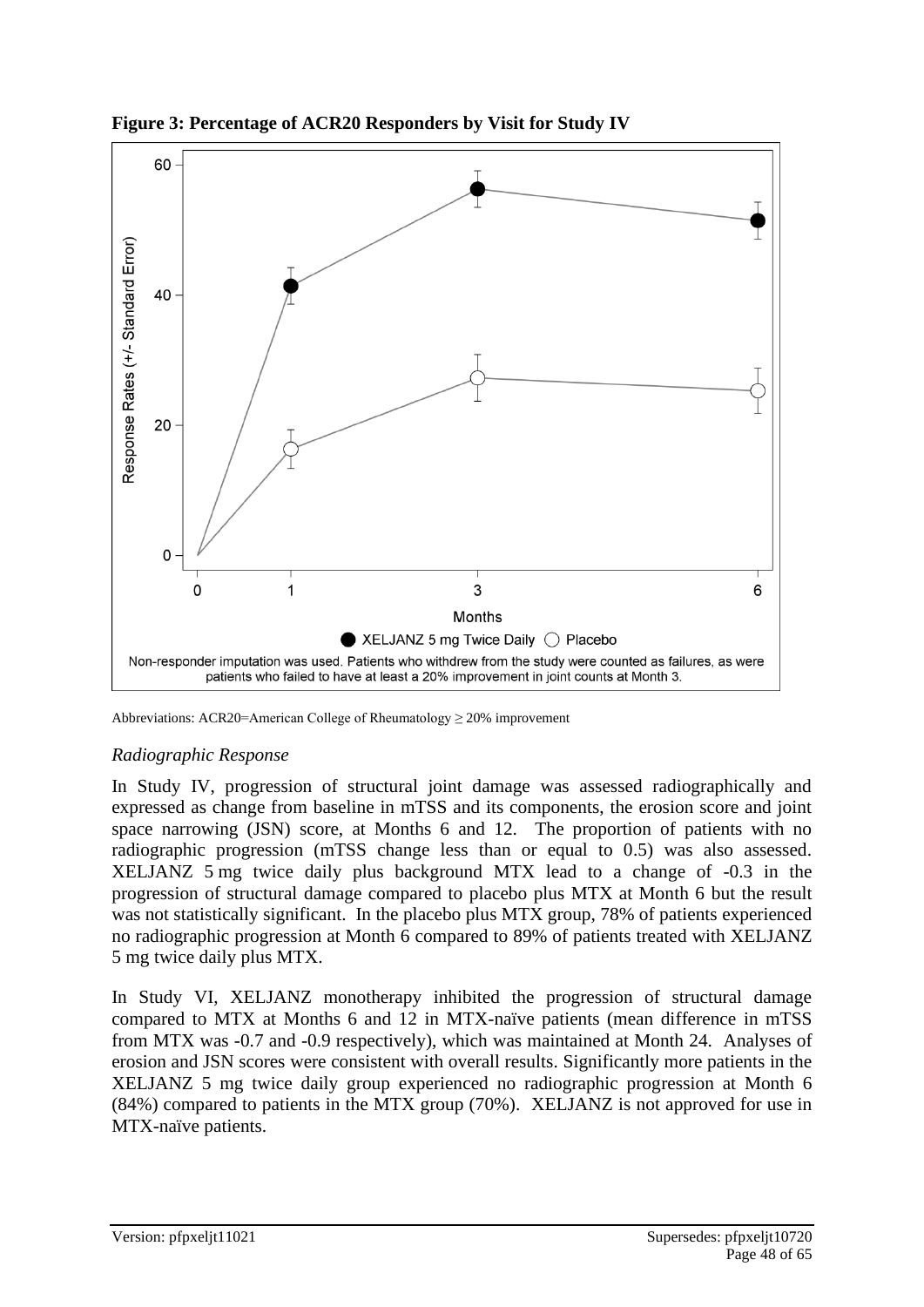#### *Physical Function Response and Health Related Outcomes*

Improvements in physical function have been shown with and without MTX.

Improvement in physical functioning was measured by the HAQ-DI. Patients receiving XELJANZ 5 mg twice daily demonstrated significantly greater improvement from baseline in physical functioning compared to placebo at Month 3 (Studies I, II, III, and V) and Month 6 (Studies II and III). XELJANZ 5 mg twice daily treated patients exhibited significantly greater improved physical functioning compared to placebo as early as Week 2 in Studies I and II. Compared with adalimumab-treated patients, at Month 3, patients in the XELJANZ 5 mg twice daily group had similar decreases from baseline in HAQ-DI values. The mean change in HAQ-DI from baseline to Month 3 in Studies I to V are shown in Table 8.

|                                                     |                 | <b>Study I: DMARD Inadequate Responders</b>         |                                      |  |  |  |  |
|-----------------------------------------------------|-----------------|-----------------------------------------------------|--------------------------------------|--|--|--|--|
| <b>Time</b>                                         | Placebo         |                                                     | XELJANZ 5 mg monotherapy Twice Daily |  |  |  |  |
|                                                     | $N = 109$       |                                                     | $N = 237$                            |  |  |  |  |
| LS Mean Change in                                   | $-0.19$         |                                                     | $-0.50**$                            |  |  |  |  |
| HAQ-DI at Month 3 <sup>a</sup>                      |                 |                                                     |                                      |  |  |  |  |
|                                                     |                 | <b>Study II: DMARD Inadequate Responders</b>        |                                      |  |  |  |  |
|                                                     | $Placebo +$     |                                                     |                                      |  |  |  |  |
|                                                     | <b>DMARD/s</b>  | $XELJANZ 5 mg$ Twice Daily + DMARD(s)<br>$N = 292$  |                                      |  |  |  |  |
|                                                     | $N = 147$       |                                                     |                                      |  |  |  |  |
| LS Mean Change in                                   | $-0.21$         |                                                     | $-0.46$ **                           |  |  |  |  |
| HAQ-DI at Month 3 <sup>a</sup>                      |                 |                                                     |                                      |  |  |  |  |
| <b>Study III: MTX Inadequate Responders</b>         |                 |                                                     |                                      |  |  |  |  |
|                                                     | $Placebo + MTX$ | <b>XELJANZ</b>                                      | Adalimumab                           |  |  |  |  |
|                                                     | $N=96$          | $5$ mg $BID + MTX$                                  | $40$ mg $QOW + MTX$                  |  |  |  |  |
|                                                     |                 | $N = 185$                                           | $N = 188$                            |  |  |  |  |
| LS Mean Change in                                   | $-0.24$         | $-0.54***$                                          | $-0.50**$                            |  |  |  |  |
| HAQ-DI at Month 3 <sup>a</sup>                      |                 |                                                     |                                      |  |  |  |  |
|                                                     |                 | <b>Study IV: MTX Inadequate Responders</b>          |                                      |  |  |  |  |
|                                                     | Placebo+MTX     |                                                     | $XELJANZ 5 mg$ Twice Daily + MTX     |  |  |  |  |
|                                                     | $N = 146$       |                                                     | $N = 294$                            |  |  |  |  |
| LS Mean Change in                                   | $-0.15$         |                                                     | $-0.40b$                             |  |  |  |  |
| HAQ-DI at Month 3 <sup>a</sup>                      |                 |                                                     |                                      |  |  |  |  |
|                                                     |                 | <b>Study V: TNF Inhibitor Inadequate Responders</b> |                                      |  |  |  |  |
|                                                     | Placebo         |                                                     | $XELJANZ 5 mg$ Twice Daily + MTX     |  |  |  |  |
|                                                     | $N = 118$       |                                                     | $N = 117$                            |  |  |  |  |
| LS Mean Change in<br>HAQ-DI at Month 3 <sup>a</sup> | $-0.18$         |                                                     | $-0.43***$                           |  |  |  |  |

#### **Table 8: Mean Change from Baseline in HAQ-DI**

a. Primary efficacy time point.

<sup>b.</sup> Statistical significance could not be declared in Study IV due to step-down procedure.

\*\* p<0.0001, XELJANZ (or adalimumab in Study III) vs. placebo + MTX/DMARD

Results are obtained from a longitudinal linear model with change from baseline as a dependent variable and treatment, baseline, visit, region as fixed effects and patient as random effect.

Abbreviations: BID=twice daily, CI = confidence interval, FAS = full analysis set, LS = least squares, N = number of patients, MTX = methotrexate, QOW = every other week, HAQ-DI = Health Assessment Questionnaire Disability Index, DMARDs = disease-modifying anti-rheumatic drugs, TNF= tumour necrosis factor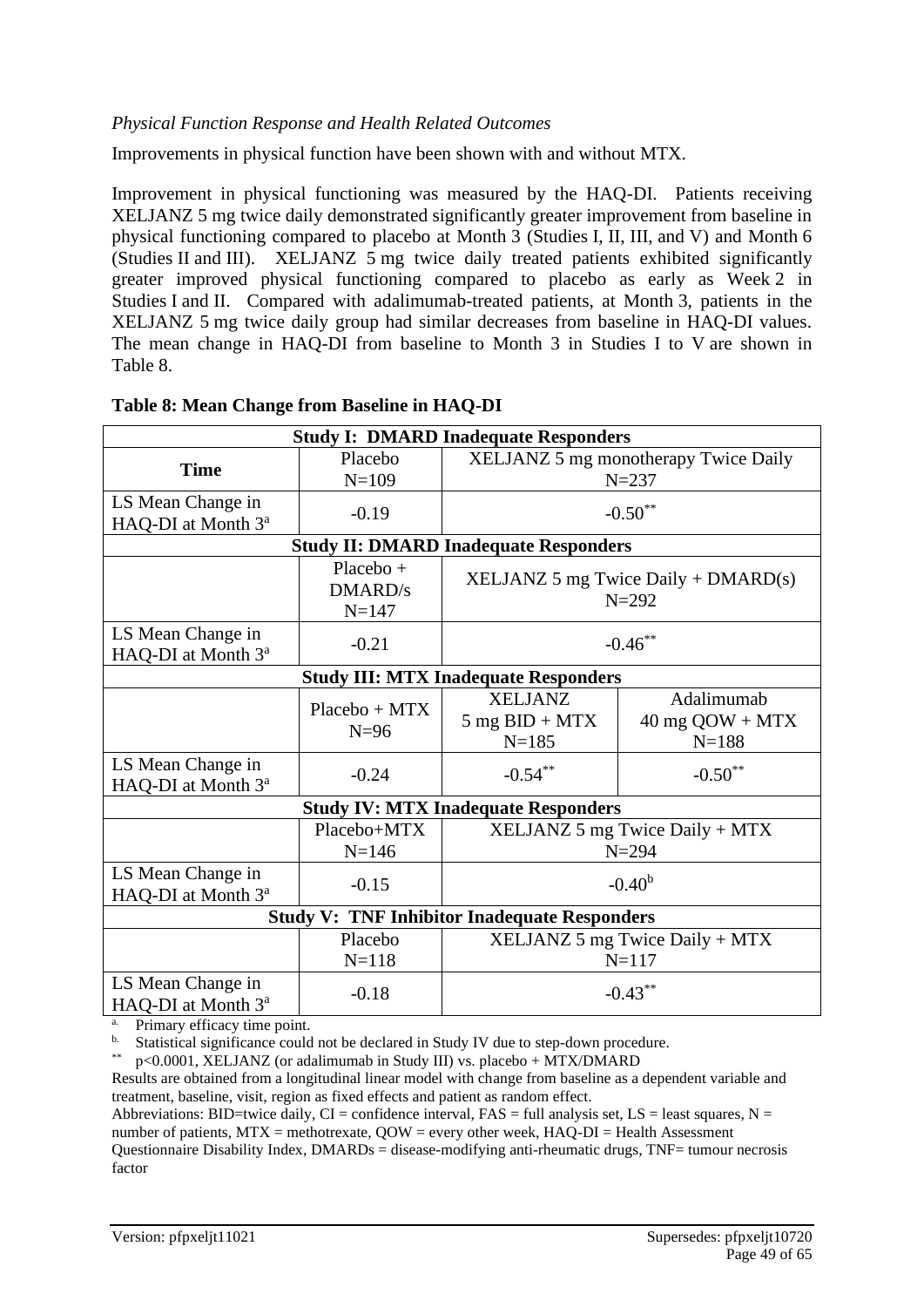Health-related quality of life was assessed by the Short Form Health Survey (SF-36) in all 5 studies. XELJANZ-treated patients exhibited significantly greater improvement from baseline compared to placebo in all 8 domains of the SF-36 as well as the Physical Component Summary (PCS) and the Mental Component Summary (MCS) at Month 3 in Studies I, IV, and V. In Studies III and IV, mean SF-36 improvements were maintained to 12 months in XELJANZ-treated patients.

Improvement in fatigue was evaluated by the Functional Assessment of Chronic Illness Therapy-Fatigue (FACIT-F) scale at Month 3 in all studies. Patients receiving XELJANZ 5 mg twice daily demonstrated significantly greater improvement from baseline in fatigue compared to placebo in all 5 studies. In Studies III and IV, mean FACIT-F improvements were maintained to 12 months in XELJANZ-treated patients.

Improvement in sleep was assessed using the Sleep Problems Index I and II summary scales of the Medical Outcomes Study Sleep (MOS-Sleep) measure at Month 3 in all studies. Patients receiving XELJANZ 5 mg twice daily demonstrated significantly greater improvement from baseline in both scales compared to placebo in Studies II, III, and IV. In Studies III and IV, mean improvements in both scales were maintained to 12 months in XELJANZ-treated patients.

#### *Durability of Clinical Responses*

Durability of effect was assessed by ACR20, ACR50, ACR70 response rates, mean HAQ-DI, and mean DAS28-4(ESR) in the three Phase 3 DMARD IR studies with duration of at least one year (studies II, III and IV). Efficacy was maintained through to the end of the studies.

Evidence of persistence of efficacy with tofacitinib treatment for up to 7 years is also provided from data in the one ongoing and one completed open-label, long-term follow-up studies.

#### *Psoriatic arthritis*

The efficacy and safety of XELJANZ were assessed in 2 randomised, double-blind, placebo-controlled Phase 3 studies in adult patients with active PsA ( $\geq$  3 swollen and  $\geq$  3 tender joints); patients received 1 csDMARD as concomitant therapy. Patients with each subtype of PsA were enrolled in these studies including: polyarticular arthritis,  $\lt 5$  joints or asymmetric involvement, distal interphalangeal (DIP) joint involvement, arthritis mutilans and spondylitis with peripheral arthritis. The median PsA disease duration was 5.5 years. Patients were required to have active plaque psoriasis at the screening visit. At baseline, 80% and 53% of patients had enthesitis and dactylitis, respectively. For both studies, the primary endpoints were ACR20 response rate and change from baseline in HAQ-DI at Month 3.

Study PsA-I (OPAL BROADEN) evaluated 422 patients who had a previous inadequate response (due to lack of efficacy or intolerance) to a csDMARD (MTX for 92.7% of patients); 32.7% of the patients in this study had a previous inadequate response to > 1 csDMARD or 1 csDMARD and a targeted synthetic DMARD (tsDMARD). In OPAL BROADEN, previous treatment with TNF inhibitor was not allowed. All patients were required to have 1 concomitant csDMARD; 83.9% of patients received concomitant MTX. Patients randomised to XELJANZ received 5 mg twice daily or XELJANZ 10 mg twice daily for 12 months. Patients randomised to placebo were advanced in a blinded manner at Month 3 to either XELJANZ 5 mg twice daily or XELJANZ 10 mg twice daily and received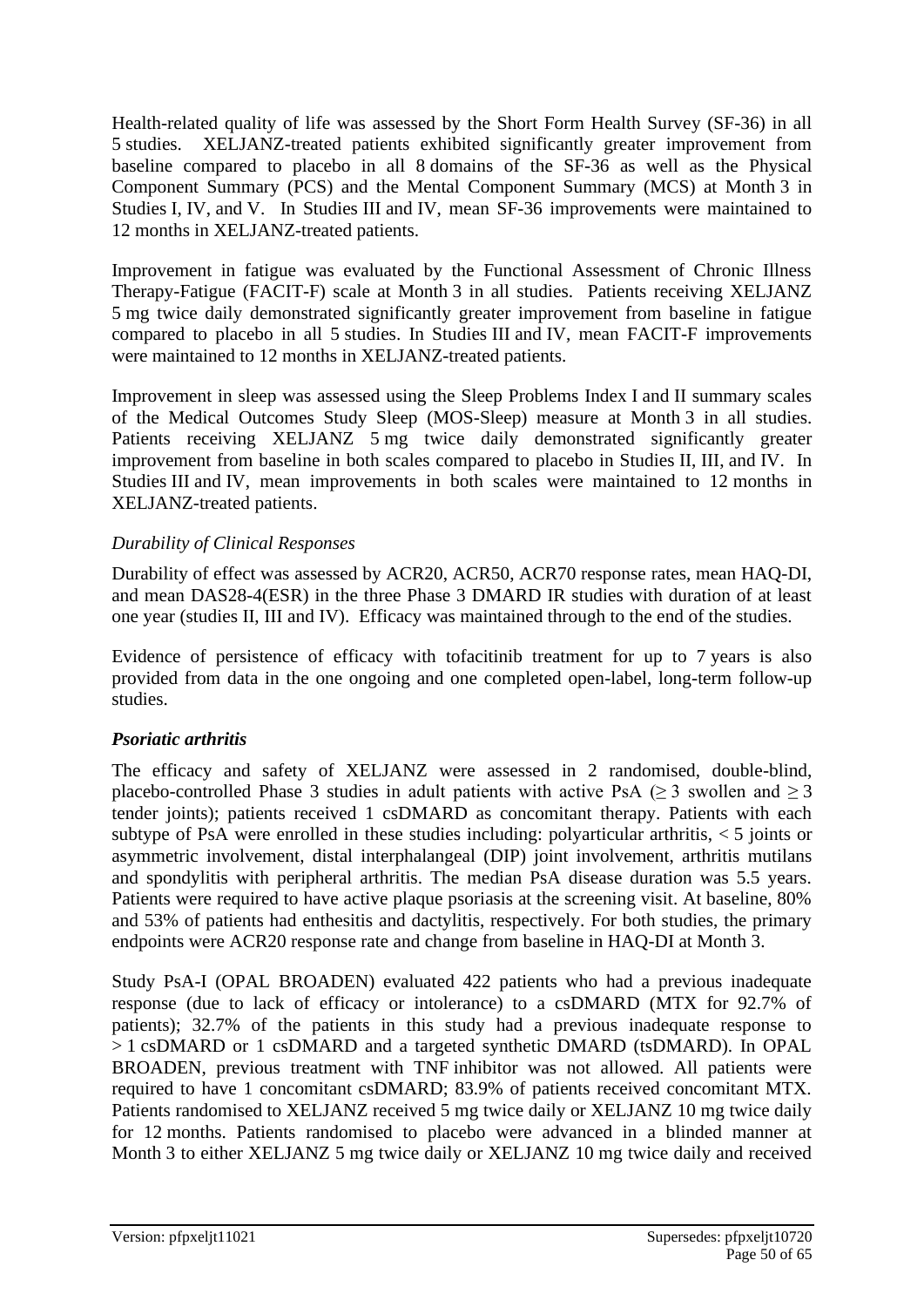treatment until Month 12. Patients randomised to adalimumab (active-control arm) received 40 mg subcutaneously every 2 weeks for 12 months.

Study PsA-II (OPAL BEYOND) evaluated 394 patients who had discontinued a TNF inhibitor due to lack of efficacy or intolerance; 36.0% had a previous inadequate response to > 1 biological DMARD. All patients were required to have 1 concomitant csDMARD; 71.6% of patients received concomitant MTX. Patients randomised to XELJANZ received 5 mg twice daily or XELJANZ 10 mg twice daily for 6 months. Patients randomised to placebo were advanced in a blinded manner at Month 3 to either XELJANZ 5 mg twice daily or XELJANZ 10 mg twice daily and received treatment until Month 6.

#### *Signs and symptoms*

Treatment with XELJANZ resulted in significant improvements in the signs and symptoms of PsA, as assessed by the ACR20 response criteria compared to placebo at Month 3. The efficacy results for other important endpoints assessed are shown in Table 9.

|                                |                | Naïve)                  | csDMARD Inadequate Responders <sup>a</sup> (TNFi- | <b>TNFi Inadequate</b><br><b>Responders</b> <sup>b</sup> |                         |  |
|--------------------------------|----------------|-------------------------|---------------------------------------------------|----------------------------------------------------------|-------------------------|--|
|                                |                | <b>OPAL BROADEN</b>     |                                                   | <b>OPAL BEYOND<sup>c</sup></b>                           |                         |  |
| <b>Treatment</b>               | <b>Placebo</b> | <b>XELJANZ</b>          | <b>Adalimumab</b>                                 | <b>Placebo</b>                                           | <b>XELJANZ</b>          |  |
| Group                          |                | 5 mg Twice              | 40 mg SC                                          |                                                          | 5 mg Twice              |  |
|                                |                | <b>Daily</b>            | q2W                                               |                                                          | <b>Daily</b>            |  |
| $\mathbf N$                    | 105            | 107                     | 106                                               | 131                                                      | 131                     |  |
| ACR <sub>20</sub>              |                |                         |                                                   |                                                          |                         |  |
| Month <sub>3</sub>             | 33%            | $50\%$ <sup>d,*</sup>   | 52%*                                              | 24%                                                      | $50\%$ <sup>d,***</sup> |  |
| Month 6                        | <b>NA</b>      | 59%                     | 64%                                               | <b>NA</b>                                                | 60%                     |  |
| Month 12                       | <b>NA</b>      | 68%                     | 60%                                               |                                                          |                         |  |
| ACR50                          |                |                         |                                                   |                                                          |                         |  |
| Month <sub>3</sub>             | 10%            | $28%$ <sup>e,**</sup>   | 33%***                                            | 15%                                                      | $30\%$ <sup>e,*</sup>   |  |
| Month 6                        | <b>NA</b>      | 38%                     | 42%                                               | <b>NA</b>                                                | 38%                     |  |
| Month 12                       | NA             | 45%                     | 41%                                               |                                                          |                         |  |
| ACR70                          |                |                         |                                                   |                                                          |                         |  |
| Month <sub>3</sub>             | 5%             | $17\%$ <sup>e,*</sup>   | 19%*                                              | 10%                                                      | 17%                     |  |
| Month 6                        | <b>NA</b>      | 18%                     | 30%                                               | <b>NA</b>                                                | 21%                     |  |
| Month 12                       | NA             | 23%                     | 29%                                               | $\overline{\phantom{a}}$                                 |                         |  |
| $\Delta$ L $EI^f$              |                |                         |                                                   |                                                          |                         |  |
| Month <sub>3</sub>             | $-0.4$         | $-0.8$                  | $-1.1$ <sup>*</sup>                               | $-0.5$                                                   | $-1.3*$                 |  |
| Month 6                        | <b>NA</b>      | $-1.3$                  | $-1.3$                                            | NA                                                       | $-1.5$                  |  |
| Month 12                       | <b>NA</b>      | $-1.7$                  | $-1.6$                                            |                                                          |                         |  |
| $\triangle DSS^{\overline{f}}$ |                |                         |                                                   |                                                          |                         |  |
| Month <sub>3</sub>             | $-2.0$         | $-3.5$                  | $-4.0$                                            | $-1.9$                                                   | $-5.2^*$                |  |
| Month 6                        | NA             | $-5.2$                  | $-5.4$                                            | NA                                                       | $-6.0$                  |  |
| Month 12                       | NA             | $-7.4$                  | $-6.1$                                            |                                                          |                         |  |
| PASI75 <sup>g</sup>            |                |                         |                                                   |                                                          |                         |  |
| Month <sub>3</sub>             | 15%            | $43\%$ <sup>d,***</sup> | 39%**                                             | 14%                                                      | 21%                     |  |
| Month 6                        | <b>NA</b>      | 46%                     | 55%                                               | <b>NA</b>                                                | 34%                     |  |
| Month 12                       | <b>NA</b>      | 56%                     | 56%                                               |                                                          |                         |  |

#### **Table 9: Proportion (%) of PsA Patients Who Achieved Clinical Response and Mean Change from Baseline in OPAL BROADEN and OPAL BEYOND Studies**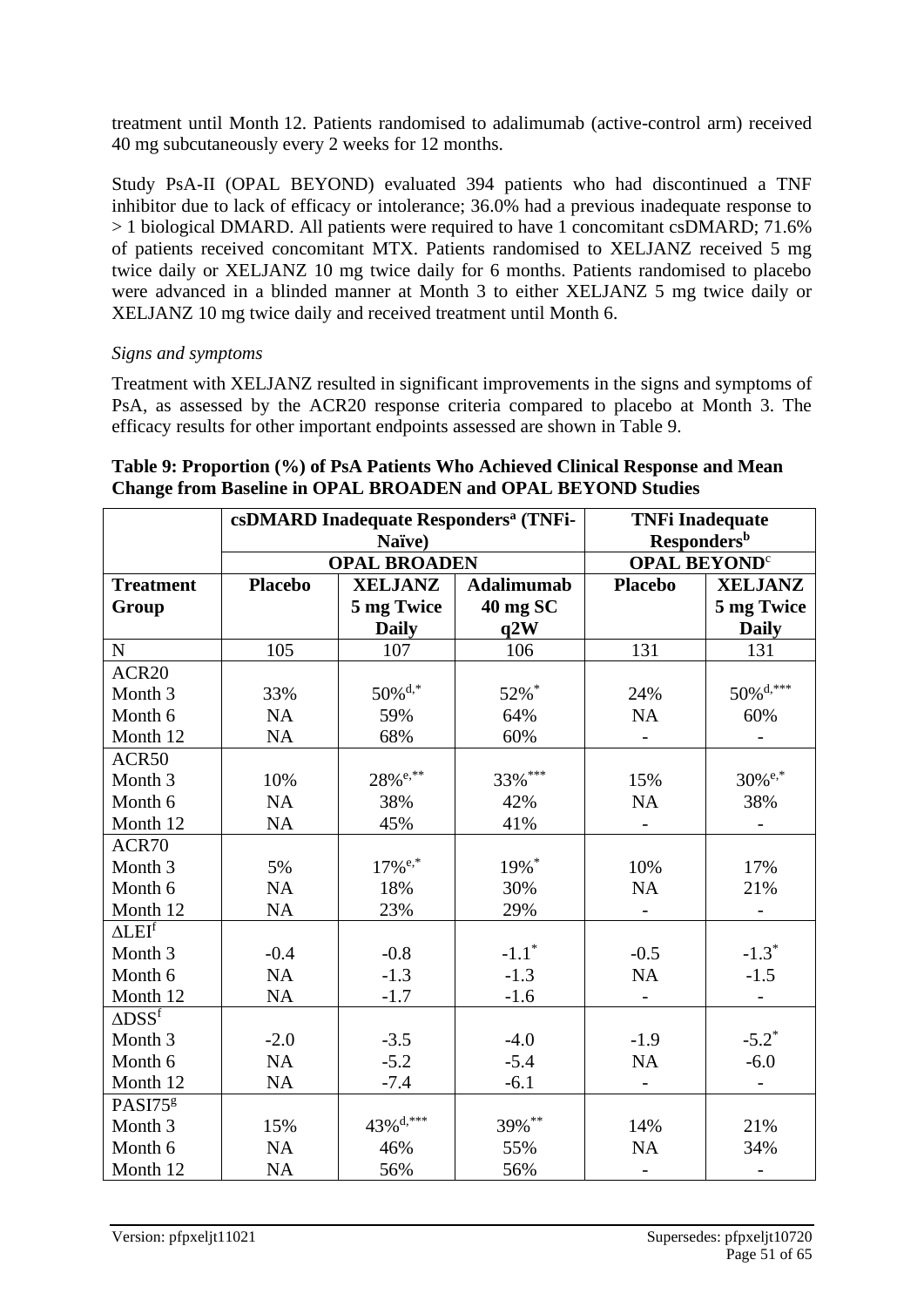\* Nominal p≤0.05, \*\* Nominal p<0.001, \*\*\*Nominal p<0.0001 for active treatment versus placebo at Month 3. Abbreviations: BSA=body surface area; ∆LEI=change from baseline in Leeds Enthesitis Index; ∆DSS=change from baseline in Dactylitis Severity Score; ACR20/50/70=American College of Rheumatology  $\geq 20, 50, 70\%$ improvement; csDMARD=conventional synthetic disease-modifying antirheumatic drug; N=number of randomised and treated patients; NA=Not applicable, as data for placebo treatment is not available beyond Month 3 due to placebo advanced to XELJANZ 5 mg twice daily or XELJANZ 10 mg twice daily; SC q2w=subcutaneously once every 2 weeks; TNFi=tumour necrosis factor inhibitor; PASI=Psoriasis Area and Severity index; PASI75=≥ 75% improvement in PASI.

- <sup>a</sup> Inadequate response to at least 1 csDMARD due to lack of efficacy and/or intolerability.
- <sup>b</sup> Inadequate response to at least 1 TNFi due to lack of efficacy and/or intolerability.
- <sup>c</sup> OPAL BEYOND had a duration of 6 months.
- <sup>d</sup> Achieved statistical significance globally at  $p \le 0.05$  per the pre-specified step-down testing procedure.
- <sup>e</sup> Achieved statistical significance within the ACR family (ACR50 and ACR70) at  $p \le 0.05$  per the pre-specified step-down testing procedure.
- $\frac{f}{f}$  For patients with Baseline score > 0.
- <sup>g</sup> For patients with Baseline BSA  $\geq$  3% and PASI  $>$  0.

Both TNF inhibitor naïve and TNF inhibitor inadequate responder XELJANZ-treated patients had significantly higher ACR20 response rates compared to placebo at Month 3. Examination of age, sex, race, baseline disease activity and PsA subtype did not identify differences in response to XELJANZ. The number of patients with arthritis mutilans was too small to allow meaningful assessment.

As with the ACR responses, in patients treated with XELJANZ 5 mg twice daily in OPAL BROADEN and OPAL BEYOND, each of the components of the ACR response was consistently improved from baseline at Month 3 including tender/painful and swollen joint counts, patient assessment of arthritis pain, patient and physician's global assessment of arthritis, HAQ-DI, and CRP compared to patients receiving placebo (Table 10).

|                                   |         |                     | csDMARD Inadequate Responders <sup>d</sup> (TNFi- | TNFi Inadequate         |                |  |
|-----------------------------------|---------|---------------------|---------------------------------------------------|-------------------------|----------------|--|
|                                   |         | Naïve)              |                                                   | Responders <sup>e</sup> |                |  |
|                                   |         | <b>OPAL BROADEN</b> |                                                   | <b>OPAL BEYOND</b>      |                |  |
|                                   | Placebo | <b>XELJANZ</b>      | Adalimumab                                        | Placebo                 | <b>XELJANZ</b> |  |
| <b>Treatment Group</b>            |         | 5 mg Twice          | $40 \text{ mg }$ SC                               |                         | 5 mg Twice     |  |
|                                   |         | Daily               | q2W                                               |                         | Daily          |  |
| N at Baseline                     | 105     | 107                 | 106                                               | 131                     | 131            |  |
| <b>ACR</b> Component <sup>a</sup> |         |                     |                                                   |                         |                |  |
| Number of                         |         |                     |                                                   |                         |                |  |
| tender/painful joints             |         |                     |                                                   |                         |                |  |
| $(0-68)$                          |         |                     |                                                   |                         |                |  |
| <b>Baseline</b>                   | 20.6    | 20.5                | 17.1                                              | 19.8                    | 20.5           |  |
| Month 3                           | 14.6    | 12.2                | 10.8                                              | 15.1                    | 11.5           |  |
| Number of swollen                 |         |                     |                                                   |                         |                |  |
| joints $(0-66)$                   |         |                     |                                                   |                         |                |  |
| <b>Baseline</b>                   | 11.5    | 12.9                | 9.8                                               | 10.5                    | 12.1           |  |
| Month 3                           | 7.1     | 6.3                 | 4.0                                               | 7.7                     | 4.8            |  |
| Patient assessment                |         |                     |                                                   |                         |                |  |
| of arthritis pain <sup>b</sup>    |         |                     |                                                   |                         |                |  |
| <b>Baseline</b>                   | 53.2    | 55.7                | 50.7                                              | 54.9                    | 56.4           |  |
| Month 3                           | 44.7    | 34.7                | 32.5                                              | 48.0                    | 36.1           |  |

**Table 10: Components of ACR Response at Baseline and Month 3 in OPAL BROADEN and OPAL BEYOND Studies**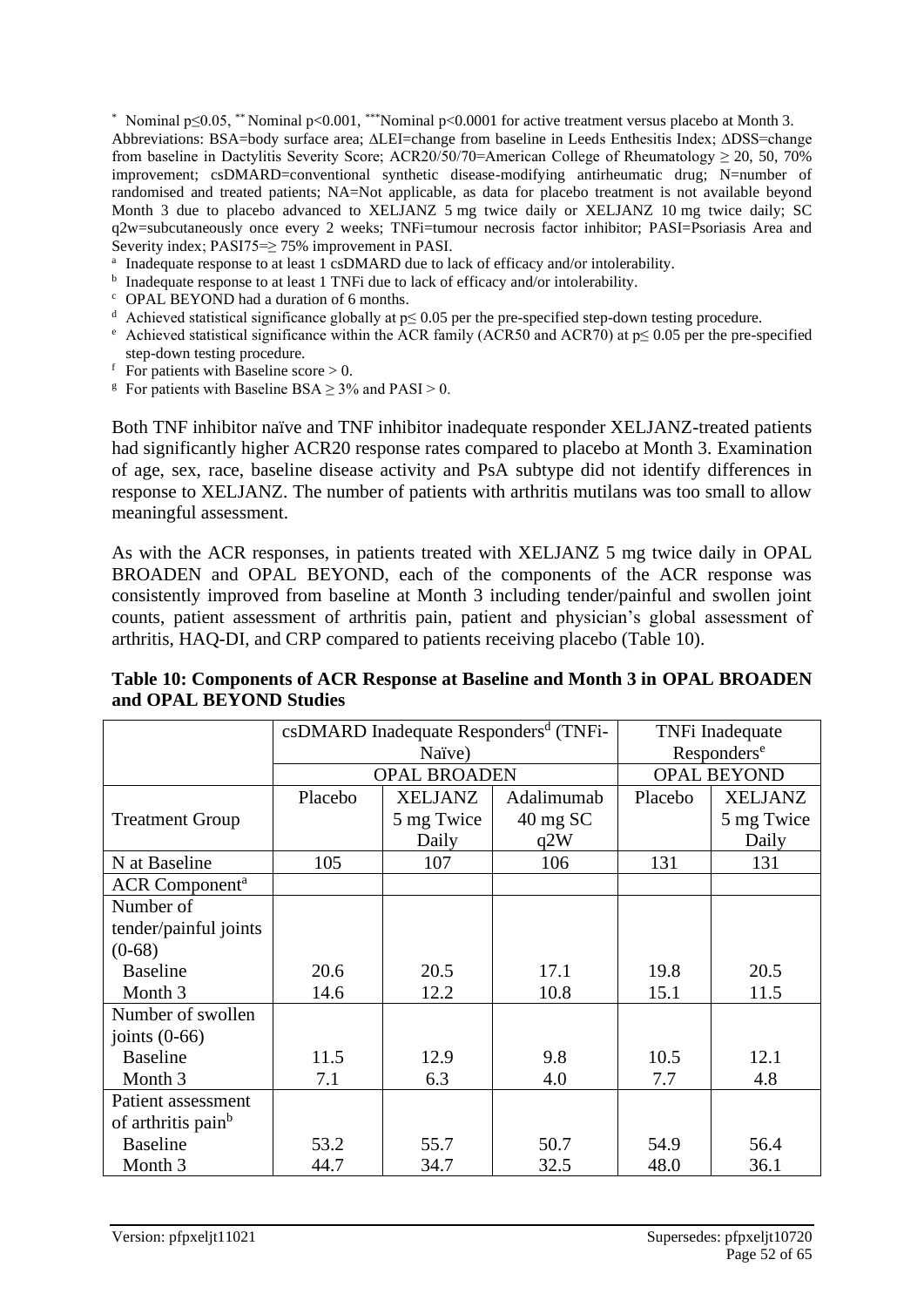|                               |         |                     | csDMARD Inadequate Responders <sup>d</sup> (TNFi- |                         | TNFi Inadequate |  |
|-------------------------------|---------|---------------------|---------------------------------------------------|-------------------------|-----------------|--|
|                               |         | Naïve)              |                                                   | Responders <sup>e</sup> |                 |  |
|                               |         | <b>OPAL BROADEN</b> | <b>OPAL BEYOND</b>                                |                         |                 |  |
|                               | Placebo | <b>XELJANZ</b>      | Adalimumab                                        | Placebo                 | <b>XELJANZ</b>  |  |
| <b>Treatment Group</b>        |         | 5 mg Twice          | 40 mg SC                                          |                         | 5 mg Twice      |  |
|                               |         | Daily               | q2W                                               |                         | Daily           |  |
| Patient global                |         |                     |                                                   |                         |                 |  |
| assessment of                 |         |                     |                                                   |                         |                 |  |
| arthritis <sup>b</sup>        |         |                     |                                                   |                         |                 |  |
| <b>Baseline</b>               | 53.9    | 54.7                | 50.6                                              | 55.8                    | 57.4            |  |
| Month 3                       | 44.4    | 35.5                | 32.9                                              | 49.2                    | 36.9            |  |
| $HAO-DIc$                     |         |                     |                                                   |                         |                 |  |
| <b>Baseline</b>               | 1.11    | 1.16                | 1.10                                              | 1.25                    | 1.26            |  |
| Month 3                       | 0.95    | 0.81                | 0.75                                              | 1.09                    | 0.88            |  |
| Physician's Global            |         |                     |                                                   |                         |                 |  |
| Assessment of                 |         |                     |                                                   |                         |                 |  |
| <b>Arthritis</b> <sup>b</sup> |         |                     |                                                   |                         |                 |  |
| <b>Baseline</b>               | 53.8    | 54.6                | 50.5                                              | 53.7                    | 53.5            |  |
| Month 3                       | 35.4    | 29.5                | 26.3                                              | 36.4                    | 27.0            |  |
| $CRP$ (mg/L)                  |         |                     |                                                   |                         |                 |  |
| <b>Baseline</b>               | 10.4    | 10.5                | 14.3                                              | 12.1                    | 13.8            |  |
| Month 3                       | 8.60    | 4.02                | 3.10                                              | 11.44                   | 7.72            |  |

Abbreviations: ACR=American College of Rheumatology; csDMARD=conventional synthetic disease-modifying antirheumatic drug; N=number of randomised and treated patients; SC q2w=subcutaneously once every 2 weeks; TNFi=tumour necrosis factor inhibitor; CRP=C-reactive protein

<sup>a</sup> Data shown are mean value at baseline and at Month 3

<sup>b</sup> Visual analog scale (VAS):  $0 =$  best,  $100 =$  worst

 $c$  HAQ-DI = Health Assessment Questionnaire – Disability Index:  $0 = \text{best}$ ,  $3 = \text{worst}$ ; 20 questions; categories: dressing and grooming, arising, eating, walking, hygiene, reach, grip, and activities

<sup>d</sup> Inadequate response to at least 1 csDMARD due to lack of efficacy and/or intolerability.

e Inadequate response to at least 1 TNFi due to lack of efficacy and/or intolerability.

ACR20 response rates for patients receiving tofacitinib 5 mg twice daily were statistically significantly higher than those receiving placebo as early as Week 2 (first post-baseline assessment).

ACR response rates, as well as effects on other endpoints (skin manifestations, enthesitis and dactylitis) continued to improve or were maintained through Month 6 (OPAL BROADEN and OPAL BEYOND) and Month 12 (OPAL BROADEN).

In OPAL BROADEN, resolution of enthesitis at Month 3 occurred in 33.3%, 47.4%, and 21.5% of patients on XELJANZ 5 mg twice daily, adalimumab 40 mg subcutaneously once every 2 weeks, and placebo, respectively. In OPAL BEYOND, resolution of enthesitis at Month 3 occurred in 39.8% and 21.6% of patients on XELJANZ 5 mg twice daily and placebo, respectively.

In Study OPAL BROADEN, resolution of dactylitis at Month 3 occurred in 34.4%, 46.6%, and 32.8% of patients on XELJANZ 5 mg twice daily, adalimumab 40 mg subcutaneously once every 2 weeks, and placebo, respectively. In OPAL BEYOND, resolution of dactylitis at Month 3 occurred in 51.5% and 28.6% of patients on XELJANZ 5 mg twice daily and placebo, respectively.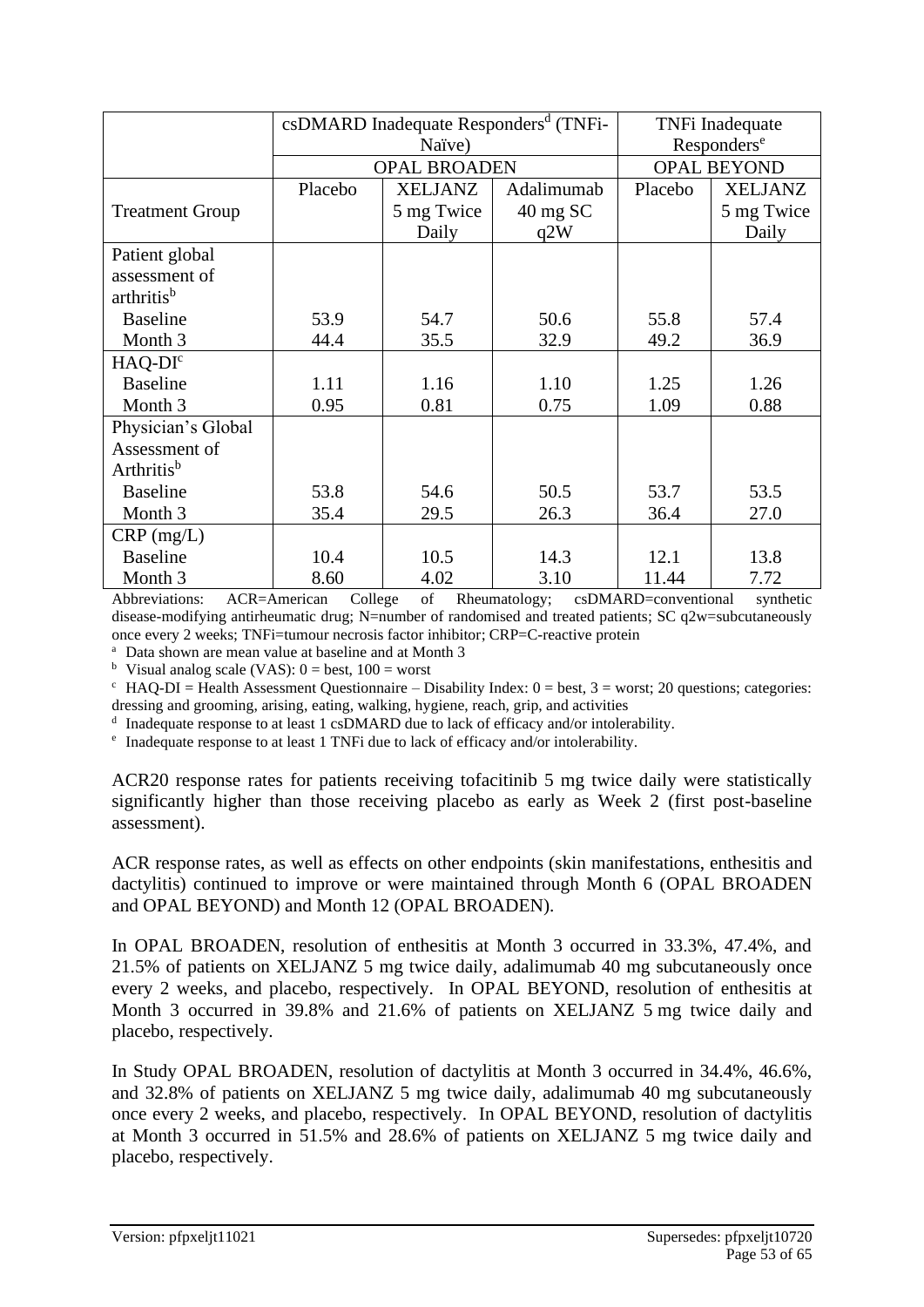Improvements were observed after treatment with XELJANZ on the Minimum Disease Activity (MDA) response rate and the Psoriatic Arthritis Disease Activity Score (PASDAS).

#### *Radiographic response*

In Study OPAL BROADEN, the progression of structural joint damage was assessed radiographically utilising the van der Heijde modified Total Sharp Score (mTSS) and the proportion of patients with radiographic progression (mTSS increase from baseline greater than 0.5) was assessed at Month 12. At Month 12, 96% and 98% of patients receiving XELJANZ 5 mg twice daily and adalimumab 40 mg subcutaneously every 2 weeks, respectively, did not have radiographic progression (mTSS increase from baseline less than or equal to 0.5).

#### *Physical function and health-related quality of life*

Improvement in physical functioning was measured by the HAQ-DI. Patients receiving XELJANZ 5 mg twice daily demonstrated greater improvement (p≤0.05) from baseline in physical functioning compared to placebo at Month 3 (see Table 11). HAQ-DI improvement from baseline in XELJANZ-treated patients was maintained or improved through Month 6 (OPAL BROADEN and OPAL BEYOND) and Month 12 (OPAL BROADEN).

|                  |                |                                                       | <b>Least Squares Mean Change From Baseline in HAQ-DI</b> |                    |                     |  |  |
|------------------|----------------|-------------------------------------------------------|----------------------------------------------------------|--------------------|---------------------|--|--|
|                  |                | <b>csDMARD</b>                                        |                                                          | <b>TNFi</b>        |                     |  |  |
|                  |                | <b>Inadequate Responders<sup>a</sup></b> (TNFi-Naïve) | <b>Inadequate Responders</b> <sup>b</sup>                |                    |                     |  |  |
|                  |                | <b>OPAL BROADEN</b>                                   |                                                          | <b>OPAL BEYOND</b> |                     |  |  |
| <b>Treatment</b> | <b>Placebo</b> | <b>XELJANZ</b>                                        | Adalimumab                                               | <b>Placebo</b>     | <b>XELJANZ</b>      |  |  |
| Group            |                | 5 mg Twice                                            | $40$ mg SC q2W                                           |                    | 5 mg Twice          |  |  |
|                  |                | <b>Daily</b>                                          |                                                          |                    | <b>Daily</b>        |  |  |
| N                | 104            | 107                                                   | 106                                                      | 131                | 129                 |  |  |
| Month 3          | $-0.18$        | $-0.35^{\circ,*}$                                     | $-0.38*$                                                 | $-0.14$            | $-0.39^{\circ,***}$ |  |  |
| Month 6          | <b>NA</b>      | $-0.45$                                               | $-0.43$                                                  | <b>NA</b>          | $-0.44$             |  |  |
| Month 12         | NA             | $-0.54$                                               | $-0.45$                                                  | NA                 | <b>NA</b>           |  |  |

**Table 11: Change From Baseline in HAQ-DI in PsA Studies OPAL BROADEN and OPAL BEYOND**

\* Nominal p≤0.05; \*\*\* Nominal p<0.0001 for active treatment versus placebo at Month 3.

Abbreviations: DMARD=disease-modifying antirheumatic drug; HAQ-DI=Health Assessment Questionnaire Disability Index; N=total number of patients in the statistical analysis; SC q2w=subcutaneously once every 2 weeks; TNFi=tumour necrosis factor inhibitor.

<sup>a</sup> Inadequate response to at least one conventional synthetic DMARD (csDMARD) due to lack of efficacy and/or intolerability.

<sup>b</sup> Inadequate response to a least one TNF inhibitor (TNFi) due to lack of efficacy and/or intolerability.

 $\epsilon$  Achieved statistical significance globally at p $\leq 0.05$  per the pre-specified step-down testing procedure.

The HAQ-DI responder rate (response defined as having decrease from baseline of  $\geq$  0.35) at Month 3 in Studies OPAL BROADEN and OPAL BEYOND was 53% and 50%, respectively in patients receiving XELJANZ 5 mg twice daily, 31% and 28%, respectively in patients receiving placebo, and 53% in patients receiving adalimumab 40 mg subcutaneously once every 2 weeks (OPAL BROADEN only).

Health-related quality of life was assessed by SF-36v2. Patients receiving XELJANZ 5 mg twice daily demonstrated greater improvement from baseline compared to placebo in the physical functioning domain and the physical component summary score at Month 3 in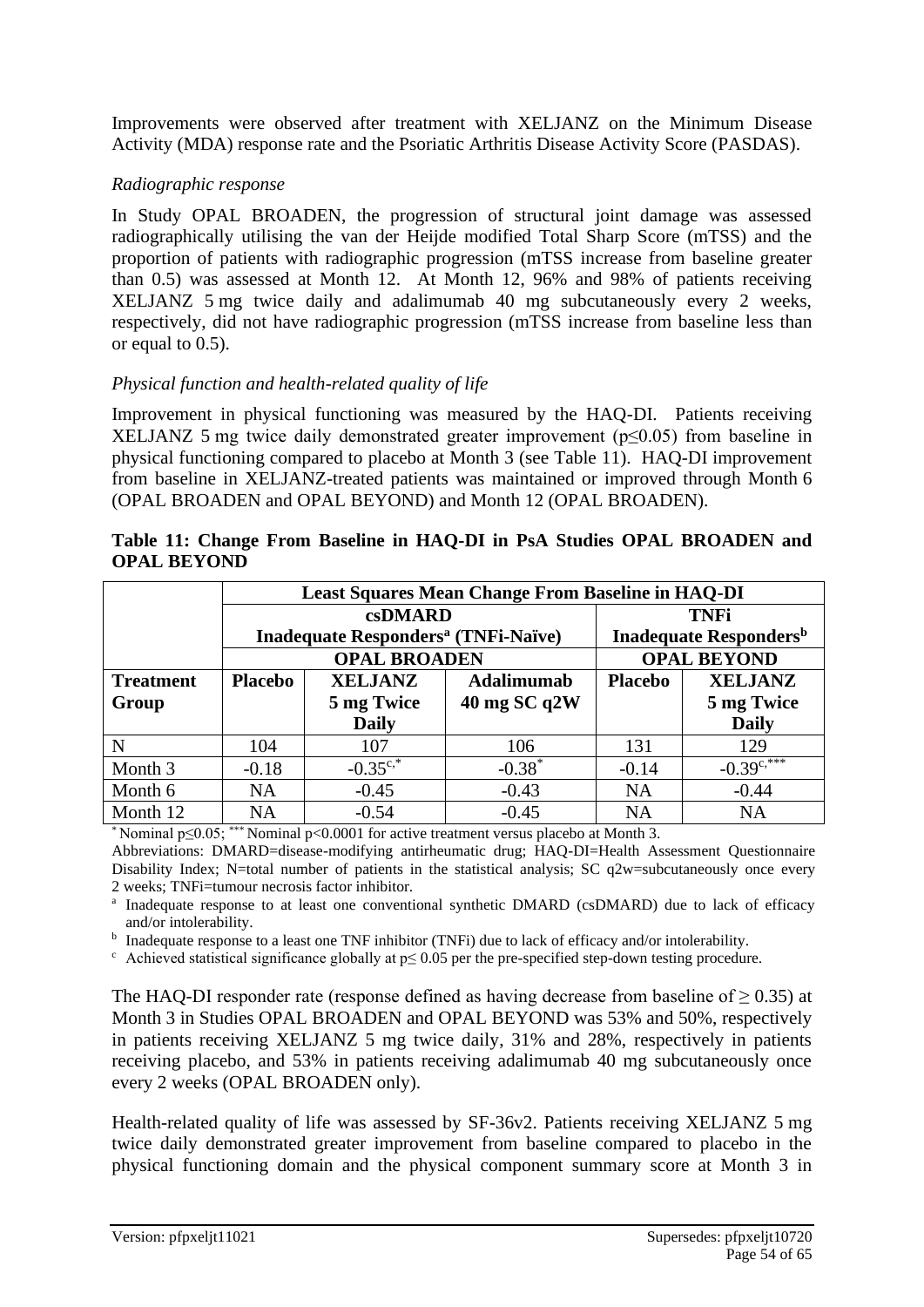Studies OPAL BROADEN and OPAL BEYOND (nominal  $p \leq 0.05$ ). Improvements from baseline in SF-36v2 were maintained or improved through Month 6 (OPAL BROADEN and OPAL BEYOND) and Month 12 (OPAL BROADEN).

Improvement in fatigue was evaluated by the FACIT-F. Patients receiving XELJANZ 5 mg twice daily demonstrated greater improvements from baseline in FACIT-F scores compared to placebo at Month 3 in Studies OPAL BROADEN and OPAL BEYOND (nominal p≤ 0.05). Improvements from baseline in FACIT-F scores were maintained or improved up to Month 6 (OPAL BROADEN and OPAL BEYOND) and Month 12 (OPAL BROADEN).

Improvement in pain was assessed by the Patient's Assessment of Arthritis Pain on a 0 to 100 Visual Analogue Scale (PAAP VAS). Patients receiving XELJANZ 5 mg twice daily demonstrated a greater reduction in pain from baseline in the PAAP VAS score compared to placebo at Month 3; this was seen as early as Week 2 in Studies OPAL BROADEN and OPAL BEYOND (nominal  $p \le 0.05$ ). Improvement from baseline in PAAP VAS scores was maintained up to Month 6 (OPAL BROADEN and OPAL BEYOND) and Month 12 (OPAL BROADEN).

## *Ulcerative Colitis*

## *Induction Studies (OCTAVE Induction 1 and OCTAVE Induction 2)*

In two identical induction trials (OCTAVE Induction 1 / Study UC-I and OCTAVE Induction 2 / Study UC-II), 1139 patients were randomised (598 and 541 patients, respectively) to XELJANZ 10 mg twice daily or placebo with a 4:1 treatment allocation ratio. A total of 52%, 73% and 72% of patients had previously failed or were intolerant to TNF blockers, corticosteroids, and/or immunosuppressants, respectively. Oral corticosteroids were received as concomitant treatment for UC by 47% of patients and 71% were receiving concomitant aminosalicylates as treatment for UC. The baseline clinical characteristics were generally similar between the XELJANZ treated patients and patients receiving placebo.

The disease activity was assessed by Mayo scoring index (0 to 12) which consists of four subscores (0 to 3 for each subscore): stool frequency, rectal bleeding, findings on endoscopy, and physician global assessment. An endoscopy subscore of 2 was defined by marked erythema, absent vascular pattern, any friability, and erosions; an endoscopy subscore of 3 was defined by spontaneous bleeding and ulceration.

The primary endpoint of OCTAVE Induction 1 and OCTAVE Induction 2 was the proportion of patients in remission at Week 8, and the key secondary endpoint was the proportion of patients with improvement of endoscopic appearance of the mucosa at Week 8. Remission was defined as clinical remission (a total Mayo score  $\leq 2$  with no individual subscore  $> 1$ ) and rectal bleeding subscore of 0. Improvement of endoscopic appearance of the mucosa was defined as endoscopy subscore of 0 or 1.

The other secondary efficacy endpoints were clinical response at Week 8 and normalisation of endoscopic appearance of the mucosa at Week 8. Clinical response was defined as a decrease from baseline in Mayo score of  $\geq$  3 points and  $\geq$  30%, with an accompanying decrease in the subscore for rectal bleeding of  $\geq 1$  point or absolute subscore for rectal bleeding of 0 or 1. Normalisation of endoscopic appearance of the mucosa was defined as a Mayo endoscopic subscore of 0.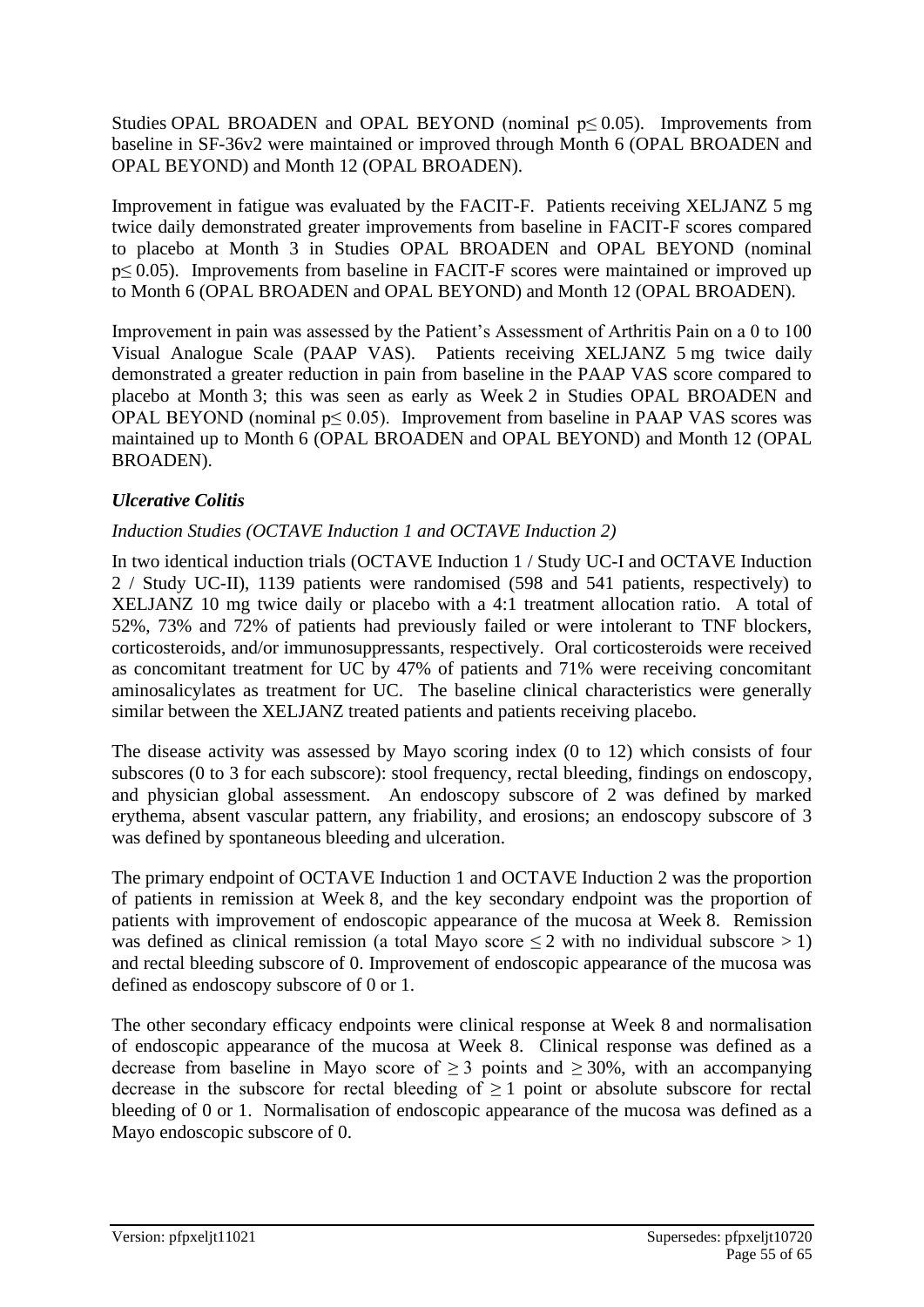A significantly greater proportion of patients treated with XELJANZ 10 mg twice daily achieved remission, improvement of endoscopic appearance of the mucosa, and clinical response at Week 8 compared to placebo in both studies, as shown in Table 12.

The efficacy results based on the endoscopic readings at the study sites were consistent with the results based on the central endoscopy readings.

| Table 12: Proportion of Patients Meeting Efficacy Endpoints at Week 8 (OCTAVE |  |  |  |  |
|-------------------------------------------------------------------------------|--|--|--|--|
| <b>Induction Study 1 and OCTAVE Induction Study 2)</b>                        |  |  |  |  |

|                                               | <b>OCTAVE Induction Study 1</b> |                                 |                |                             |  |  |  |  |  |
|-----------------------------------------------|---------------------------------|---------------------------------|----------------|-----------------------------|--|--|--|--|--|
|                                               |                                 | <b>Central Endoscopy Read</b>   |                | <b>Local Endoscopy Read</b> |  |  |  |  |  |
|                                               |                                 | <b>XELJANZ</b>                  |                | <b>XELJANZ</b>              |  |  |  |  |  |
| <b>Endpoint</b>                               | <b>Placebo</b>                  | 10 <sub>mg</sub>                | <b>Placebo</b> | 10 <sub>mg</sub>            |  |  |  |  |  |
|                                               |                                 | <b>Twice daily</b>              |                | <b>Twice daily</b>          |  |  |  |  |  |
|                                               | $N = 122$                       | $N=476$                         | $N = 122$      | $N=476$                     |  |  |  |  |  |
| Remission <sup>a</sup>                        | 8.2%                            | $18.5\%$ <sup>‡</sup>           | 11.5%          | 24.8%                       |  |  |  |  |  |
| Improvement of endoscopic                     | 15.6%                           | $31.3\%$ <sup>†</sup>           | 23.0%          | 42.4%*                      |  |  |  |  |  |
| appearance of the mucosa <sup>b</sup>         |                                 |                                 |                |                             |  |  |  |  |  |
| Normalisation of                              | 1.6%                            | $6.7\%$ <sup>‡</sup>            | 2.5%           | $10.9\%$ <sup>‡</sup>       |  |  |  |  |  |
| endoscopic appearance of                      |                                 |                                 |                |                             |  |  |  |  |  |
| the mucosa <sup>c</sup>                       |                                 |                                 |                |                             |  |  |  |  |  |
| Clinical response <sup>d</sup>                | 32.8%                           | 59.9%*                          | 34.4%          | 60.7%*                      |  |  |  |  |  |
|                                               |                                 | <b>OCTAVE Induction Study 2</b> |                |                             |  |  |  |  |  |
|                                               |                                 | <b>Central Endoscopy Read</b>   |                | <b>Local Endoscopy Read</b> |  |  |  |  |  |
|                                               |                                 | <b>XELJANZ</b>                  |                | <b>XELJANZ</b>              |  |  |  |  |  |
| <b>Endpoint</b>                               | <b>Placebo</b>                  | 10 <sub>mg</sub>                | <b>Placebo</b> | 10 <sub>mg</sub>            |  |  |  |  |  |
|                                               |                                 |                                 |                |                             |  |  |  |  |  |
|                                               |                                 | <b>Twice daily</b>              |                | <b>Twice daily</b>          |  |  |  |  |  |
|                                               | $N = 112$                       | $N=429$                         | $N = 112$      | $N=429$                     |  |  |  |  |  |
| Remission <sup>a</sup>                        | 3.6%                            | $16.6\%$ <sup>†</sup>           | 5.4%           | $20.7\%$ <sup>†</sup>       |  |  |  |  |  |
| Improvement of endoscopic                     | 11.6%                           | $28.4\%$ <sup>†</sup>           | 15.2%          | 36.4%*                      |  |  |  |  |  |
| appearance of the mucosa <sup>b</sup>         |                                 |                                 |                |                             |  |  |  |  |  |
| Normalisation of                              | 1.8%                            | $7.0\%$ <sup>‡</sup>            | 0.0%           | $9.1\%$ <sup>†</sup>        |  |  |  |  |  |
| endoscopic appearance of                      |                                 |                                 |                |                             |  |  |  |  |  |
| the mucosa <sup>c</sup><br>Clinical responsed |                                 |                                 |                |                             |  |  |  |  |  |

 $*$  p<0.0001;  $\dagger$  p<0.001;  $\dagger$  p<0.05.

N=number of patients in the analysis set.

<sup>a.</sup> Primary endpoint: Remission was defined as clinical remission (a Mayo score  $\leq 2$  with no individual subscore > 1) and rectal bleeding subscore of 0.

<sup>b.</sup> Key secondary endpoint: Improvement of endoscopic appearance of the mucosa was defined as Mayo endoscopy subscore of 0 (normal or inactive disease) or 1 (erythema, decreased vascular pattern).

c. Normalisation of endoscopic appearance of the mucosa was defined as a Mayo endoscopic subscore of 0.

<sup>d.</sup> Clinical response was defined as a decrease from baseline in Mayo score of  $\geq$  3 points and  $\geq$  30%, with an accompanying decrease in the subscore for rectal bleeding of  $\geq 1$  point or absolute subscore for rectal bleeding of 0 or 1.

In both subgroups of patients with or without prior TNF inhibitor failure, a greater proportion of patients treated with XELJANZ 10 mg twice daily achieved remission and improvement of endoscopic appearance of the mucosa at Week 8 as compared to placebo. This treatment difference was consistent between the 2 subgroups (Table 13).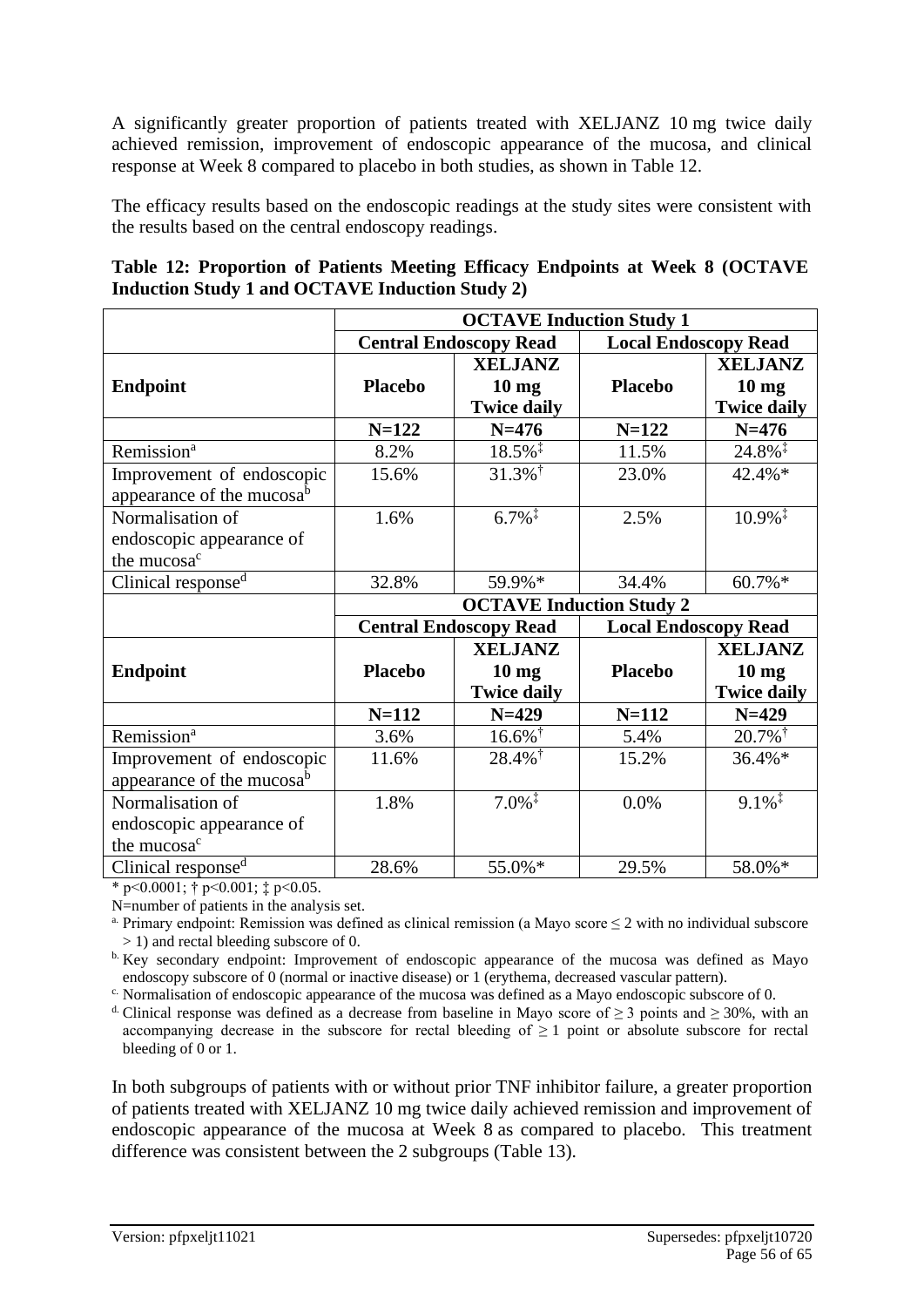**Table 13. Proportion of Patients Meeting Primary and Key Secondary Efficacy Endpoints at Week 8 by TNF Inhibitor Therapy Subgroups (OCTAVE Induction Study 1 and OCTAVE Induction Study 2, Central Endoscopy Read)**

|                                                                 | <b>OCTAVE Induction</b><br>Study 1 |                                                             | <b>OCTAVE</b> Induction<br>Study 2 |                                                                |  |
|-----------------------------------------------------------------|------------------------------------|-------------------------------------------------------------|------------------------------------|----------------------------------------------------------------|--|
| <b>Endpoint</b>                                                 | <b>Placebo</b><br>$N = 122$        | <b>XELJANZ</b><br>$10 \text{ mg}$<br>twice daily<br>$N=476$ | <b>Placebo</b><br>$N = 112$        | <b>XELJANZ</b><br>10 <sub>mg</sub><br>twice daily<br>$N = 429$ |  |
| Remission <sup>a</sup>                                          |                                    |                                                             |                                    |                                                                |  |
| With prior TNF inhibitor failure                                | 1.6%                               | 11.1%                                                       | $0.0\%$                            | 11.7%                                                          |  |
|                                                                 | (1/64)                             | (27/243)                                                    | (0/60)                             | (26/222)                                                       |  |
| Without prior TNF inhibitor                                     | 15.5%                              | 26.2%                                                       | 7.7%                               | 21.7%                                                          |  |
| failure <sup>b</sup>                                            | (9/58)                             | (61/233)                                                    | (4/52)                             | (45/207)                                                       |  |
| Improvement of endoscopic appearance of the mucosa <sup>c</sup> |                                    |                                                             |                                    |                                                                |  |
| With prior TNF inhibitor failure                                | 6.3%                               | 22.6%                                                       | 6.7%                               | 21.6%                                                          |  |
|                                                                 | (4/64)                             | (55/243)                                                    | (4/60)                             | (48/222)                                                       |  |
| Without prior TNF inhibitor                                     | 25.9%                              | 40.3%                                                       | 17.3%                              | 35.7%                                                          |  |
| failure <sup>b</sup>                                            | (15/58)                            | (94/233)                                                    | (9/52)                             | (74/207)                                                       |  |

TNF=tumour necrosis factor; N=number of patients in the analysis set.

<sup>a</sup>. Remission was defined as clinical remission (a Mayo score  $\leq$  2 with no individual subscore  $>$  1) and rectal bleeding subscore of 0.

b. Included TNF Inhibitor naïve patients

c. Improvement of endoscopic appearance of the mucosa was defined as Mayo endoscopy subscore of 0 (normal or inactive disease) or 1 (erythema, decreased vascular pattern).

Decreases in rectal bleeding and stool frequency subscores were observed by Week 2 in patients treated with XELJANZ.

#### *Maintenance (OCTAVE Sustain)*

Patients who completed 8 weeks in 1 of the induction studies and achieved clinical response were re-randomised into OCTAVE Sustain (Study UC-III); 179 out of 593 (30.2%) patients were in remission at baseline of OCTAVE Sustain.

The primary endpoint in OCTAVE Sustain was the proportion of patients in remission at Week 52. The 2 key secondary endpoints were the proportion of patients with improvement of endoscopic appearance at Week 52, and the proportion of patients with sustained corticosteroid-free remission at both Week 24 and Week 52 among patients in remission at baseline of OCTAVE Sustain.

A significantly greater proportion of patients in both the XELJANZ 5 mg twice daily and XELJANZ 10 mg twice daily treatment groups achieved the following endpoints at Week 52 as compared to placebo: remission, improvement of endoscopic appearance of the mucosa, normalisation of endoscopic appearance of the mucosa, maintenance of clinical response, remission among patients in remission at baseline, and sustained corticosteroid-free remission at both Week 24 and Week 52 among patients in remission at baseline.

In both subgroups of patients with or without prior TNF inhibitor failure, a greater proportion of patients treated with either XELJANZ 5 mg twice daily or XELJANZ 10 mg twice daily achieved the following endpoints at Week 52 of OCTAVE Sustain as compared to placebo: remission, improvement of endoscopic appearance of the mucosa, or sustained corticosteroid-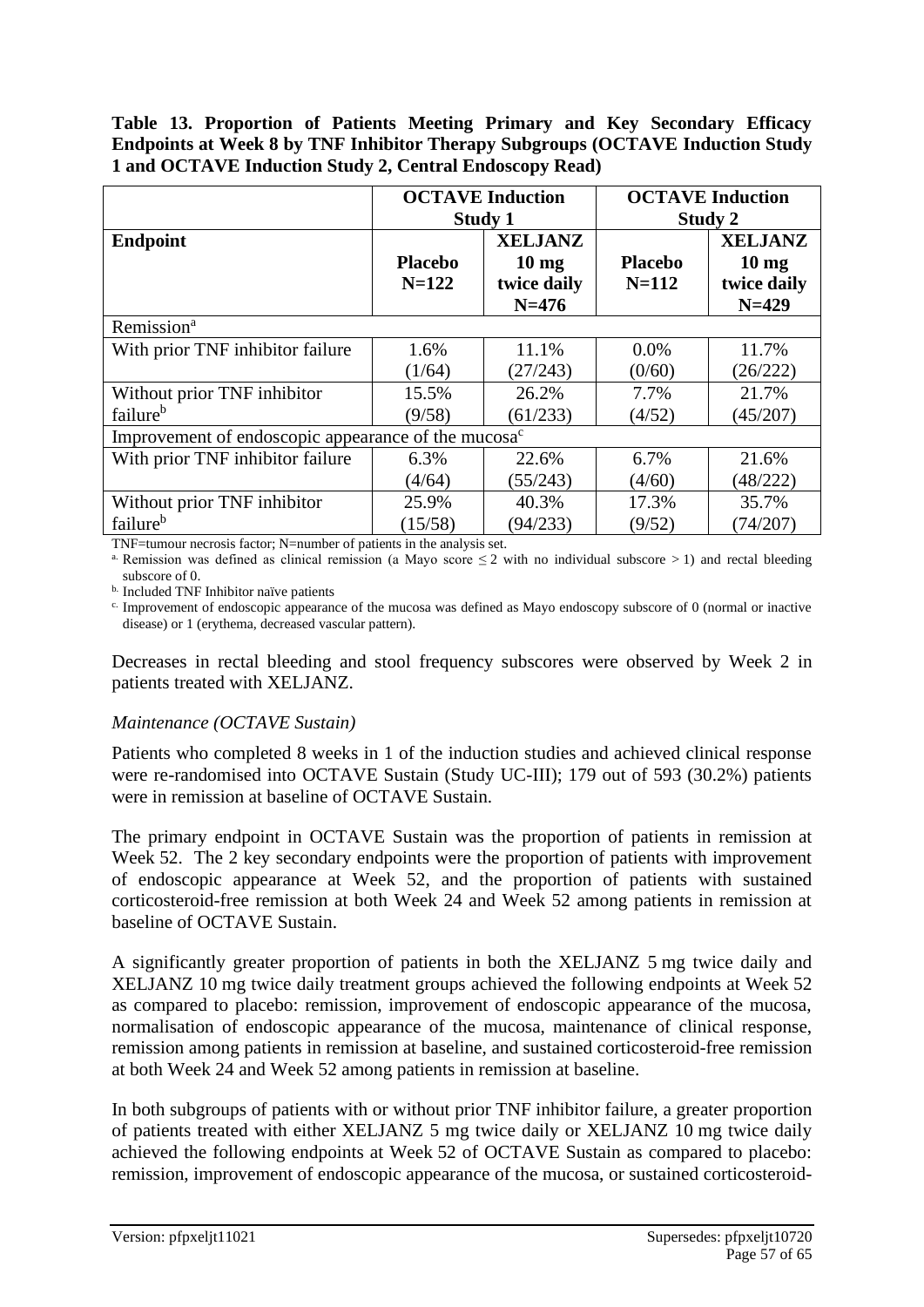free remission at both Week 24 and Week 52 among patients in remission at baseline (Table 14). This treatment difference from placebo was similar between XELJANZ 5 mg twice daily and XELJANZ 10 mg twice daily in the subgroup of patients without prior TNF inhibitor failure. In the subgroup of patients with prior TNF inhibitor failure, the observed treatment difference from placebo was numerically greater for XELJANZ 10 mg twice daily than XELJANZ 5 mg twice daily by 9.7 to 16.7 percentage points across the primary and key secondary endpoints.

|  | Table 14: Proportion of Patients Meeting Primary and Key Secondary Efficacy |  |  |  |  |
|--|-----------------------------------------------------------------------------|--|--|--|--|
|  | <b>Endpoints in Maintenance OCTAVE Sustain (Central Endoscopy Read)</b>     |  |  |  |  |

|                                                                                       |                |                    |                    |                    | <b>Treatment Difference</b> |
|---------------------------------------------------------------------------------------|----------------|--------------------|--------------------|--------------------|-----------------------------|
|                                                                                       |                |                    |                    |                    | versus Placebo (95% CI)     |
|                                                                                       |                | <b>XELJANZ</b>     | <b>XELJANZ</b>     | <b>XELJANZ</b>     | <b>XELJANZ</b>              |
| <b>Endpoint</b>                                                                       | <b>Placebo</b> | 5 <sub>mg</sub>    | 10 <sub>mg</sub>   | 5 <sub>mg</sub>    | 10 <sub>mg</sub>            |
|                                                                                       |                | <b>Twice Daily</b> | <b>Twice Daily</b> | <b>Twice Daily</b> | <b>Twice Daily</b>          |
| <b>Remission at Week 52<sup>a</sup></b>                                               |                |                    |                    |                    |                             |
| <b>Total Population</b>                                                               | $N = 198$      | $N = 198$          | $N = 197$          | $23%$ *            | $30\% *$                    |
|                                                                                       |                |                    |                    | (15.3, 31.2)       | (21.4, 37.6)                |
|                                                                                       | 11%            | 34%                | 41%                |                    |                             |
| With Prior TNF                                                                        | $N = 89$       | $N = 83$           | $N=93$             |                    |                             |
| Inhibitor                                                                             |                |                    |                    |                    |                             |
| Failure <sup>b</sup>                                                                  | 11%            | 24%                | 37%                |                    |                             |
| <b>Without Prior</b>                                                                  | $N = 109$      | $N = 115$          | $N = 104$          |                    |                             |
| <b>TNF</b> Inhibitor                                                                  |                |                    |                    |                    |                             |
| Failure <sup>c</sup>                                                                  | 11%            | 42%                | 44%                |                    |                             |
| Improvement of endoscopic appearance of the mucosa at Week 52 <sup>d</sup>            |                |                    |                    |                    |                             |
| <b>Total Population</b>                                                               | $N = 198$      | $N = 198$          | $N = 197$          | 24%*               | 33%*                        |
|                                                                                       |                |                    |                    | (16.0, 32.5)       | (24.2, 41.0)                |
|                                                                                       | 13%            | 37%                | 46%                |                    |                             |
| With Prior TNF                                                                        | $N=89$         | $N=83$             | $N=93$             |                    |                             |
| Inhibitor                                                                             |                |                    |                    |                    |                             |
| Failure <sup>b</sup>                                                                  | 12%            | 30%                | 40%                |                    |                             |
| <b>Without Prior</b>                                                                  | $N = 109$      | $N = 115$          | $N = 104$          |                    |                             |
| <b>TNF</b> Inhibitor                                                                  |                |                    |                    |                    |                             |
| Failure <sup>c</sup>                                                                  | 14%            | 43%                | 51%                |                    |                             |
| Sustained corticosteroid-free remission at both Week 24 and Week 52 among patients in |                |                    |                    |                    |                             |
| remission at baseline <sup>e</sup>                                                    |                |                    |                    |                    |                             |
| <b>Total Population</b>                                                               | $N=59$         | $N=65$             | $N=55$             | $30\% *$           | $42\% *$                    |
|                                                                                       |                |                    |                    | (17.4, 43.2)       | (27.9, 56.5)                |
|                                                                                       | 5%             | 35%                | 47%                |                    |                             |
| <b>With Prior TNF</b>                                                                 | $N=21$         | $N=18$             | $N=18$             |                    |                             |
| Inhibitor                                                                             |                |                    |                    |                    |                             |
| Failure <sup>b</sup>                                                                  | 5%             | 22%                | 39%                |                    |                             |
| <b>Without Prior</b>                                                                  | $N = 38$       | $N=47$             | $N=37$             |                    |                             |
| <b>TNF</b> Inhibitor                                                                  |                |                    |                    |                    |                             |
| Failure <sup>c</sup>                                                                  | 5%             | 40%                | 51%                |                    |                             |

\* p-value <0.0001.

 $CI =$  Confidence interval;  $N =$  number of patients in the analysis set; TNF = tumour necrosis factor.

<sup>a</sup> Remission was defined as clinical remission (a Mayo score  $\leq$ 2 with no individual subscore >1) and rectal bleeding subscore of 0.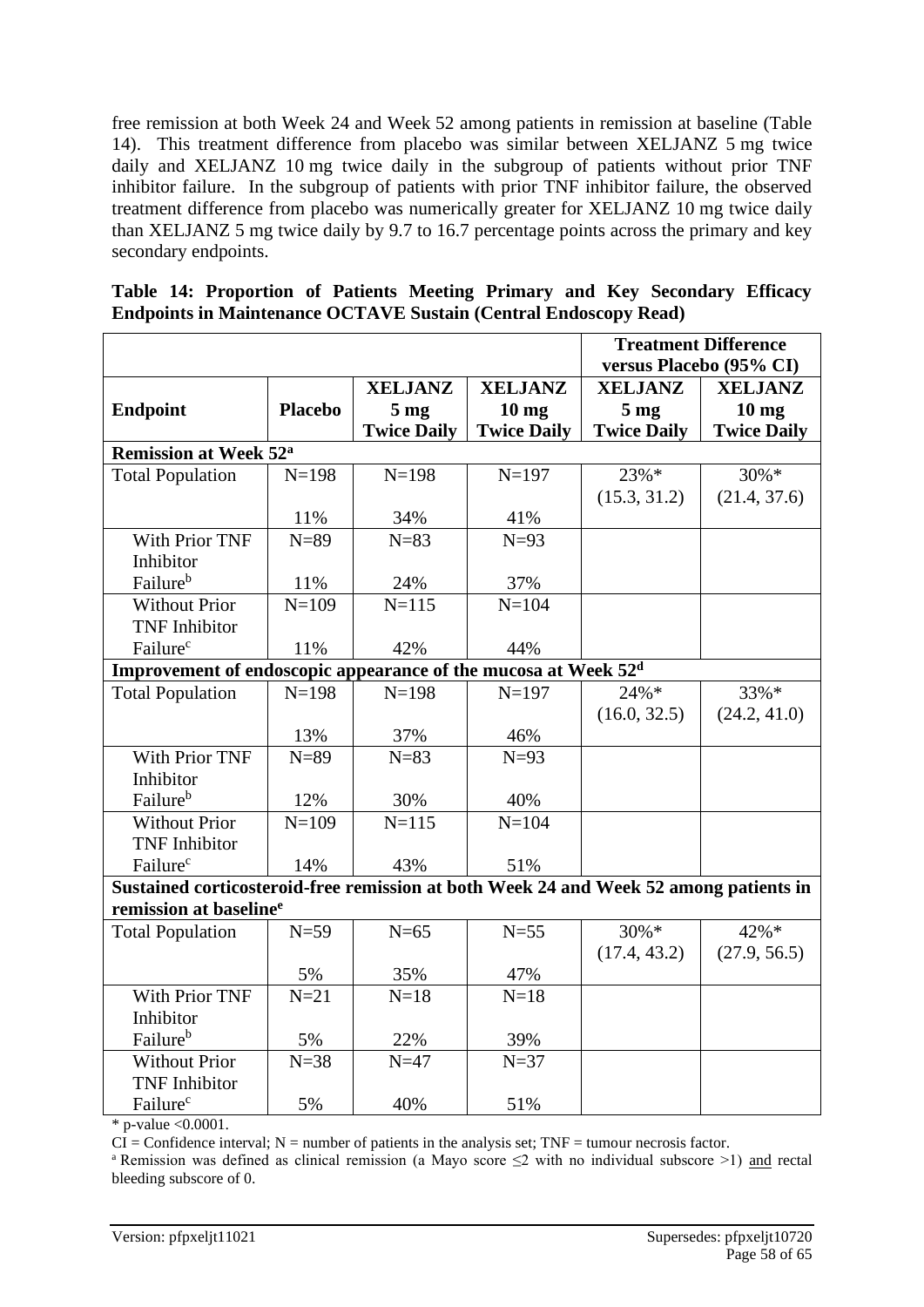b Prior TNF inhibitor failure was defined in this program as inadequate response, loss of response, or intolerance to TNF inhibitor therapy.

6-mercaptopurine) but did not have history of prior failure of TNF inhibitor therapy.

<sup>d</sup>Improvement of endoscopic appearance of the mucosa was defined as Mayo endoscopy subscore of 0 (normal or inactive disease) or 1 (erythema, decreased vascular pattern).

<sup>e</sup> Sustained corticosteroid-free remission was defined as being in remission and not taking corticosteroids for at least 4 weeks prior to the visit at both Week 24 and Week 52.

The proportion of patients in both XELJANZ groups who had treatment failure was lower compared to placebo at each time point as early as Week 8, the first time point where treatment failure was assessed.

#### *Other health-related outcomes*

XELJANZ 10 mg twice daily demonstrated greater improvement from baseline compared to placebo in physical component summary (PCS) and mental component summary (MCS) scores, and in all 8 domains of the SF-36 in the induction studies (OCTAVE Induction 1, OCTAVE Induction 2).

XELJANZ 10 mg twice daily demonstrated greater improvement from baseline compared to placebo in the total and all 4 domain scores of the Inflammatory Bowel Disease Questionnaire (IBDQ) at Week 8 in the induction studies (OCTAVE Induction 1, OCTAVE Induction 2).

Improvements were also observed in the EuroQoL 5-Dimension (EQ-5D) and various domains of the Work Productivity and Activity Impairment (WPAI-UC) questionnaire in the induction studies compared to placebo.

In general, improvements in quality of life measures were larger in patients given XELJANZ than in those given placebo in the maintenance study (OCTAVE Sustain).

#### *Open-label extension study (OCTAVE Open)*

Patients who did not achieve clinical response in 1 of the induction studies (OCTAVE Induction 1 or OCTAVE Induction 2) after 8 weeks of XELJANZ 10 mg twice daily were allowed to enter an open-label extension study (OCTAVE Open). After an additional 8 weeks of XELJANZ 10 mg twice daily in OCTAVE Open, 53% (154/293) patients achieved clinical response and 14% (42/293) patients achieved remission.

Patients who achieved clinical response in either of the induction studies (OCTAVE Induction 1 or OCTAVE Induction 2) with XELJANZ 10 mg twice daily but subsequently experienced treatment failure after either their dose was reduced to XELJANZ 5 mg twice daily or following treatment interruption in OCTAVE Sustain (i.e., were randomised to placebo), had their dose increased back to XELJANZ 10 mg twice daily in OCTAVE Open. After 8 weeks on XELJANZ 10 mg twice daily in OCTAVE Open, 38% of those patients who had experienced treatment failure in OCTAVE Sustain achieved remission; 35% (20/58) previously on XELJANZ 5 mg twice daily, and 40% (40/99) patients with previous dose interruption. At Month 12 in OCTAVE Open, 52% (25/48) and 45% (37/83) of these patients achieved remission, respectively.

Furthermore, at Month 12 of Study OCTAVE Open, 74% (48/65) of patients who achieved remission at the end of Study OCTAVE Sustain on either XELJANZ 5 mg twice daily or

 $\epsilon$ Patients in this group had failed one or more conventional therapies (corticosteroid, azathioprine,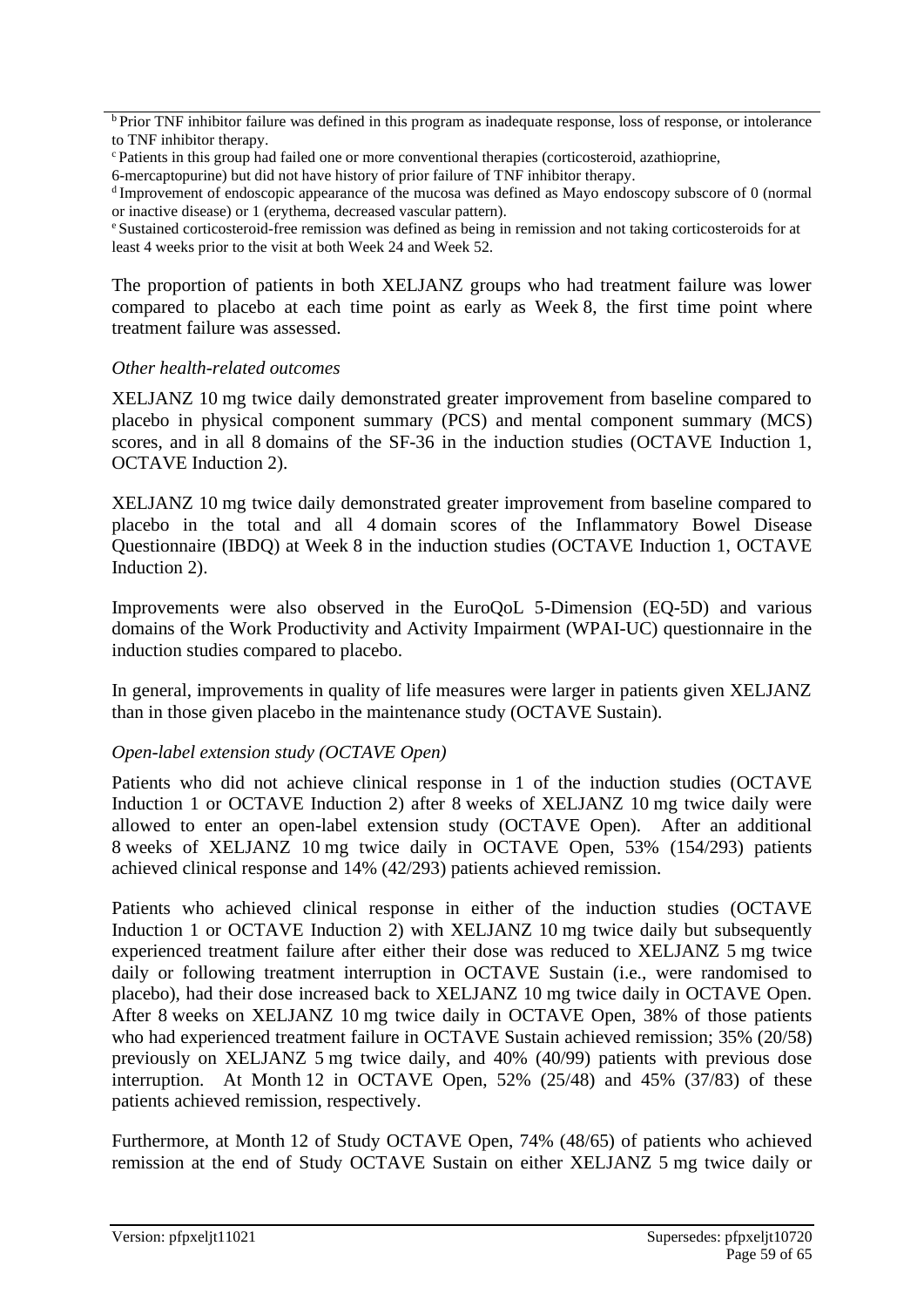XELJANZ 10 mg twice daily remained in remission while receiving XELJANZ 5 mg twice daily.

## **5.2 Pharmacokinetic Properties**

The PK profile of tofacitinib is characterised by rapid absorption (peak plasma concentrations are reached within 0.5-1 hour), rapid elimination (half-life of ~3 hours) and dose-proportional increases in systemic exposure. Steady state concentrations are achieved in 24-48 hours with negligible accumulation after twice daily administration.

## *Absorption*

Tofacitinib is well-absorbed, with an oral bioavailability of 74%. Co-administration of tofacitinib with a high-fat meal resulted in no changes in AUC while  $C_{\text{max}}$  was reduced by 32%. In clinical trials, tofacitinib was administered without regard to meal.

## *Distribution*

After intravenous administration, the volume of distribution is 87 L. Approximately 40% of circulating tofacitinib is bound to plasma proteins. Tofacitinib binds predominantly to albumin and does not appear to bind to  $\alpha$ 1-acid glycoprotein. Tofacitinib distributes equally between red blood cells and plasma.

## *Metabolism and Excretion*

Clearance mechanisms for tofacitinib are approximately 70% hepatic metabolism and 30% renal excretion of the parent drug. The metabolism of tofacitinib is primarily mediated by CYP3A4 with minor contribution from CYP2C19. In a human radiolabeled study, more than 65% of the total circulating radioactivity was accounted for by unchanged drug, with the remaining 35% attributed to 8 metabolites, each accounting for less than 8% of total radioactivity. The pharmacologic activity of tofacitinib is attributed to the parent molecule. *In vitro*, tofacitinib is a substrate for multidrug resistance (MDR) 1, but not for breast cancer resistance protein (BCRP), organic anion transporting polypeptide (OATP) 1B1/1B3, or organic cationic transporter (OCT) 1/2, and is not an inhibitor of MDR1, OATP1B1/1B3, OCT2, organic anion transporter (OAT) 1/3, or multidrug resistance-associated protein (MRP) at clinically meaningful concentrations.

## *Special Populations*

## *Pharmacokinetics in Elderly (>65 years) patients, Gender, Race*

Population PK analysis in RA patients indicated that systemic exposure (AUC) of tofacitinib in the extremes of body weight (40 kg, 140 kg) were similar to that of a 70 kg patient. Elderly patients 80 years of age were estimated to have <5% higher AUC relative to the mean age of 55 years. Women were estimated to have 7% lower AUC compared to men. The available data have also shown that there are no major differences in tofacitinib AUC between races. An approximate linear relationship between body weight and volume of distribution was observed, resulting in higher peak  $(C_{max})$  and lower trough  $(C_{min})$ concentrations in lighter patients. However, this difference is not considered to be clinically relevant. The between-subject variability (percentage coefficient of variation) in AUC of tofacitinib is estimated to be approximately 27%.

Results from population PK analysis in patients with active PsA or moderate to severe UC were consistent with those in patients with RA.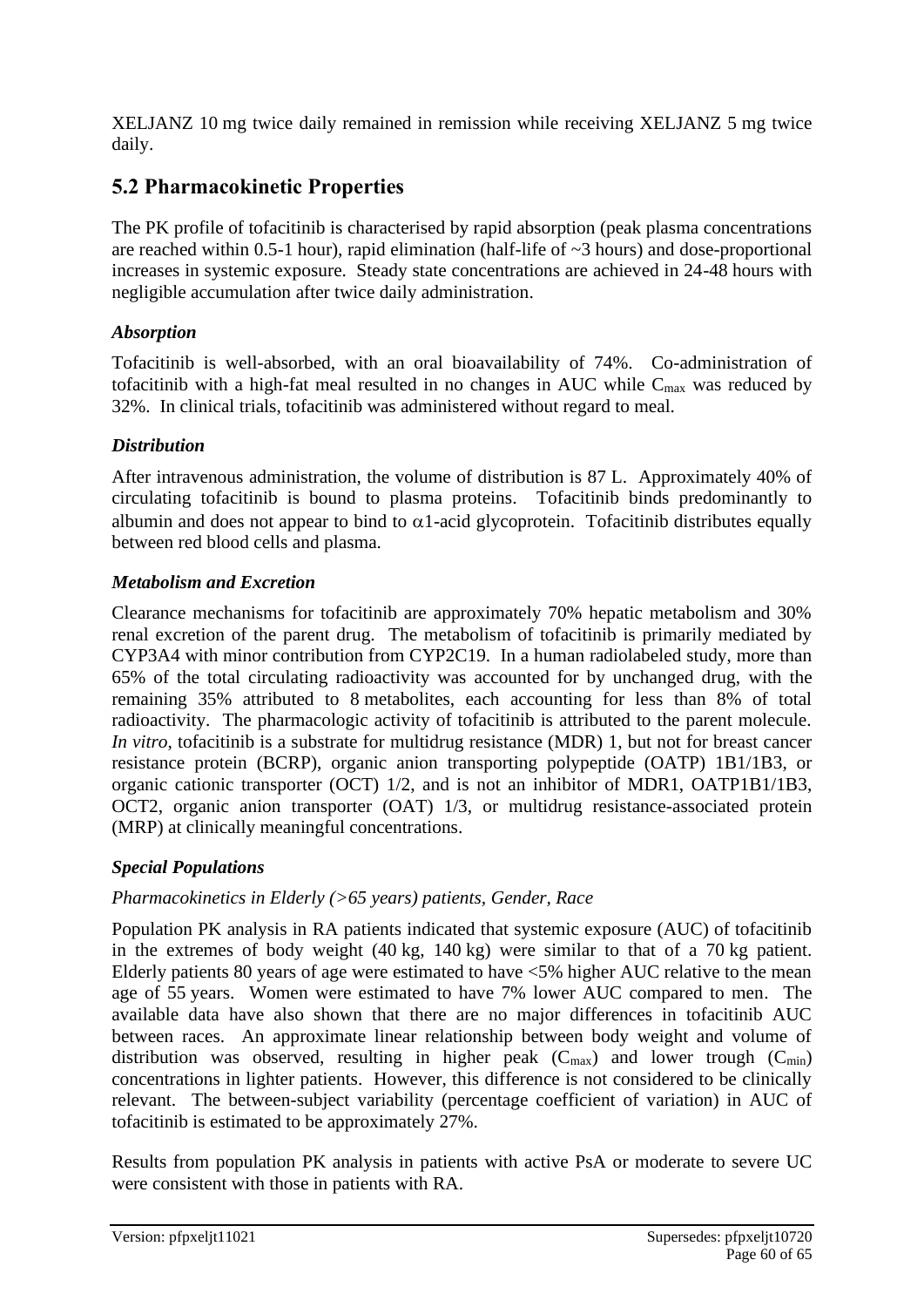#### *Children and Adolescents*

The pharmacokinetics, safety and efficacy of tofacitinib in paediatric patients have not been established.

#### *Renal Impairment*

In a clinical study, subjects with renal impairment with a creatinine clearance of 51- 80 mL/min, 30-50 mL/min and <30 mL/min (estimated GFR (Cockcroft–Gault formula)) had 37%, 43% and 123% higher AUC, respectively, compared with healthy subjects (see Section 4.2 Dose and Method of Administration). In subjects with end-stage renal disease, the contribution of dialysis to the total clearance of tofacitinib was relatively small.

#### *Hepatic Impairment*

Subjects with mild and moderate hepatic impairment had 3%, and 65% higher AUC, respectively, compared with healthy subjects (see Section 4.2 Dose and Method of Administration). Subjects with severe hepatic impairment were not studied. Therefore XELJANZ should not be used in patients with severe hepatic impairment (see Section 4.3 Contraindications).

The impact of intrinsic factors on tofacitinib pharmacokinetics is summarised in Figure 4 with dosage adjustment recommendations. Modifications required for special populations are described in Section 4.2 Dose and Method of Administration.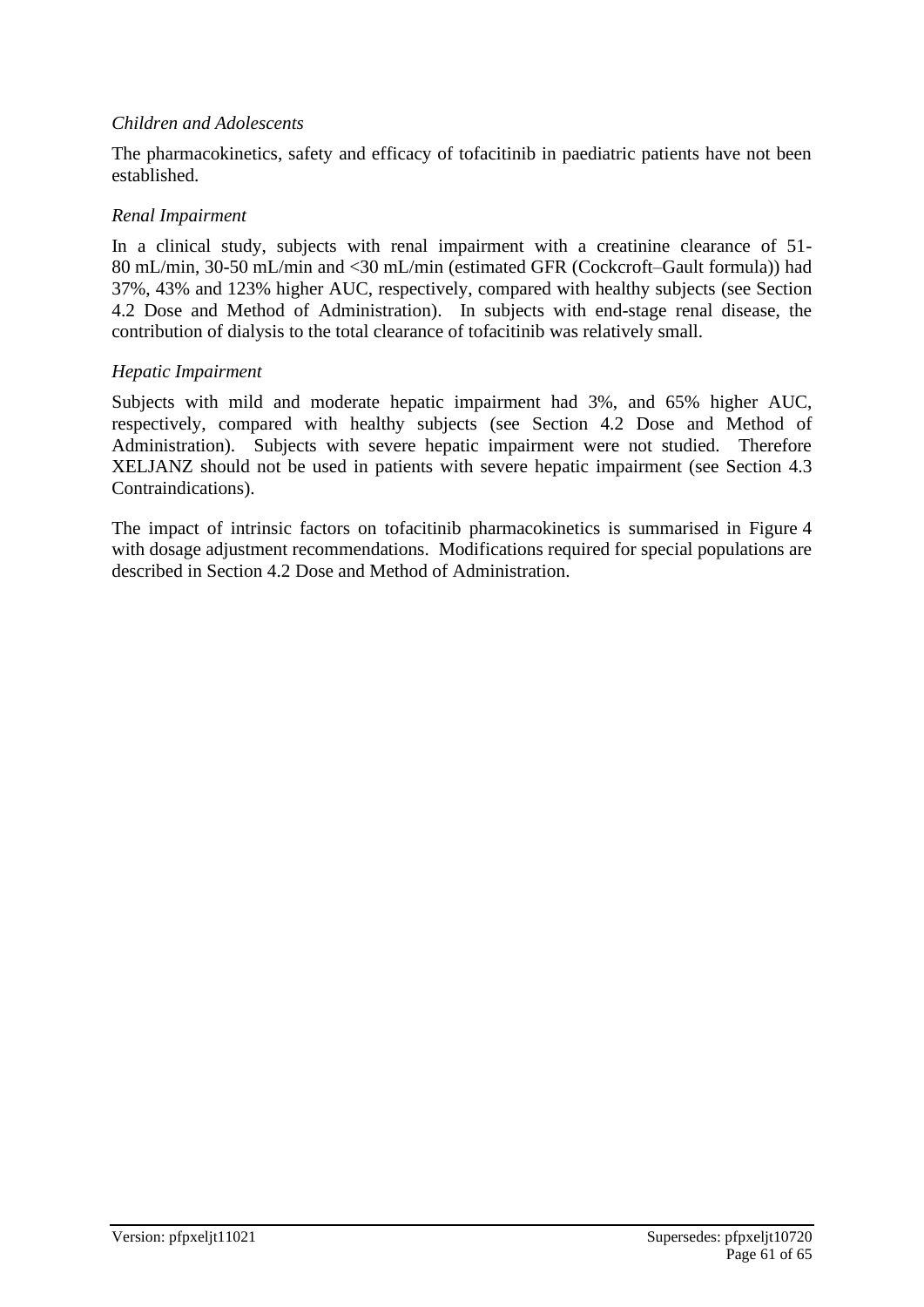

#### **Figure 4: Impact of Intrinsic Factors on Tofacitinib Pharmacokinetics**

**Ratio relative to reference**

Abbreviations: AUC=total area under the concentration time curve;  $C_{\text{max}}$ =maximum plasma concentration; PK=pharmacokinetics; CI=confidence interval

Note: Reference values for weight, age, gender, and race comparisons are 70 kg, 55 years, male and white, respectively; reference groups for renal and hepatic impairment data are subjects with normal renal or hepatic function.

<sup>a</sup> In rheumatoid arthritis and psoriatic arthritis patients the recommended dose is XELJANZ 5 mg once daily. In ulcerative colitis patients the recommended dose is half the total daily dose indicated for patients with normal renal and hepatic function; when the indicated dose in the presence of normal renal and hepatic function is XELJANZ 10 mg twice daily the recommended dose is XELJANZ 5 mg twice daily, and when the indicated dose in the presence of normal renal and hepatic function is XELJANZ 5 mg twice daily the recommended dose is XELJANZ 5 mg once daily.

<sup>b</sup> Supplemental doses are not necessary in patients after dialysis.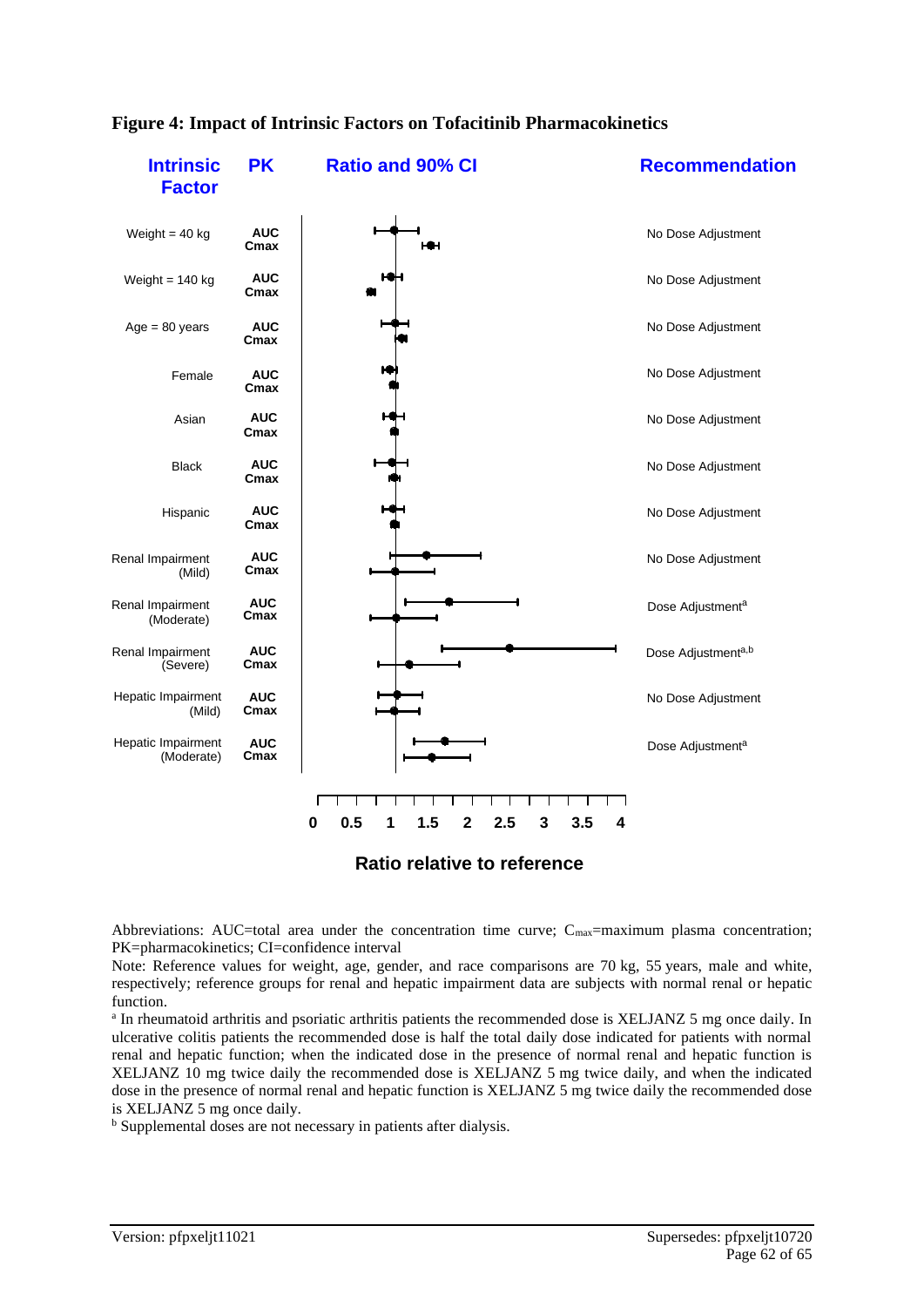## **5.3 Preclinical Safety Data**

### *Genotoxicity*

Tofacitinib is not mutagenic or genotoxic based on the weight of evidence from a series of *in vitro* and *in vivo* tests for gene mutations and chromosomal aberrations.

### *Carcinogenicity*

The carcinogenic potential of tofacitinib was assessed in 6-month rasH2 transgenic mouse carcinogenicity and 2-year rat carcinogenicity studies. Tofacitinib was not carcinogenic in mice up to a high dose of 200 mg/kg/day (unbound drug AUC of  $\sim$ 38 times or  $\sim$ 19 times the human AUC at 5 mg or 10 mg twice daily). Benign Leydig cell tumours were observed in rats: benign Leydig cell tumours in rats are not associated with a risk of Leydig cell tumours in humans. Hibernomas (malignancy of brown adipose tissue) were observed in female rats at doses ≥30 mg/kg/day (unbound drug AUC of ~83 times or ~41 times the human AUC at 5 mg or 10 mg twice daily). Benign thymomas were observed in female rats dosed only at the 100 reduced to 75 mg/kg/day dose (unbound drug AUC of  $\sim$ 187 times or  $\sim$ 94 times the human AUC at 5 mg or 10 mg twice daily).

Lymphoma was observed in 3 of 8 adult and 0 of 14 juvenile monkeys dosed with tofacitinib at 5 mg/kg twice daily. The NOAEL for the lymphomas was 1 mg/kg twice daily. The unbound AUC at 1 mg/kg twice daily was 341 ng•h/mL, which is approximately half of the unbound AUC at 10 mg twice daily and similar to the unbound AUC at 5 mg twice daily in humans.

## **6 PHARMACEUTICAL PARTICULARS**

## **6.1 List of Excipients**

#### Tablet core:

microcrystalline cellulose lactose monohydrate croscarmellose sodium magnesium stearate

Film coat:

hypromellose titanium dioxide lactose monohydrate macrogol 3350 triacetin indigo carmine aluminium lake (10 mg strength only) brilliant blue FCF aluminium lake (10 mg strength only)

## **6.2 Incompatibilities**

Incompatibilities were either not assessed or not identified as part of the registration of this medicine.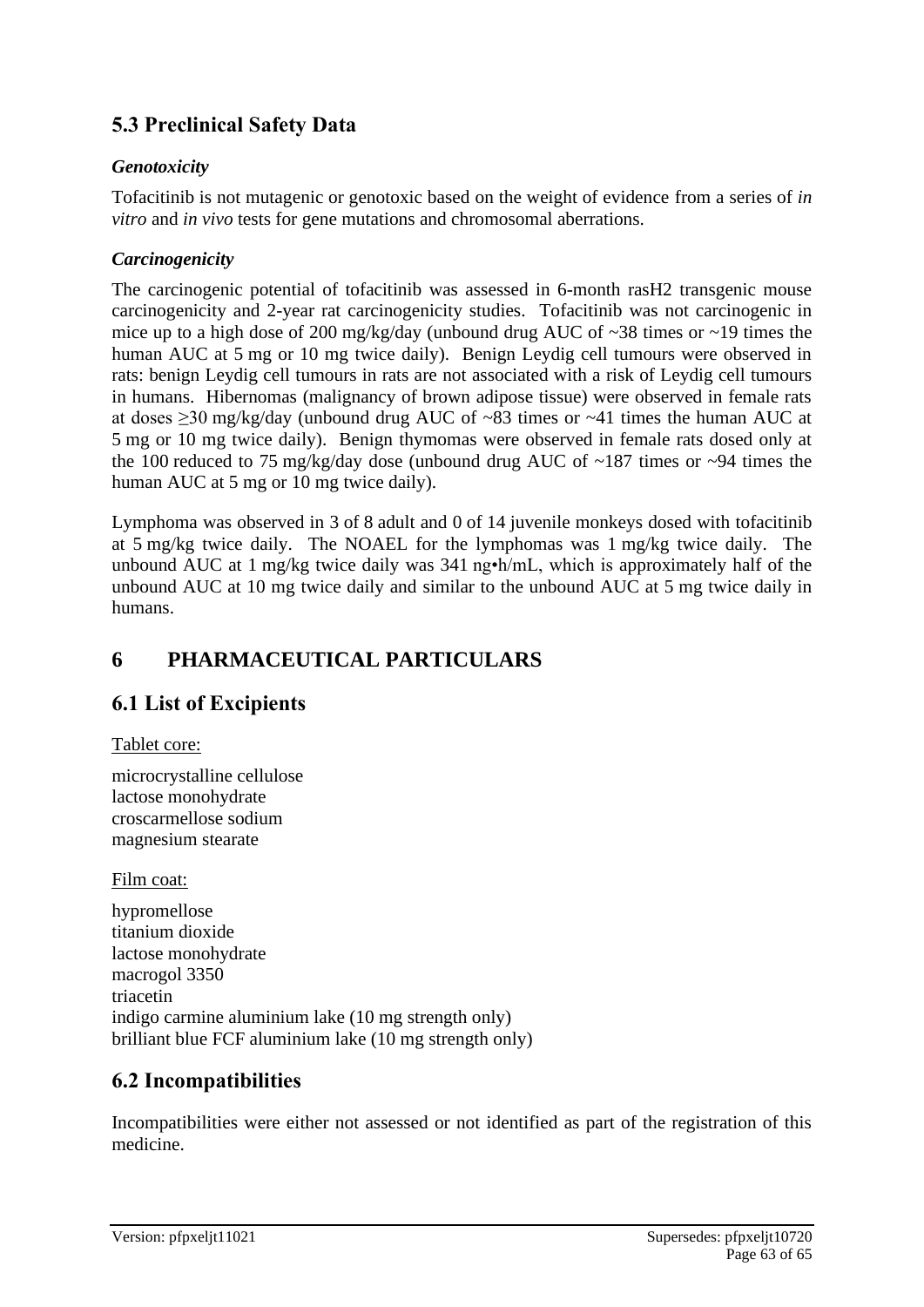## **6.3 Shelf Life**

3 years.

## **6.4 Special Precautions for Storage**

Store below 30°C.

## **6.5 Nature and Contents of Container**

## XELJANZ 5 mg

HDPE bottles with desiccant and child-resistant caps containing 60 or 180 film-coated tablets.

Aluminium/PVC-backed Aluminium blisters containing 14 or 56 film-coated tablets.

Not all pack sizes may be marketed.

#### XELJANZ 10 mg

Aluminium/PVC-backed Aluminium blisters containing 14 or 56 film-coated tablets.

Not all pack sizes may be marketed.

## **6.6 Special Precautions for Disposal**

In Australia, any unused medicine or waste material should be disposed of by taking to your local pharmacy.

## **6.7 Physicochemical Properties**

| Chemical name:    | $(3R,4R)$ -4-methyl-3-(methyl-7H-pyrrolo [2,3-d]pyrimidin-4-<br>ylamino)-ß-oxo-1-piperidinepropanenitrile, 2-hydroxy-1,2,3-<br>propanetricarboxylate |
|-------------------|------------------------------------------------------------------------------------------------------------------------------------------------------|
| Molecular weight: | 504.5 (312.4 for tofacitinib free base)                                                                                                              |

Molecular formula:  $C_{16}H_{20}N_6O\cdot C_6H_8O_7$ 

## *Chemical Structure*



*CAS Number* 540737-29-9 (citrate salt); 477600-75-2 (free base)